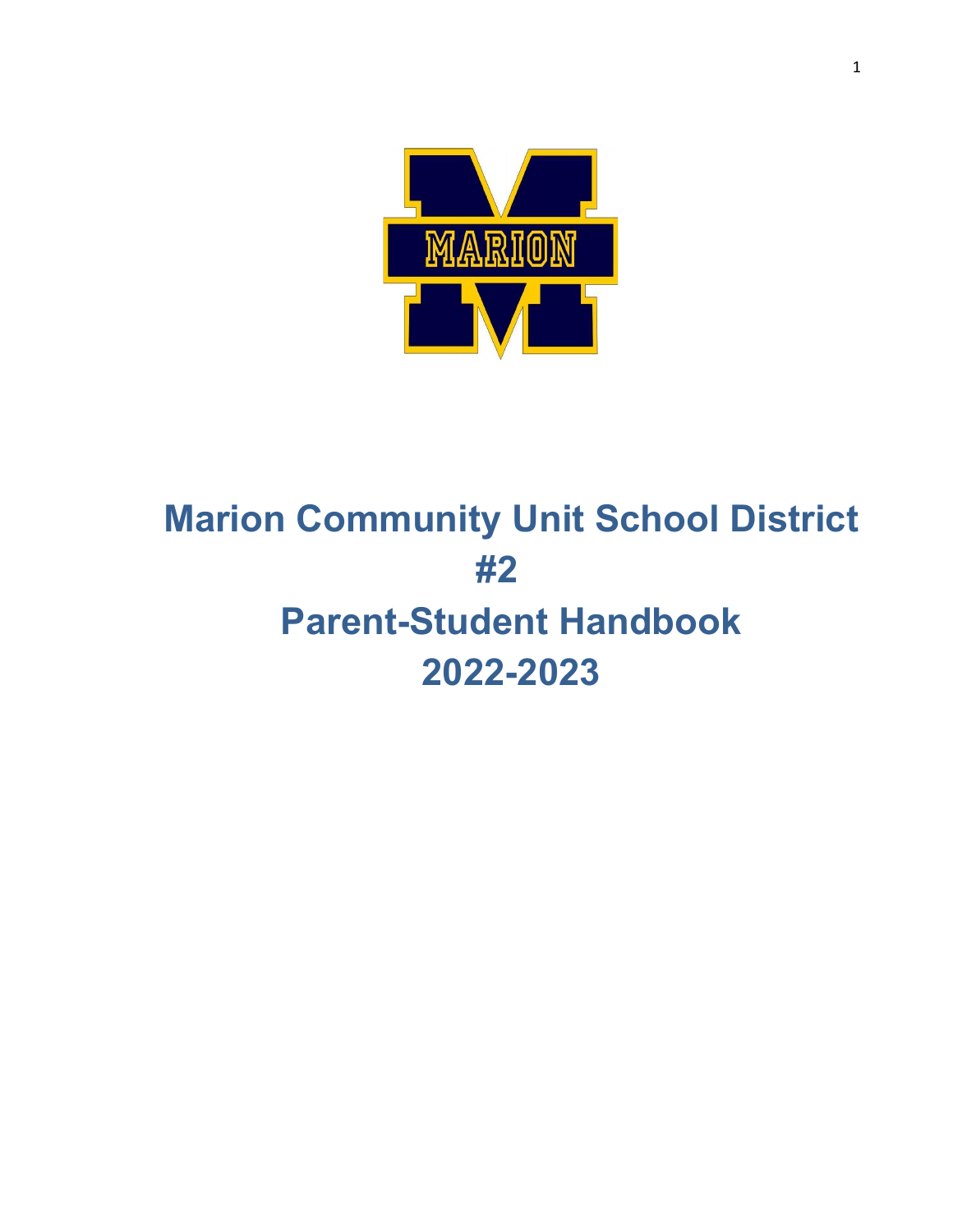## **Contents**

|             | <b>BOARD OF EDUCATION</b>                                                                     | 5  |
|-------------|-----------------------------------------------------------------------------------------------|----|
|             | PUBLIC PARTICIPATION IN BOARD OF EDUCATION MEETINGS                                           | 5  |
|             | <b>DISTRICT'S MISSION</b>                                                                     | 6  |
|             | <b>DISTRICT'S VISION</b>                                                                      | 6  |
|             | PHILOSOPHY OF EDUCATION                                                                       | 6  |
|             | <b>INSTRUCTIONAL GOALS</b>                                                                    | 6  |
|             | <b>INSTRUCTIONAL PROGRAM</b>                                                                  | 7  |
|             | STATE AND FEDERAL PROGRAMS/SCHOOL ACCOUNTABILITY                                              | 7  |
|             | <b>INSTRUCTIONAL MATERIALS FEE</b>                                                            | 8  |
|             | <b>FEE WAIVER POLICY</b>                                                                      | 8  |
|             | <b>SCHOOL DAY</b>                                                                             | 9  |
|             | <b>CULTURAL PROGRAMS</b>                                                                      | 9  |
|             | <b>FIELD TRIPS</b>                                                                            | 9  |
|             | <b>TECHNOLOGY USE</b>                                                                         | 9  |
|             | PREVENTION OF AND RESPONSE TO BULLYING, INTIMIDATION, AND HARASSMENT                          | 11 |
|             | <b>BULLYING PREVENTION AND RESPONSE PLAN</b>                                                  | 12 |
|             | TITLE IX SEXUAL HARASSMENT GRIEVANCE PROCEDURE                                                | 15 |
|             | <b>MEDIA CENTER</b>                                                                           | 19 |
|             | <b>STUDENT TEACHERS</b>                                                                       | 19 |
|             | FACULTY IN-SERVICE TRAINING DAYS                                                              | 19 |
|             | <b>ADMISSION OF STUDENTS</b>                                                                  | 19 |
|             | NON-PUBLIC SCHOOL STUDENTS, INCLUDING                                                         | 21 |
|             | PAROCHIAL AND HOME-SCHOOLED STUDENTS                                                          | 21 |
|             | <b>RESIDENCY</b>                                                                              | 22 |
|             | WITHDRAWAL OF STUDENTS                                                                        | 23 |
|             | <b>ATTENDANCE</b>                                                                             | 23 |
|             | RELEASE OF STUDENTS DURING SCHOOL HOURS                                                       | 26 |
|             | ASSESSMENT OF PERFORMANCE                                                                     | 26 |
|             | STUDENTS RIGHTS AND RESPONSIBILITIES                                                          | 27 |
|             | <b>STUDENT RECORDS</b>                                                                        | 27 |
| ACT (ISSRA) | THE FAMILY EDUCATIONAL RIGHTS AND PRIVACY ACT (FERPA) AND THE ILLINOIS SCHOOL STUDENT RECORDS | 29 |
|             |                                                                                               |    |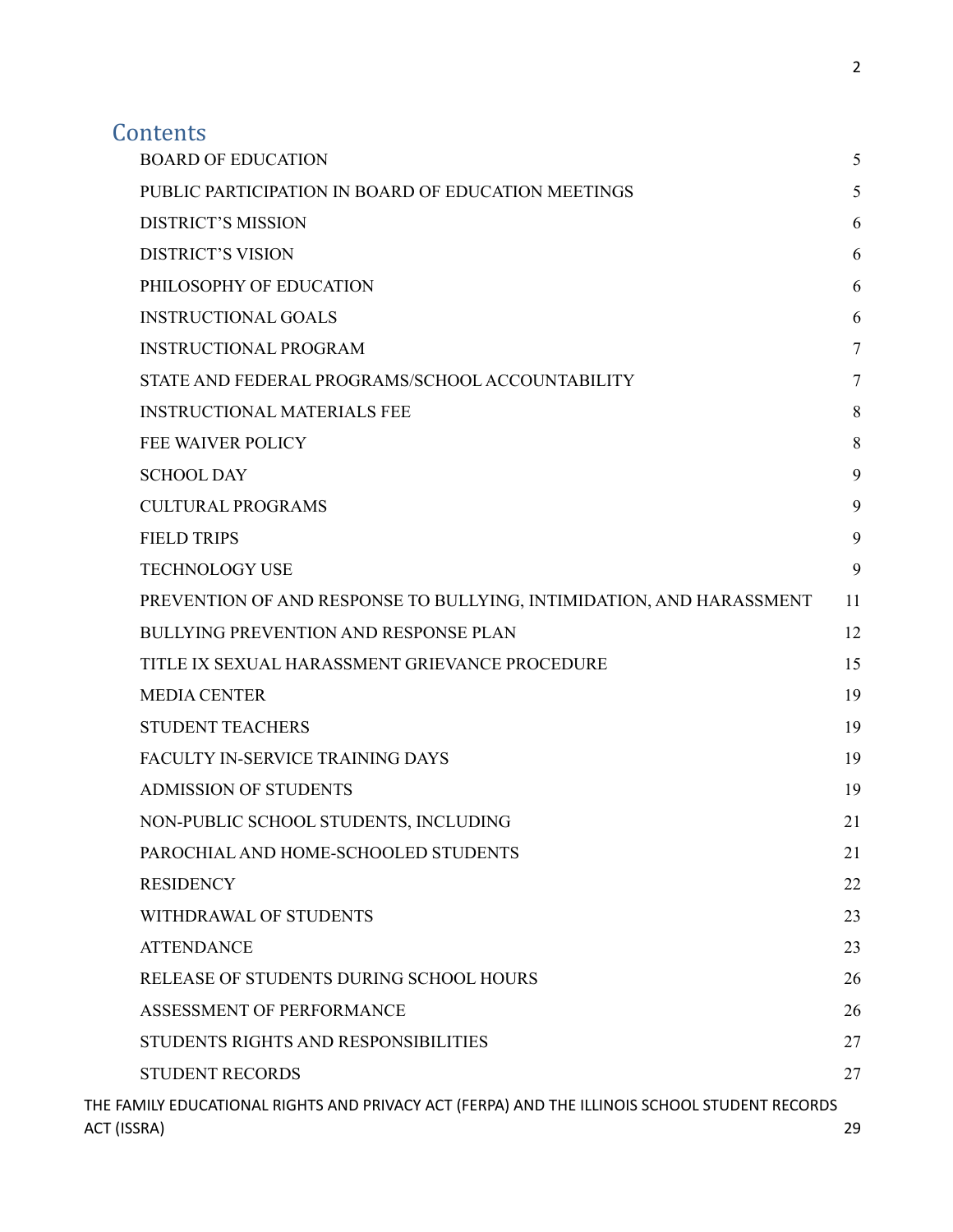| STUDENT AND FAMILY PRIVACY RIGHTS                                                                | 30 |
|--------------------------------------------------------------------------------------------------|----|
| <b>GRADING AND REPORTING</b>                                                                     | 31 |
| PROMOTION POLICY                                                                                 | 31 |
| <b>GRADUATION REQUIREMENTS</b>                                                                   | 32 |
| SCHOOL CREDIT FOR NON-DISTRICT EXPERIENCES; COURSE SUBSTITUTIONS;<br><b>RE-ENTERING STUDENTS</b> | 33 |
| SEX OFFENDER NOTIFICATION REQUIREMENTS                                                           | 36 |
| NON-DISCRIMINATION POLICY                                                                        | 36 |
| HARASSMENT OF STUDENTS PROHIBITED                                                                | 36 |
| UNIFORM GRIEVANCE PROCEDURE                                                                      | 39 |
| MULTI-TIERED SYSTEM OF SUPPORT SYSTEM                                                            | 39 |
| STUDENT ASSISTANCE PROGRAM                                                                       | 39 |
| SECTION 504 OF THE REHABILITATION ACT OF 1973                                                    | 40 |
| <b>SPECIAL EDUCATION</b>                                                                         | 40 |
| RIGHTS FOR HANDICAPPED CHILDREN                                                                  | 40 |
| AND ACCOMMODATING INDIVIDUALS WITH DISABILITIES                                                  | 40 |
| STUDENT RIGHTS AND RESPONSIBILITIES                                                              | 41 |
| EQUAL EDUCATIONAL OPPORTUNITIES                                                                  | 41 |
| PREVENTION OF BULLYING, INTIMIDATION & HARASSMENT                                                | 42 |
| TEEN DATING VIOLENCE PROHIBITED                                                                  | 45 |
| <b>RESTRICTIONS ON PUBLICATIONS</b>                                                              | 46 |
| <b>STUDENT BEHAVIOR POLICY</b>                                                                   | 47 |
| MINOR DISCIPLINARY ACTIONS                                                                       | 48 |
| PROHIBITED STUDENT CONDUCT                                                                       | 48 |
| <b>DISCIPLINARY MEASURES</b>                                                                     | 51 |
| <b>WEAPONS</b>                                                                                   | 53 |
| RE-ENGAGEMENT OF RETURNING STUDENTS                                                              | 53 |
| <b>REQUIRED NOTICES</b>                                                                          | 53 |
| DELEGATION OF AUTHORITY                                                                          | 54 |
| PARENT/STUDENT HANDBOOK                                                                          | 54 |
| <b>SEARCH AND SEIZURE</b>                                                                        | 54 |
| <b>SUSPENSION AND EXPULSION POLICY</b>                                                           | 55 |
| DUE PROCESS FOR STUDENTS                                                                         | 56 |
| SUSPENSION NOTIFICATION                                                                          | 56 |
|                                                                                                  |    |

3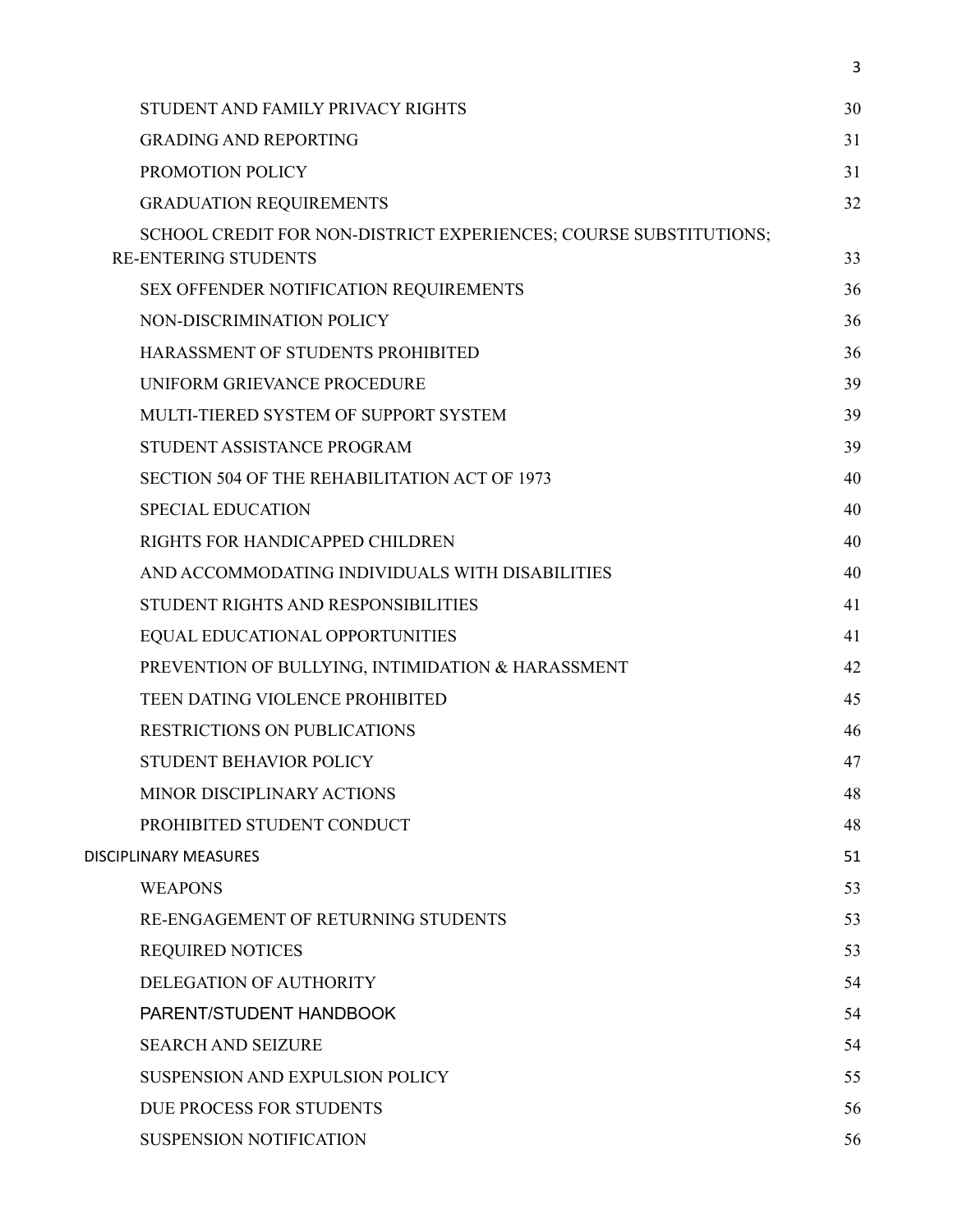| <b>SUSPENSION PROCEDURES</b>                                | 57 |
|-------------------------------------------------------------|----|
| <b>EXPULSION PROCEDURES</b>                                 | 58 |
| <b>MISCONDUCT BY STUDENTS WITH DISABILITIES</b>             | 59 |
| EXTRACURRICULAR & CO-CURRICULAR ACTIVITIES                  |    |
| EXTRACURRICULAR ATHLETICS                                   | 60 |
| CONDUCT CODE FOR PARTICIPANTS IN EXTRACURRICULAR ACTIVITIES | 61 |
| STUDENT ATHLETE CONCUSSIONS AND HEAD INJURIES               | 62 |
| <b>DRESS CODE</b>                                           | 63 |
| PARENT ENGAGEMENT                                           | 64 |
| PARENT-TEACHER CONFERENCES                                  | 64 |
| PARENT-TEACHER ORGANIZATIONS                                | 64 |
| <b>TELEPHONE CALLS</b>                                      | 64 |
| <b>COMPLAINT POLICY</b>                                     | 65 |
| BREAKFAST AND LUNCH PROGRAM                                 | 65 |
| <b>HEALTH SERVICES</b>                                      | 65 |
| HEALTH EXAMINATIONS/IMMUNIZATIONS                           | 66 |
| <b>EYE EXAMINATION</b>                                      | 67 |
| <b>DENTAL EXAMINATION</b>                                   | 67 |
| ADMINISTERING MEDICINES TO STUDENTS                         | 68 |
| <b>HEAD LICE &amp; BED BUG PROCEDURES</b>                   | 71 |
| <b>INSURANCE</b>                                            | 72 |
| <b>EMERGENCY SCHOOL CLOSING</b>                             | 72 |
| <b>SAFETY</b>                                               | 72 |
| VISITORS TO AND CONDUCT ON SCHOOL PROPERTY                  | 73 |
| <b>ASBESTOS ABATEMENT</b>                                   | 75 |
| <b>INTEGRATED PEST MANAGEMENT</b>                           | 76 |
| <b>CHANGE OF ADDRESS</b>                                    | 76 |
| STUDENT USE OF BUILDINGS - EQUAL ACCESS                     | 76 |
| <b>COMMUNITY USE OF SCHOOL FACILITIES</b>                   | 76 |
| <b>REFRESHMENTS</b>                                         | 77 |
| <b>GIFTS DELIVERED TO SCHOOL</b>                            | 77 |
| <b>SCHOOL PICTURES</b>                                      | 77 |
| TOBACCO USE ON SCHOOL GROUNDS                               | 77 |

4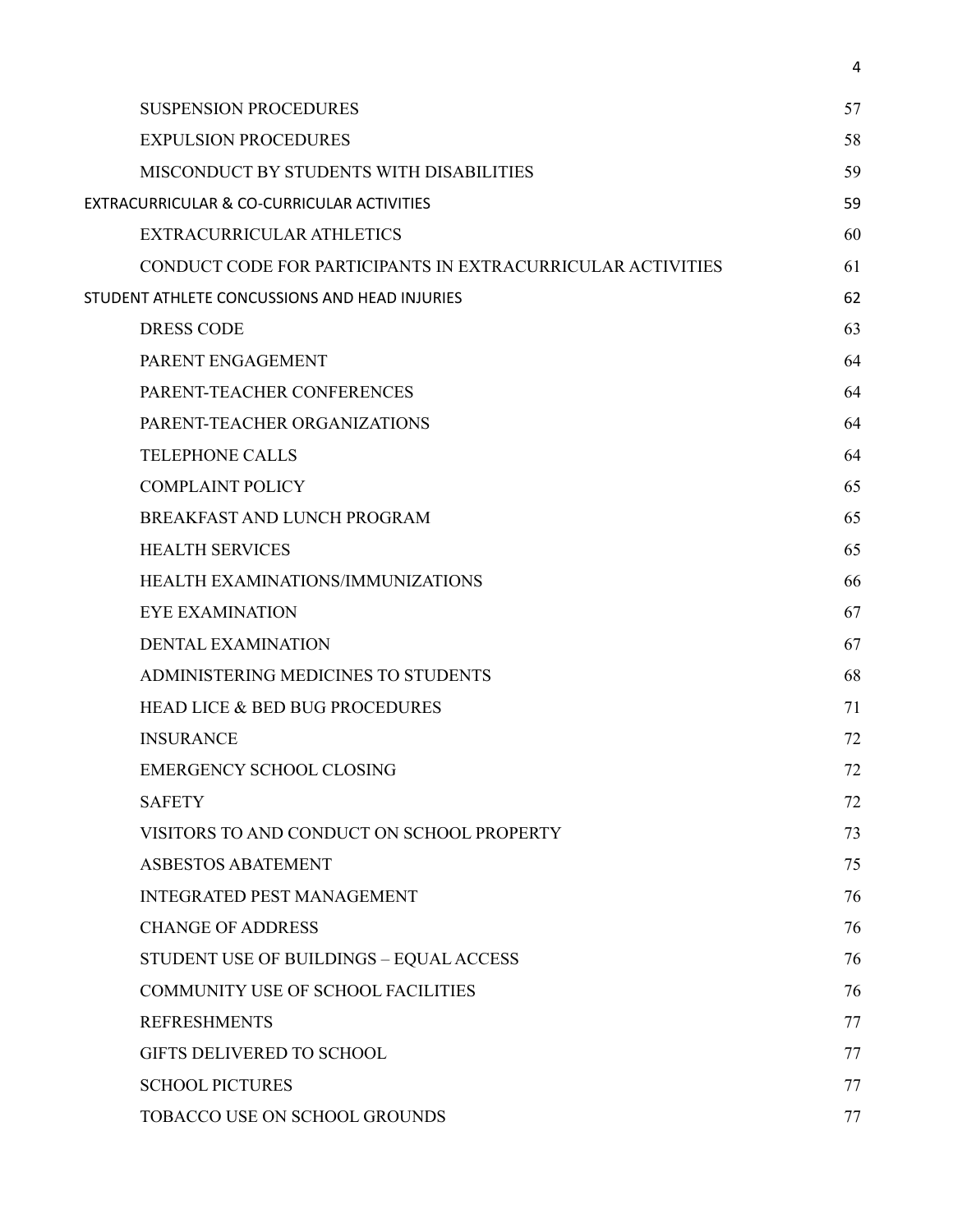| VISITORS TO AND CONDUCT ON SCHOOL PROPERTY                     | 77 |
|----------------------------------------------------------------|----|
| <b>SCHOOL BUS CONDUCT</b>                                      | 79 |
| <b>BUS CONDUCT POLICY</b>                                      | 81 |
| <b>MARION UNIT #2 FOUNDATION</b>                               | 82 |
| <b>VOLUNTEERS</b>                                              | 82 |
| PARENTAL ENGAGEMENT                                            | 82 |
| PUBLIC COMPLAINTS                                              | 82 |
| ADVERTISING AND DISTRIBUTING MATERIALS IN SCHOOLS              | 82 |
| PROVIDED BY NON-SCHOOL RELATED ENTITIES                        | 82 |
| <b>ADMINISTRATIVE STAFF</b>                                    | 84 |
| WILLIAMSON COUNTY EDUCATIONAL SERVICES DISTRICT ADMINISTRATION | 84 |
| <b>TRANSPORTATION ADMINISTRATION</b>                           | 85 |
| 2021-2022 SCHOOL YEAR CALENDAR                                 | 86 |

5

#### **INTRODUCTION**

The Board of Education of Community Unit School District #2 adopts the 2021-2022 Parent-Student Handbook in an effort to inform all parents and students of the district about Marion Community Unit School District #2 procedures and policies. Questions about any of the items included may be directed to any of the building principals or the administrative staff. It is a well-established fact that parents can make a rich contribution to the educational development of the child. All parents are urged to help in directing the energies of their children along constructive lines and assist in the development of good citizens. It is to further this purpose that this handbook is distributed. The handbook is only a summary of board policy and may be changed during the year without notice.

#### BOARD OF EDUCATION

<span id="page-4-0"></span>The Board of Education meets in regular session on the third Tuesday of each month at 6:00 p.m. Board meetings are held at the Marion CUSD #2 Administration Office, 1700 West Cherry Street. Meeting dates may be changed with 10 day notice in accordance with state law. Current members are:

Mr. Joseph Bleyer, President

Mr. John Barwick Ms. Cindy Gibbons Ms. Patty Bundren Mr. Marc Henshaw Mr. Steve Cook Mr. Brice Wesley

#### PUBLIC PARTICIPATION IN BOARD OF EDUCATION MEETINGS

<span id="page-4-1"></span>It is the intent of the Board to accommodate questions and comments in a responsible manner, but please be reminded that an adopted procedure is followed pertaining to public participation.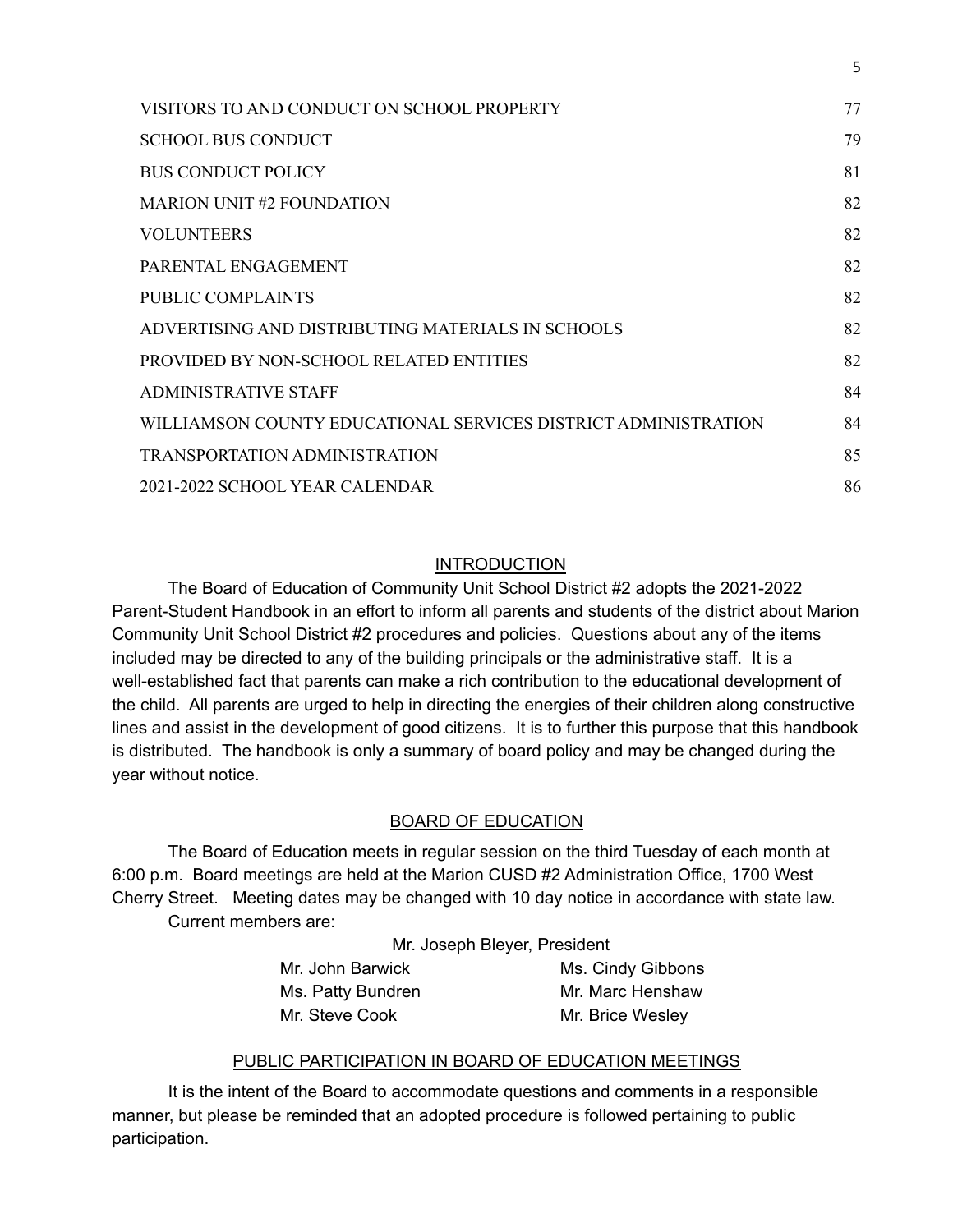A period of time not to exceed 30 minutes shall be set aside for up to ten persons to address the Board. Speakers will be taken on a first come, first serve basis until the maximum is reached.

A person may address the board for no more than five minutes during the time included in the agenda for public comments. Citizens desiring to speak at this time should ask to be recognized and identify themselves and their topic.

Pursuant to Board policy, the Board President may shorten or lengthen a person's opportunity to speak. The Board President may also deny the opportunity to speak to a person who has previously addressed the Board on the same subject within the previous two months.

#### DISTRICT'S MISSION

<span id="page-5-0"></span>The Marion CUSD #2 School Board of Education will provide leadership, advocacy and support for the work of school district employees, leaders and citizens in making Marion Unit #2 the very best.

#### DISTRICT'S VISION

<span id="page-5-1"></span>Marion Unit #2 Schools will provide **all** students the opportunities to develop to their maximum potential, to become effective lifelong learners and to participate actively in our democracy and society.

#### PHILOSOPHY OF EDUCATION

<span id="page-5-2"></span>Any philosophy of education should be based on a clear understanding of the interests, characteristics, abilities and needs of the individual and of the society in which the student lives. It is the responsibility of the community to provide educational experiences that will assist the student in becoming a responsible and contributing member of society.

The classroom teacher, the administrator and the Board of Education should constantly strive to maintain a harmonious working relationship and to establish confidence in and respect for each other's viewpoint. Together, they work to provide sequential experiences that will assist the students in discovering their interests and abilities, and thus furnish them a firm basis for making a wise professional or vocational choice.

The teacher strives to assist the student in acquiring good work habits and in learning to appreciate and take pride in good workmanship. The teacher helps the student to feel accepted for individual contributions to the class so that each pupil will have a feeling of accomplishment and security while developing skills. The administrators and the Board of Education serve as liaison personnel to keep parents and the public informed as to the progress, needs and effectiveness of the school system.

The home and the school have a special obligation to help the student develop a feeling of responsibility as members of our democratic society, as well as to cultivate attitudes which will serve as a basis for loyalty, good citizenship and worthy home membership. Each student should become a part of the total group while developing initiative, sharing responsibility and learning to respect the rights of others.

Education is a right and a privilege. Any student desiring an education will receive the assistance of all concerned.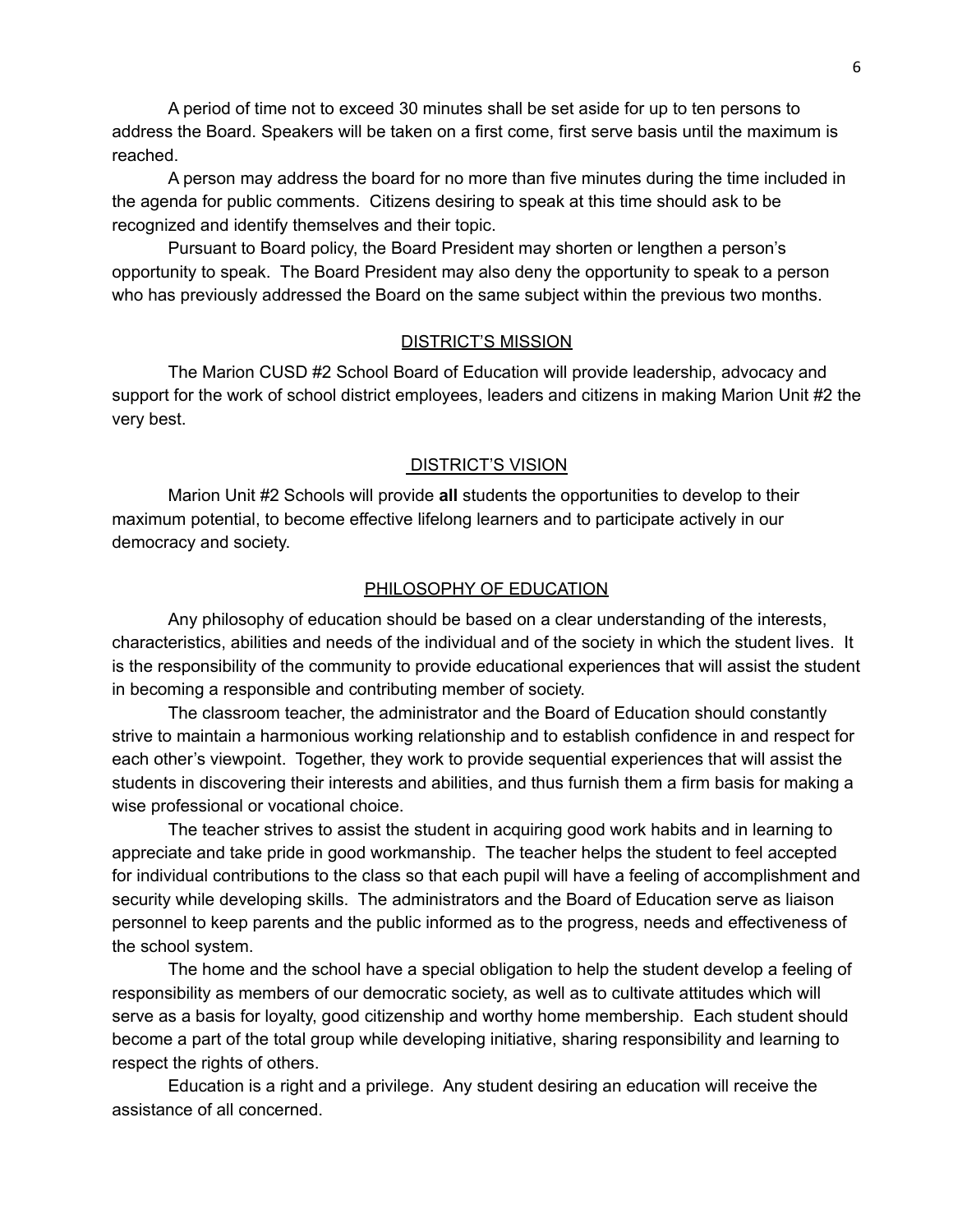#### INSTRUCTIONAL GOALS

- <span id="page-6-0"></span>1. To achieve a feeling of self-worth.
- 2. To acknowledge the dignity of all people.
- 3. To be creative in chosen fields of work.
- 4. To grow as a responsible member of their family and to recognize the family as the basic social unit.
- 5. To strive for physical and mental health.
- 6. To plan for the wise use of leisure time.
- 7. To develop and maintain a positive attitude toward learning.
- 8. To acquire habits of analytical thinking and problem solving.
- 9. To develop the skills and abilities in reading, writing, speaking and listening, to communicate ideas and feelings.
- 10. To achieve their potential through the opportunities offered.
- 11. To develop skills to use available educational resources
- 12. To realize the role of careers in society and to understand changing opportunities.
- 13. To develop the responsibilities of a citizen in a democracy.
- 14. To appreciate culture and beauty that exists in the world.

#### INSTRUCTIONAL PROGRAM

<span id="page-6-1"></span>Community Unit School District #2 offers a general education curriculum at all levels that meets or exceeds State Board of Education requirements. The elementary program incorporates reading, language arts, mathematics, science, social science, fine arts and physical development and health, including drug and substance abuse prevention. Intervention services are available through the ESSA/ESEA Title I and reading improvement programs. Differentiated instruction provides enrichment opportunities for all children within the regular classroom instruction. Each school has a trained media aide and a comprehensive collection of print and non-print materials available in the media center. Each school is also equipped with computers and other educational technology.

A sound foundation in the basics is provided at the junior high level, yet there is opportunity for exploration. Several exploratory classes and extra-curricular opportunities are introduced in junior high.

The program at the high school level is a comprehensive one, fully recognized by all the appropriate accrediting agencies. It includes a strong college preparatory strand, a general education strand and a career and technical education preparation strand. All students have opportunities to supplement their chosen programs with elective classes from any of the strands.

All schools in Community Unit School District #2 have access to a full range of special education services available through the Williamson County Special Education District (See Special Education).

The School Code of Illinois requires districts to provide instruction in health education areas that includes prevention of AIDS, cancer, diabetes, heart disease, stroke, child abuse, sexual abuse and drug and substance abuse, proper nutrition, physical fitness, healthy lifestyle, and dangers and avoidance of abduction. High school students will be trained on AED device use. Students will not be required to participate in instruction in these areas if the parent or guardian submits a written request, no later than September 1.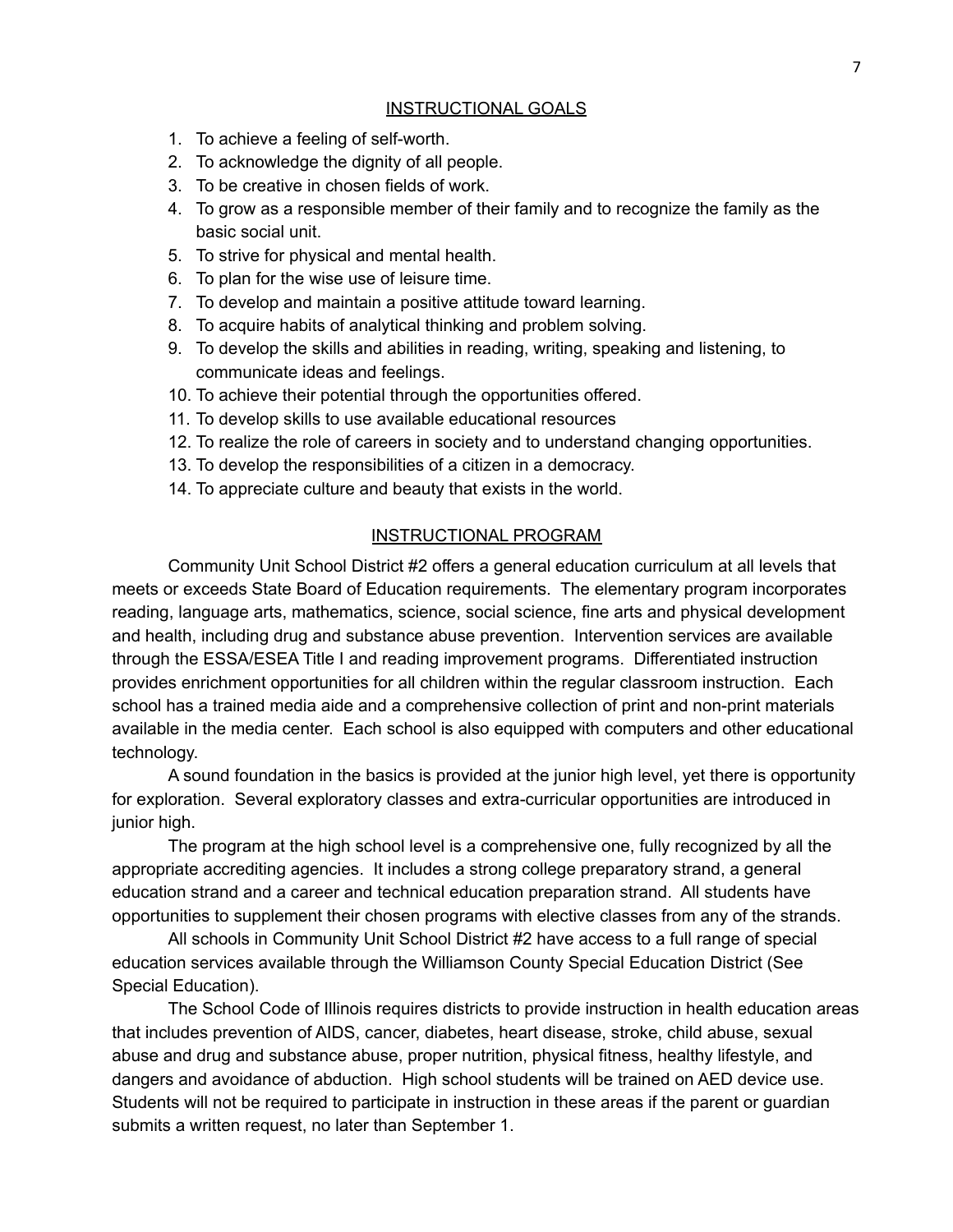#### STATE AND FEDERAL PROGRAMS/SCHOOL ACCOUNTABILITY

<span id="page-7-0"></span>Community Unit School District #2 participates in state and federally funded programs to provide instructional services and materials to schools. Included in the federal programs are ESSA/ESEA Title I. Each program has specific guidelines and requirements for participation. Contact the building principal for more information.

Parental engagement is required for the Community Unit School District No. #2 ESSA/ESEA Title I program. Parents are requested to participate in the design and implementation of the project. **All parents of eligible children are invited to an annual public meeting to discuss Title I programs and activities. In addition to the annual meeting parents are:**

- 1. Notified that their child has been selected to participate in Title I and why the child has been selected.
- 2. Given quarterly reports of child's progress in the program.
- 3. Invited to attend conferences with the child's teachers.
- 4. Provided with materials, training and suggestions to help parents promote reading activities in the home.
- 5. Provided with information concerning the Title I program including program plans and evaluation.
- 6. Encouraged to share their suggestions for planning, development and operation of the program.
- 7. Requested to commit to a parent compact designed to support the student's success in school.

These activities ensure that parents are informed of their children's progress and are encouraged to assist their child in his/her learning.

Each state sets academic standards for what every child should know and learn. Student academic achievement is measured for every child, every year. In Illinois, it is a measure of year-to-year student achievement on the statewide assessments (e.g. IAR, SAT). For Illinois students, this means the percent of students who meet or exceed standards as compared to the targets set by the state in reading and math.

<span id="page-7-1"></span>Marion CUSD #2 notifies parents each year of the district's performance progress through the communication of the annual state school report card via posting of the school report cards for each building on the district's website, during public Board of Education meetings, and publication in local news media.

#### INSTRUCTIONAL MATERIALS FEE (Per School Year) GRADE K-6 \$33.00 GRADE 7-8 \$39.00

GRADE 9-12 \$43.00

The basic instruction materials fee provides for textbooks, workbooks, art supplies and other supplies used by the student during the year. In addition, some specialized courses at the high school level may require additional fees because of the cost and the nature of the materials used.

Fees are due at the time of admission of the student in school. Fees can be paid on a semester basis, one half in August and the other half in January. If it is impossible to pay fees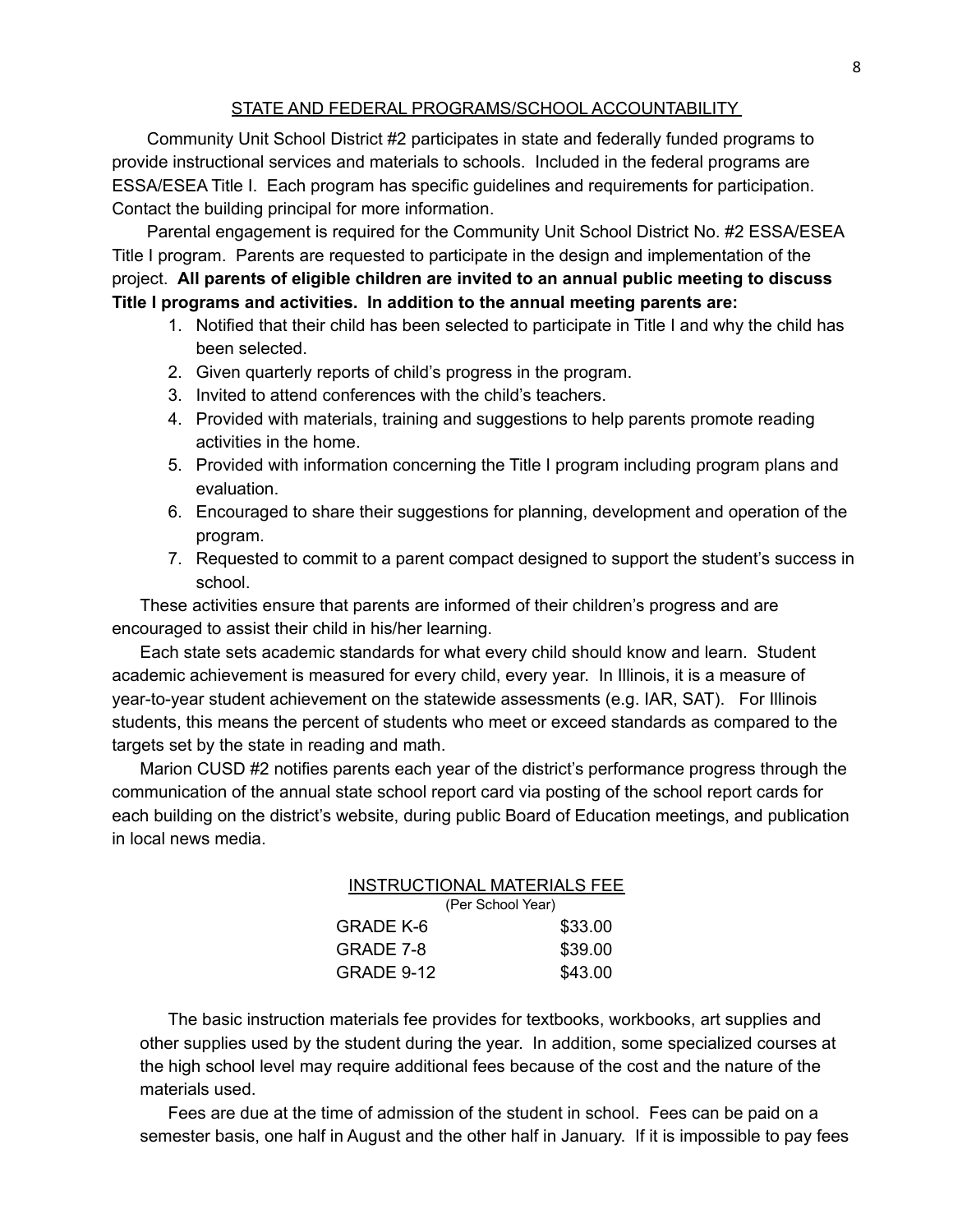the first day, arrangements should be made with the building principal. Parents may make an application for a fee waiver through the principal's office (See Waiver Policy).

#### FEE WAIVER POLICY

<span id="page-8-0"></span>It is the policy of the Board of Education to waive all required fees assessed by and payable directly to the district, including the costs of school meals, for students whose parents are unable to afford them. Such eligible students include, but are not limited to, children eligible for free or reduced lunches or breakfasts under the School Lunch Program. Any student for who required fees are waived shall use school purchased items on a loan basis and shall return them at the end of the school term. For further information, refer to the Free and Reduced Lunch Program of this handbook.

#### SCHOOL DAY

<span id="page-8-1"></span>Please consult each individual building for student attendance times. Students should arrive at school only a few minutes early to allow them time to put away coats, backpacks and prepare materials before class begins. They should not be on the school grounds earlier than necessitated by transportation arrangements. Each building has a designated area and a specific time that is available for students who must arrive early. Students and parents are expected to comply with the rules in effect at their building. A student that does not arrive in time for the start of the school day may be considered tardy and discipline may be imposed.

#### CULTURAL PROGRAMS

<span id="page-8-2"></span>Community Unit School District #2 provides performing arts programs for students in grades 1-8 during the school day. Some of these programs occur at the Marion Cultural & Civic Center. Pupils are expected to attend these programs. A nominal admission is occasionally charged for students who attend these programs.

#### FIELD TRIPS

<span id="page-8-3"></span>Students are occasionally taken on educational tours to provide experiences available only outside the school. Before such trips are taken, the school must have written permission on file from the parent or guardian. Parents/guardians are responsible for all entrance fees, food, lodging or other costs. Parents will be asked to sign general permission slips for such trips at the time of enrollment. For those students electing not to participate in school sponsored field trips, the student should bring academic work to school that day. A study period will be provided. If the student does not attend either the field trip or the study period, the district may institute an absence.

#### **TECHNOLOGY USE**

<span id="page-8-4"></span>In order to educate students in the most recent uses of technology, the District has implemented a number of ways for exploring information other than that found in traditional print form. The District believes it is in the students' best interests to enhance their ability to explore as many options as possible for obtaining information. Some of these methods of exploration can lead to materials that may be contrary to one's beliefs and may be offensive in nature.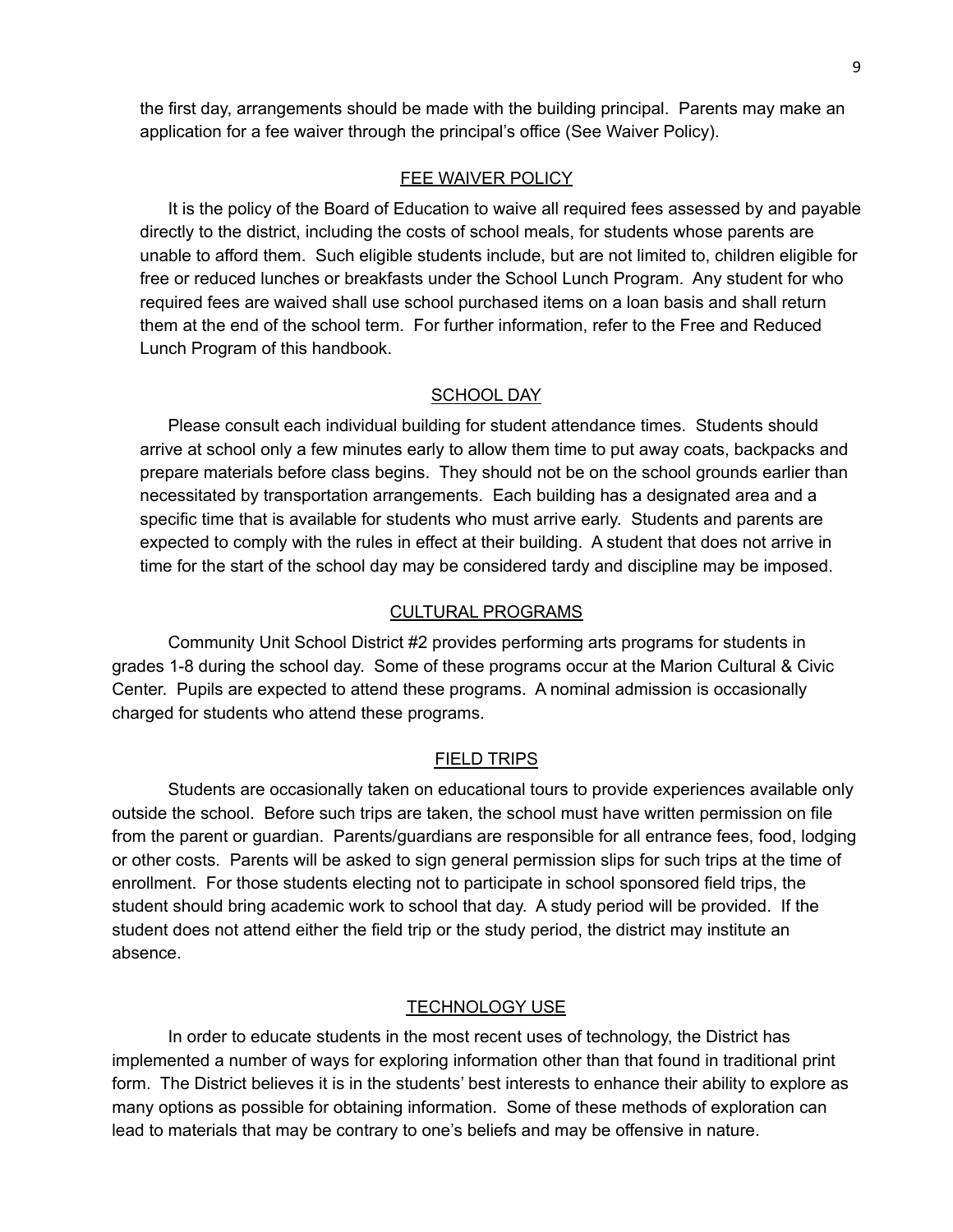Although the District cannot guarantee students will not be able to access this type of material, the District in no way condones or encourages access to this information. In an effort to control access of these materials, the following guidelines have been developed to help control access to offensive materials that may be found through the use of technology.

The District expects that instruction in the proper use of technology will enhance curriculum objectives and be an integral part of the instructional program, and therefore teachers and administration will monitor the proper use of all technology.

Students utilizing on-line services must have the permission of and/or be supervised by the District professional staff.

- Access to technology is a student privilege and the misuse of it can be punishable as any other offense against rules of proper conduct.
- Vandalism, damage, or disabling the property of the District/District issued devices (e.g. Chromebooks/Tablets) or of another person is strictly forbidden.
- To access another person's materials, information, or files is strictly forbidden
- To impersonate another person is strictly forbidden.
- All software to be permanently installed on computers must have the prior approval of the administration that will make sure proper license exists for its use.
- Privately owned software cannot be permanently installed on hard drives.
- Personnel are not to change the configuration of computers without the permission of the administration.
- District owned software cannot be taken off the school premises without the approval of the administration.
- District owned software may not be copied or manuals may not be reproduced unless permitted or allowed by law.

#### Access to Electronic Networks

Electronic networks, including the Internet, are a part of the District's instructional program in order to promote educational excellence by facilitating resource sharing, innovation, and communication. The School District is not responsible for any information that may be lost, damaged, or unavailable when using the network, or for any information that is retrieved or transmitted via the Internet. Furthermore, the District will not be responsible for any unauthorized charges or fees resulting from access to the Internet.

### Curriculum and Appropriate Online Behavior

The use of the District's electronic networks shall: (1) be consistent with the curriculum adopted by the District as well as the varied instructional needs, learning styles, abilities, and developmental levels of the students, and (2) comply with the selection criteria for instructional materials and library resource center materials. As required by federal law and Board policy 6:60, *Curriculum Content*, students will be educated about appropriate online behavior, including but not limited to: (1) interacting with other individuals on social networking websites and in chat rooms, and (2) cyber-bullying awareness and response. Staff members may, consistent with the Superintendent's implementation plan, use the Internet throughout the curriculum. The District's electronic network is part of the curriculum and is not a public forum for general use.

### Acceptable Use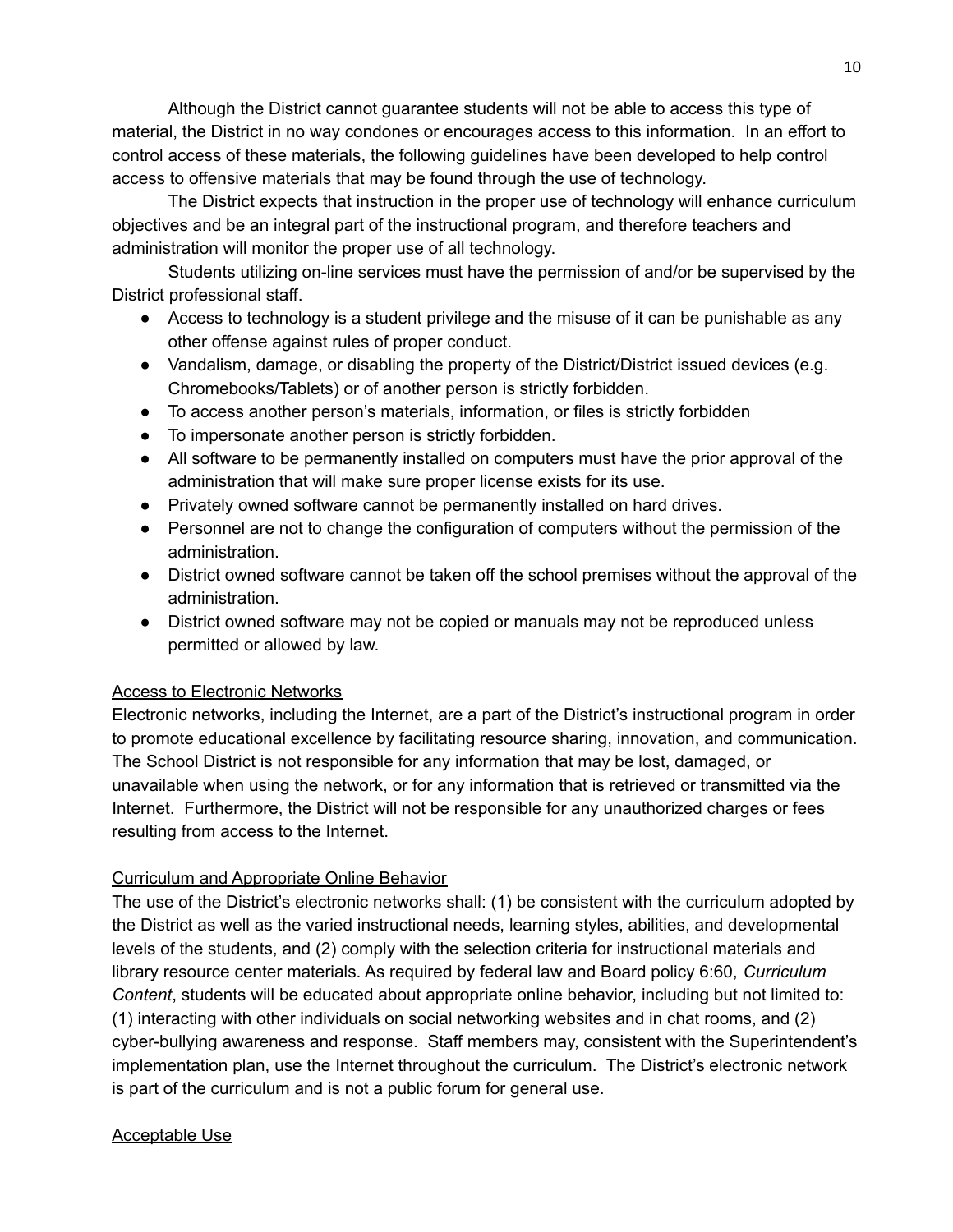All use of the District's electronic network & associated accounts must be: (1) in support of education and/or research, and be in furtherance of the Board of Education's stated goal, or (2) for a legitimate school business purpose. Use is a privilege, not a right. Students and staff members have no expectation of privacy in any material that is stored, transmitted, or received via the District's electronic network or District computers. General rules for behavior and communications apply when using electronic networks. Electronic communications and downloaded material, including files deleted from a user's account but not erased, may be monitored or read by school officials.

#### Internet Safety

Technology protection measures shall be used on each District computer with Internet access. They shall include a filtering device that protects against Internet access by both adults and minors to visual depictions that are: (1) obscene, (2) pornographic, or (3) harmful or inappropriate for students, as defined by the Children's Internet Protection Act and as determined by the Superintendent or designee. The Superintendent or designee shall enforce the use of such filtering devices.

The Superintendent or designee shall include measures in this policy's implementation plan to address the following:

1. Ensure staff supervision of student access to online electronic networks,

2. Restrict student access to inappropriate matter as well as restricting access to harmful materials,

3. Ensure student and staff privacy, safety, and security when using electronic communications,

4. Restrict unauthorized access, including "hacking" and other unlawful activities, and

5. Restrict unauthorized disclosure, use, and dissemination of personal identification information, such as, names and addresses.

#### Authorization for Electronic Network Access

All users of the District's computers to access the Internet shall maintain the confidentiality of student records. Reasonable measures to protect against unreasonable access shall be taken before confidential student information is loaded onto the network. The failure of any student to follow the terms of the *Authorization for Electronic Network Access*, or this policy, will result in the loss of privileges, disciplinary action, and/or appropriate legal action.

#### <span id="page-10-0"></span>PREVENTION OF AND RESPONSE TO BULLYING, INTIMIDATION, AND HARASSMENT

Bullying, intimidation, and harassment diminish a student's ability to learn and a school's ability to educate. Preventing students from engaging in these disruptive behaviors and providing all students equal access to a safe, non-hostile learning environment are important District goals.

Bullying on the basis of actual or perceived race, color, national origin, military status, unfavorable discharge status from the military service, sex, sexual orientation, gender identity, gender-related identity or expression, ancestry, age, religion, physical or mental disability, order of protection status, status of being homeless, or actual or potential marital or parental status, including pregnancy, association with a person or group with one or more of the aforementioned actual or perceived characteristics, or any other distinguishing characteristic is prohibited in each of the following situations:

1. During any school-sponsored education program or activity.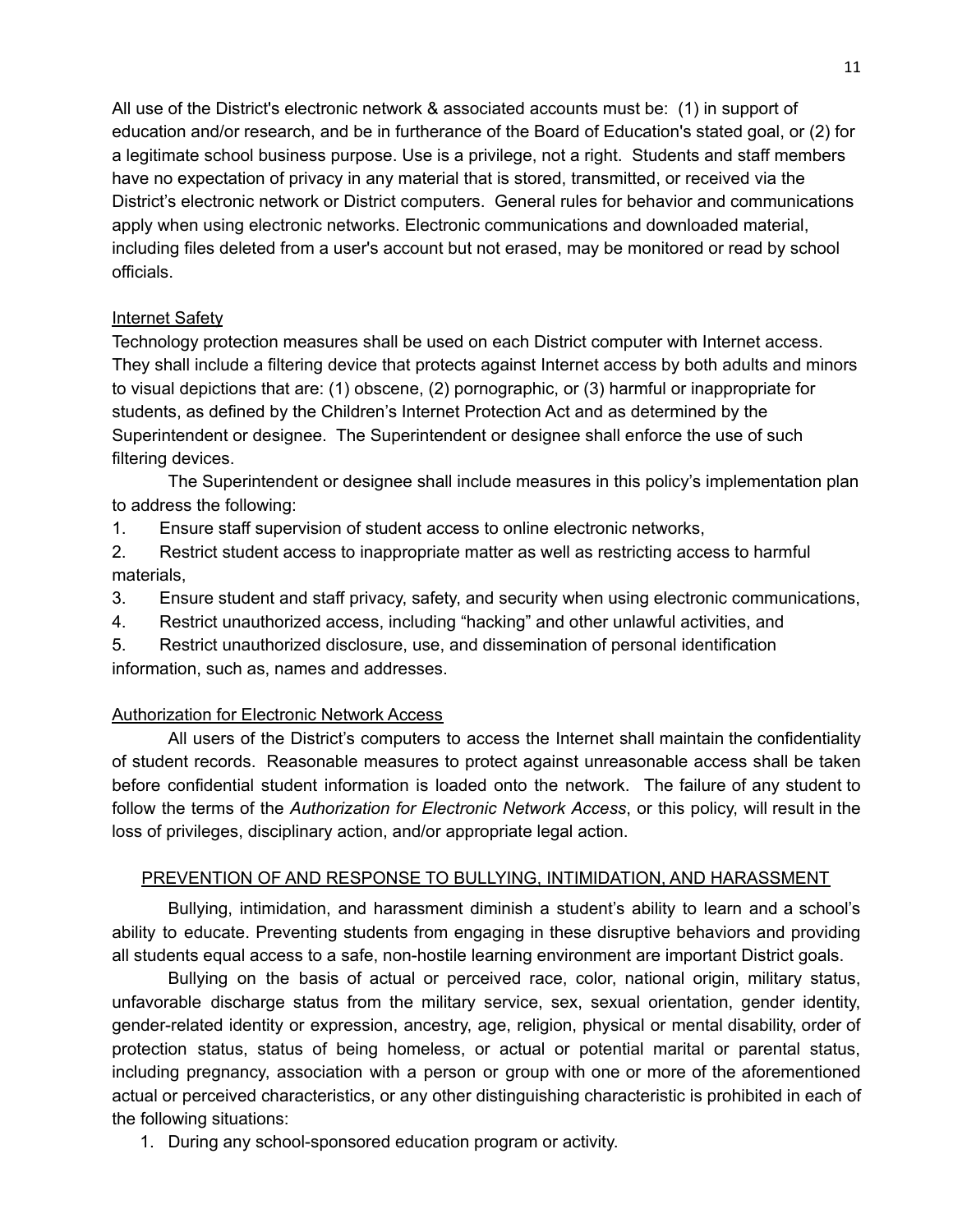- 2. While in school, on school property, on school buses or other school vehicles, at designated school bus stops waiting for the school bus, or at school-sponsored or school-sanctioned events or activities.
- 3. Through the transmission of information from a school computer, a school computer network, or other similar electronic school equipment.
- 4. Through the transmission of information from a computer that is accessed at a non-school-related location, activity, function, or program or from the use of technology or an electronic device that is not owned, leased, or used by a school district or school if the bullying causes a substantial disruption to the educational process or orderly operation of a school. This item (4) applies only in cases in which a school administrator or teacher receives a report that bullying through this means has occurred and it does not require a district or school to staff or monitor any non-school-related activity, function, or program.

#### Definitions from 105 ILCS 5/27-23.7

Bullying includes cyber-bullying and means any severe or pervasive physical or verbal act or conduct, including communications made in writing or electronically, directed toward a student or students that has or can be reasonably predicted to have the effect of one or more of the following:

- 1. Placing the student or students in reasonable fear of harm to the student's or students' person or property;
- 2. Causing a substantially detrimental effect on the student's or students' physical or mental health;
- 3. Substantially interfering with the student's or students' academic performance; or
- 4. Substantially interfering with the student's or students' ability to participate in or benefit from the services, activities, or privileges provided by a school.

Cyberbullying means bullying through the use of technology or any electronic communication, including without limitation any transfer of signs, signals, writing, images, sounds, data, or intelligence of any nature transmitted in whole or in part by a wire, radio, electromagnetic system, photo-electronic system, or photo-optical system, including without limitation electronic mail, Internet communications, instant messages, or facsimile communications.

Cyberbullying includes the creation of a webpage or weblog in which the creator assumes the identity of another person or the knowing impersonation of another person as the author of posted content or messages if the creation or impersonation creates any of the effects enumerated in the definition of bullying. Cyber-bullying also includes the distribution by electronic means of a communication to more than one person or the posting of material on an electronic medium that may be accessed by one or more persons if the distribution or posting creates any of the effects enumerated in the definition of bullying.

Restorative measures means a continuum of school-based alternatives to exclusionary discipline, such as suspensions and expulsions, that: (i) are adapted to the particular needs of the school and community, (ii) contribute to maintaining school safety, (iii) protect the integrity of a positive and productive learning climate, (iv) teach students the personal and interpersonal skills they will need to be successful in school and society, (v) serve to build and restore relationships among students, families, schools, and communities, and (vi) reduce the likelihood of future disruption by balancing accountability with an understanding of students' behavioral health needs in order to keep students in school.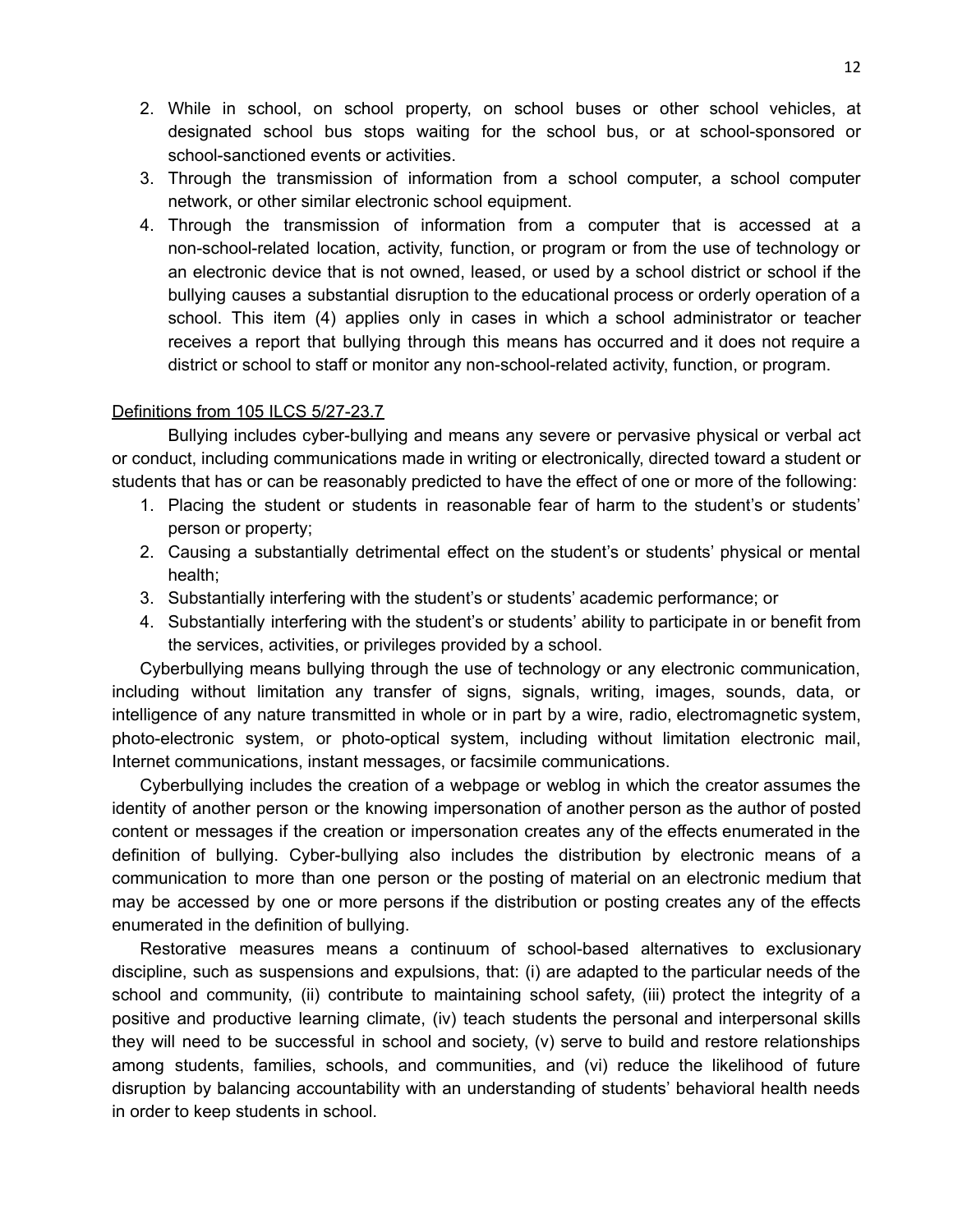School personnel means persons employed by, on contract with, or who volunteer in a school district, including without limitation school and school district administrators, teachers, school guidance counselors, school social workers, school counselors, school psychologists, school nurses, cafeteria workers, custodians, bus drivers, school resource officers, and security guards.

#### BULLYING PREVENTION AND RESPONSE PLAN

<span id="page-12-0"></span>The Superintendent or designee shall develop and maintain a bullying prevention and response plan that advances the District's goal of providing all students with a safe learning environment free of bullying and harassment. This plan must be consistent with the following requirements:

- 1. The District uses the definition of bullying as provided in this policy.
- 2. Bullying is contrary to State law and the policy of this District. However, nothing in the District's bullying prevention and response plan is intended to infringe upon any right to exercise free expression or the free exercise of religion or religiously based views protected under the First Amendment to the U.S. Constitution or under Section 3 of Article I of the Illinois Constitution.
- 3. Students are encouraged to immediately report bullying. A report may be made orally or in writing to the Nondiscrimination Coordinator, Building Principal, Assistant Building Principal, Dean of Students, a Complaint Manager, or any staff member with whom the student is comfortable speaking. Anyone, including staff members and parents/guardians, who has information about actual or threatened bullying is encouraged to report it to the District named officials or any staff member The District named officials and all staff members are available for help with a bully or to make a report about bullying. Anonymous reports are also accepted.

Nondiscrimination Coordinator & Complaint Manager Becky Moss

1700 W. Cherry Street Marion, Illinois 62959 618.993.2321

- 4. Consistent with federal and State laws and rules governing student privacy rights, the Superintendent or designee shall promptly inform parent(s)/guardian(s) of all students involved in an alleged incident of bullying and discuss, as appropriate, the availability of social work services, counseling, school psychological services, other interventions, and restorative measures.
- 5. The Superintendent or designee shall promptly investigate and address reports of bullying, by, among other things:
	- a. Making all reasonable efforts to complete the investigation within 10 school days after the date the report of the incident of bullying was received and taking into consideration additional relevant information received during the course of the investigation about the reported incident of bullying.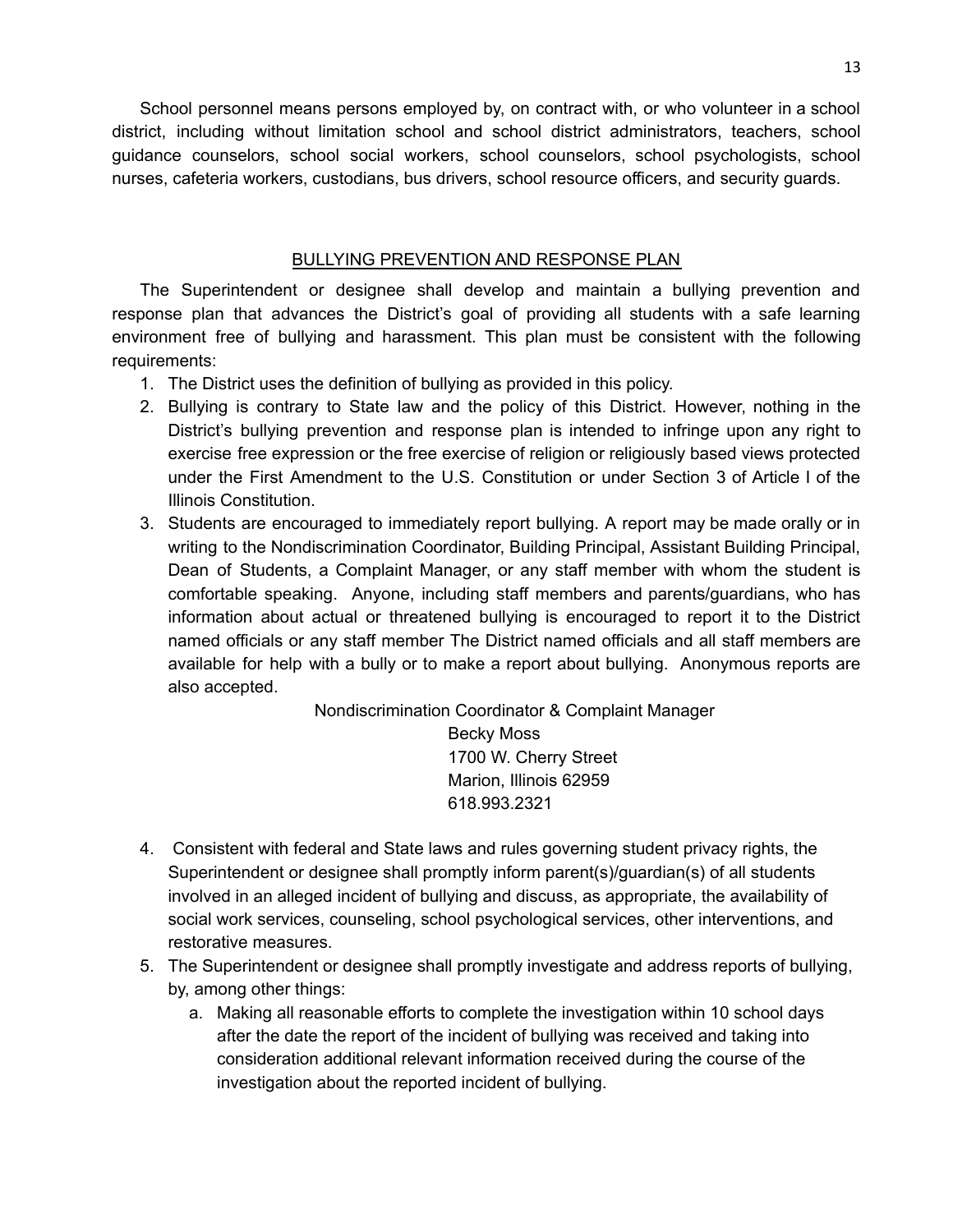- b. Involving appropriate school support personnel and other staff persons with knowledge, experience, and training on bullying prevention, as deemed appropriate, in the investigation process.
- c. Notifying the Building Principal or school administrator or designee of the report of the incident of bullying as soon as possible after the report is received.
- d. Consistent with federal and State laws and rules governing student privacy rights, providing parents and guardians of the students who are parties to the investigation information about the investigation and an opportunity to meet with the principal or school administrator or his or her designee to discuss the investigation, the findings of the investigation, and the actions taken to address the reported incident of bullying.

The Superintendent or designee shall investigate whether a reported act of bullying is within the permissible scope of the District's jurisdiction and shall require that the District provide the victim with information regarding services that are available within the District and community, such as counseling, support services, and other programs.

- 1. The Superintendent or designee shall use interventions to address bullying, which may include, but are not limited to, school social work services, restorative measures, social-emotional skill building, counseling, school psychological services, and community-based services.
- 2. A reprisal or retaliation against any person who reports an act of bullying **is prohibited**. A student's act of reprisal or retaliation will be treated as *bullying* for purposes of determining any consequences or other appropriate remedial actions.
- 3. A student will not be punished for reporting bullying or supplying information, even if the District's investigation concludes that no bullying occurred. However, knowingly making a false accusation or providing knowingly false information will be treated as *bullying* for purposes of determining any consequences or other appropriate remedial actions.
- 4. The District's bullying prevention and response plan must be based on the engagement of a range of school stakeholders, including students and parents/guardians.
- 5. The Superintendent or designee shall post this policy on the District's website, if any, and include it in the student handbook, and, where applicable, post it where other policies, rules, and standards of conduct are currently posted. The policy must be distributed annually to parents/guardians, students, and school personnel (including new employees when hired), and must also be provided periodically throughout the school year to students and faculty.
- 6. The Superintendent or designee shall assist the Board with its evaluation and assessment of this policy's outcomes and effectiveness. This process shall include, without limitation:
	- a. The frequency of victimization;
	- b. Student, staff, and family observations of safety at a school;
	- c. Identification of areas of a school where bullying occurs;
	- d. The types of bullying utilized; and
	- e. Bystander intervention or participation.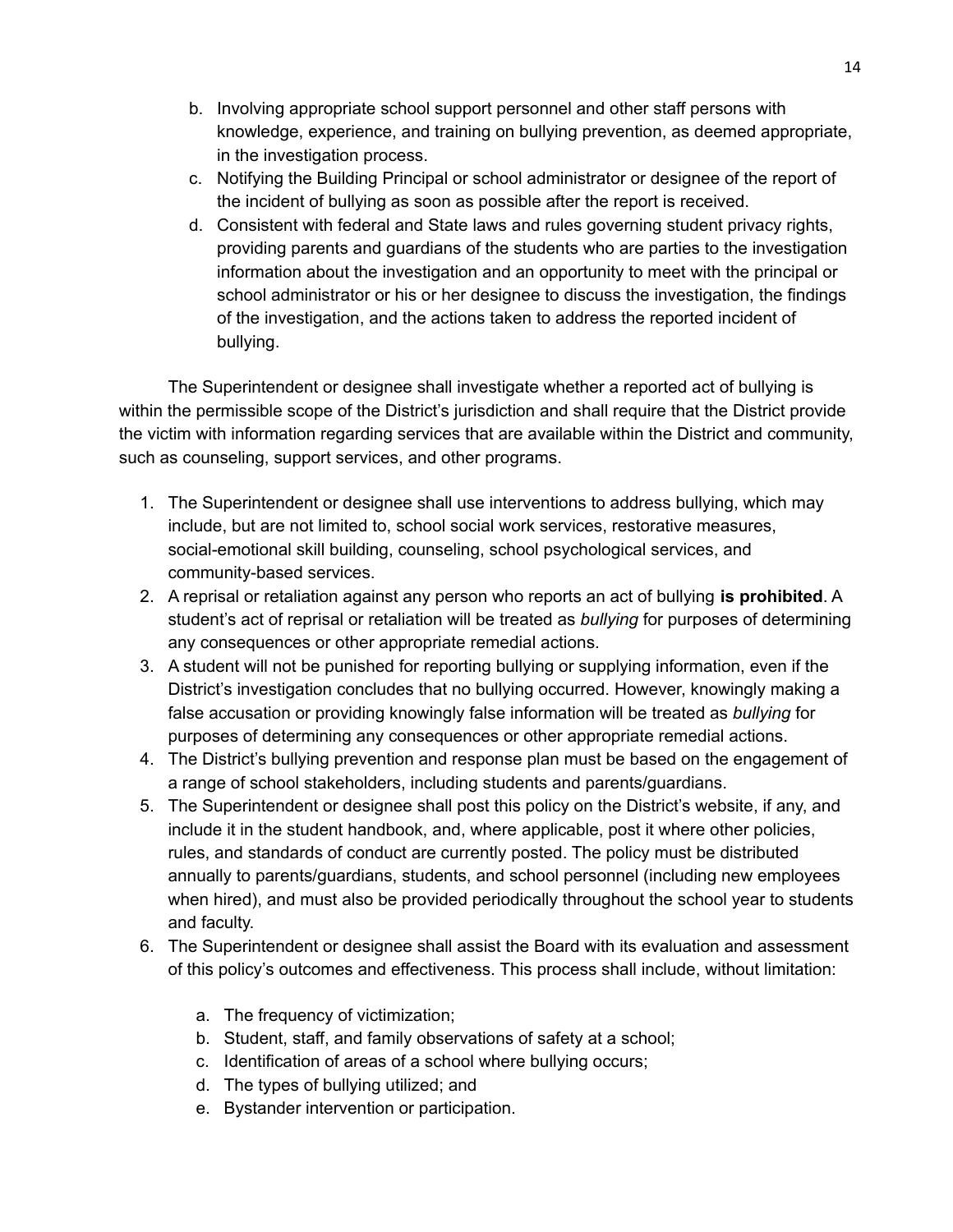The evaluation process may use relevant data and information that the District already collects for other purposes. The Superintendent or designee must post the information developed as a result of the policy evaluation on the District's website, or if a website is not available, the information must be provided to school administrators, Board members, school personnel, parents/guardians, and students.

- 1. The Superintendent or designee shall fully implement the Board policies, including without limitation, the following:
	- a. 2:260, *Uniform Grievance Procedure*. A student may use this policy to complain about bullying.
	- b. 6:60, *Curriculum Content*. Bullying prevention and character instruction is provided in all grades in accordance with State law.
	- c. 6:65, *Student Social and Emotional Development*. Student social and emotional development is incorporated into the District's educational program as required by State law.
	- d. 6:235, *Access to Electronic Networks*. This policy states that the use of the District's electronic networks is limited to: (1) support of education and/or research, or (2) a legitimate business use.
	- e. 7:20, *Harassment of Students Prohibited*. This policy prohibits *any* person from harassing, intimidating, or bullying a student based on an identified actual or perceived characteristic (the list of characteristics in 7:20 is the same as the list in this policy).
	- f. 7:185, *Teen Dating Violence Prohibited*. This policy prohibits teen dating violence on school property, at school sponsored activities, and in vehicles used for school-provided transportation.
	- g. 7:190, *Student Behavior*. This policy prohibits, and provides consequences for, hazing, bullying, or other aggressive behaviors, or urging other students to engage in such conduct.
	- h. 7:310, *Restrictions on Publications; Elementary Schools,* and 7:315, *Restrictions on Publications; High Schools*. These policies prohibit students from and provide consequences for: (1) accessing and/or distributing at school any written, printed, or electronic material, including material from the Internet, that will cause substantial disruption of the proper and orderly operation and discipline of the school or school activities, and (2) creating and/or distributing written, printed, or electronic material, including photographic material and blogs, that causes substantial disruption to school operations or interferes with the rights of other students or staff members. Marion CUSD #2 Policies 6:235; 6:236, 7:180

### TITLE IX SEXUAL HARASSMENT GRIEVANCE PROCEDURE

<span id="page-14-0"></span>Sexual harassment affects a student's ability to learn and an employee's ability to work. Providing an educational and workplace environment free from sexual harassment is an important District goal. The District does not discriminate on the basis of sex in any of its education programs or activities, and it complies with Title IX of the Education Amendments of 1972 (Title IX) and its implementing regulations (34 C.F.R. Part 106) concerning everyone in the District's education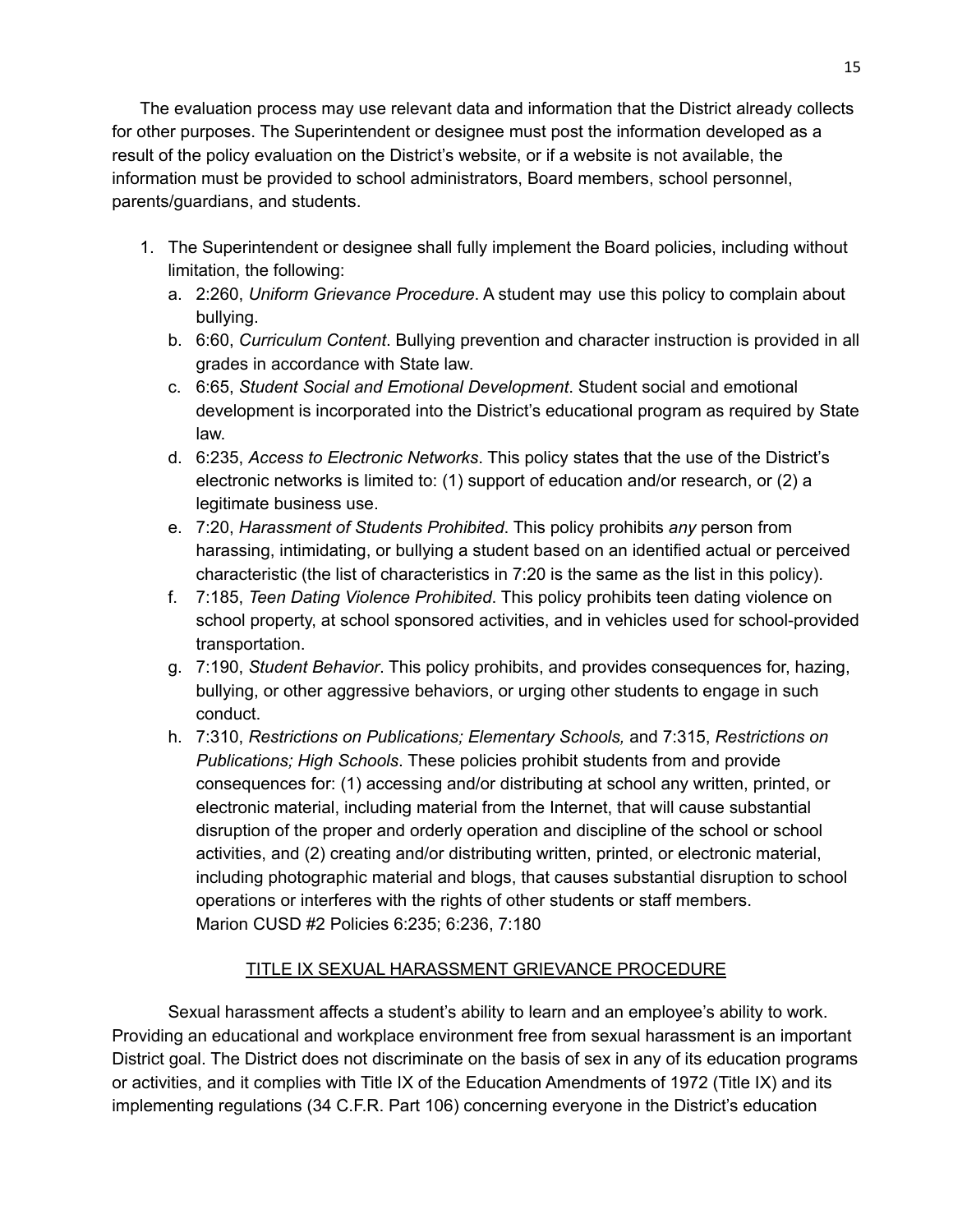programs and activities, including applicants for employment, students, parents/guardians, employees, and third parties.

#### Title IX Sexual Harassment Prohibited

Sexual harassment as defined in Title IX (Title IX Sexual Harassment) is prohibited. Any person, including a District employee or agent, or student, engages in Title IX Sexual Harassment whenever that person engages in conduct on the basis of an individual's sex that satisfies one or more of the following:

- 1. A District employee conditions the provision of an aid, benefit, or service on an individual's participation in unwelcome sexual conduct; or
- 2. Unwelcome conduct determined by a reasonable person to be so severe, pervasive, and objectively offensive that it effectively denies a person equal access to the District's educational program or activity; or
- 3. *Sexual assault* as defined in 20 U.S.C. §1092(f)(6)(A)(v), *dating violence* as defined in 34 U.S.C. §12291(a)(10), *domestic violence* as defined in 34 U.S.C. §12291(a)(8), or *stalking* as defined in 34 U.S.C. §12291(a)(30).

Examples of sexual harassment include, but are not limited to, touching, crude jokes or pictures, discussions of sexual experiences, teasing related to sexual characteristics, spreading rumors related to a person's alleged sexual activities, rape, sexual battery, sexual abuse, and sexual coercion.

#### Definitions from 34 C.F.R. §106.30

*Complainant* means an individual who is alleged to be the victim of conduct that could constitute sexual harassment.

*Education program or activity* includes locations, events, or circumstances where the District has substantial control over both the *Respondent* and the context in which alleged sexual harassment occurs.

*Formal Title IX Sexual Harassment Complaint* means a document filed by a *Complainant* or signed by the Title IX Coordinator alleging sexual harassment against a *Respondent* and requesting that the District investigate the allegation.

*Respondent* means an individual who has been reported to be the perpetrator of the conduct that could constitute sexual harassment.

*Supportive measures* mean non-disciplinary, non-punitive individualized services offered as appropriate, as reasonably available, and without fee or charge to the *Complainant* or the *Respondent* before or after the filing of a *Formal Title IX Sexual Harassment Complaint* or where no *Formal Title IX Sexual Harassment Complaint* has been filed.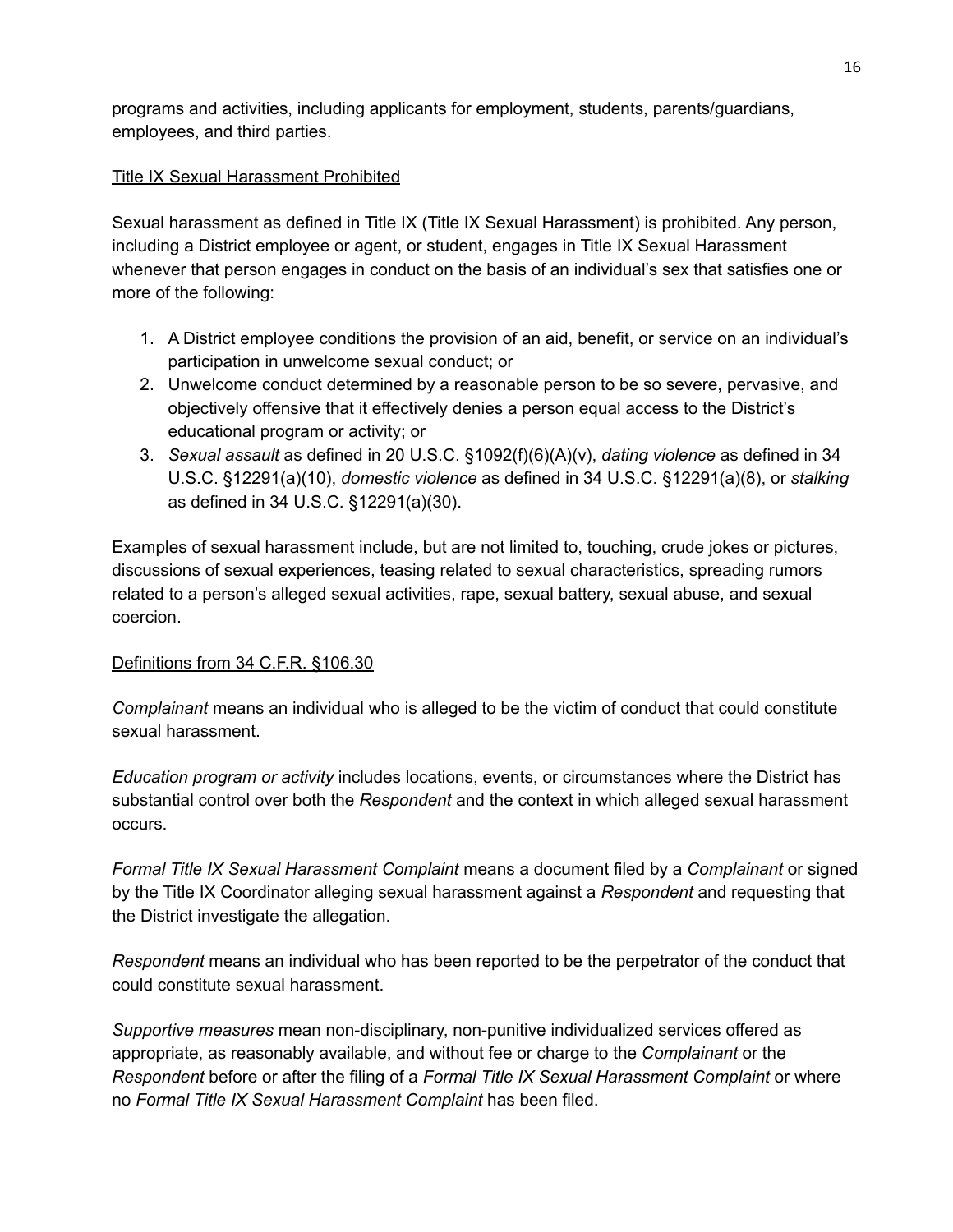#### Title IX Sexual Harassment Prevention and Response

The Superintendent or designee will ensure that the District prevents and responds to allegations of Title IX Sexual Harassment as follows:

- 1. Ensures that the District's comprehensive health education program in Board policy 6:60, *Curriculum Content,* incorporates (a) age-appropriate sexual abuse and assault awareness and prevention programs in grades pre-K through 12, and (b) age-appropriate education about the warning signs, recognition, dangers, and prevention of teen dating violence in grades 7-12. This includes incorporating student social and emotional development into the District's educational program as required by State law and in alignment with Board policy 6:65, *Student Social and Emotional Development*.
- 2. Incorporates education and training for school staff pursuant to policy 5:100, *Staff Development Program*, and as recommended by the Superintendent, Title IX Coordinator, Nondiscrimination Coordinator, Building Principal, Assistant Building Principal, Dean of Students, or a Complaint Manager.
- 3. Notifies applicants for employment, students, parents/guardians, employees, and collective bargaining units of this policy and contact information for the Title IX Coordinator by, at a minimum, prominently displaying them on the District's website, if any, and in each handbook made available to such persons.

#### Making a Report

A person who wishes to make a report under this Title IX Sexual Harassment grievance procedure may make a report to the Title IX Coordinator, Nondiscrimination Coordinator, Building Principal, Assistant Building Principal, Dean of Students, a Complaint Manager, or any employee with whom the person is comfortable speaking. A person who wishes to make a report may choose to report to a person of the same gender.

School employees shall respond to incidents of sexual harassment by promptly making or forwarding the report to the Title IX Coordinator. An employee who fails to promptly make or forward a report may be disciplined, up to and including discharge.

The Superintendent shall insert into this policy and keep current the name, office address, email address, and telephone number of the Title IX Coordinator.

#### **Title IX Coordinator:**

Becky Moss 1700 W. Cherry St., Marion, IL 62959 618-993-2321 Processing and Reviewing a Report or Complaint

Upon receipt of a report, the Title IX Coordinator and/or designee will promptly contact the *Complainant* to: (1) discuss the availability of supportive measures, (2) consider the *Complainant's* wishes with respect to *supportive measures*, (3) inform the *Complainant* of the availability of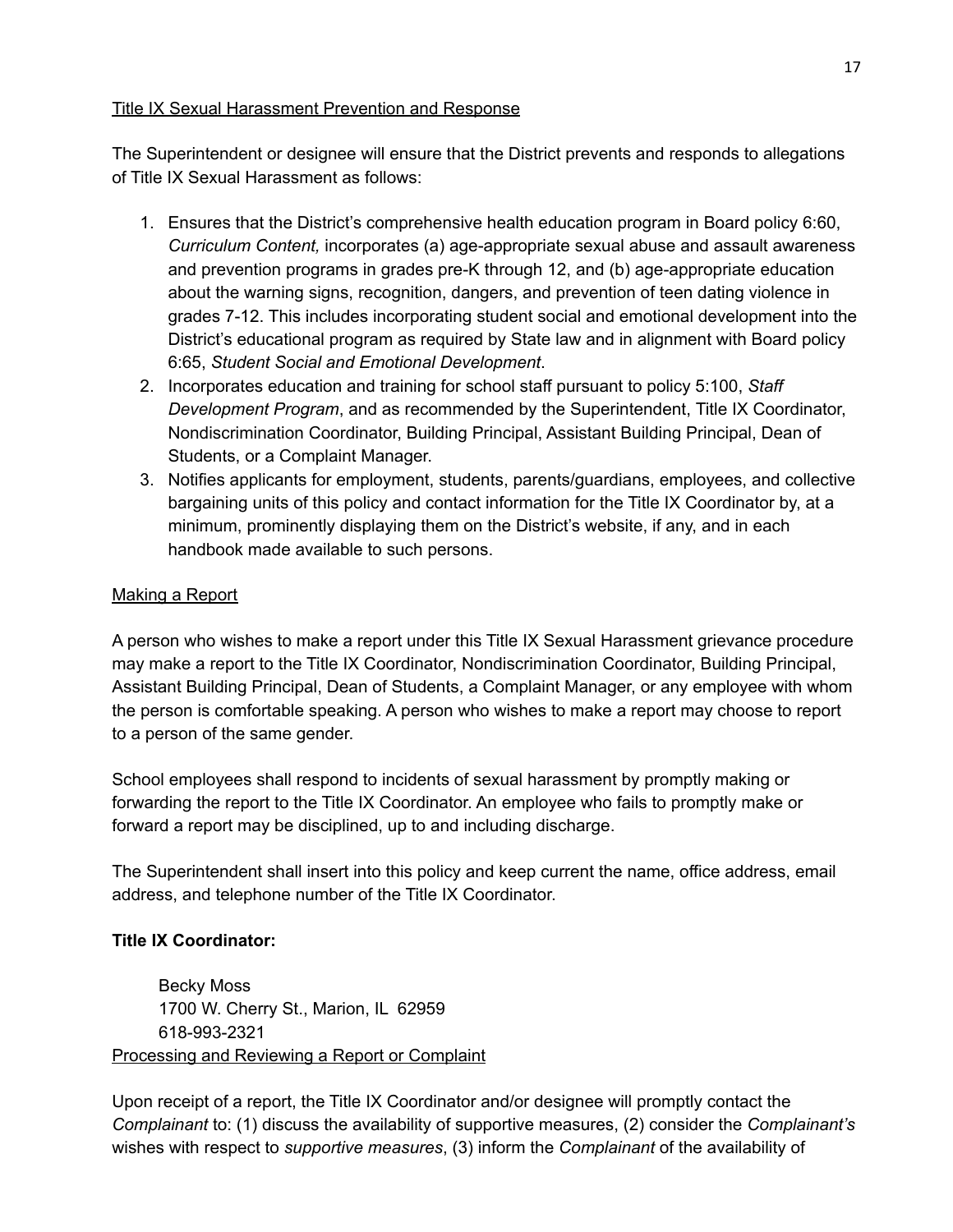*supportive measures* with or without the filing of a *Formal Title IX Sexual Harassment Complaint*, and (4) explain to the *Complainant* the process for filing a *Formal Title IX Sexual Harassment Complaint*.

Further, the Title IX Coordinator will analyze the report to identify and determine whether there is another or an additional appropriate method(s) for processing and reviewing it. For any report received, the Title IX Coordinator shall review Board policies 2:260, *Uniform Grievance Procedure*; 5:20, *Workplace Harassment Prohibited*; 5:90, *Abused and Neglected Child Reporting*; 5:120, *Employee Ethics; Conduct; and Conflict of Interest*; 7:20, *Harassment of Students Prohibited*; 7:180, *Prevention of and Response to Bullying, Intimidation, and Harassment*; 7:185, *Teen Dating Violence Prohibited*; and 7:190, *Student Behavior*, to determine if the allegations in the report require further action.

Reports of alleged sexual harassment will be confidential to the greatest extent practicable, subject to the District's duty to investigate and maintain an educational program or activity that is productive, respectful, and free of sexual harassment.

#### Formal Title IX Sexual Harassment Complaint Grievance Process

When a *Formal Title IX Sexual Harassment Complaint* is filed, the Title IX Coordinator will investigate it or appoint a qualified person to undertake the investigation.

The Superintendent or designee shall implement procedures to ensure that all *Formal Title IX Sexual Harassment Complaints* are processed and reviewed according to a Title IX grievance process that fully complies with 34 C.F.R. §106.45. The District's grievance process shall, at a minimum:

- 1. Treat *Complainants* and *Respondents* equitably by providing remedies to a *Complainant* where the *Respondent* is determined to be responsible for sexual harassment, and by following a grievance process that complies with 34 C.F.R. §106.45 before the imposition of any disciplinary sanctions or other actions against a *Respondent*.
- 2. Require an objective evaluation of all relevant evidence including both inculpatory and exculpatory evidence – and provide that credibility determinations may not be based on a person's status as a *Complainant*, *Respondent*, or witness.
- 3. Require that any individual designated by the District as a Title IX Coordinator, investigator, decision-maker, or any person designated by the District to facilitate an informal resolution process:
- a. Not have a conflict of interest or bias for or against complainants or respondents generally or an individual *Complainant* or *Respondent*.
- b. Receive training on the definition of sexual harassment, the scope of the District's *education program or activity*, how to conduct an investigation and grievance process (including hearings, appeals, and informal resolution processes, as applicable), and how to serve impartially.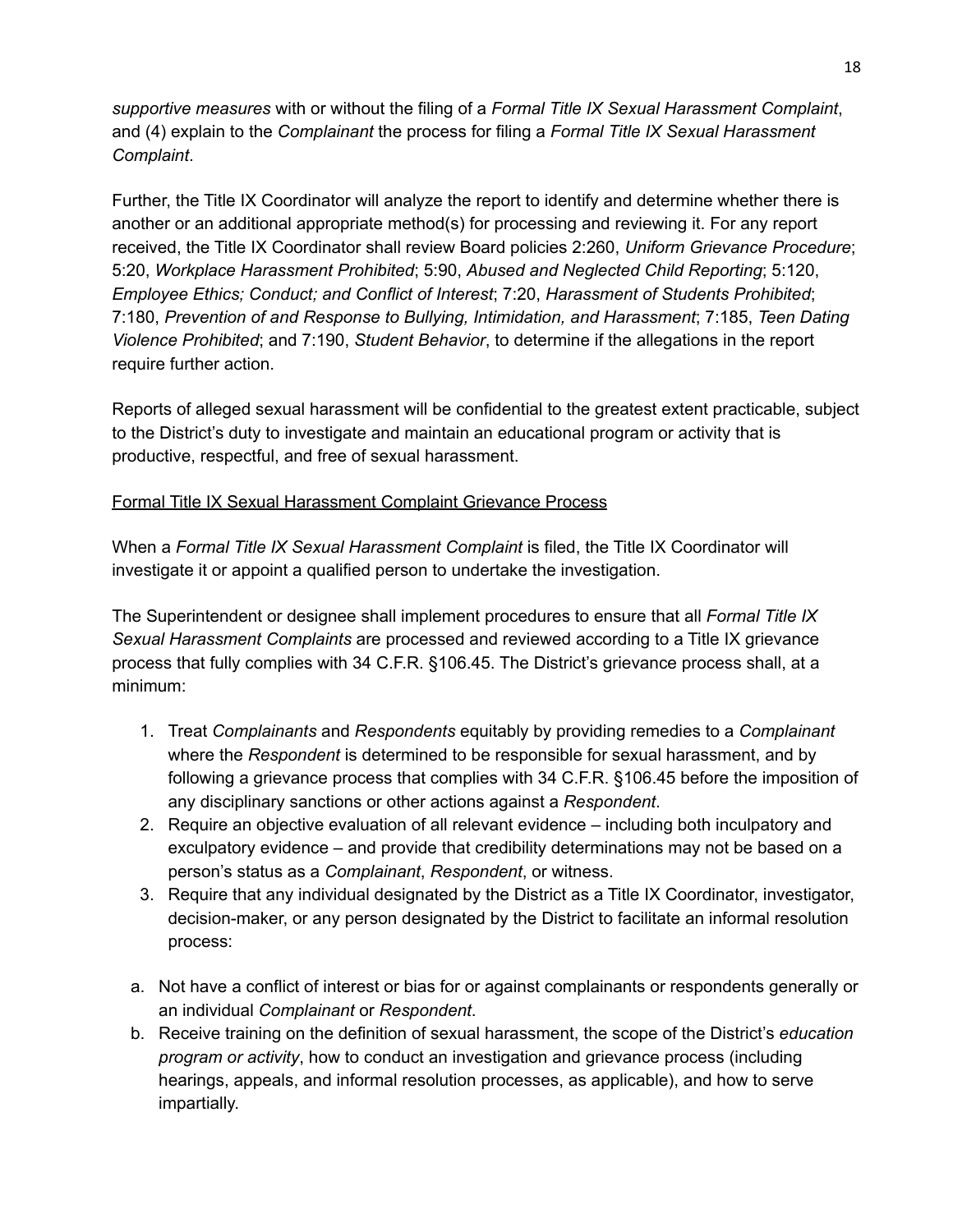- 1. Require that any individual designated by the District as an investigator receiving training on issues of relevance to create an investigative report that fairly summarizes relevant evidence.
- 2. Require that any individual designated by the District as a decision-maker receive training on issues of relevance of questions and evidence, including when questions and evidence about the *Complainant's* sexual predisposition or prior sexual behavior are not relevant.
- 3. Include a presumption that the *Respondent* is not responsible for the alleged conduct until a determination regarding responsibility is made at the conclusion of the grievance process.
- 4. Include reasonably prompt timeframes for conclusion of the grievance process.
- 5. Describe the range of possible disciplinary sanctions and remedies the District may implement following any determination of responsibility.
- 6. Base all decisions upon the *preponderance of evidence* standard.
- 7. Include the procedures and permissible bases for the *Complainant* and *Respondent* to appeal.
- 8. Describe the range of *supportive measures* available to *Complainants* and *Respondents*.
- 9. Not require, allow, rely upon, or otherwise use questions or evidence that constitute, or seek disclosure of, information protected under a legally recognized privilege, unless the person holding such privilege has waived the privilege.

#### **Enforcement**

Any District employee who is determined, at the conclusion of the grievance process, to have engaged in sexual harassment will be subject to disciplinary action up to and including discharge. Any third party who is determined, at the conclusion of the grievance process, to have engaged in sexual harassment will be addressed in accordance with the authority of the Board in the context of the relationship of the third party to the District, e.g., vendor, parent, invitee, etc. Any District student who is determined, at the conclusion of the grievance process, to have engaged in sexual harassment will be subject to disciplinary action, including, but not limited to, suspension and expulsion consistent with student behavior policies. Any person making a knowingly false accusation regarding sexual harassment will likewise be subject to disciplinary action.

This policy does not increase or diminish the ability of the District or the parties to exercise any other rights under existing law.

#### Retaliation Prohibited

The District prohibits any form of retaliation against anyone who, in good faith, has made a report or complaint, assisted, or participated or refused to participate in any manner in a proceeding under this policy. Any person should report claims of retaliation using Board policy 2:260, *Uniform Grievance Procedure*.

Any person who retaliates against others for reporting or complaining of violations of this policy or for participating in any manner under this policy will be subject to disciplinary action, up to and including discharge, with regard to employees, or suspension and expulsion, with regard to students.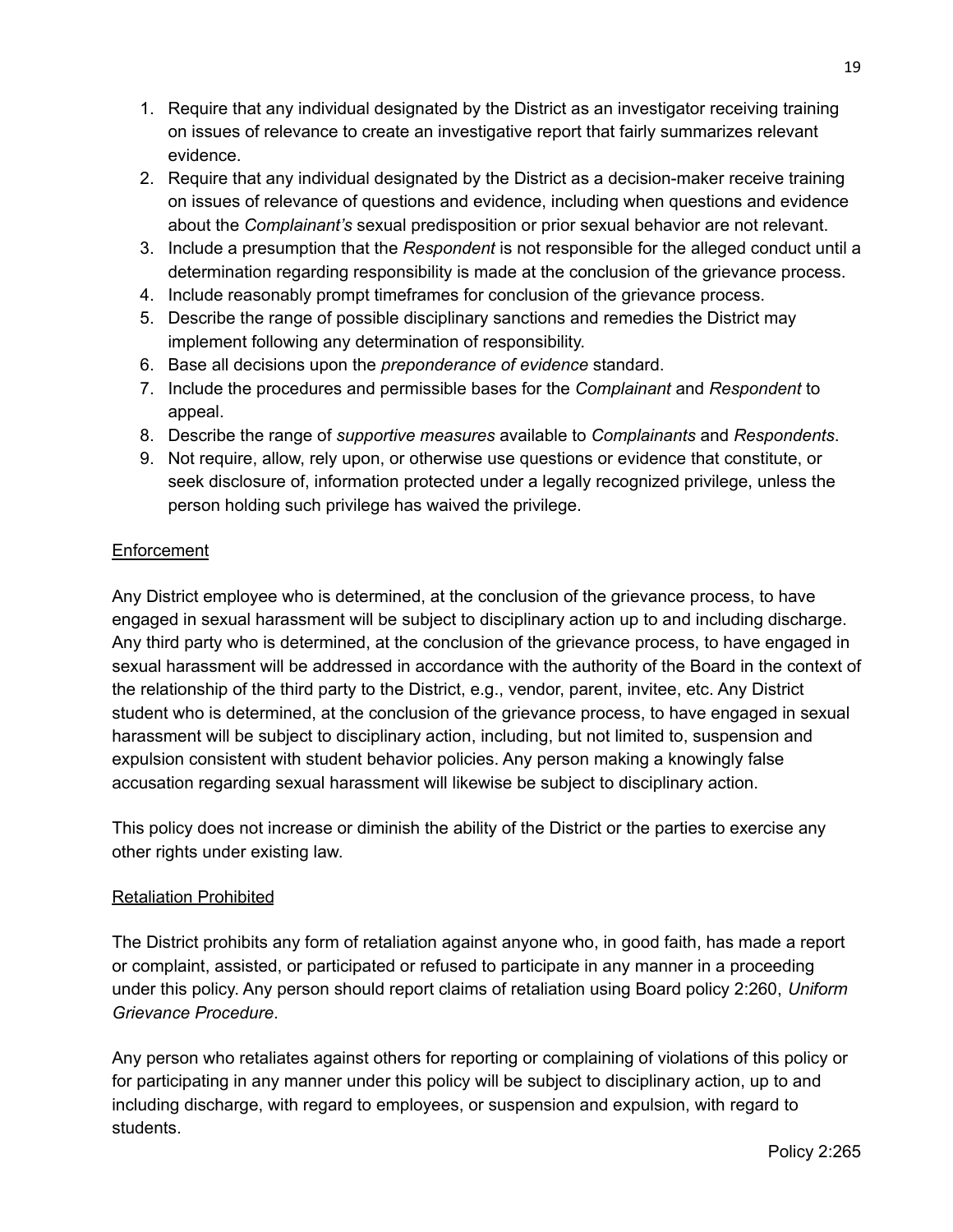#### MEDIA CENTER

<span id="page-19-0"></span>Each school building in Community Unit School District #2 has a central library staffed with a certified school librarian or trained media aide. In addition to reading materials, the library has audio-visual aids available to all classrooms. The district has access to materials from the Illinois Heartland Library System through an affiliate arrangement for schools. Student use of the Internet is a privilege, not a right, subject to compliance with the district's Acceptable Use Policy.

#### STUDENT TEACHERS

<span id="page-19-1"></span>Community Unit School District #2 participates in teacher training programs with various high education institutions such as Southern Illinois University, Illinois State University, Eastern Illinois University, Greenville College, McKendree University & University of Illinois. College students receive training as student teachers in a regular classroom situation, and the children benefit by receiving more individual assistance from multiple teachers.

#### FACULTY IN-SERVICE TRAINING DAYS

<span id="page-19-2"></span>Each year the district schedules a few days during the school year when school is not in session or is dismissed early for staff training programs. These times are used for school improvement activities which include evaluation and development of curriculum and workshops for staff. The schedule for these in-service dates when students will not be in attendance is a part of the district calendar which is available at the start of school

#### ADMISSION OF STUDENTS

<span id="page-19-3"></span>All students entering kindergarten must be 5 years of age on or before September 1 of that school year. Based upon an assessment of the child's readiness, a child will be allowed to attend first grade if he or she attended a non-public preschool, continued his or her education at that school through kindergarten, was taught in kindergarten by an appropriately licensed teacher, and will be 6 years old on or before December 31. A child with exceptional needs who qualifies or special education services is eligible for admission at 3 years of age.

All students entering kindergarten or first grade in Community Unit School District #2 are required to have a certified birth certificate and proof of district residency at registration.

**All** students entering kindergarten or first grade for the first time and entering sixth and ninth grade must comply with Public Act 81-184, Section 27-8.1 of the School Code of Illinois by having a health examination by a licensed physician. Students must also show proof of immunizations as required for entrance into school. For students in K, 2, 6 & 9, a dental examination is also required by May 15 th of the school year. **Students (except transfers) will not be permitted to register or attend school until compliance with health laws are met.**

Students who transfer from out of state schools have 45 days to meet the health and immunization requirements. Questions regarding health examinations and physicals may be directed to the building principal or school nurse.

Students entering the district for the first time must provide:

1. A certified copy of the student's birth certificate. If a birth certificate is not presented, the Superintendent or designee shall notify in writing the person enrolling the student that within 30 days he or she must provide a certified copy of the student's birth certificate. A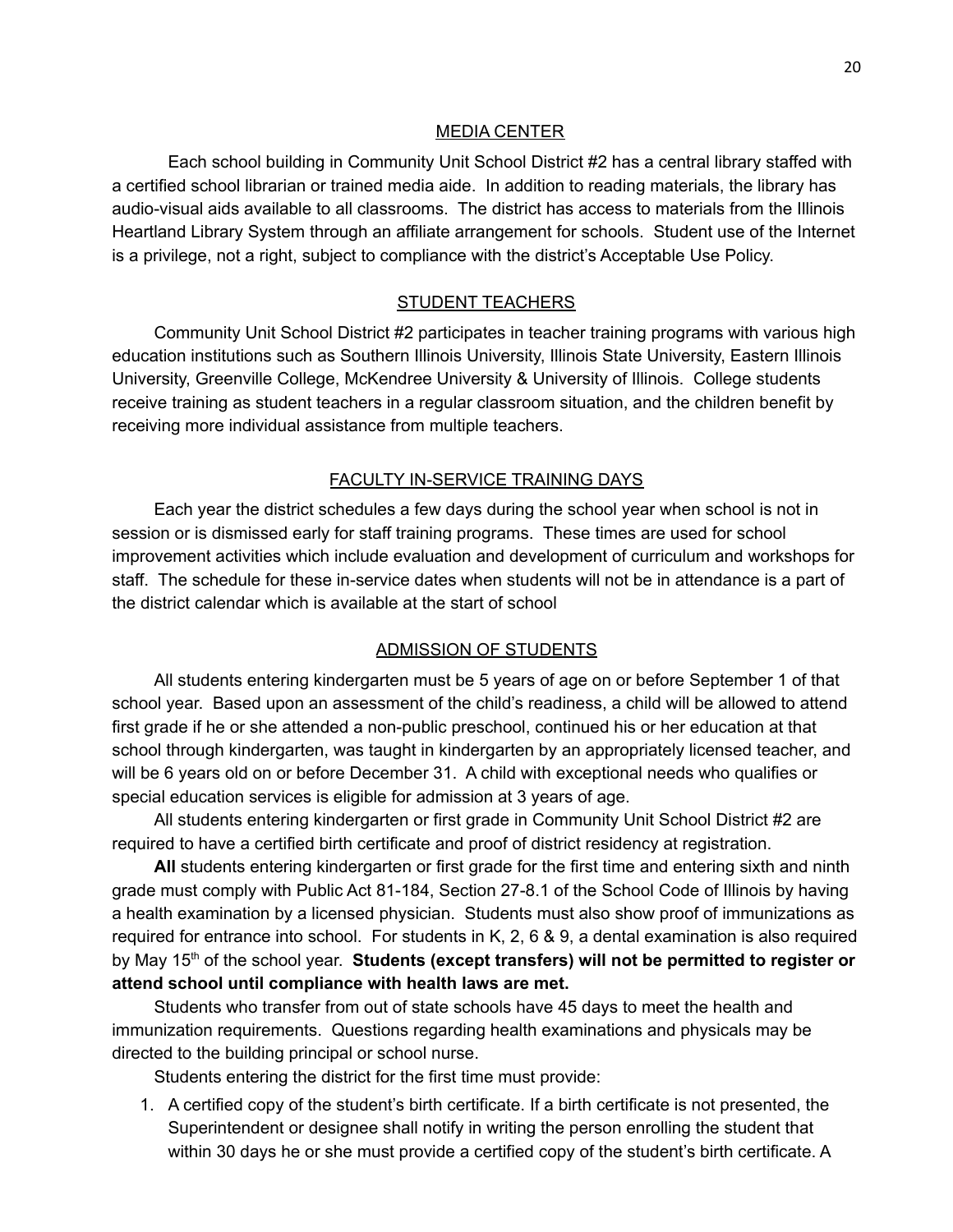student will be enrolled without a birth certificate. When a certified copy of the birth certificate is presented, the school shall promptly make a copy for its records, place the copy in the student's temporary record, and return the original to the person enrolling the child.

If a person enrolling a student fails to provide a certified copy of the student's birth certificate within 30 days, the Building Principal shall immediately notify the local law enforcement agency and shall also notify the person enrolling the student in writing that, unless he or she complies within 10 days, the case shall be referred to the local law enforcement authority for investigation. If compliance is not obtained within that 10-day period, the Principal shall so refer the case. The Principal shall immediately report to the local law enforcement authority any material received pursuant to this paragraph that appears inaccurate or suspicious in form or content.

- 2. Proof of residence.
- 3. Proof of disease immunization or detection and the required physical examinations as required by State law and Board policy 7:100.

The individual enrolling a student shall be given the opportunity to voluntarily state whether the student has a parent or guardian who is a member of a branch of the U. S. Armed Forces and who is either deployed to active duty or expects to be deployed to active duty during the school year. Students who are children of active duty military personnel transferring will be allowed to enter: (a) the same grade level in which they studied at the school from which they transferred, if the transfer occurs during the District's school year, or (b) the grade level following the last grade completed.

#### Homeless Children

Any homeless child shall be immediately admitted, even if the child or child's parent/guardian is unable to produce immunization and health records normally required for enrollment. Board policy 6:140, *Education of Homeless Children*, governs the enrollment of homeless children.

#### Student Transfers To and From Non-District Schools

Students may transfer into or out of the district according to state law and procedures developed by the Superintendent. A student seeking to transfer into the district must serve the entire term of any suspension or expulsion, imposed for any reason by any public or private school, in this or any other state, before being admitted into the school district.

#### Foreign Students

The district may accept foreign exchange students with a J-1 Visa and who reside within the district as participants in an exchange program sponsored by organizations screened by administration. Exchange students on a J-1 Visa are not required to pay tuition. Privately sponsored exchange students on an F-1 Visa may be enrolled if an adult resident of the district has temporary guardianship and the student lives in the home of that guardian. Exchange students on an F-1 Visa are required to pay tuition at the established district rate. F-1 Visa student admission is limited to secondary schools and attendance may not exceed 12 months. The Board of Education may limit the number of exchange students in any given year. Students admitted under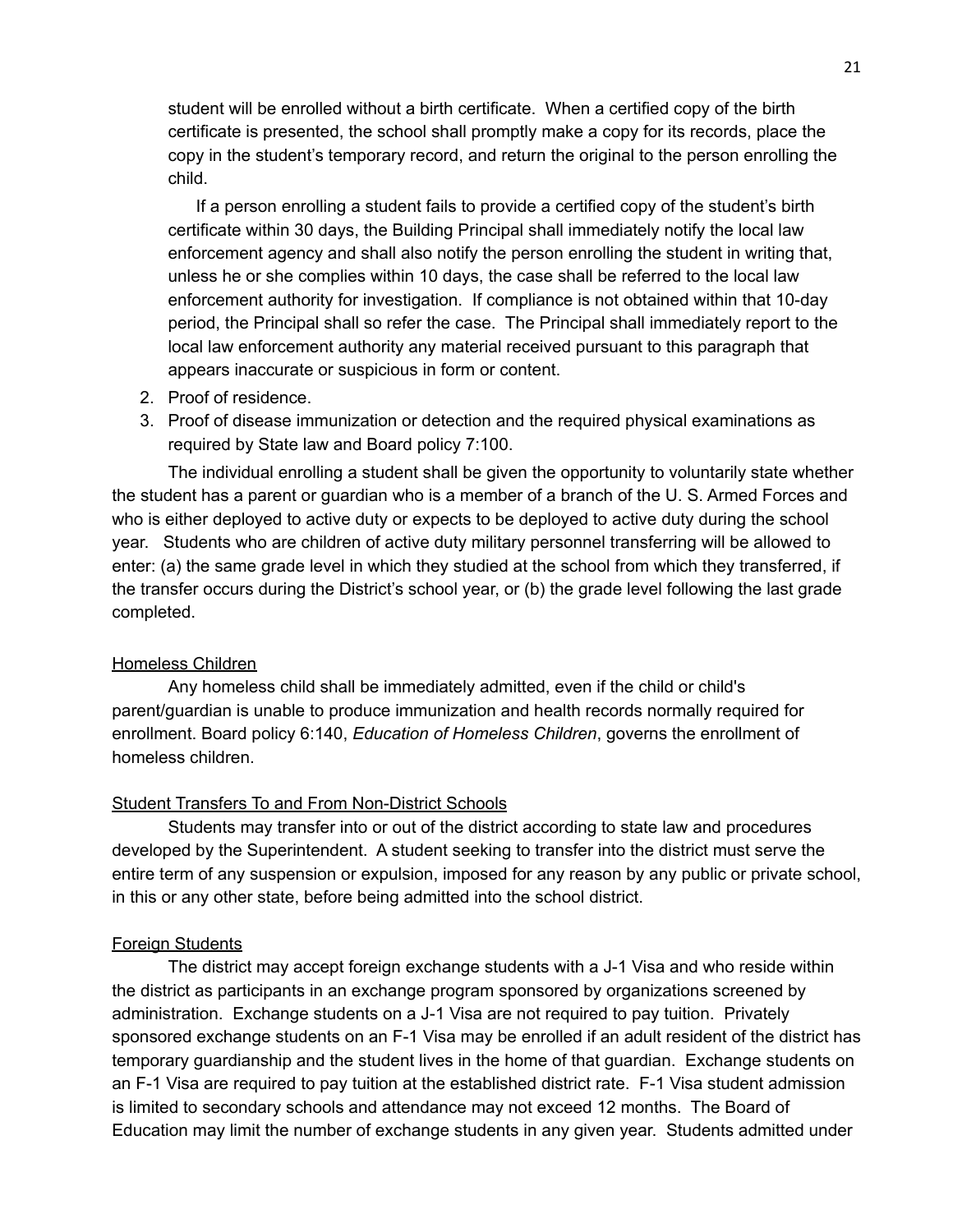these circumstances must comply with immunization laws. Foreign exchange students are subject to district policies and regulations governing students.

#### Re-enrollment

Re-enrollment shall be denied to any individual above the age of 19 years who has dropped out of school and who could not earn sufficient credits during the normal school year(s) to graduate before his or her 21<sup>st</sup> birthday. A person denied re-enrollment will be provided counseling and be directed to alternative educational programs, including adult education programs that lead to graduation or receipt of a GED diploma. This section does not apply to students eligible for special education under the Individuals with Disabilities Act or accommodation plans under the Americans with Disabilities Act.

#### Elementary Attendance Center Assignment

All elementary students who are new to Unit #2 or have moved to a new location within the district will be assigned to an attendance center. All assignments are made in an effort to balance class sizes throughout the district. Consideration is given to keep all siblings in the same attendance center. Parents of new students or those who have moved into district boundaries must contact the District's Administration Office (993-2321).

### NON-PUBLIC SCHOOL STUDENTS, INCLUDING PAROCHIAL AND HOME-SCHOOLED STUDENTS

#### <span id="page-21-1"></span><span id="page-21-0"></span>Part-Time Attendance

The District accepts nonpublic school students, including parochial and home-schooled students, who live within the District for part-time attendance in the District's regular education program on a space-available basis. Requests for part-time attendance must be submitted to the Superintendent.

Students accepted for partial enrollment must comply with all discipline and attendance requirements established by the school. A private school student may attend any co-curricular activity associated with a District class in which he or she is enrolled. The parent(s)/guardian(s) of a student accepted for part-time attendance is responsible for all fees, pro-rated on the basis of a percentage of full-time fees. Transportation to and/or from school is provided to non-public school students on regular bus routes to or from a point on the route nearest or most easily accessible to the non-public school or student's home. This transportation shall be on the same basis as the District provides transportation for its full-time students. Transportation on other than established bus routes shall be the responsibility of the parent(s)/guardian(s).

#### Students with a Disability

The District accepts for part-time attendance those children for whom it has been determined that special education services are needed, are enrolled in nonpublic schools, and otherwise qualify for enrollment in the District. Requests must be submitted by the student's parent(s)/guardian(s). Special educational services shall be provided to such students as soon as possible after identification, evaluation, and placement procedures provided by State law, but no later than the beginning of the next school semester following the completion of such procedures. Transportation for such students shall be provided only if required in the child's individualized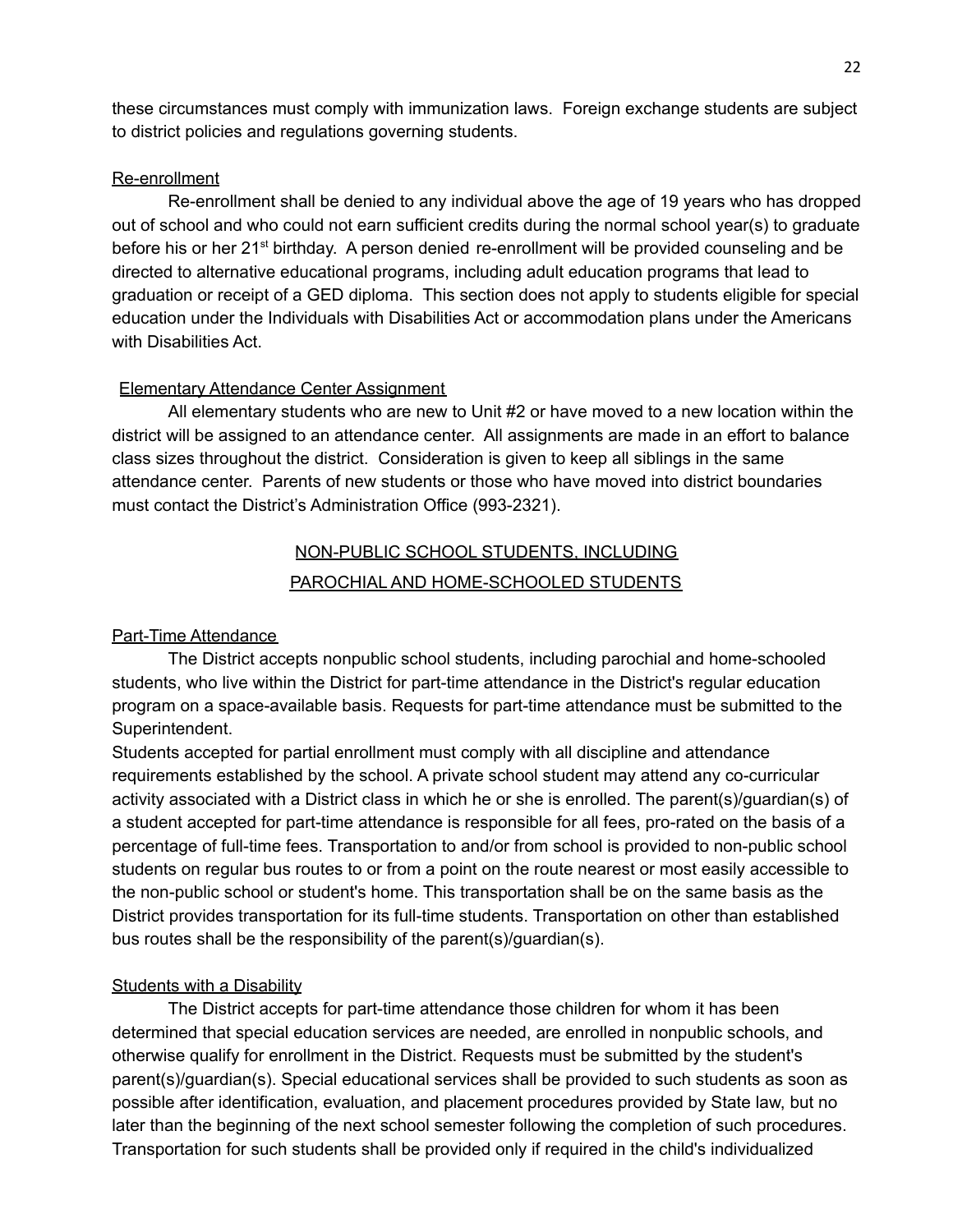educational program on the basis of the child's disabling condition or as the special education program location may require.

#### Extracurricular Activities, Including Interscholastic Competition

A nonpublic school student is eligible to participate: (1) in interscholastic competition, provided his or her participation adheres to the regulations established by any association in which the School District maintains a membership, and (2) non-athletic extracurricular activities, provided the student is enrolled in a District school for at least 2 academic classes. The student's home-school curriculum must be reviewed and approved by the administration. A nonpublic student who participates in an extracurricular activity is subject to all policies, regulations, and rules that are applicable to other participants in the activity.

#### Assignment When Enrolling Full-Time in a District School

Grade placement by, and academic credits earned at, a nonpublic school will be accepted if the school has a Certificate of Nonpublic School Recognition from the Illinois State Board of Education, or, if outside Illinois, if the school is accredited by the state agency governing education.

A student who, after receiving instruction in a non-recognized or non-accredited school, enrolls in the District will: (1) be assigned to a grade level according to academic proficiency, and/or (2) have academic credits recognized by the District if the student demonstrates appropriate academic proficiency to the school administration. Any portion of a student's transcript relating to such instruction will not be considered for placement on the honor roll or computation in class rank.

Recognition of grade placement and academic credits awarded by a nonpublic school is at the sole discretion of the District. All school and class assignments will be made according to Board policy 7:30, *Student Assignment*, as well as administrative procedures implementing this policy.

Policy 7:40

#### **RESIDENCY**

<span id="page-22-0"></span>Only those students that are residents of Marion Community Unit School District #2 can attend its school on a tuition free basis. The school district annually reviews student residency. Any person that knowingly or willingly presents false information regarding a student's residence may be charged by the Williamson County State's Attorney with a Class "C" Misdemeanor. Marion CUSD #2 recognizes the rights of homeless students to enroll and attend its schools. Non-resident students may enroll, contingent on available space, on a tuition basis. If you have question regarding residency, please contact the building principal.

#### WITHDRAWAL OF STUDENTS

<span id="page-22-1"></span>Any student transferring to another school in this district or to another school district is required to have a transfer form showing grade assignment address and reason for withdrawal. The transfer may be obtained from the building principal. All unpaid student fees for materials, lunches, lost books, etc. are to be paid before the last day of attendance. Please notify the school a few days in advance of the last day the student will be in attendance. Illinois law provides that re-enrollment shall be denied to individuals 19 or older who would not be able to graduate before turning 21. Any 17 or 18 year old resident may, upon providing documentation of dropout status for previous six months, participate in the district's various programs.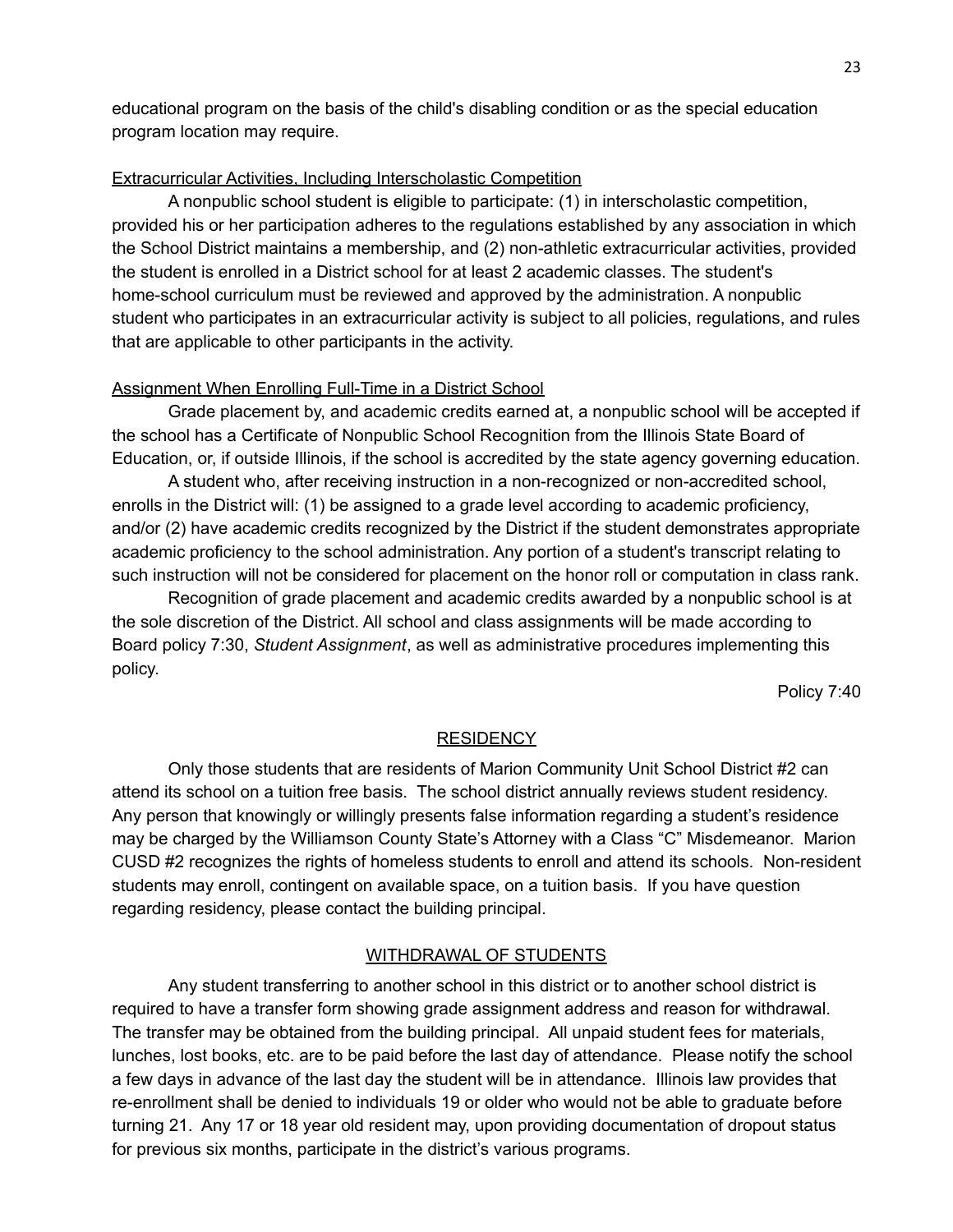#### **ATTENDANCE**

<span id="page-23-0"></span>A high correlation exists between good attendance and good grades. Acceptable reasons for absence are personal illness and a death in the family. Unacceptable reasons are shopping, caring for younger children, visiting friends or relatives, and minor aches and pains.

Each school in the district has established its own attendance policy based upon state guidelines and building schedules. This policy provides specific information regarding tardiness and absences. Parents/guardians should refer to the individual school informational booklets for information concerning attendance procedures. These guidelines meet the minimum time requirements established by the Illinois State Board of Education.

Any student who arrives at school after 8:10 a.m. will be considered tardy. Any student who arrives after 9:00 a.m. and before the afternoon classes begin will be counted absent for one half day for the morning classes. Any student who is signed out between 11:00 a.m. and 2:15 p.m. during the regular school day will be counted absent for one half day. Any student who signs out before 11:00 a.m. and does not return for the afternoon classes will be counted absent for one full day. These guidelines meet the minimum time requirements as established by the State Board of Education.

Students who violate the attendance policy will not be dismissed early for extra-curricular activities, sports, or field trips. Any student that misses the entire day of school or afternoon classes due to illness or an unexpected absence will not be allowed to attend any extra-curricular activity on that day. All absences are reported to the State's Attorney office.

All make up work and the time allotted for such will be at the teacher's discretion, but in all cases within the grade period missed.

Definitions of Truancy: **Truant** – a "truant" is a child subject to compulsory school attendance and who is absent without valid cause for more than 1% but less than 5% of the past 180 days. **Valid cause for absence** – A child may be absent from school because of illness, observance of a religious holiday, death in the immediate family, family emergency situations, situations beyond the student's control as determined by the building principal or such other circumstances that cause reasonable concern to the parent/guardian for the student's safety or health. **Chronic or habitual truant** – A "chronic or habitual truant" is a child who is subject to compulsory school attendance and who is absent without valid cause from such attendance for 5 percent or more of the previous 180 regular attendance days. Any student identified as a chronic or habitual truant may be subject to involvement in the State's Attorney's Act Now program. **Truant minor** – A child to whom supportive services, including prevention, diagnostic, intervention and remedial services, alternative programs and other school and community resources have been provided and have failed to result in the cessation of chronic truancy or have been offered and refused.

In the event a student will be absent, the parent or guardian is required to call the school by 10:00 a.m. each day. If the call is not received, the school will attempt to contact the parent. If contact is not made, a written excuse must be presented when the student returns to school. The student will be given an unexcused absence until the school has received a written excuse. If it is necessary for the student to be absent for an extended period, please contact the school to make arrangement for the student to stay current with class work.

If an excuse for dental or medical appointments is necessary, a student must give the school a signed, dated note stating: (1) the reason for being excused; (2) the time the student will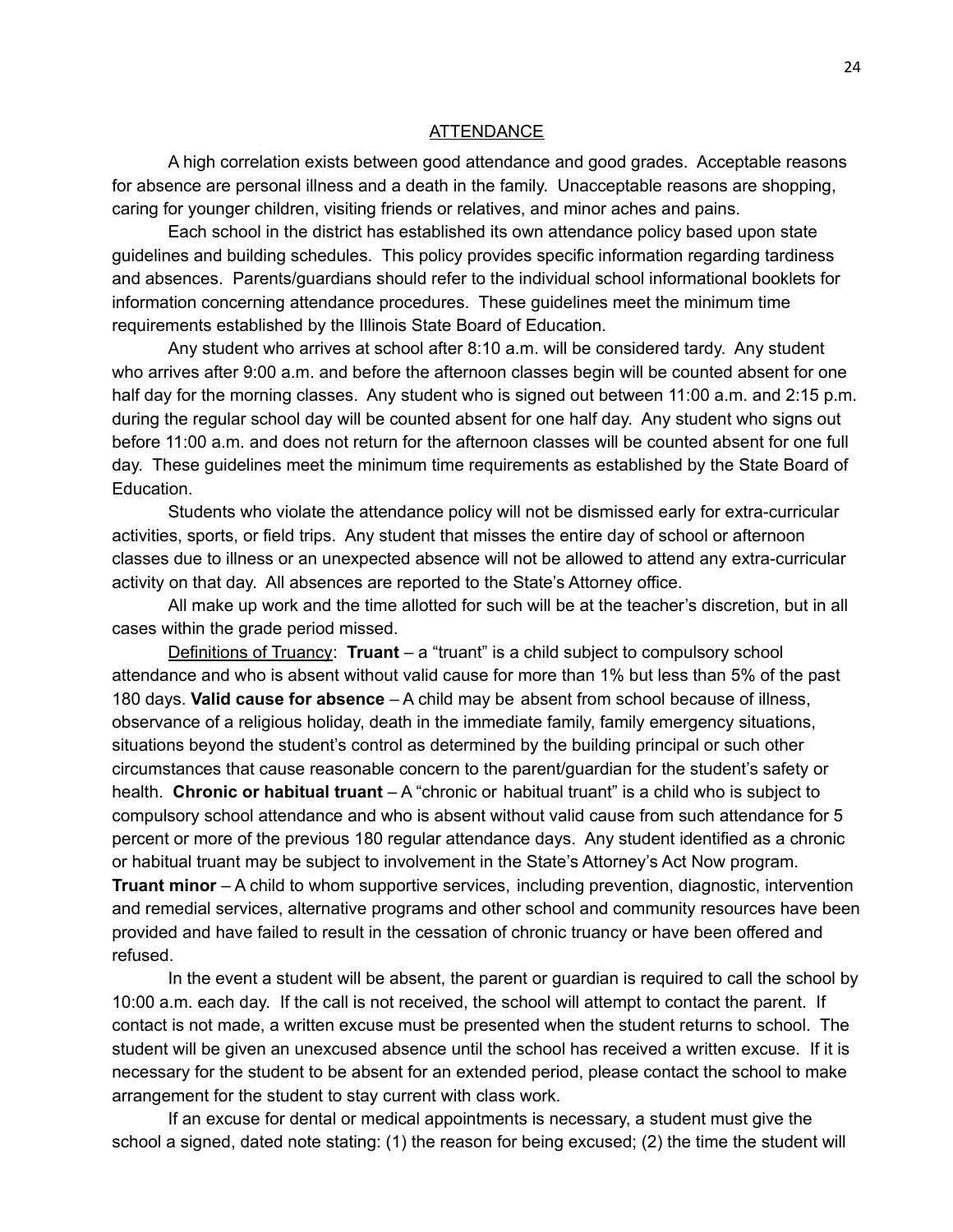be picked up; and (3) the time the student will return to class. The principal may request a physician's verification for frequent or extended student illness. This requirement may be waived at the building principal's discretion if other appropriate documentation is provided.

At the secondary level, there are additional regulations concerning attendance. These are explained in the junior high and high school information booklets.

Religious Observance: A student shall be released from school, as an excused absence, because of religious reasons, to observe a religious holiday, or because the student's religion forbids secular activity on a particular day(s) or time of day. The parent(s)/guardian(s) must give written notice to the district five days before the student's anticipated absence.

The Superintendent or designee shall develop and distribute to teachers appropriate procedures regarding student absences for a religious reasons, including how teachers are notified of a student's impending absence, and the state law requirement that teachers provide the student an equivalent opportunity to make up any examination, study or work requirement. 775 ILCS 35/, Religious Freedom Restoration Act

Religious Instruction: A student shall be released from school for a day or portion of a day for the purpose of religious instruction. A letter, requesting the student's absence and written by the student's parent(s)/guardian(s), must be given to the building principal at least five days before the day the student is to be absent.

#### Compulsory School Attendance

This policy applies to individuals who have custody or control of a child: (a) between the ages of six (on or before September 1) and 17 years (unless the child has graduated from high school), or (b) who is enrolled in any of grades kindergarten through 12 in the public school regardless of age. Subject to specific requirements in State law, the following children are not required to attend public school: (1) any child attending a private school (including a home school) or parochial school, (2) any child who is physically or mentally unable to attend school (including a pregnant student suffering medical complications as certified by her physician), (3) any child lawfully and necessarily employed, (4) any child over 12 and under 14 years of age while in confirmation classes, (5) any child absent because of religious reasons including to observe a religious holiday, for religious instruction, or because his or her religion forbids secular activity on a particular day(s) or time of day, and (6) any child 16 years of age or older who is employed and is enrolled in a graduation incentives program.

The parent/guardian of a student who is enrolled must authorize all absences from school and notify the school in advance or at the time of the student's absence. A valid cause for absence includes illness (including mental or behavioral health of the student), observance of a religious holiday, death in the immediate family, family emergency, other situations beyond the control of the student, other circumstances that cause reasonable concern to the parent/guardian for the student's mental, emotional, or physical health or safety, or other reason as approved by the Superintendent or designee. Students absent for a valid cause may make up missed homework and classwork assignments in a reasonable timeframe.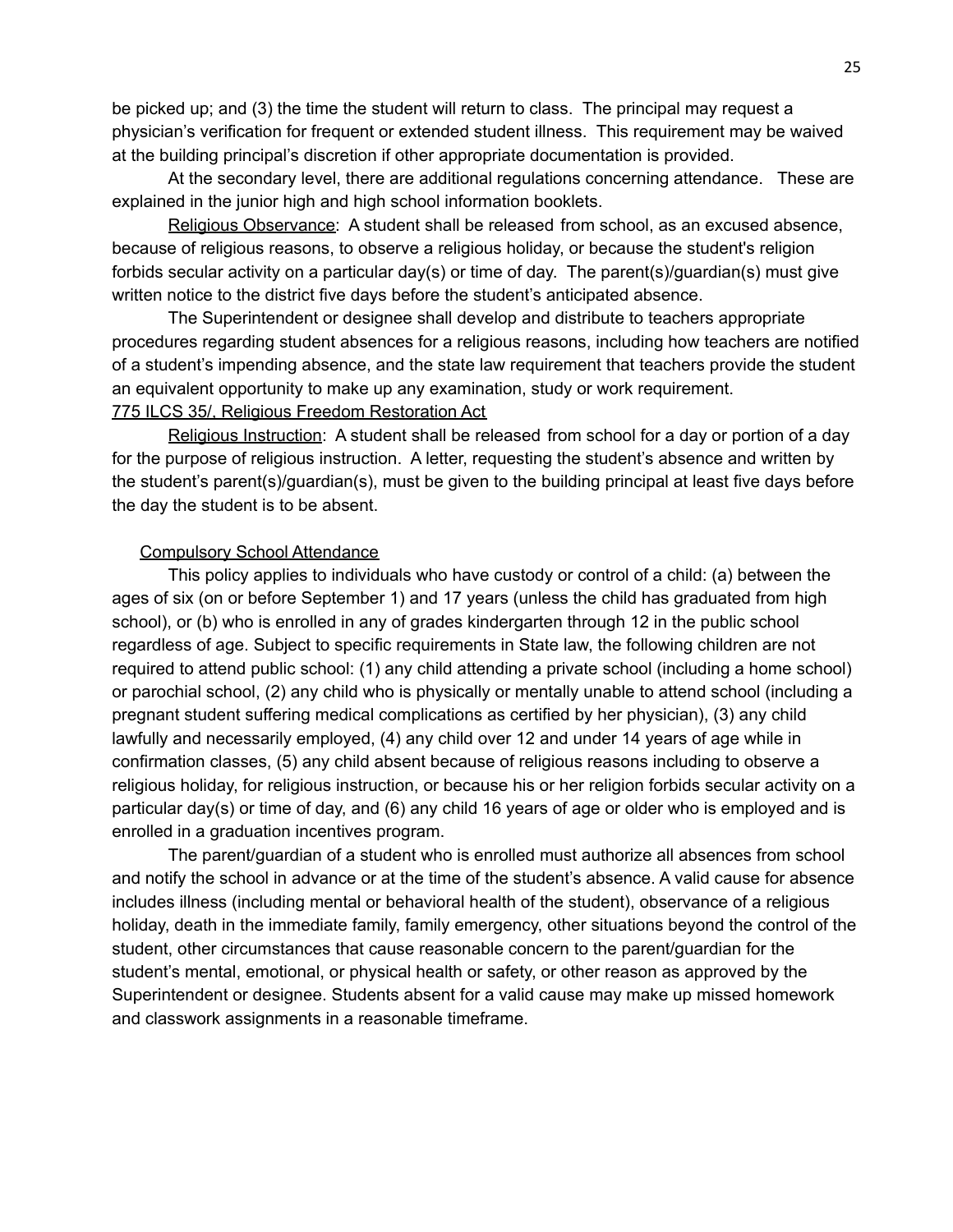#### Absenteeism and Truancy Program

The Superintendent or designee shall manage an absenteeism and truancy program in accordance with the School Code and Board policy. The program shall include but not be limited to:

- 1. A protocol for excusing a student from attendance who is necessarily and lawfully employed. The Superintendent or designee is authorized to determine when the student's absence is justified.
- 2. A protocol for excusing a student in grades 6 through 12 from attendance to sound *Taps* at a military honors funeral held in Illinois for a deceased veteran.
- 3. A protocol for excusing a student from attendance on a particular day(s) or at a particular time of day when his/her parent/guardian is an active duty member of the uniformed services and has been called to duty for, is on leave from, or has immediately returned from deployment to a combat zone or combat- support posting
- 4. A process to telephone, within two hours after the first class, the parents/guardians of students in grade 8 or below who are absent without prior parent/guardian notification.
- 5. A process to identify and track students who are truants, chronic or habitual truants, or truant minors as defined in the School Code, Section 26-2a.
- 6. A description of diagnostic procedures for identifying the cause(s) of a student's unexcused absenteeism, including interviews with the student, his or her parent(s)/guardian(s), and staff members or other people who may have information about the reasons for the student's attendance problem.
- 7. The identification of supportive services that may be offered to truant or chronically absent students, including parent-teacher conferences, student and/or family counseling, or information about community agency services. See Board policy 6:110, *Programs for Students At-Risk of Academic Failure and/or Dropping Out of School and Graduation Incentives Program*.
- 8. A process for the collection and review of chronic absence data and to
	- a. Determine what systems of support and resources are needed to engage chronically absent student and their families, and
	- b. Encourage the habit of daily attendance and promote success.
- 9. A process for a 17 or 18-year-old resident to participate in the District's various programs and resources for truants. The student must provide documentation of his/her dropout status for the previous 6 months. A request from an individual 19 years of age or older to re-enroll after having dropped out of school is handled according to provisions in 7:50, *Students School Admissions and Student Transfers To and From Non-District Schools*.
- 10. Reasonable efforts to provide ongoing professional development to teachers, administrators, Board members, school resource officers, and staff on the appropriate and available supportive services for the promotion of student attendance and engagement.
- 11. A process to request the assistance and resources of outside agencies, such as, the juvenile officer of the local police department or the truant office of the appropriate Regional Office of Education, if truancy continues after supportive services have been offered.
- 12. A protocol for cooperating with non-District agencies including County or municipal authorities, the Regional Superintendent, truant officers, the Community Truancy Review Board, and a comprehensive community based youth service agency. Any disclosure of school student records must be consistent with Board policy 7:340, *Student Records*, as well as State and federal law concerning school student records.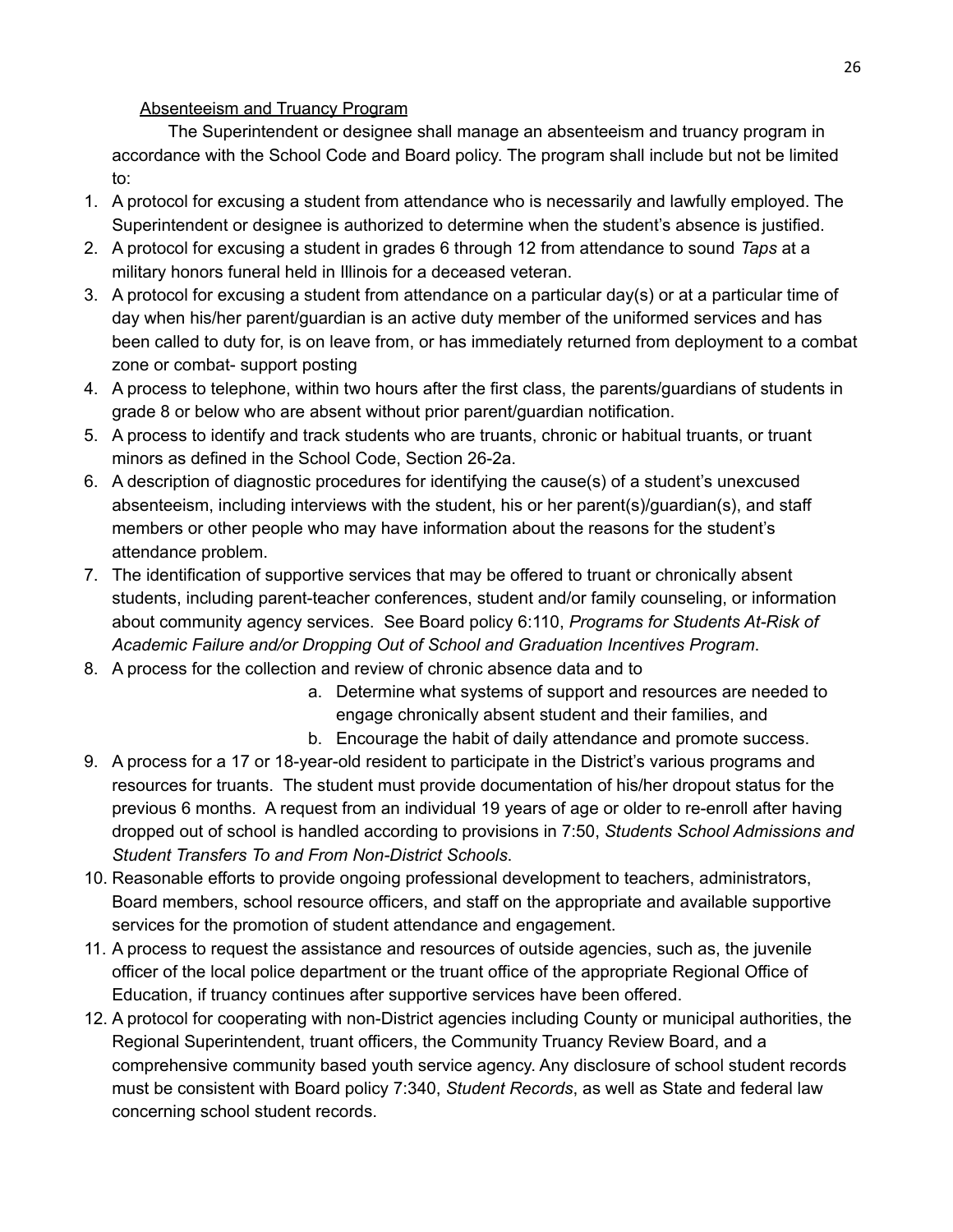- 13. An acknowledgement that no punitive action, including out-of-school suspensions, expulsions, or court action, shall be taken against a chronic truant for his or her truancy unless available supportive services and other school resources have been provided to the student.
- 14. The criteria to determine whether a student's non-attendance is due to extraordinary circumstances shall include economic or medical necessity or family hardship and such other criteria that the Superintendent believes qualifies.
- 15. A process for the temporary exclusion of a student 17 years of age or older for failing to meet minimum academic or attendance standards according to provisions in State law. A parent/guardian has the right to appeal a decision to exclude a student.

Policy 7:70

### RELEASE OF STUDENTS DURING SCHOOL HOURS

<span id="page-26-0"></span>For the protection of the student, parents who pick up students during the school day should do the following:

- 1. Call the building or send a note and state the reason for early release.
- 2. Provide the anticipated time for student pick up.
- 3. Report the name of the person(s) will pick up the student. Students will be released only to their parents or a parent designee. If a court order limits parental custody of the child, copies of such order must be on file in the school office.
- 4. If the student is to be released to a person other than parents, the person may be asked to provide identification if he/she is not known to the school.
- 5. **The person picking up the student should go only to the office.** The student will then be called from the classroom.

At the secondary level, there are additional regulations concerning the release of students. These are explained in the junior high and high school information booklets.

### ASSESSMENT OF PERFORMANCE

<span id="page-26-1"></span>Community Unit School District #2 has established a system-wide assessment program designed to provide information for determining individual student achievement and instructional needs, curriculum and instruction effectiveness; and school performance measured against District student learning objectives and statewide norms. The results of these assessments provide a continuing record of each child's academic progress in comparison to local criteria and national norms. The results are also an aid in diagnosing strengths and weaknesses in order to provide more effective instruction.

The Superintendent or designee shall manage the student assessment program that, at a minimum:

- 1. Administers the State assessment system, known as the *Illinois Assessment of Readiness* (IAR), to all students and/or any other appropriate assessment methods and instruments, including norm and criterion-referenced achievement tests, aptitude tests, proficiency tests, and teacher-developed tests.
- 2. Informs a student of the timelines and procedures applicable to their participation in every State assessment.
- 3. Provides each student's parents/guardians with the results or scores of each State assessment. (Board of Education Policy 6:280, *Grading and Promotion*)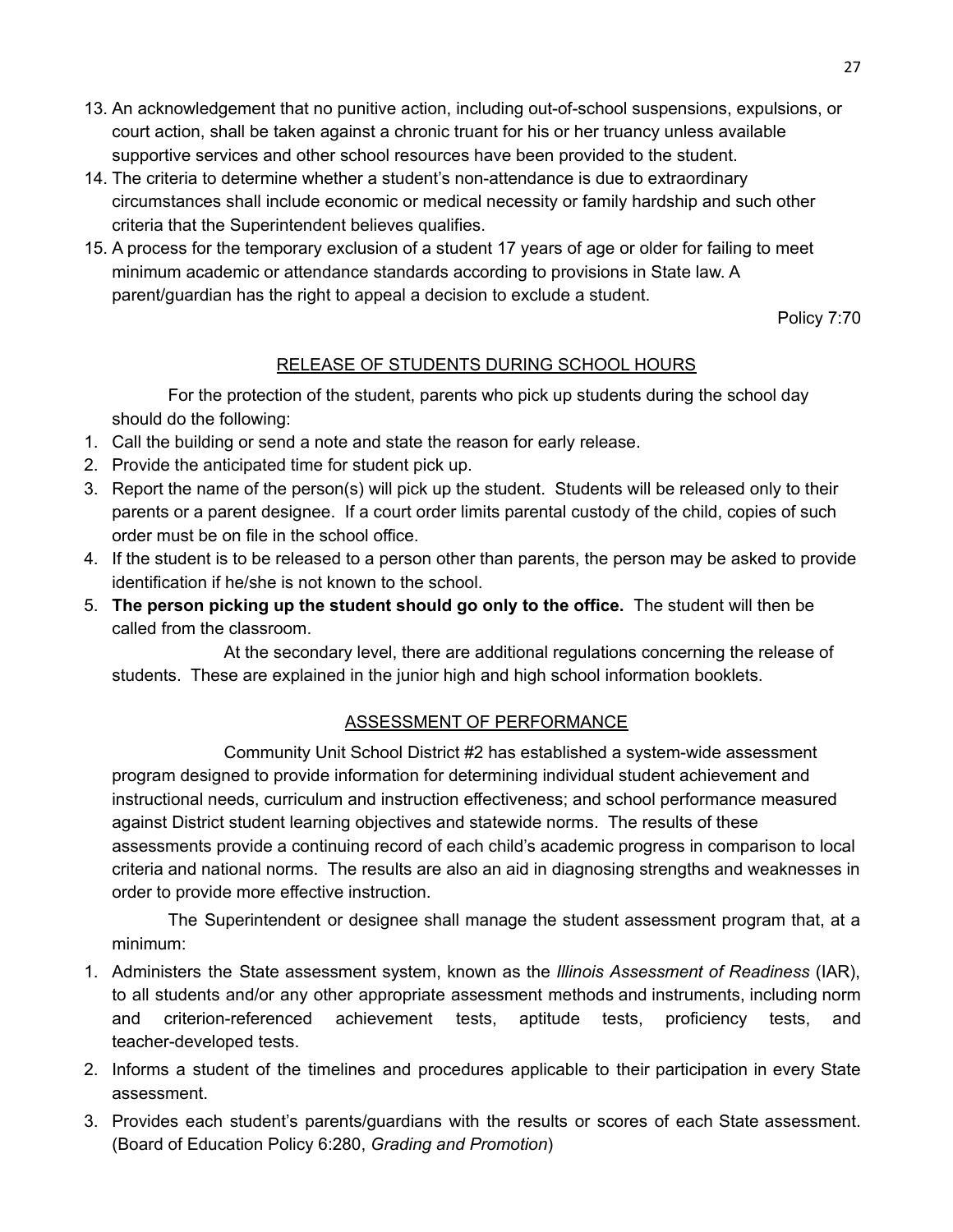#### 4. Utilizes professional testing practices.

Overall student assessment data on tests required by State law will be aggregated by the District and reported, along with other information, on the District's annual report card. All reliable assessments administered by the District and scored by entities outside of the District must be (1) reported to ISBE on its form by the  $30<sup>th</sup>$  day of each school year, and (2) made publicly available to parents and guardians of students. Board policy 7:340, *Student Records*, and its implementing procedures govern recordkeeping and access issues

Staff reviews assessment information to identify students that exhibit difficulties that interfere with their education. If this review identifies a student that may qualify for special services, a child study team is established to further review specific information and recommends additional assistance in programming or to initiate a referral for special education services.

If a referral appears to be warranted, the district's established procedures for completion of the referral are followed. The results of all tests given to students are maintained within the student's temporary record file and are available to parents/guardians. If you have any questions about specific tests and their purposes, please contact the building principal. (Also, see Response to Intervention Teams, Student Assistance Program and Special Education, *Policy 6:340*).

The **Protection of Pupil Rights Act** provides that no student, without prior written parental consent, may be required to submit to a survey, analysis or evaluation revealing information concerning political affiliation; mental and psychological problems potentially embarrassing to the student or his family; sex behaviors and attitudes; illegal, anti-social, self-incriminating and demeaning behavior; critical appraisals of other individuals with whom respondents have close family relationships; or legally recognized privileged relationships or income.

#### STUDENTS RIGHTS AND RESPONSIBILITIES

<span id="page-27-0"></span>All students are entitled to enjoy the rights protected by the U.S. and Illinois Constitutions and laws for persons of their age and maturity in a school setting. Students should exercise these rights reasonably and avoid violating the rights of others. Students who violate the rights of others or violate District policies or rules will be subject to disciplinary measures.

Students may, during the school day, during noninstructional time, voluntarily engage in individually or collectively initiated, non-disruptive prayer or religious-based meetings that, consistent with the Free Exercise and Establishment Clauses of the U.S. and Illinois Constitutions, are not sponsored, promoted, or endorsed in any manner by the school or any school employee. *Noninstructional time* means time set aside by a school before actual classroom instruction begins or after actual classroom instruction ends.

#### STUDENT RECORDS

<span id="page-27-1"></span>School student records are confidential. Information from them shall not be released other than as provided by law. A school student record is any writing or other recorded information concerning a student and by which a student may be identified individually that is maintained by a school or at its direction by a school employee, regardless of how or where the information is stored, except as provided in State or federal law as summarized below:

- 1. Records kept in a staff member's sole possession.
- 2. Records maintained by law enforcement officers working in the school.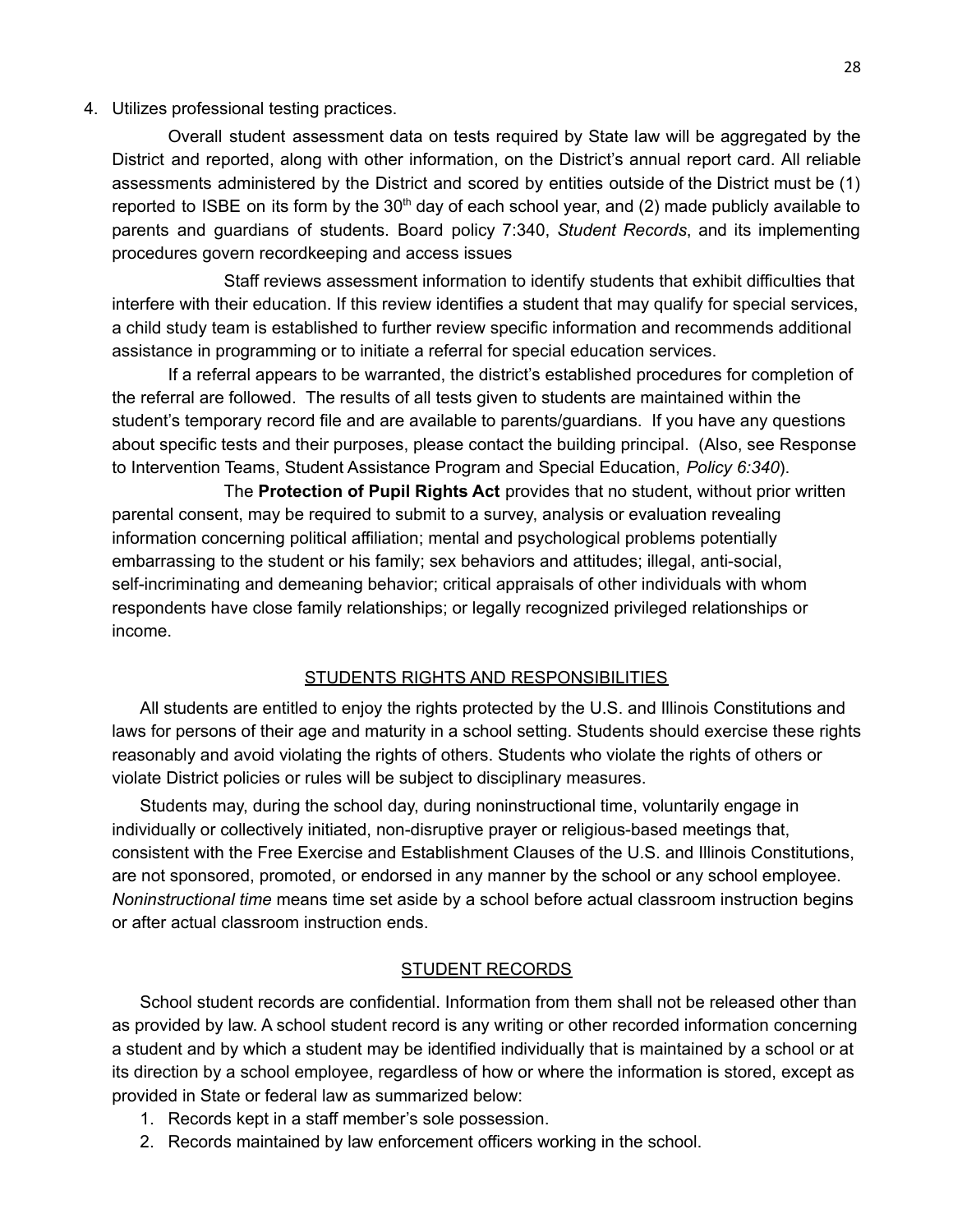- 3. Video and other electronic recordings (including without limitation, electronic recordings made on school buses) that are created in part for law enforcement, security, or safety reasons or purposes. The content of these recordings may become part of a school student record to the extent school officials create, use, and maintain this content, or it becomes available to them by law enforcement officials, for disciplinary or special education purposes regarding a particular student.
- 4. Any information, either written or oral, received from law enforcement officials concerning a student less than the age of 17 years who has been arrested or taken into custody.

State and federal law grant students and parent(s)/guardian(s) certain rights, including the right to inspect, copy, and challenge school student records. A student or the student's parent/guardian may request, in writing, that scores received on college entrance examinations be included on the student's academic transcript. The information contained in school student records shall be kept current, accurate, clear and relevant. All information maintained concerning a student receiving special education services shall be directly related to the provision of services to that child. The District may release directory information as permitted by law, but parent/guardian shall have the right to opt-out of the release of directory information regarding his or her child. However, the District will comply with an *ex parte* court order requiring it to permit the U.S. Attorney General or designee to have access to a student's school records without notice to, or the consent of, the student's parent/guardian. Upon request, the District discloses school student records without parent consent to the official records custodian of another school in which a student has enrolled or intends to enroll, as well as to any other person as specifically required or permitted by State or federal law.

The Superintendent shall fully implement this policy and designate an *official records custodian* for each school who shall maintain and protect the confidentiality of school student records, inform staff members of this policy, and inform students and their parents/guardians of their rights regarding school student records.

#### Student Biometric Information Collection

The Superintendent or designee may recommend a student biometric information collection system solely for the purposes of identification and fraud prevention. Such recommendation shall be consistent with budget requirements and in compliance with State law. Biometric information means any information that is collected through an identification process for individuals based on their unique behavioral or physiological characteristics, including fingerprint, hand geometry, voice, or facial recognition or iris or retinal scans.

Before collecting student biometric information, the District shall obtain written permission from the person having legal custody/parental responsibility or the student (if over the age of 18). Upon a student's 18<sup>th</sup> birthday, the District shall obtain written permission from the student to collect student biometric information. Failure to provide written consent to collect biometric information shall not be the basis for refusal of any services otherwise available to a student.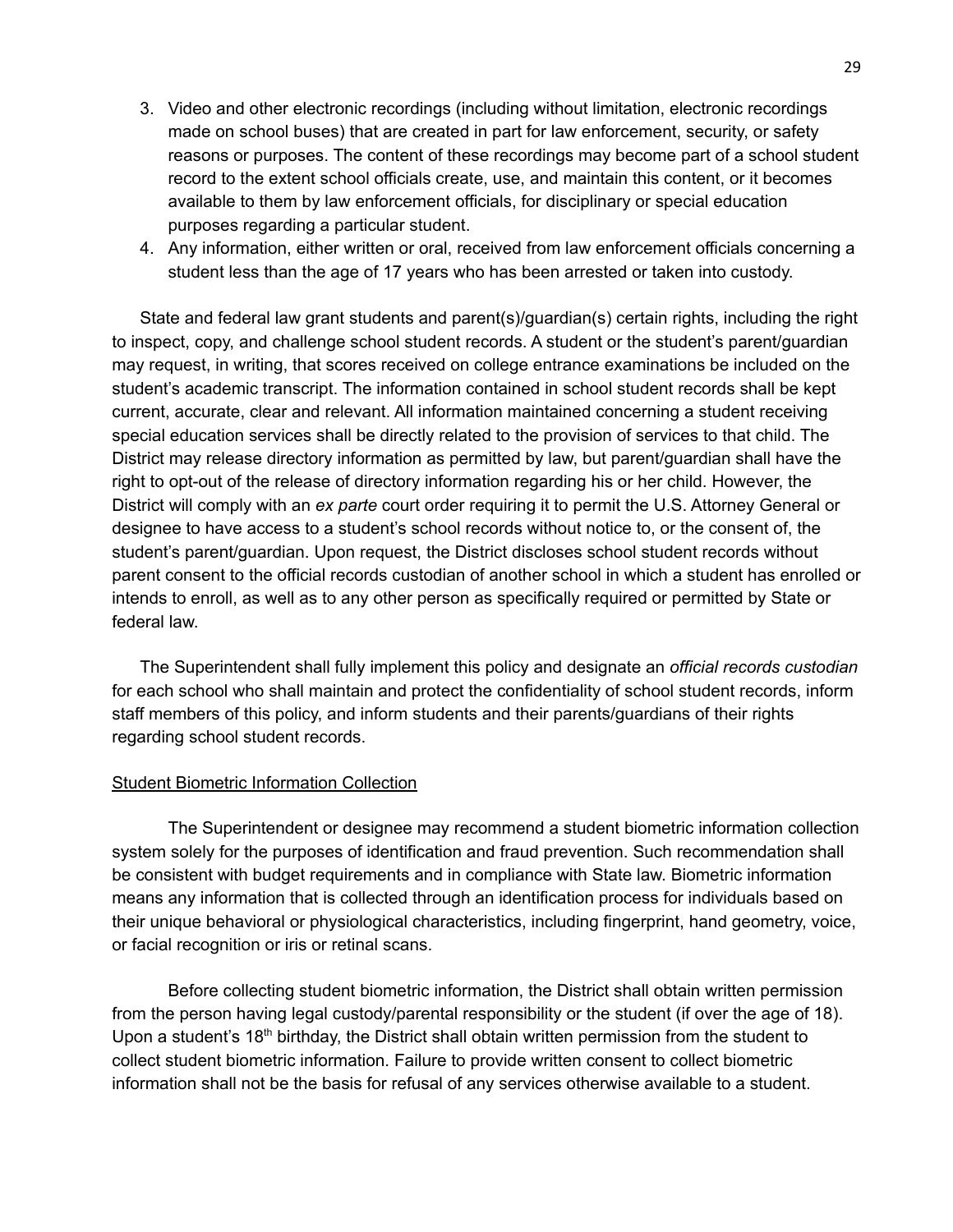All collected biometric information shall be stored and transmitted in a manner that protects it from disclosure. Sale, lease, or other disclosure of biometric information to another person or entity is strictly prohibited.

The District will discontinue use of a student's biometric information and destroy all collected biometric information within 30 days after: (1) the student graduates or withdraws from the School District, or (2) the District receives a written request to discontinue use of biometric information from the person having legal custody/parental responsibility of the student or the student (if over the age of 18). Requests to discontinue using a student's biometric information shall be forwarded to the Superintendent or designee.

The Superintendent or designee shall develop procedures to implement this policy consistent with State and federal law.

Policy 7:340

#### THE FAMILY EDUCATIONAL RIGHTS AND PRIVACY ACT (FERPA) AND THE ILLINOIS SCHOOL STUDENT RECORDS ACT (ISSRA)

<span id="page-29-0"></span>The Family Educational Rights and Privacy Act (FERPA) and the Illinois School Student Records Act (ISSRA) afford students certain rights with respect to their education records.

A parent/guardian or eligible student should submit to the building principal written requests that identify the record(s) they wish to inspect. The district official will make arrangements for access and notify the parent/guardian or eligible student of the time and place where the records may be inspected. If the records are not maintained by the district official to whom the request was submitted, that official shall advise the parent/guardian or eligible student of the correct official to whom the request should be addressed.

A parent/guardian or eligible student may ask the district to amend a record they believe is inaccurate or misleading. They should write the district official responsible for the record, clearly identify the part of the record they want changed, and specify why it is inaccurate or misleading.

If the district decides not to amend the record as requested by the parent/guardian or eligible student, the district will notify the parent/guardian or eligible student of the decision and advise the parent/guardian or eligible student of their right to a hearing regarding the request for amendment. Additional information regarding the hearing procedures will be provided to the parent/guardian or eligible student when notified of the right to a hearing.

Prior to the disclosure of personally identifiable information contained in the student records, prior consent by the parent/guardian or eligible student will be obtained. One exception that permits disclosure without consent is disclosure to school officials with legitimate educational interests. This may include disclosure to a person or company that has contracted with the district (such as an attorney, auditor, or collection agency). In addition, the district can disclose, without prior consent, education records without consent to officials of another school in which the student seeks or intends to enroll. Information may also be disclosed to certain law enforcement officials if the disclosure is necessary in the performance of their duties. Records may also be disclosed with prior consent to governmental agencies, military recruiters, or social service agencies as authorized by State or Federal law.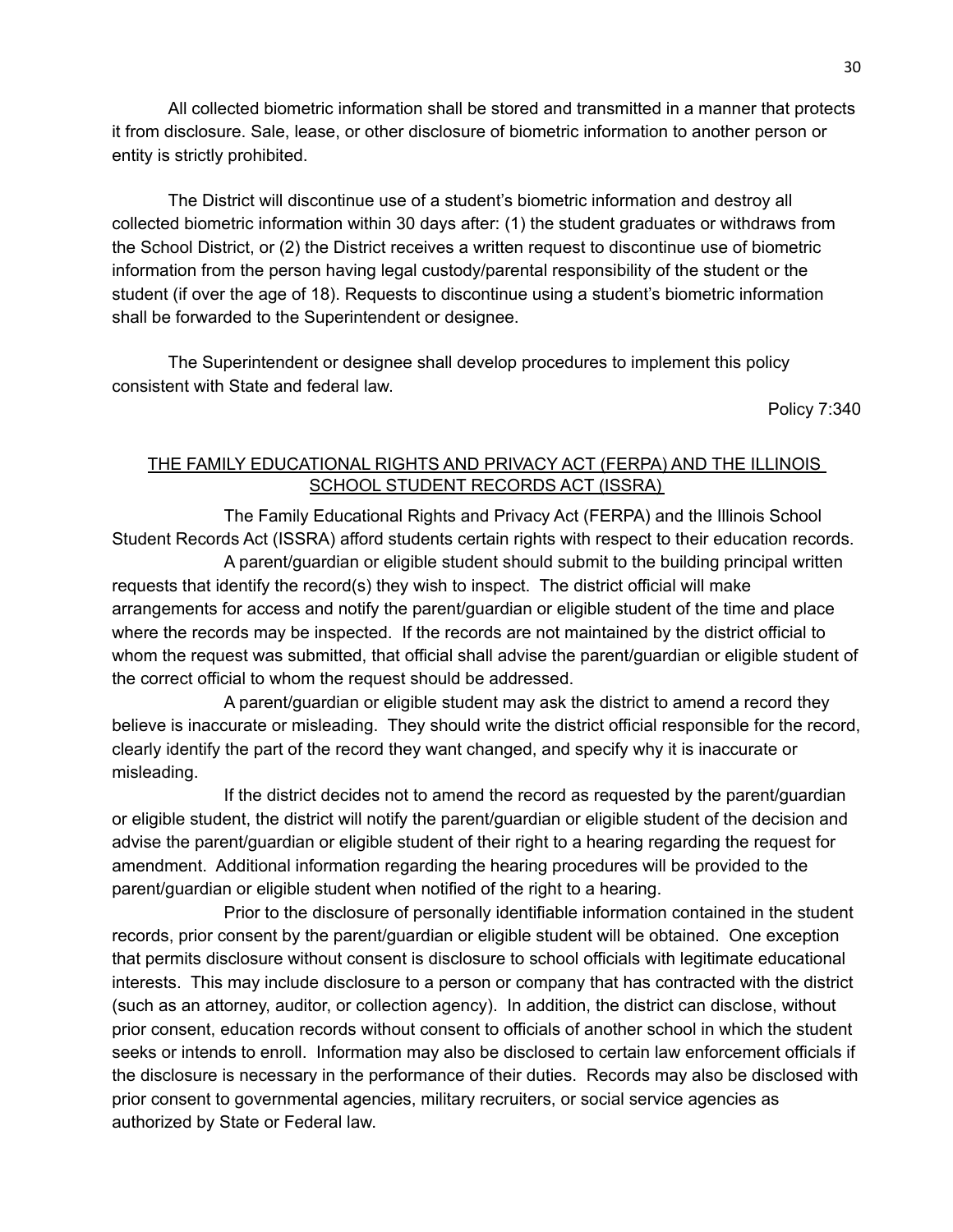All temporary records maintained by the district will be destroyed no earlier than 5 years after the student graduated, withdrawn or otherwise no longer enrolled as a student in the district. Such record destruction will occur during the last week in July. For example, if a student graduates or withdraws from school during the 2017-2018 school year, the temporary records will be destroyed in June/July/August 2023. Permanent records will be maintained for 60 years. If you desire a copy of the records, contact the principal of the last building the student attended in the district.

One also has the right to file a complaint with the U.S. Department of Education concerning alleged failures by the district to comply with the requirements of FERPA. The name and address of the office that administers FERPA is:

> Family Policy Compliance Office U.S. Department of Education 400 Maryland Avenue, S.W. Washington, D.C. 20202-4605

Directory information may be disclosed without prior notice of consent unless the parent/guardian or eligible student notifies the Records Custodian or other official, in writing, before October of the current school year, that he does not want any or all of the directory information disclosed. Directory information typically includes the student's name, address, telephone listing, date and place of birth, major field of study, participation in officially recognized activities and sports, weights and height of members of athletic teams, and dates of attendance.

#### STUDENT AND FAMILY PRIVACY RIGHTS

<span id="page-30-0"></span>Surveys: All surveys requesting personal information from students, as well as any other instrument used to collect personal information from students must advance or relate to the district's educational objectives as identified in board policy 6:10, Educational Philosophy and Objectives, or assist students' career choices. This applies to all surveys, regardless of whether the student answering the questions can be identified and regardless of who created the survey.

Surveys Created by a Third Party: Before a school official or staff member administers or distributes a survey or evaluation created by a third party to a student, the student's parents(s)/guardian(s) may inspect the survey or evaluation, upon their request and within a reasonable time of their request.

This section applies to every survey: (1) that is created by a person or entity other than a district official, staff member, or student, (2) regardless of whether the student answering the questions can be identified, and (3) regardless of the subject matter of the questions.

#### Survey Requesting Personal Information

School officials and staff members shall not request, nor disclose, the identity of any student who completes any survey or evaluation (created by any person or entity, including the District) containing one or more of the following items:

- 1. Political affiliations or beliefs of the student or the student's parent/guardian.
- 2. Mental or psychological problems of the student or the student's family.
- 3. Behavior or attitudes about sex.
- 4. Illegal, anti-social, self-incriminating, or demeaning behavior.

5. Critical appraisals of other individuals with whom students have close family relationships.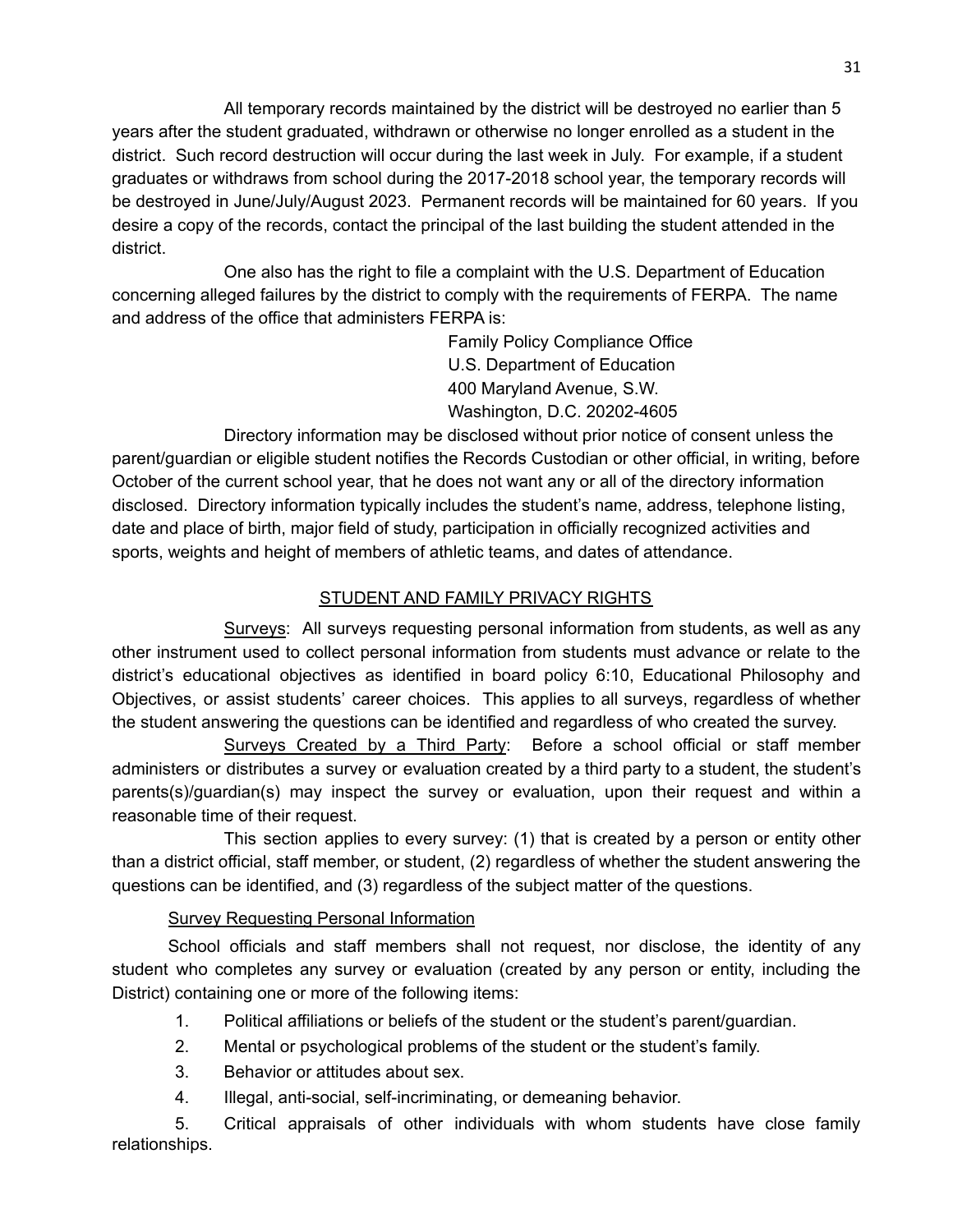6. Legally recognized privileged or analogous relationships, such as those with lawyers, physicians, and ministers.

7. Religious practices, affiliations, or beliefs of the student or the student's parent/guardian.

8. Income (other than that required by law to determine eligibility for participation in a program or for receiving financial assistance under such program).

The student's parent(s)/guardian(s) may:

1. Inspect the survey or evaluation upon, and within a reasonable time of, their request, and/or

2. Refuse to allow their child or ward to participate in the activity described above. The school shall not penalize any student whose parent(s)/guardian(s) exercised this option.

Instructional Material: A student's parent(s)/guardian(s) may inspect, upon their request, any instructional material used as part of their child/ward's educational curriculum within a reasonable time of their request.

The term "instructional material" means instructional content that is provided to a student, regardless of its format, printed or representational materials, audio-visual materials, and materials in electronic or digital formats (such as materials accessible through the Internet). The term does not include academic tests or academic assessments.

Physical Exams or Screenings: A student's parent(s)/guardian(s) may refuse to allow their child or ward to participate in any non-emergency, invasive physical examination or screening that is: (a) required as a condition of attendance, (b) administered by the school and scheduled by the school in advance; and (c) not necessary to protect the immediate health and safety of the student, or of other students. The term "invasive physical examination" means any medical examination that involves the exposure of private body parts, or any act during such examination that includes incision, insertion, or injection into the body, but does not include a hearing, vision or scoliosis screening.

#### GRADING AND REPORTING

#### <span id="page-31-0"></span>Grading and Reporting

Parents may access their child's grades at any time using the district's online grading and reporting system Information NOW (INOW). A secured login and password may be acquired by visiting the district's website at [www.marionunit2.org](http://www.marionunit2.org) and following the links to apply.

Quarter and semester grades are compiled for viewing at the end of each quarter/semester. A paper copy of a student's report card may be obtained by contacting the school's office. Typically, a reminder call will be made to the parent's home to note the end of each grading period.

Kindergarten progress reports are standards based and document skill growth. A cumulative report will be available online at the end of the school year; however, parents may always view their child's current progress.

| Kindergarten      | Grades 1-2              | Grades 3-12 |            |
|-------------------|-------------------------|-------------|------------|
| $B -$ Beginning   | S - Satisfactory        | А           | $90 - 100$ |
| $D - Development$ | $N - Needs$ Improvement | B           | 80-89      |
| NY - Not Yet      | $U$ – Unsatisfactory    | C           | 70-79      |
| $S -$ Secure      |                         |             | 60-69      |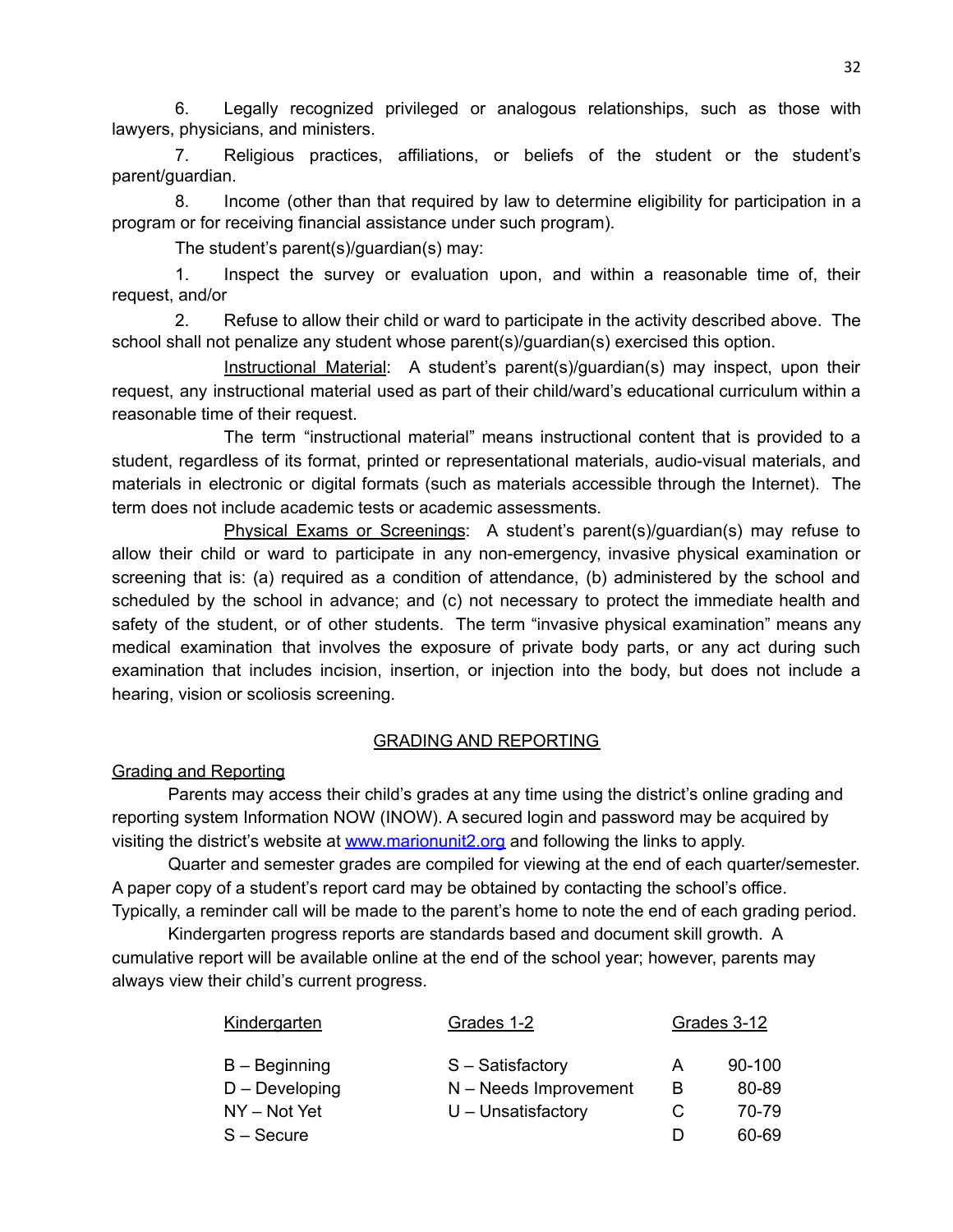#### X – Not Yet Taught E (Failing) 0-59

In addition to the regular progress report to parents, other communications may be sent to parents whenever a teacher wishes to call attention to outstanding work, marked improvement in a particular area, unsatisfactory work, irregular attendance, etc. The format for these communications varies by building.

#### PROMOTION POLICY

<span id="page-32-0"></span>The promotion policy of the schools of Community Unit School District #2 is based on the premise that all students differ in experiences, abilities, interests and attitudes, and in their pattern of growth and development.

The school district follows a policy of placing a pupil in the grade or group that is considered best for that particular pupil. The decision to promote a student to the next grade level shall be based on successful completion of the curriculum, appropriate progress in reading skills for a particular grade level, attendance, performance based on mandated State assessments, standardized locally adopted assessments and/or other testing measures. A student shall not be promoted based upon age or any other social reason not related to academic performance. The administration shall determine remedial assistance for a student who is not promoted.

The district has administrative procedures concerning student retention in current grade. Parents of any student at risk of retention will be notified of this possibility by documented parent-teacher conference, mail, or telephone no later than January 31. Parents will be given the opportunity to schedule appointments with the child's teacher(s) if they wish. If the possibility of retention still exists following this process, an additional contact to parents will be made no later than March 31. Decisions regarding student retention will be completed by May 15, and parents will be notified by certified mail.

Parents will have an opportunity to discuss the placement with the teacher, but the final decision will be the responsibility of the school.

At the secondary level, there are additional requirements concerning credits earned, class rank, determination of academic honors, and graduation. These are explained in the junior high and high school information booklets.

#### GRADUATION REQUIREMENTS

<span id="page-32-1"></span>Unless otherwise exempted, each student must successfully accomplish the following in order to graduate from high school:

1. Complete all District graduation requirements that are in addition to the State requirements.

2. Completing all courses as provided in the School Code, 105 ILCS 5/27-22.

3. Complete all minimum requirements for graduation as specified by Illinois State Board of Education rule, 23 Ill. Admin. Code §1.440.

4. Pass an examination on patriotism and principles of representative government, proper use of the flag, methods of voting, and the Pledge of Allegiance.

5. Participating in State assessments that are required for graduation by the School Code, 105 ILCS 5/2-3.64a-5.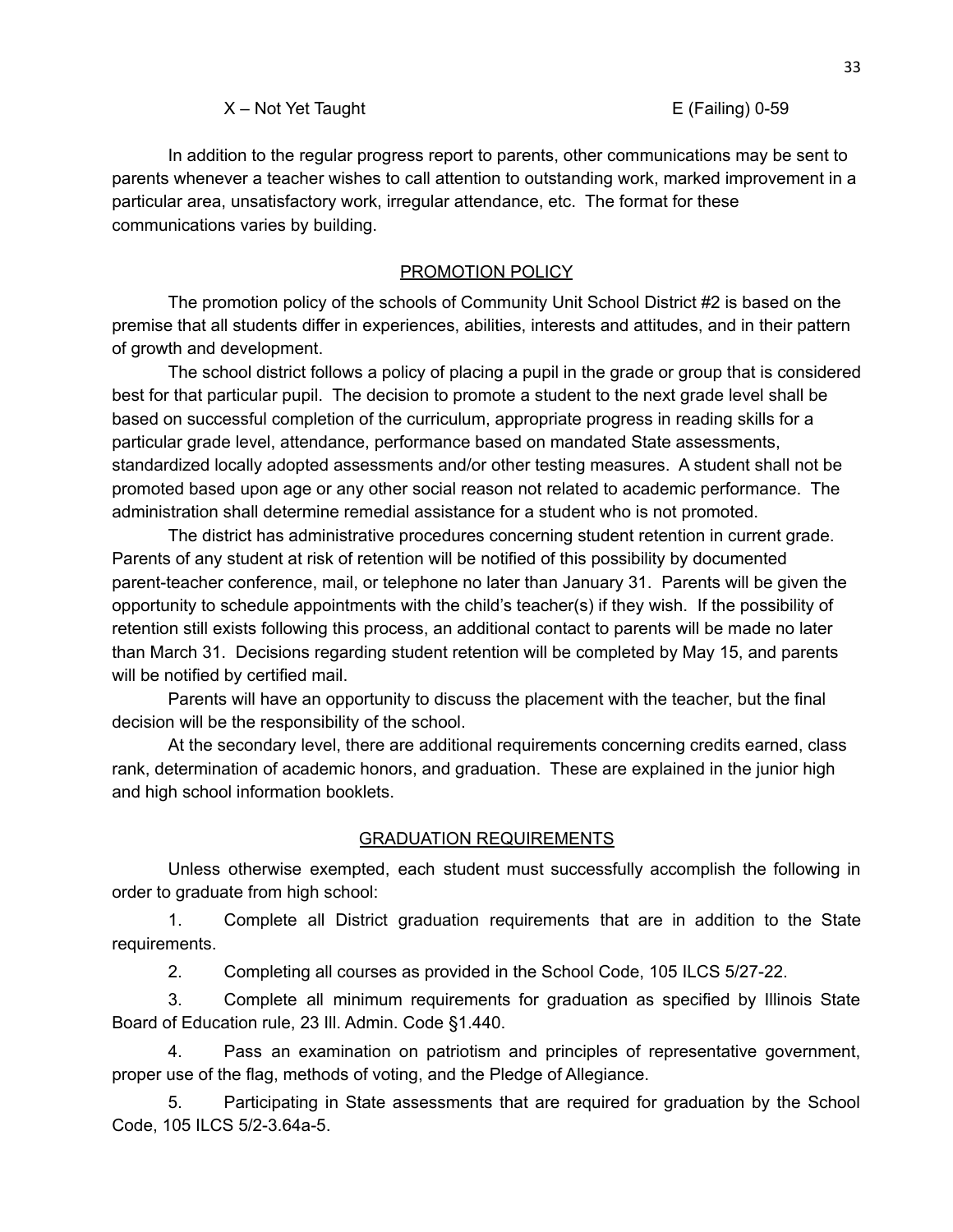6. Beginning with the 2020-2021 school year, filing one of the following: (1) a Free Application for Federal Student Aid (FAFSA) with the U.S. Dept. of Education, (2) an application for State financial aid, or (3) an Ill. State Board of Education (ISBE) waiver form indicating that the student understands what these aid opportunities are and has chosen not to file an application. If the student is not at least 18 years of age or legally emancipated, the student's parent/guardian must file one of these documents on the student's behalf.

A student is exempt from this requirement if: (1) the student is unable to file a financial aid application or an ISBE waiver due to extenuating circumstances, (2) the Building Principal attests the District made a good faith effort to assist the student or the student's parent/guardian with filing a financial aid application or an ISBE waiver form, and (3) the student has met all other graduation requirements.

The Superintendent or designee is responsible for:

1. Maintaining a description of all course offerings that comply with the above graduation requirements,

- 2. Notifying students and their parents/guardians of graduation requirements,
- 3. Developing the criteria for determining when a student accomplishes number 4,

4. Complying with State law requirements for students who transfer during their senior year because their parent(s)/guardian(s) are on active military duty, this includes making reasonable adjustments to ensure graduation if possible, or efforts to ensure that the original (transferor) school district issues the student a diploma, and

5. Taking all other actions to implement this policy.

#### **Early Graduation**

The Superintendent or designee shall implement procedures for students to graduate early, provided they finish seven semesters of high school and meet all graduation requirements.

#### Certificate of Completion

A student eligible for special education and related services as defined by the Individuals with Disabilities Education Act and who has an Individualized Education Program prescribing special education, transition planning, transition services, or related services beyond the student's 4 years of high school, qualifies for a certificate of completion after the student has completed 4 years of high school. No later than the start of the second semester of the student's  $4<sup>th</sup>$  year of high school, the student or parent/guardian must notify the High School Principal of the student's participation in the graduation ceremonies at the end of that school year. If a student does not elect to participate in the graduation ceremonies following the student's  $4<sup>th</sup>$  year of high school, the student will be permitted to participate in graduation ceremonies following the student's completion of his/her academic program. The Superintendent or designee shall provide timely written notice of this requirement to children with disabilities and their parents/guardians.

#### Service Member Diploma

The District will award a diploma to a service member who was killed in action while performing active military duty with the U.S. Armed Forces or an honorably discharged veteran of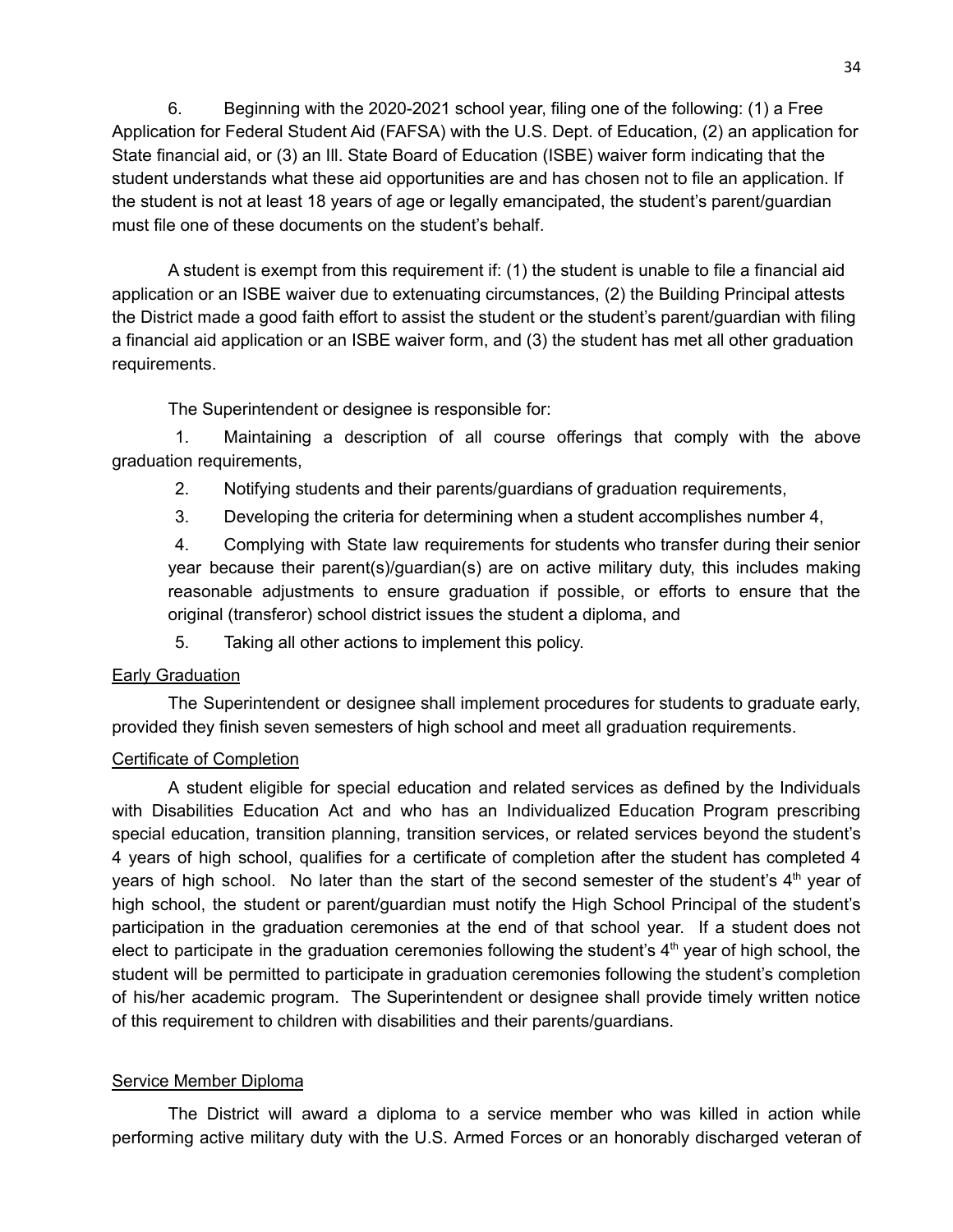World War II, the Korean Conflict, or the Vietnam Conflict, provided that he or she (1) resided within an area currently within the District at the time he or she left high school, (2) left high school before graduating in order to serve in the U.S. Armed Forces, and (3) has not received a high school diploma.

#### <span id="page-34-0"></span>SCHOOL CREDIT FOR NON-DISTRICT EXPERIENCES; COURSE SUBSTITUTIONS; RE-ENTERING STUDENTS

#### Credit for Non-District Experiences

A student may receive high school credit for successfully completing any of the listed courses or experiences even when it is not offered in or sponsored by the District:

- 1. Distance learning course, including a correspondence, virtual, or online course
- 2. Courses in an accredited foreign exchange program
- 3. Summer school or community college courses
- 4. College or high school courses offering dual credit at both the college and high school level
- 5. Foreign language courses taken in an ethnic school program approved by the Illinois State Board of Education
- 6. Work-related training at manufacturing facilities or agencies in a Tech Prep program.
- 7. Credit earned in a Vocational Academy

The student must seek approval from the Superintendent or designee to receive graduation credit for any non-District course or experience. The Superintendent or designee shall determine the amount of credit and whether a proficiency examination is required before the credit is awarded. As approval is not guaranteed, students should seek conditional approval of the experience before participating in a non-District course or experience. The student assumes responsibility for any fee, tuition, supply, or other expense. The student seeking credit is responsible for (1) providing documents or transcripts that demonstrate successful completion of the experience, and (2) taking a proficiency examination, if requested. The Superintendent or designee shall determine which, if any, non-District courses or experiences, will count toward a student's grade point average, class rank, and eligibility for athletic and extracurricular activities. This section does not govern the transfer of credits for students transferring into the District.

### Substitutions for Required Courses

**Vocational or technical education.** A student in grades 9-12 may satisfy one or more high school courses (including physical education) or graduation requirements by successfully completing related vocational or technical education courses if:

1. The Building Principal approves the substitution(s) and the vocational or technical education course is completely described in curriculum material along with its relationship to the required course; and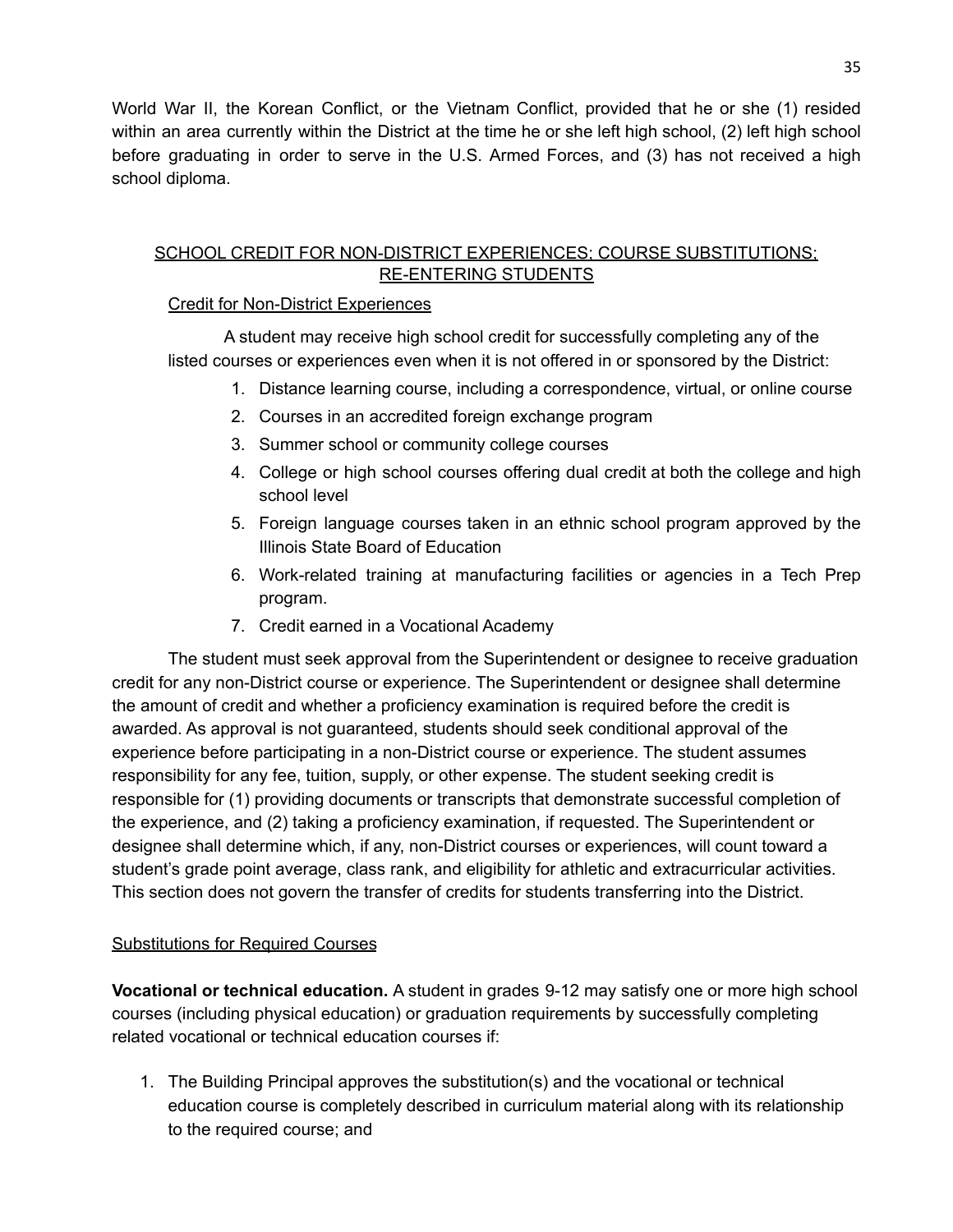2. The student's parent/guardian requests and approves the substitution(s) in writing on forms provided by the District.

**Registered Apprenticeship Program.** The Superintendent or designee will ensure that the District complies with State law requirements for registered apprenticeship programs. The opportunities and requirements for registered apprenticeship programs contained in this policy will be posted on the District's website, and parents/guardians and students will also be notified of such opportunities in the appropriate school handbook(s).

A student in grades 9-12 who is 16 years or older may satisfy one or more high school courses (including physical education) or graduation requirements by successfully completing a registered apprenticeship program if:

- 1. The registered apprenticeship program meets all criteria contained in State law;
- 2. The registered apprenticeship program is listed by the District, or the student identifies a registered (but not listed) apprenticeship program with a business or organization if one is not offered in the District;
- 3. The student enrolled in a registered apprenticeship program has the opportunity to earn postsecondary credit toward a certificate or degrees, as applicable;
- 4. The student's parent/guardian requests and approves the substitution(s) in writing on forms provided by the District and on its website;
- 5. The Building Principal approves the substitution(s); and
- 6. All non-academic requirements mandated by the School Code for high school graduation that would otherwise prohibit or prevent the student from participating in the registered apprenticeship program are waived.

**Substitutions for physical education**. A student in grades 9-12, unless otherwise stated, may submit a written request to the Building Principal to be excused from physical education courses for the reasons stated below. The Superintendent or designee shall maintain records showing that the criteria set forth in this policy were applied to the student's individual circumstances, as appropriate.

- 1. Ongoing participation in a marching band program for credit;
- 2. Enrollment in Reserve Officers Training Corps (ROTC) program sponsored by the District;
- 3. Ongoing participation in an interscholastic or extracurricular athletic program (organized school-sponsored or school-sanctioned activities for students that are not part of the curriculum, not graded, not for credit, generally take place outside of school instructional hours, and under the direction of a coach, athletic director, or band leader);
- 4. Enrollment in academic classes that are required for admission to an institution of higher learning (student must be in the 11th or 12th grade); or
- 5. Enrollment in academic classes that are required for graduation from high school, provided that failure to take such classes will result in the student being unable to graduate (student must be in the 11th or 12th grade).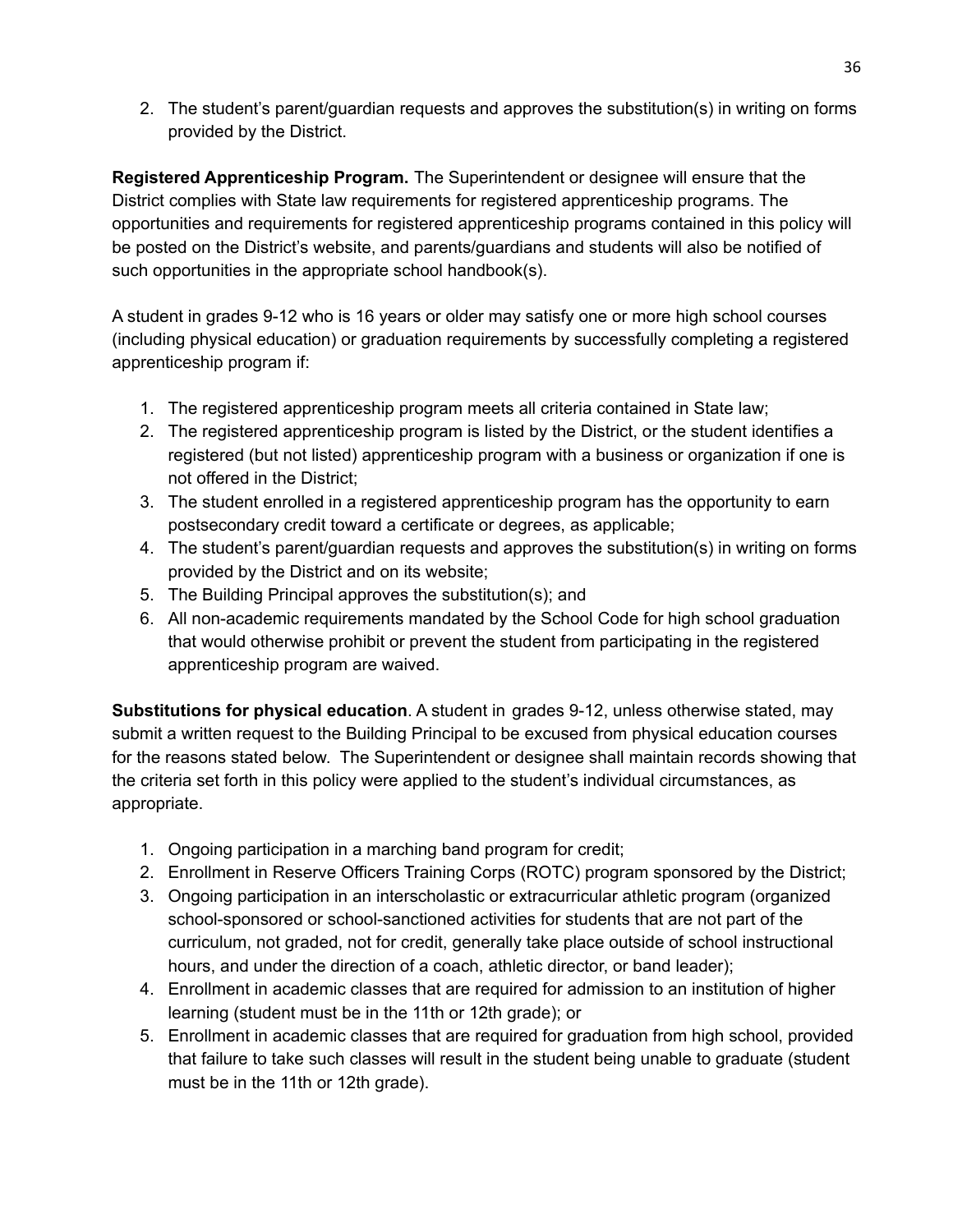A student who is eligible for special education may be excused from physical education courses pursuant to 7:260, *Exemption from Physical Education*.

**Community service credit.** A student participating in the District's Volunteer Service Credit Program, if any, may earn credit toward graduation for the performance of community service. The amount of credit given for program participation shall not exceed that given for completion of one semester of language arts, math, science, or social studies.

## Re-Entering Students

Individuals younger than 21 years of age may re-enter high school to acquire a high school diploma or an equivalency certificate, subject to the limitations in Board policy 7:50, *School Admissions and Student Transfers To and From Non-District Schools*. Re-entering students may obtain credit through the successful completion of the following (not all of these may be available at any one time):

- 1. District courses
- 2. Non-District experiences described in this policy
- 3. Classes in a program established under Section 10-22.20 of the School Code, in accordance with the standards established by the Illinois Community College Board
- 4. Proficiency testing, correspondence courses, life experiences, and other nonformal educational endeavors
- 5. Military service, provided the individual making the request has a recommendation from the American Council on Education

The provisions in the section **Credit for Non-District Experiences**, above, apply to the receipt of credit for any non-District course.

Policy: 6:310

## SEX OFFENDER NOTIFICATION REQUIREMENTS

According to the Sex Offender Community Notification Law, 730 ILCS 152/120, parents of children attending Illinois public and private elementary or secondary schools have the right to information about sex offenders made available to the public. Information regarding the Illinois Statewide Sex Offender Database is accessible via the Illinois State Police Department's home page at <http://www.isp.state.il.us/sor/>. This database includes a new mapping system where the public can identify any registered sex offenders living within five (5) miles of any given address. For additional information, contact Amy Sanders, Assistant Superintendent, 1700 West Cherry Street, Marion, Illinois 62959 (618-993-2321).

## NON-DISCRIMINATION POLICY

Notice is hereby given that Marion Community Unit School District #2 does not discriminate on the basis of race, color, national origin, religion, sex, age, or disability in admission or access to its programs and activities.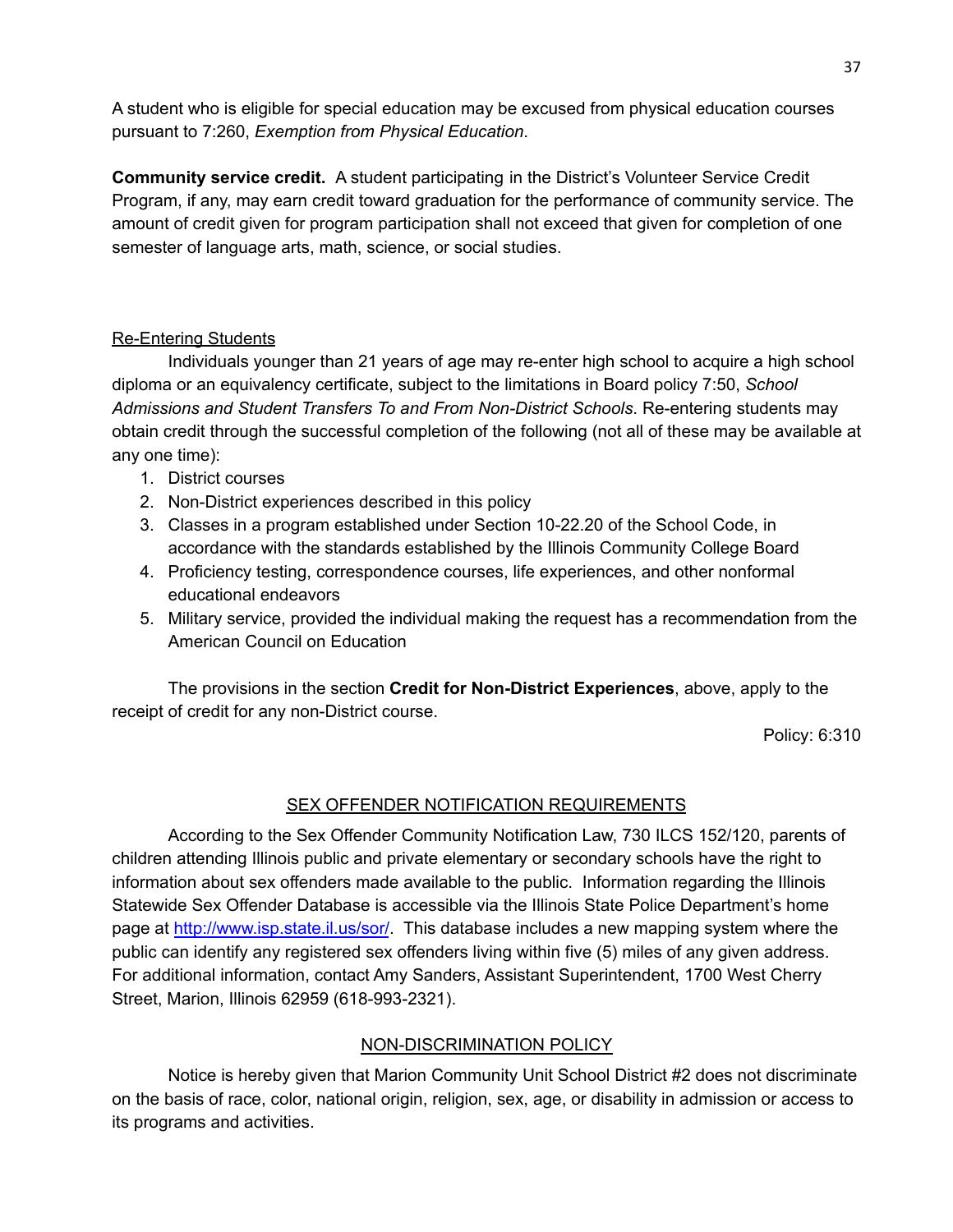Any person having inquiries concerning the Marion Community Unit School District #2 compliance with regulations implementing the Americans with Disabilities Act, Title IX, or Section 504 of the Rehabilitation Act is direct to contact Becky Moss, Assistant Superintendent, 1700 West Cherry Street, Marion, Illinois 62959 (618-993-2321) who has been designated by the District to coordinate the District's efforts to comply with the regulations implementing the Americans with Disabilities Act, Title IX and Section 504.

### HARASSMENT OF STUDENTS PROHIBITED

### Bullying, Intimidation, and Harassment Prohibited

No person, including a School District employee or agent, or student, shall harass, intimidate, or bully a student on the basis of actual or perceived: race; color; national origin; military status; unfavorable discharge status from military service; sex; sexual orientation; gender identity; gender-related identity or expression; ancestry; age; religion; physical or mental disability; order of protection status; status of being homeless; actual or potential marital or parental status, including pregnancy; association with a person or group with one or more of the aforementioned actual or perceived characteristics; or any other distinguishing characteristic. The District will not tolerate harassing, intimidating conduct, or bullying whether verbal, physical, sexual, or visual, that affects the tangible benefits of education, that unreasonably interferes with a student's educational performance, or that creates an intimidating, hostile, or offensive educational environment. Examples of prohibited conduct include name-calling, using derogatory slurs, stalking, sexual violence, causing psychological harm, threatening or causing physical harm, threatened or actual destruction of property, or wearing or possessing items depicting or implying hatred or prejudice of one of the characteristics stated above.

### Sexual Harassment Prohibited

The District shall provide an educational environment free of verbal, physical, or other conduct or communications constituting harassment on the basis of sex as defined and otherwise prohibited by State and federal law. See policies 2:265, *Title IX Sexual Harassment Grievance Procedure*, and 2:260, *Uniform Grievance Procedure*.

#### Making a Report or Complaint

Students are encouraged to promptly report claims or incidences of bullying, intimidation, harassment, sexual harassment, or any other prohibited conduct to the Nondiscrimination Coordinator, Building Principal, Assistant Building Principal, Dean of Students, a Complaint Manager, or any employee with whom the student is comfortable speaking. A student may choose to report to an employee of the student's same gender.

Reports under this policy will be considered a report under Board policy 2:260, *Uniform Grievance Procedure*, and/or Board policy 2:265, *Title IX Sexual Harassment Grievance Procedure.* The Nondiscrimination Coordinator and/or Complaint Manager shall process and review the report according to the appropriate grievance procedure.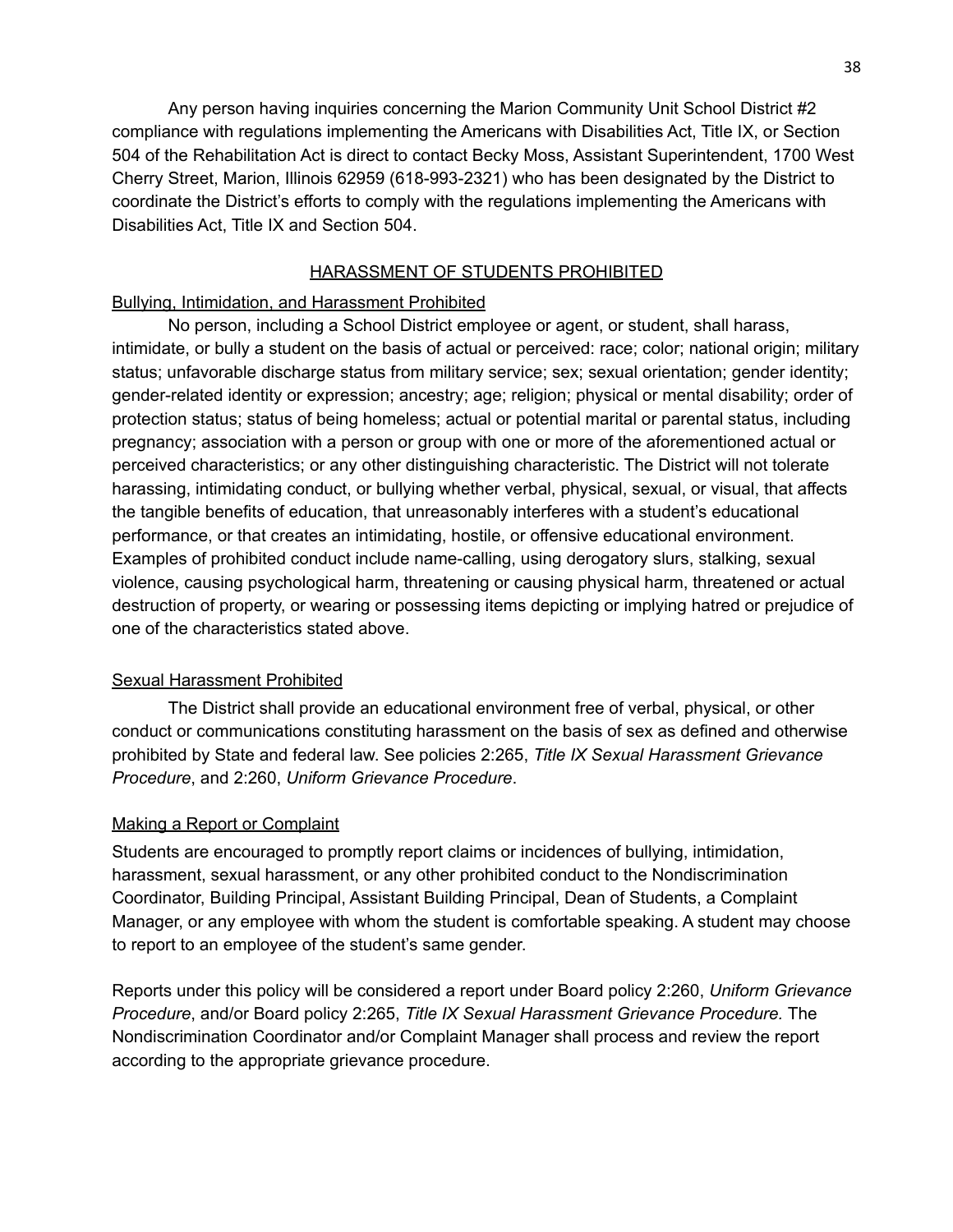The Superintendent shall insert into this policy the names, office addresses, email addresses, and telephone numbers of the District's current Nondiscrimination Coordinator and Complaint Managers. The Nondiscrimination Coordinator also serves as the District's Title IX Coordinator.

| Name                       | <b>Becky Moss</b>  |                    |
|----------------------------|--------------------|--------------------|
| Address                    | 1700 W. Cherry St. |                    |
|                            | Marion, IL 62959   |                    |
| Telephone<br>No.           | 618-993-2321       |                    |
| <b>Complaint Managers:</b> |                    |                    |
| Name                       | <b>Becky Moss</b>  | <b>Keith Oates</b> |
| Address                    | 1700 W. Cherry St. | 1700 W. Cherry St. |
|                            | Marion, IL 62959   | Marion, IL 62959   |
| Telephone<br>No.           | 618-993-2321       | 618-993-2321       |

The Superintendent shall use reasonable measures to inform staff members and students of this policy by including:

- 1. For students, age-appropriate information about the contents of this policy in the District's student handbook(s), on the District's website, and, if applicable, in any other areas where policies, rules, and standards of conduct are otherwise posted in each school.
- 2. For staff members, this policy is in the appropriate employee handbook(s), if applicable, and/or in any other areas where policies, rules, and standards of conduct are otherwise made available to staff.

## Investigation Process

*Nondiscrimination Coordinator:*

- 3. Any District employee who receives a report or complaint of harassment must promptly forward the report or complaint to the Nondiscrimination Coordinator or a Complaint Manager. Any employee who fails to promptly comply may be disciplined, up to and including discharge.
- 4. Reports and complaints of harassment will be confidential to the greatest extent practicable, subject to the District's duty to investigate and maintain an educational environment that is productive, respectful, and free of unlawful discrimination, including harassment.
- 5. For any report or complaint alleging sexual harassment that, if true, would implicate Title IX of the Education Amendments of 1972 (20 U.S.C. §1681 et seq.), the Nondiscrimination Coordinator or designee shall consider whether action under policy 2:265, *Title IX Sexual Harassment Grievance Procedure*, should be initiated.
- 6. For any other alleged student harassment that does not require action under policy 2:265, *Title IX Sexual Harassment Grievance Procedure*, the Nondiscrimination Coordinator or a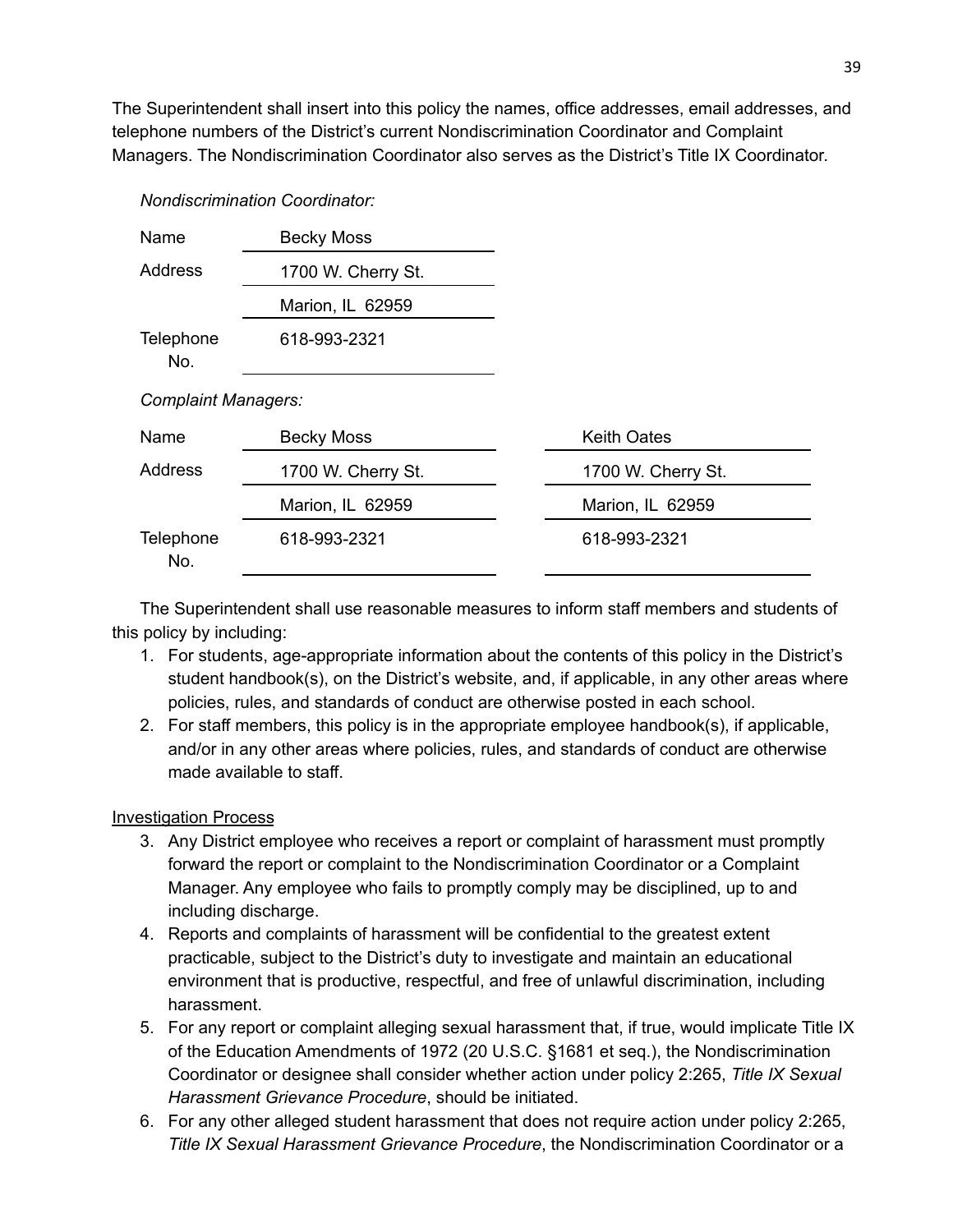Complaint Manager or designee shall consider whether an investigation under policies 2:260, *Uniform Grievance Procedure*, and/or 7:190, *Student Behavior*, should be initiated, regardless of whether a written report or complaint is filed.

## Reports That Involve Alleged Incidents of Sexual Abuse of a Child by School Personnel

- 7. An *alleged incident of sexual abuse* is an incident of sexual abuse of a child, as defined in 720 ILCS 5/11-9.1A(b), that is alleged to have been perpetrated by school personnel, including a school vendor or volunteer, that occurred: on school grounds during a school activity; or outside of school grounds or not during a school activity.
- 8. Any complaint alleging an incident of sexual abuse shall be processed and reviewed according to policy 5:90, *Abused and Neglected Child Reporting*. In addition to reporting the suspected abuse, the complaint shall also be processed under policy 2:265, *Title IX Sexual Harassment Grievance Procedure*, or policy 2:260, *Uniform Grievance Procedure*.

## **Enforcement**

9. Any District employee who is determined, after an investigation, to have engaged in conduct prohibited by this policy will be subject to disciplinary action up to and including discharge. Any third party who is determined, after an investigation, to have engaged in conduct prohibited by this policy will be addressed in accordance with the authority of the Board in the context of the relationship of the third party to the District, e.g., vendor, parent, invitee, etc. Any District student who is determined, after an investigation, to have engaged in conduct prohibited by this policy will be subject to disciplinary action, including but not limited to, suspension and expulsion consistent with the behavior policy. Any person making a knowingly false accusation regarding prohibited conduct will likewise be subject to disciplinary action.

## Retaliation Prohibited

- 10. Retaliation against any person for bringing complaints or providing information about harassment is prohibited (see policies 2:260, *Uniform Grievance Procedure*, and 2:265, *Title IX Sexual Harassment Grievance Procedure*).
- 11. Students should report allegations of retaliation to the Building Principal, an administrator, the Nondiscrimination Coordinator, and/or a Complaint Manager.

*Policy 7:20*

# UNIFORM GRIEVANCE PROCEDURE

Students, parents(s)/guardian(s), employees, or community members should notify any District Complaint Managers if they believe that the Board of Education, its employees, or agents have violated their rights guaranteed by the State or Federal Constitution, State or Federal Statute, or Board policy, or have a complaint regarding a district managed Federal or State program. Marion Community Unit School District #2 complaint managers are Dr. Keith Oates and Becky Moss, 1700 West Cherry Street, Marion, Illinois 62959 (618-993-2321).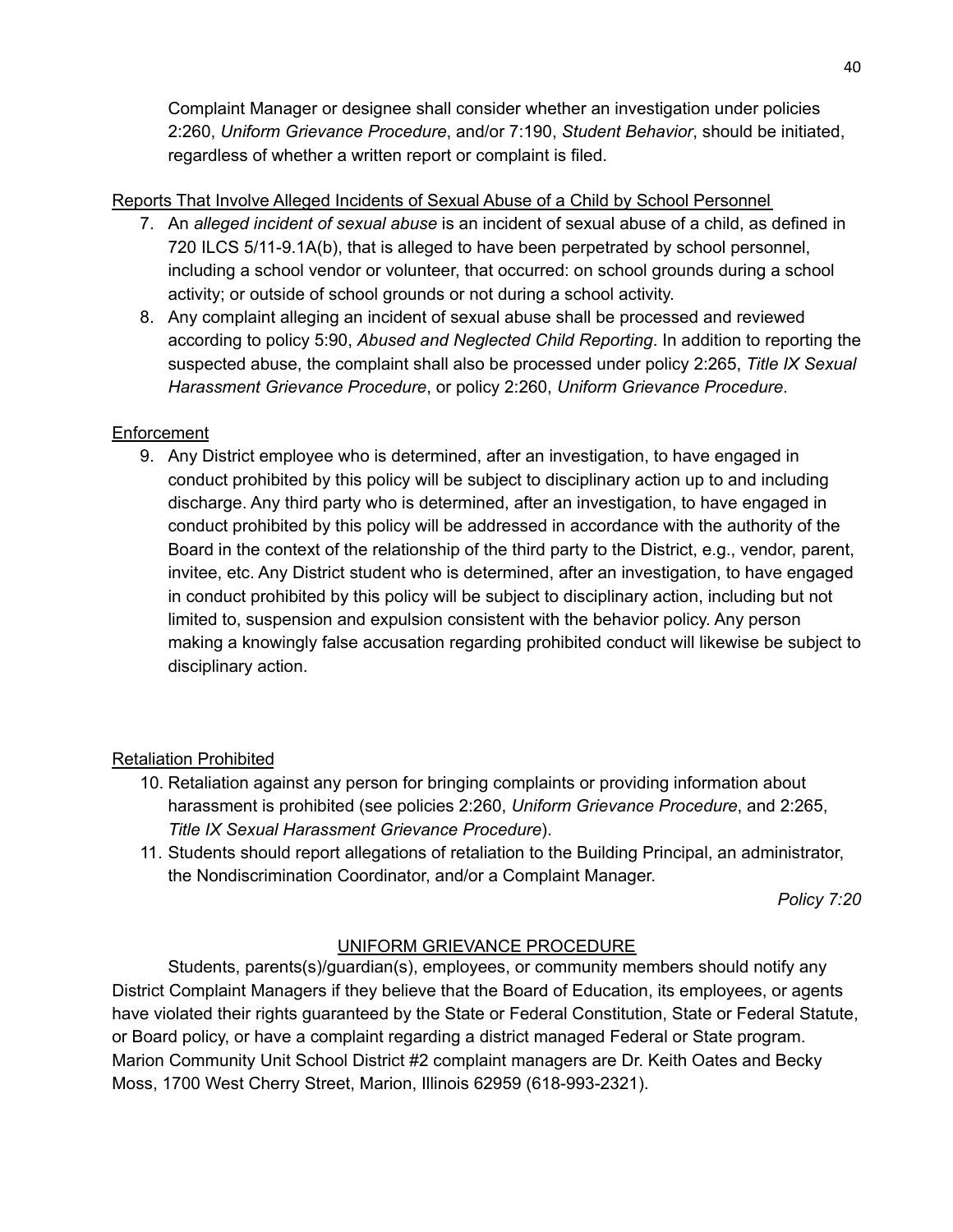## MULTI-TIERED SYSTEM OF SUPPORT SYSTEM

Annually, the professional staff reviews student information to identify students who exhibit social, emotional, or educational difficulties that continue to interfere with their education. The identified students are observed and analyzed by a Student Intervention Team and/or response to Intervention Team. In order to determine the source and extent of the difficulties, additional appropriate assessment instruments may be administered or reviewed by any member of the team. Instruments which may be used include, but are not limited to, any of the following: local assessment, kindergarten screening tests, standardized achievement tests, Title I assessment records, speech and language records, and classroom assessment data.

Intervention strategies directed at solving the student's problem will be implemented. These intervention strategies may include: Title I reading services, volunteer tutor services, curriculum modifications, disciplinary action, grade placement revision, parent-provided services and other alternative educational programs. Students may also be referred for other evaluations such as a special education case study or to the student assistance program. (See Special Education and Student Assistance Program).

## STUDENT ASSISTANCE PROGRAM

Community Unit School District #2 has a Student Assistance Program (SAP) to provide education, assistance and support to students affected by their own or other's mental health, emotional, personal, or alcohol or other drug related problems. The functions of the Student Assistance Program are to:

- 1. Provide education and prevention programs to students and families with ongoing training for faculty and staff;
- 2. Provide early identification of students in need of assistance due to problems that are affecting success in school;
- 3. Gather information to assist in determining the nature and severity of the problem;
- 4. Work with the student and family to make them aware of the appropriate sources of help;
- 5. Provide support to students making changes in their lives; and
- 6. Provide support to students who are returning to school after treatment.

Inquiries about the Student Assistance Program should be directed to the building principal.

## SECTION 504 OF THE REHABILITATION ACT OF 1973

As part of its nondiscrimination policy pursuant to Section 504 of the Rehabilitation Act of 1973, the Board of Education of Community Unit School District #2 reaffirms that with respect to students who are handicapped within the definition of Section 504 of the Rehabilitation Act of 1973 and are not otherwise eligible for services under the Individuals with Disabilities Education Act: That it is the policy of Marion Community Unit School District #2 to identify, evaluate and provide a free and appropriate public education to each handicapped student as defined in Section 504 within its jurisdiction and to do so without discrimination based on such handicap. A parent may contact the building principal for information regarding Section 504.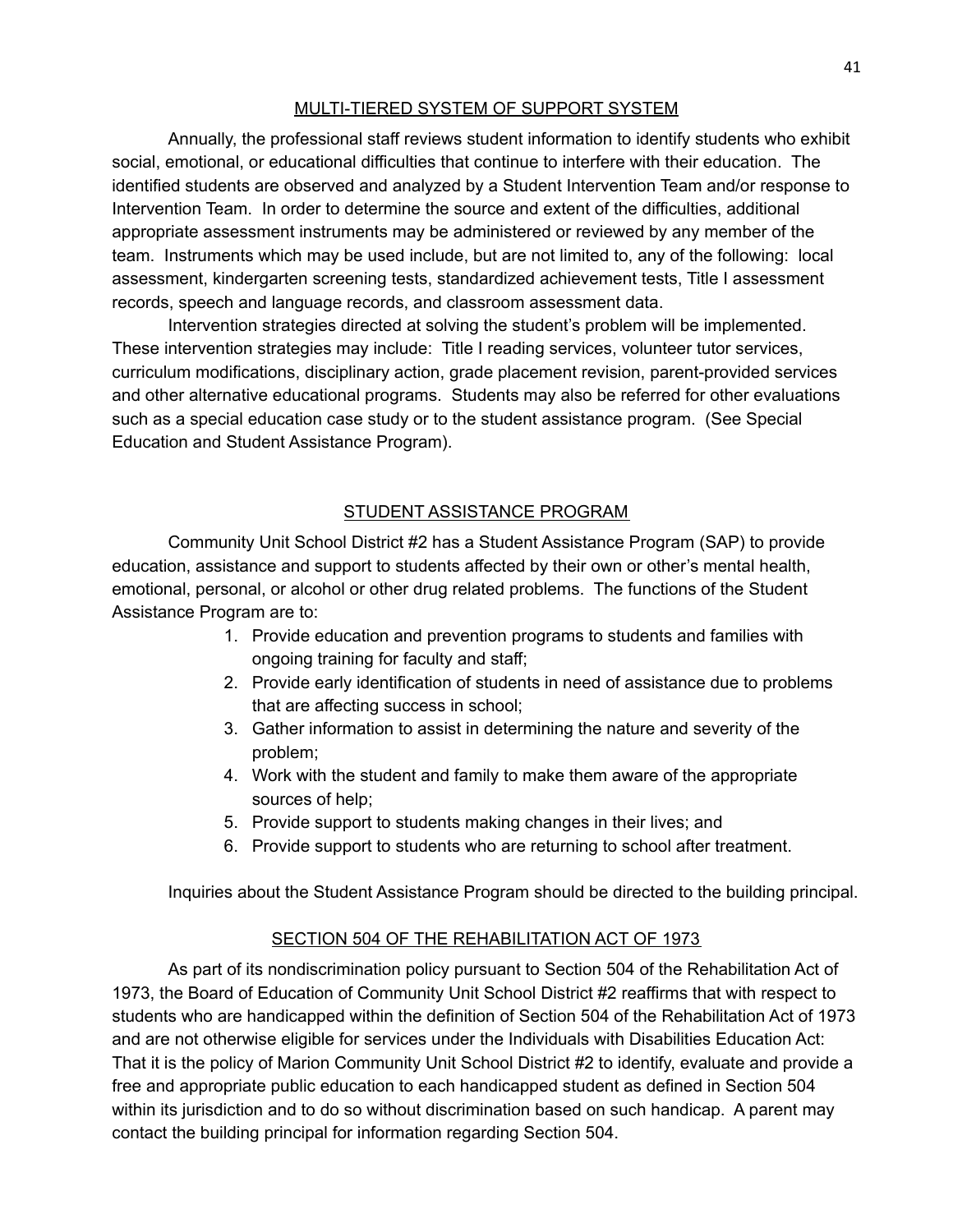#### SPECIAL EDUCATION

The district will provide a free, appropriate public education in the least restrictive environment and necessary related services to all children with disabilities enrolled in the district, as required by the Individuals with Disabilities Education Act (IDEA). The term "children with disabilities" means children between the ages of 3 and 21 for whom it is determined, through definitions and procedures described in the Illinois Rules and Regulations to Govern the Organization and Administration of Special Education, that special education services are needed.

A parent or staff member can initiate referrals for special education services. If you believe your child may have a disability, please contact the building principal where your child attends. Parents are assisted in the understanding of the special education services by the booklet, **A Parents' Guide: The Educational Rights of Handicapped Children**, which is given to them at the time of the referral.

If the decision is made that the student is handicapped and requires special education services and the parents agree with the educational placement, permission must be given by the parent in order to implement the program.

A full continuum of special educational programs and related services for all handicapped students for all ages is provided by the Williamson County Special Education District to any student (blind, deaf, physically handicapped, mentally retarded, behaviorally disordered, speech and language impaired, etc.) who is determined to be eligible through the diagnostic study and multidisciplinary conference procedures.

#### RIGHTS FOR HANDICAPPED CHILDREN

#### AND ACCOMMODATING INDIVIDUALS WITH DISABILITIES

Federal and state laws on special education dictate rights for all handicapped children and these are fully explained in the booklet, **A Parents' Guide: The Educational Rights of Handicapped Children**, which is given to parents at the time of referral for services. Additional copies of this booklet may be obtained from any principal or the Williamson County Educational Services, 411 South Court Street, Marion, Illinois 62959. (Also, see Discipline Policy).

Individuals with disabilities shall be provided an opportunity to participate in all school-sponsored services, programs, or activities, including parent-teacher conferences and Board of Education meetings, on an equal basis to those without disabilities and will not be subject to illegal discrimination.

Each service, program, or activity operated in existing facilities shall be readily accessible to, and useable by, individuals with disabilities. New construction and alterations to facilities existing before January 26, 1992, will be accessible when viewed in their entirety.

Individuals with disabilities should notify the Superintendent or building principal if they have a disability that will require special assistance or services and, if so, what services are required. This notification should occur as early as possible before the school-sponsored function, program, or meeting.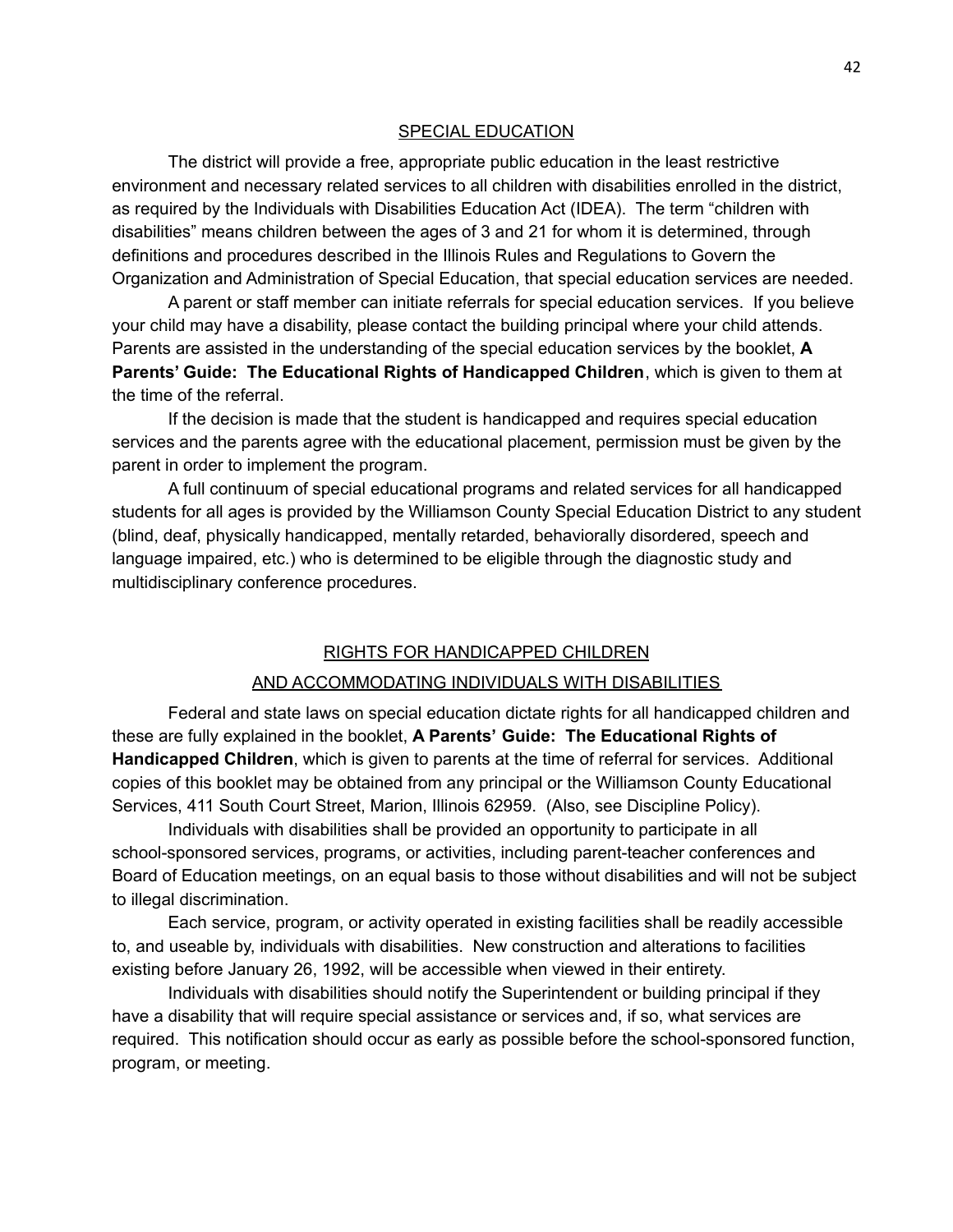#### STUDENT RIGHTS AND RESPONSIBILITIES

All students are entitled to enjoy the rights protected by the U.S. and Illinois Constitutions and laws for persons of their age and maturity in a school setting. Students should exercise these rights reasonably and avoid violating the rights of others. Students who violate the rights of others or violate District policies or rules will be subject to disciplinary measures. Students may, during the school day, during noninstructional time, voluntarily engage in individually or collectively initiated, non-disruptive prayer or religious-based meetings that, consistent with the Free Exercise and Establishment Clauses of the U.S. and Illinois Constitutions, are not sponsored, promoted, or endorsed in any manner by the school or any school employee. *Noninstructional time* means time set aside by a school before actual classroom instruction begins or after actual classroom instruction ends.

#### EQUAL EDUCATIONAL OPPORTUNITIES

Equal educational and extracurricular opportunities shall be available for all students without regard to color, race, nationality, religion, sex, sexual orientation, ancestry, age, physical or mental disability, gender identity, status of being homeless, immigration status, order of protection status, actual or potential marital or parental status, including pregnancy. Further, the District will not knowingly enter into agreements with any entity or any individual that discriminates against students on the basis of sex or any other protected status, except that the District remains viewpoint neutral when granting access to school facilities under Board policy 8:20, *Community Use of School Facilities*. Any student may file a discrimination grievance by using the Uniform Grievance Procedure.

#### Sex Equity

No student shall, based on sex, sexual orientation, or gender identity be denied equal access to programs, activities, services, or benefits or be limited in the exercise of any right, privilege, advantage, or denied equal access to educational and extracurricular programs and activities.

Any student may file a sex equity complaint by using the Uniform Grievance Procedure. A student may appeal the Board of Education's resolution of the complaint to the Regional Superintendent of Schools (pursuant to 105 ILCS 5/3-10 of the School Code) and, thereafter, to the State Superintendent of Education (pursuant to 105 ILCS 5/2-3.8 of the School Code).

*Policy 7:10*

#### PREVENTION OF BULLYING, INTIMIDATION & HARASSMENT

Bullying, intimidation, and harassment diminish a student's ability to learn and a school's ability to educate. Preventing students from engaging in these disruptive behaviors and providing all students equal access to a safe, non-hostile learning environment are important District goals.

Bullying on the basis of actual or perceived race, color, national origin, military status, unfavorable discharge status from the military service, sex, sexual orientation, gender identity, gender-related identity or expression, ancestry, age, religion, physical or mental disability, order of protection status, status of being homeless, or actual or potential marital or parental status,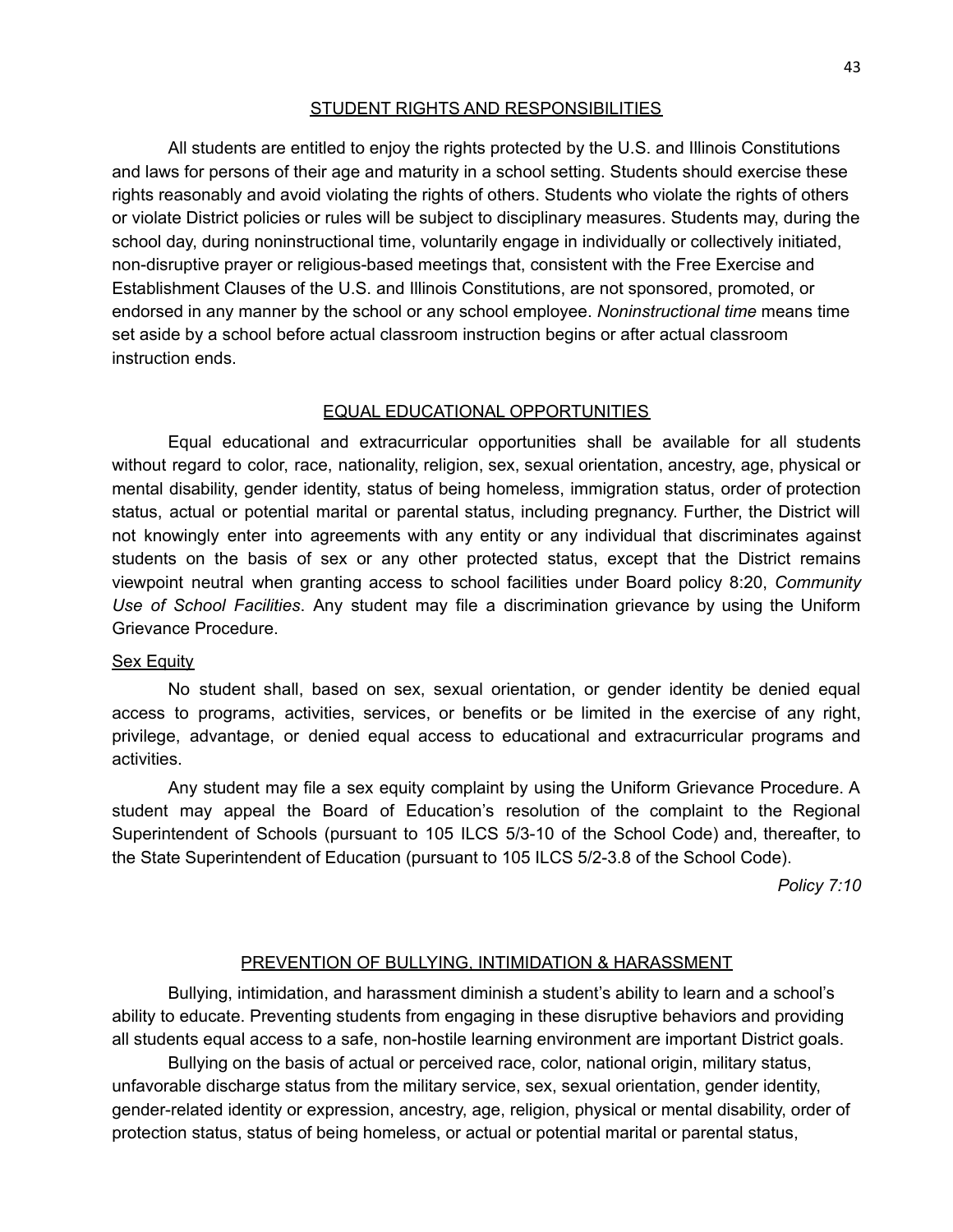including pregnancy, association with a person or group with one or more of the aforementioned actual or perceived characteristics, or any other distinguishing characteristic **is prohibited** in each of the following situations:

- 1. During any school-sponsored education program or activity.
- 2. While in school, on school property, on school buses or other school vehicles, at designated school bus stops waiting for the school bus, or at school-sponsored or school-sanctioned events or activities.
- 3. Through the transmission of information from a school computer, a school computer network, or other similar electronic school equipment.
- 4. Through the transmission of information from a computer that is accessed at a non-school-related location, activity, function, or program or from the use of technology or an electronic device that is not owned, leased, or used by a school district or school if the bullying causes a substantial disruption to the educational process or orderly operation of a school. This item (4) applies only in cases in which a school administrator or teacher receives a report that bullying through this means has occurred and it does not require a district or school to staff or monitor any non-school-related activity, function, or program.

## Definitions from 105 ILCS 5/27-23.7

*Bullying* includes *cyberbullying* and means any severe or pervasive physical or verbal act or conduct, including communications made in writing or electronically, directed toward a student or students that has or can be reasonably predicted to have the effect of one or more of the following:

- 1. Placing the student or students in reasonable fear of harm to the student's or students' person or property;
- 2. Causing a substantially detrimental effect on the student's or students' physical or mental health;
- 3. Substantially interfering with the student's or students' academic performance; or
- 4. Substantially interfering with the student's or students' ability to participate in or benefit from the services, activities, or privileges provided by a school.

*Cyber-bullying* means bullying through the use of technology or any electronic communication, including without limitation any transfer of signs, signals, writing, images, sounds, data, or intelligence of any nature transmitted in whole or in part by a wire, radio, electromagnetic system, photo-electronic system, or photo-optical system, including without limitation electronic mail, Internet communications, instant messages, or facsimile communications. *Cyber-bullying* includes the creation of a webpage or weblog in which the creator assumes the identity of another person or the knowing impersonation of another person as the author of posted content or messages if the creation or impersonation creates any of the effects enumerated in the definition of *bullying*. *Cyber-bullying* also includes the distribution by electronic means of a communication to more than one person or the posting of material on an electronic medium that may be accessed by one or more persons if the distribution or posting creates any of the effects enumerated in the definition of *bullying*.

*Restorative measures* means a continuum of school-based alternatives to exclusionary discipline, such as suspensions and expulsions, that: (i) are adapted to the particular needs of the school and community, (ii) contribute to maintaining school safety, (iii) protect the integrity of a positive and productive learning climate, (iv) teach students the personal and interpersonal skills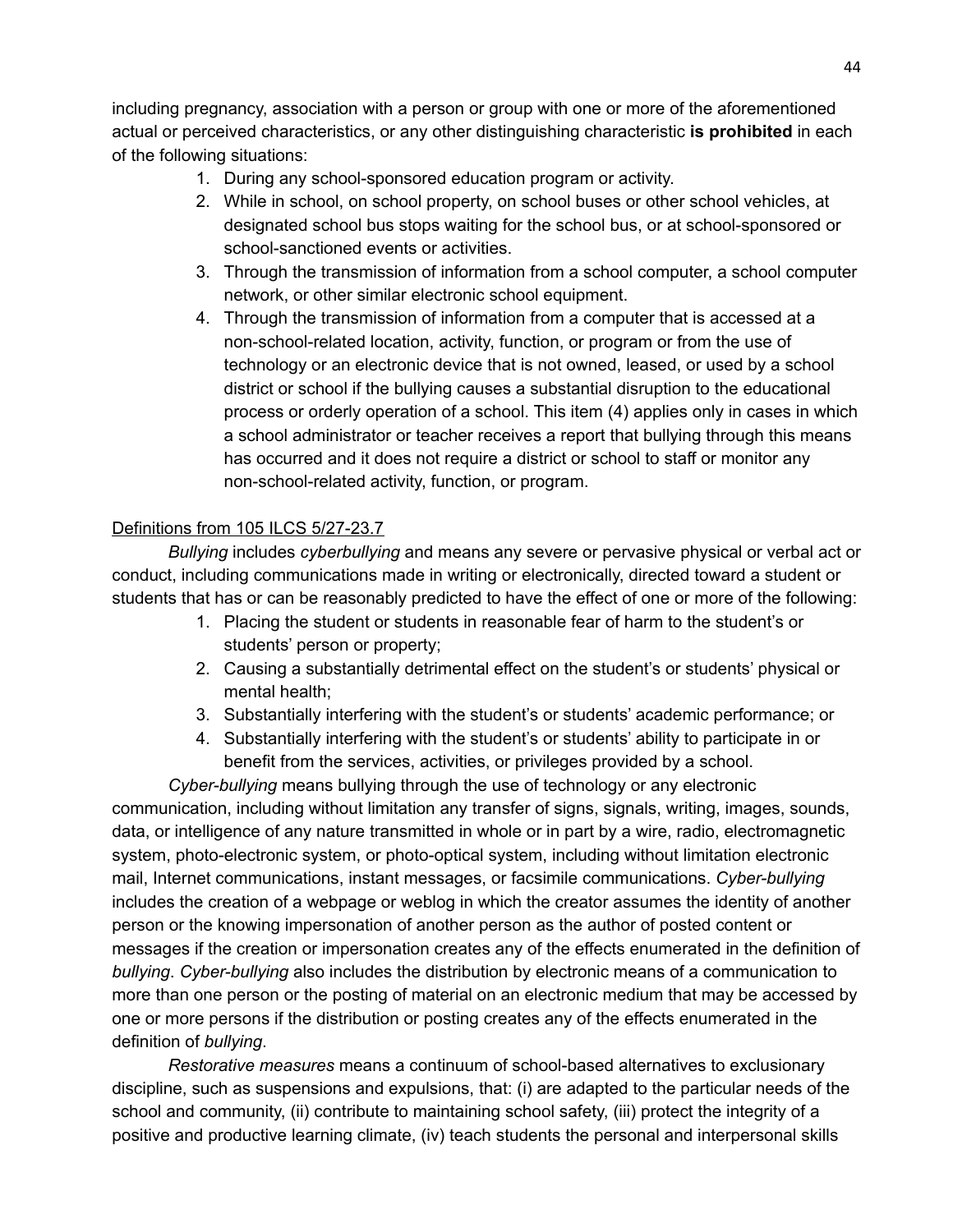they will need to be successful in school and society, (v) serve to build and restore relationships among students, families, schools, and communities, and (vi) reduce the likelihood of future disruption by balancing accountability with an understanding of students' behavioral health needs in order to keep students in school.

*School personnel* means persons employed by, on contract with, or who volunteer in a school district, including without limitation school and school district administrators, teachers, school guidance counselors, school social workers, school counselors, school psychologists, school nurses, cafeteria workers, custodians, bus drivers, school resource officers, and security guards.

### Bullying Prevention and Response Plan

The Superintendent or designee shall develop and maintain a bullying prevention and response plan that advances the District's goal of providing all students with a safe learning environment free of bullying and harassment. This plan must be consistent with the following requirements:

- 1. The District uses the definition of *bullying* as provided in this policy.
- 2. Bullying is contrary to State law and the policy of this District. However, nothing in the District's bullying prevention and response plan is intended to infringe upon any right to exercise free expression or the free exercise of religion or religiously based views protected under the First Amendment to the U.S. Constitution or under Section 3 of Article I of the Illinois Constitution.
- 3. Students are encouraged to immediately report bullying. A report may be made orally or in writing to the District Complaint Manager or any staff member with whom the student is comfortable speaking. Anyone, including staff members and parents/guardians, who has information about actual or threatened bullying is encouraged to report it to the District Complaint Manager or any staff member. Anonymous reports are also accepted. Nondiscrimination Coordinator & Complaint Manager: Amy Sanders, 1400 W. Cherry Street, Marion, Illinois 62959 618.993.2321.
- 4. Consistent with federal and State laws and rules governing student privacy rights, the Superintendent or designee shall promptly inform parent(s)/guardian(s) of all students involved in an alleged incident of bullying and discuss, as appropriate, the availability of social work services, counseling, school psychological services, other interventions, and restorative measures.
- 5. The Superintendent or designee shall promptly investigate and address reports of bullying, by, among other things:
	- a. Making all reasonable efforts to complete the investigation within 10 school days after the date the report of the incident of bullying was received and taking into consideration additional relevant information received during the course of the investigation about the reported incident of bullying.
	- b. Involving appropriate school support personnel and other staff persons with knowledge, experience, and training on bullying prevention, as deemed appropriate, in the investigation process.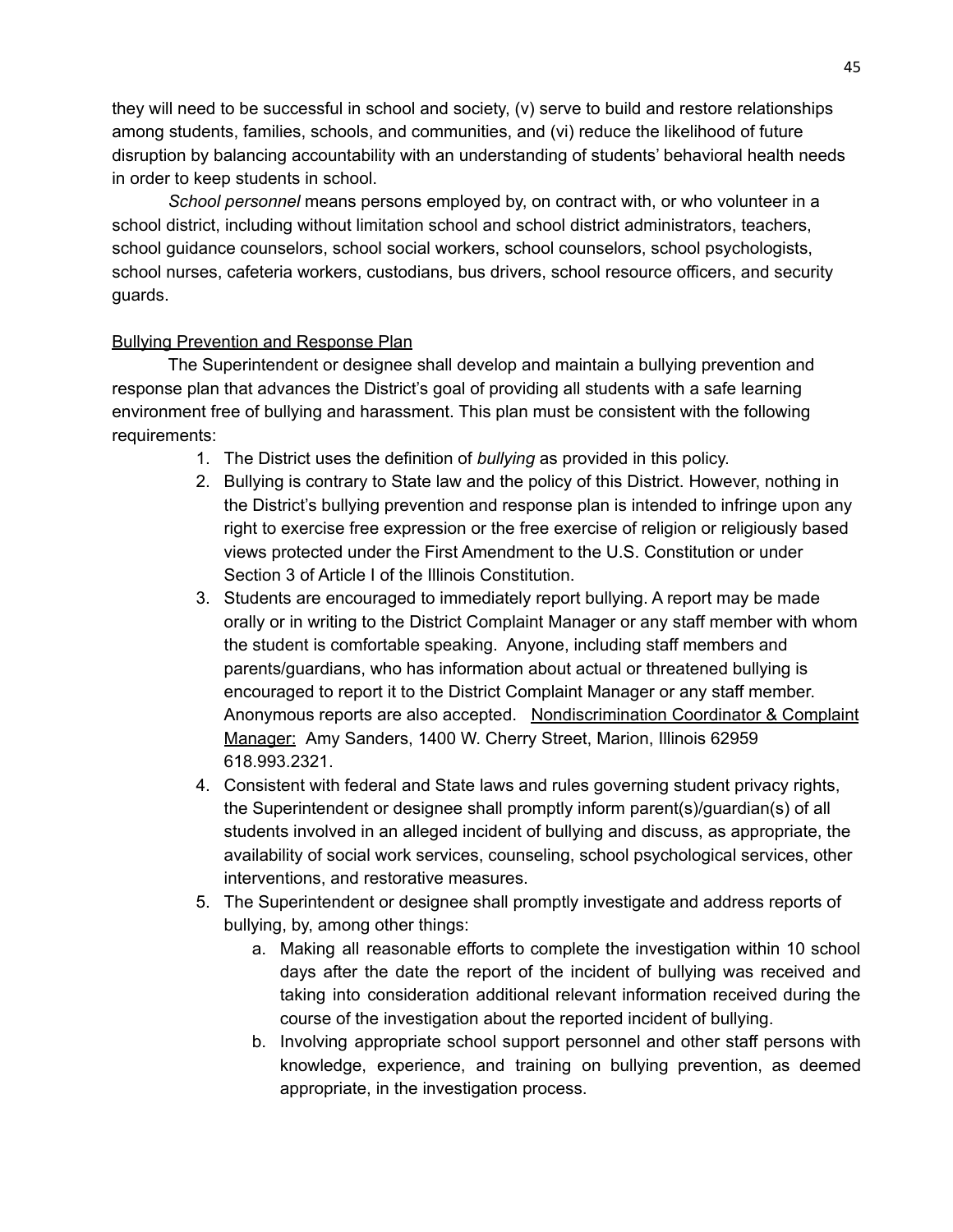- c. Notifying the Building Principal or school administrator or designee of the report of the incident of bullying as soon as possible after the report is received.
- d. Consistent with federal and State laws and rules governing student privacy rights, providing parents and guardians of the students who are parties to the investigation information about the investigation and an opportunity to meet with the principal or school administrator or his or her designee to discuss the investigation, the findings of the investigation, and the actions taken to address the reported incident of bullying.

The Superintendent or designee shall investigate whether a reported act of bullying is within the permissible scope of the District's jurisdiction and shall require that the District provide the victim with information regarding services that are available within the District and community, such as counseling, support services, and other programs.

- 6. The Superintendent or designee shall use interventions to address bullying, which may include, but are not limited to, school social work services, restorative measures, social-emotional skill building, counseling, school psychological services, and community-based services.
- 7. A reprisal or retaliation against any person who reports an act of bullying **is prohibited**. A student's act of reprisal or retaliation will be treated as *bullying* for purposes of determining any consequences or other appropriate remedial actions.
- 8. A student will not be punished for reporting bullying or supplying information, even if the District's investigation concludes that no bullying occurred. However, knowingly making a false accusation or providing knowingly false information will be treated as *bullying* for purposes of determining any consequences or other appropriate remedial actions.
- 9. The District's bullying prevention and response plan must be based on the engagement of a range of school stakeholders, including students and parents/guardians.
- 10. The Superintendent or designee shall post this policy on the District's Internet website, if any, and include it in the student handbook, and, where applicable, post it where other policies, rules, and standards of conduct are currently posted. The policy must also be distributed annually to parents/guardians, students, and school personnel, including new employees when hired.
- 11. The Superintendent or designee shall assist the Board with its evaluation and assessment of this policy's outcomes and effectiveness. This process shall include, without limitation:
	- a. The frequency of victimization;
	- b. Student, staff, and family observations of safety at a school;
	- c. Identification of areas of a school where bullying occurs;
	- d. The types of bullying utilized; and
	- e. Bystander intervention or participation.

The evaluation process may use relevant data and information that the District already collects for other purposes. The Superintendent or designee must post the information developed as a result of the policy evaluation on the District's website,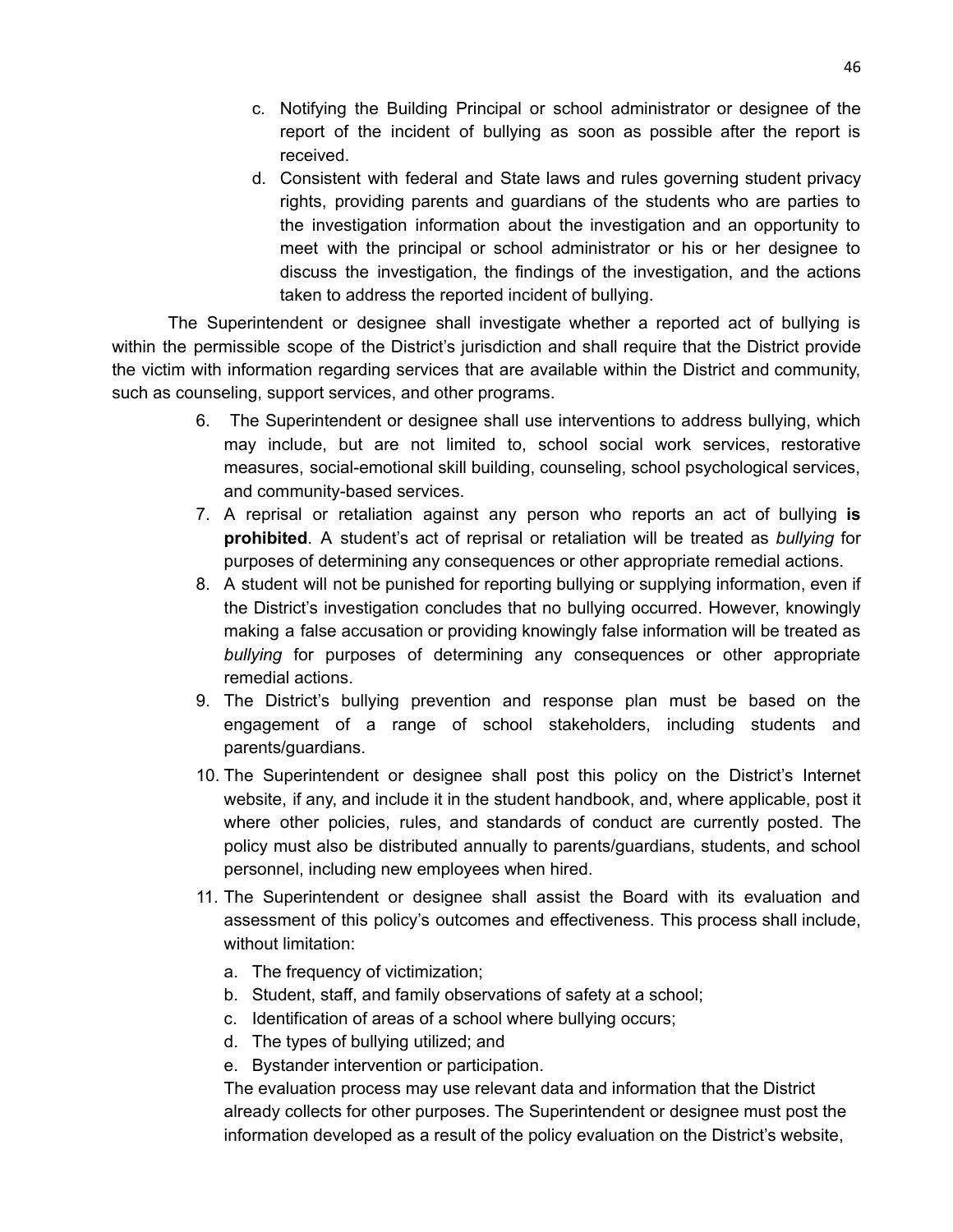or if a website is not available, the information must be provided to school administrators, Board members, school personnel, parents/guardians, and students.

- 12. The Superintendent or designee shall fully implement the Board policies, including without limitation, the following:
	- a. 2:260, *Uniform Grievance Procedure*. A student may use this policy to complain about bullying.
	- b. 6:60, *Curriculum Content*. Bullying prevention and character instruction is provided in all grades in accordance with State law.
	- c. 6:65, *Student Social and Emotional Development*. Student social and emotional development is incorporated into the District's educational program as required by State law.
	- d. 6:235, *Access to Electronic Networks*. This policy states that the use of the District's electronic networks is limited to: (1) support of education and/or research, or (2) a legitimate business use.
	- e. 7:20, *Harassment of Students Prohibited*. This policy prohibits *any* person from harassing, intimidating, or bullying a student based on an identified actual or perceived characteristic (the list of characteristics in 7:20 is the same as the list in this policy).
	- f. 7:185, *Teen Dating Violence Prohibited*. This policy prohibits teen dating violence on school property, at school-sponsored activities, and in vehicles used for school-provided transportation.
	- g. 7:190, *Student Discipline*. This policy prohibits, and provides consequences for, hazing, bullying, or other aggressive behaviors, or urging other students to engage in such conduct.
	- h. 7:310, *Restrictions on Publications*. This policy prohibits students from and provides consequences for: (1) accessing and/or distributing at school any written, printed, or electronic material, including material from the Internet, that will cause substantial disruption of the proper and orderly operation and discipline of the school or school activities, and (2) creating and/or distributing written, printed, or electronic material, including photographic material and blogs, that causes substantial disruption to school operations or interferes with the rights of other students or staff members.

*Policy 7:180*

## TEEN DATING VIOLENCE PROHIBITED

Engaging in teen dating violence that takes place at school, on school property, at school-sponsored activities, or in vehicles used for school-provided transportation is prohibited. For purposes of this policy, the term *teen dating violence* occurs whenever a student who is 13 to 19 years of age uses or threatens to use physical, mental, or emotional abuse to control an individual in the dating relationship; or uses or threatens to use sexual violence in the dating relationship.

The Superintendent or designee shall develop and maintain a program to respond to incidents of teen dating violence that: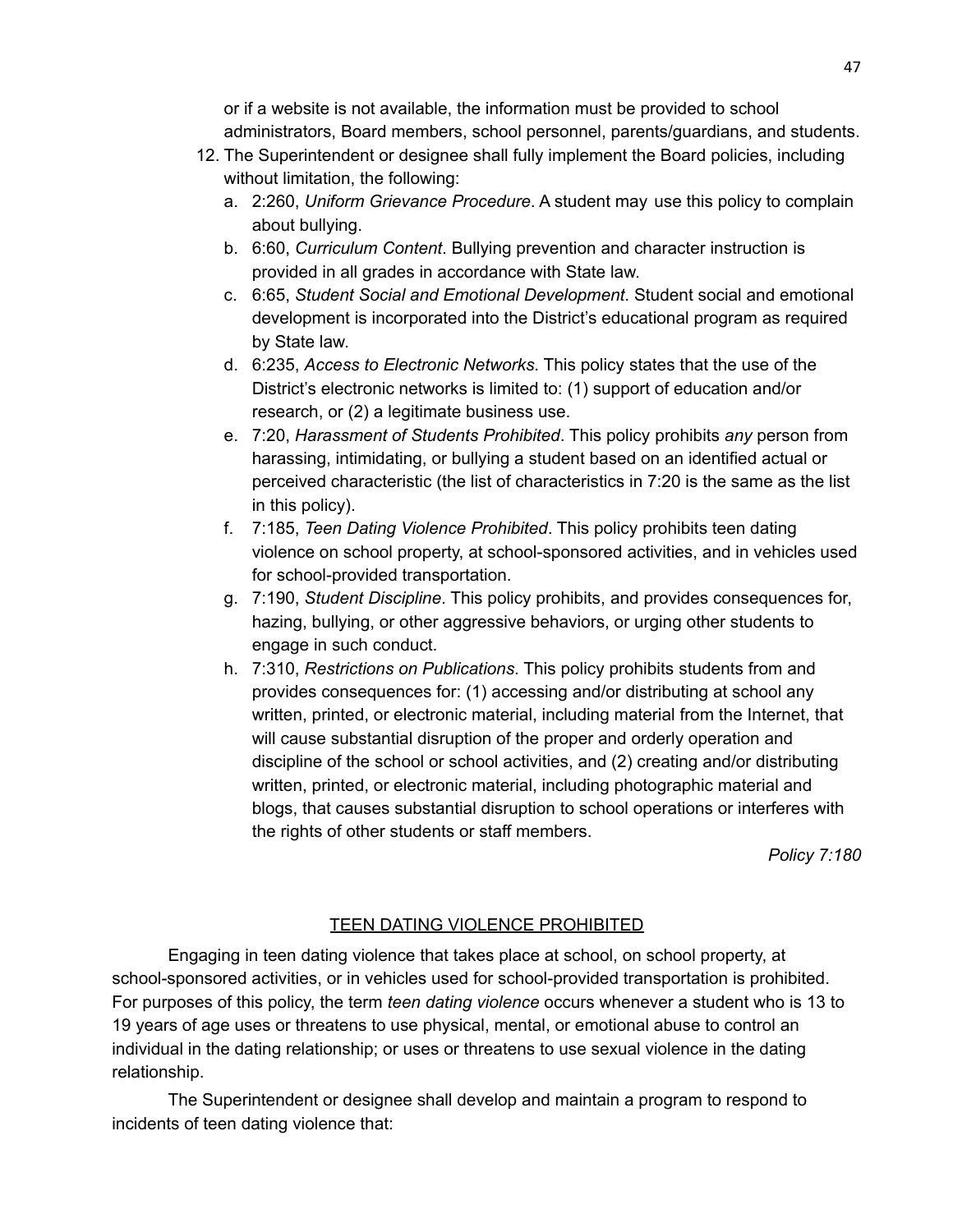- 1. Fully implements and enforces each of the following Board policies:
	- a. 7:20, *Harassment of Students Prohibited*. This policy prohibits any person from harassing intimidating, or bullying a student based on the student's actual or perceived characteristics of sex; sexual orientation; gender identity; and gender-related identity or expression (this policy includes more protected statuses).
	- b. 7:180, *Preventing Bullying, Intimidation, and Harassment*. This policy prohibits students from engaging in bullying, intimidation, and harassment at school, school-related events and electronically. Prohibited conduct includes threats, stalking, physical violence, sexual harassment, sexual violence, theft, public humiliation, destruction of property, or retaliation for asserting or alleging an act of bullying.
- 2. Encourages anyone with information about incidents of teen dating violence to report them to any of the following individuals:
	- a. Any school staff member. School staff shall respond to incidents of teen dating violence by following the District's established procedures for the prevention, identification, investigation, and response to bullying and school violence.
	- b. The Nondiscrimination Coordinator, Building Principal, Assistant Building Principal, Dean of Students, or a Complaint Manager identified in policy 7:20, *Harassment of Students Prohibited*.
- 3. Incorporates age-appropriate instruction in grades 7 through 12, in accordance with the District's comprehensive health education program in Board policy 6:60. This includes incorporating student social and emotional development into the District's educational program as required by State law and in alignment with Board policy 6:65, *Student Social and Emotional Development*.
- 4. Incorporates education for school staff, as recommended by the Nondiscrimination Coordinator, Building Principal, Assistant Building Principal, Dean of Students, or a Complaint Manager.
- 5. Notifies students and parents/guardians of this policy.

## RESTRICTIONS ON PUBLICATIONS

## School-Sponsored Publications and Websites

School-sponsored publications, productions, and web sites are part of the curriculum and are not a public forum for general student use. School authorities may edit or delete material that is inconsistent with the District's educational mission.

All school-sponsored communications shall comply with the ethics and rules of responsible journalism. Text that is libelous, obscene, vulgar, lewd, invades the privacy of others, conflicts with the basic educational mission of the school, is socially inappropriate, is inappropriate due to the maturity of the students, or is materially disruptive to the educational process will not be tolerated.

The author's name will accompany personal opinions and editorial statements. An opportunity for the expression of differing opinions from those published/produced will be provided within the same media.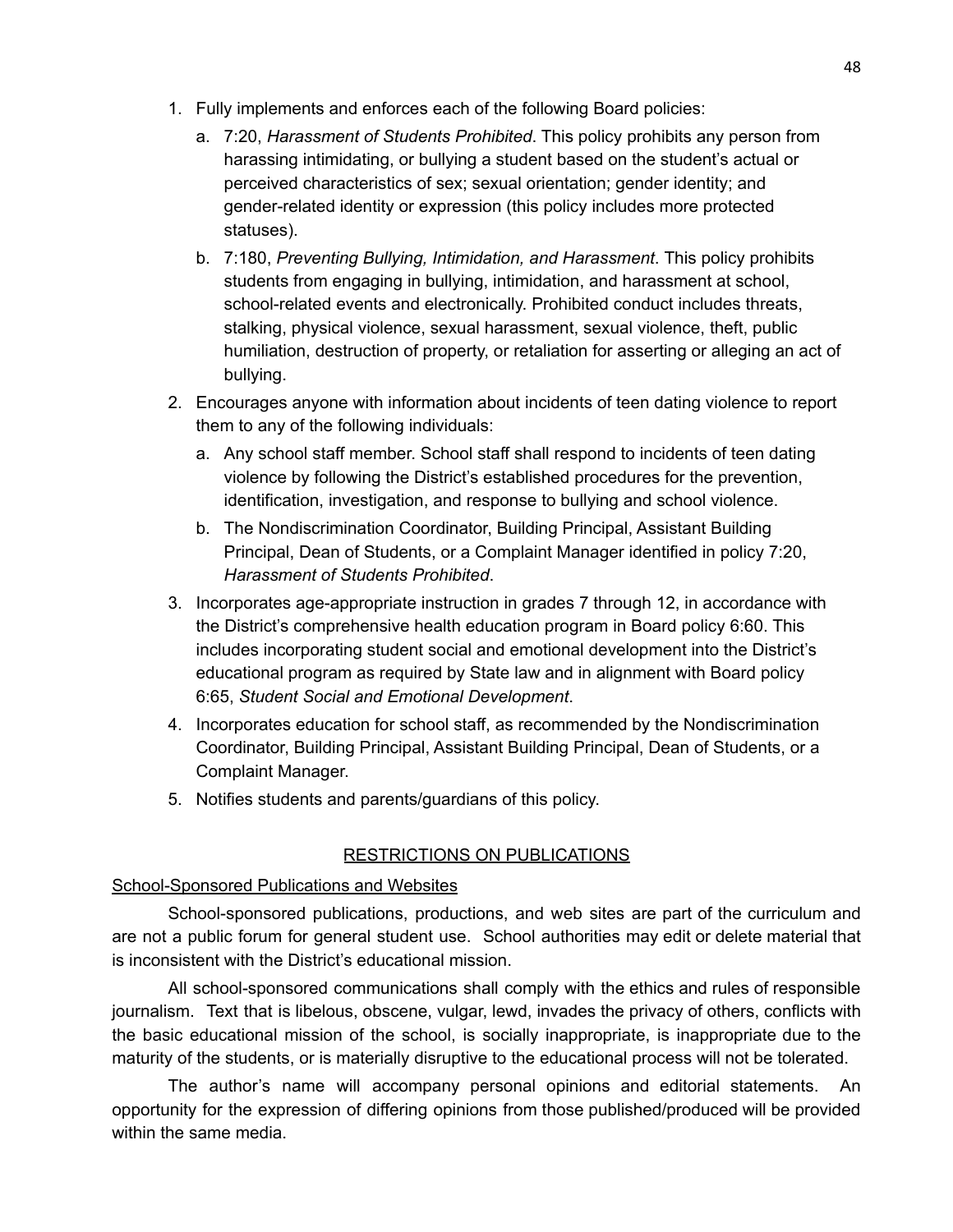### Non-School Sponsored Publications Accessed or Distributed On-Campus

For purposes of this section and the following section, a *publication* includes, without limitation: (1) written or electronic print material, (2) audio-visual material on any medium including electromagnetic media (e.g., images, MP3 files, flash memory, etc.), or combinations of these whether off-line (e.g., a printed book, CD-ROM, etc.) or online (e.g., any website, social networking site, database for information retrieval, etc.), or (3) information or material on electronic devices (e.g., data or voice messages delivered by cell phones, tablets, and other hand-held devices).

Creating, distributing and/or accessing non-school sponsored publications shall occur at a time and place and in a manner that will not cause disruption, be coercive, or result in the perception that the distribution or the publication is endorsed by the School District.

Students are prohibited from creating, distributing and/or accessing at school any publication that:

- 1. Will cause substantial disruption of the proper and orderly operation and discipline of the school or school activities;
- 2. Violates the rights of others, including but not limited to material that is libelous, invades the privacy of others, or infringes on a copyright;
- 3. Is socially inappropriate or inappropriate due to maturity level of the students, including but not limited to material that is obscene, pornographic, or pervasively lewd and vulgar, contains indecent and vulgar language, or *sexting* as defined by School Board policy and Student Handbooks;
- 4. Is reasonably viewed as promoting illegal drug use; or
- 5. Is distributed in kindergarten through eighth grade and is primarily prepared by non-students, unless it is being used for school purposes. Nothing herein shall be interpreted to prevent the inclusion of material from outside sources or the citation to such sources as long as the material to be distributed or accessed is primarily prepared by students.

Accessing or distributing "on-campus" includes accessing or distributing on school property or at school-related activities. A student engages in gross disobedience and misconduct and may be disciplined for: (1) accessing or distributing forbidden material, or (2) for writing, creating, or publishing such material intending for it to be accessed or distributed at school.

## Non-School Sponsored Publications Accessed or Distributed Off-Campus

A student engages in gross disobedience and misconduct and may be disciplined for creating and/or distributing publications that cause: (1) substantial disruption or a foreseeable risk of substantial disruption to school operations or (2) interferes with the rights of other students or staff members.

## Bullying and Cyberbullying

The Superintendent or designee shall treat behavior that is *bullying* and/or *cyberbullying* according to Board policy 7:180, *Prevention of and Response to Bullying, Intimidation, and Harassment*, in addition to any response required by this policy.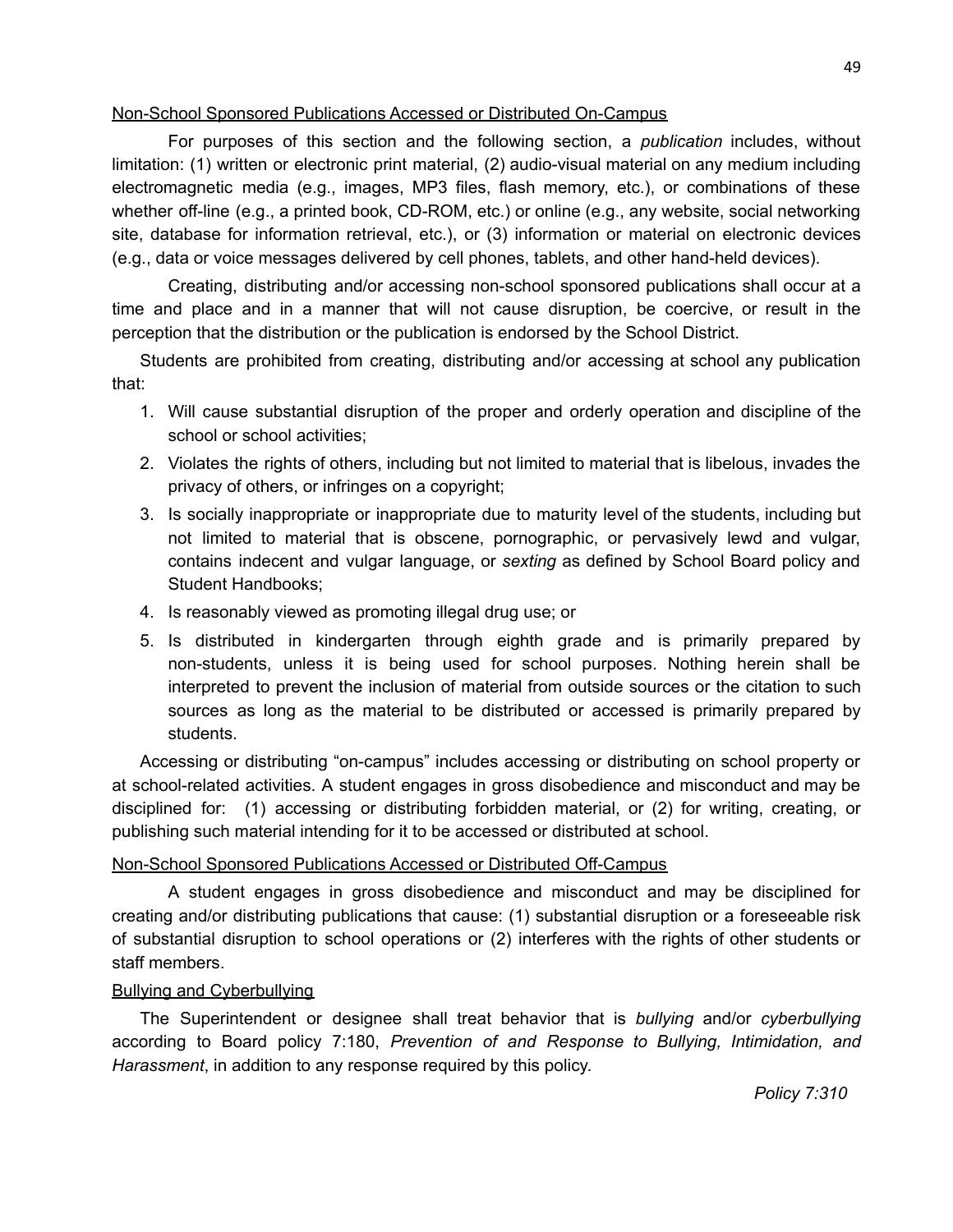### STUDENT BEHAVIOR POLICY

Community Unit School District #2 believes that an orderly environment is conducive to a positive learning atmosphere. Each school has an established school discipline policy that is on file in the principal's office. Parents are welcome to discuss that policy with the principal at any time.

A central goal of Community Unit School District #2 schools is to help students develop self-discipline. Staff must help each student learn self-control and to adjust within reasonable limits to his/her environment. Inner control, which has been developed since birth in the home, is a significant element in the worth and dignity of each individual. The teacher's role in discipline is that of a kind, firm, fair individual helping students grow in their capacities for self-discipline and self-direction. Basic to that approach is each teacher's success in maintaining an environment in which students eagerly learn.

The goals and objectives of this policy are to provide effective discipline practices that: (1) ensure the safety and dignity of students and staff; (2) maintain a positive, weapons-free, and drug-free learning environment; (3) keep school property and the property of others secure; (4) address the causes of a student's misbehavior and provide opportunities for all individuals involved in an incident to participate in its resolution; and (5) teach students positive behavioral skills to become independent, self-disciplined citizens in the school community and society.

### *When* and *Where* Conduct Rules Apply

A student is subject to disciplinary action for engaging in *prohibited student conduct*, as described in the section with that name below, whenever the student's conduct is reasonably related to school or school activities, including, but not limited to:

- 1. On, or within sight of, school grounds before, during, or after school hours or at any time;
- 2. Off school grounds at a school-sponsored activity or event, or any activity or event that bears a reasonable relationship to school;
- 3. Traveling to or from school or a school activity, function, or event; or
- 4. Anywhere, if the conduct interferes with, disrupts, or adversely affects the school environment, school operations, or an educational function, including, but not limited to, conduct that may reasonably be considered to: (a) be a threat or an attempted intimidation of a staff member; or (b) endanger the health or safety of students, staff, or school property.

### MINOR DISCIPLINARY ACTIONS

Minor disciplinary offenses by a student may result in probation, detention, removal from the classroom, or other appropriate penalties determined by the administrator. Minor disciplinary actions shall afford the student no right of review by the Board of Education. At the secondary level, there are additional statements concerning suspension and expulsion. These are explained in the junior high and high school information booklets.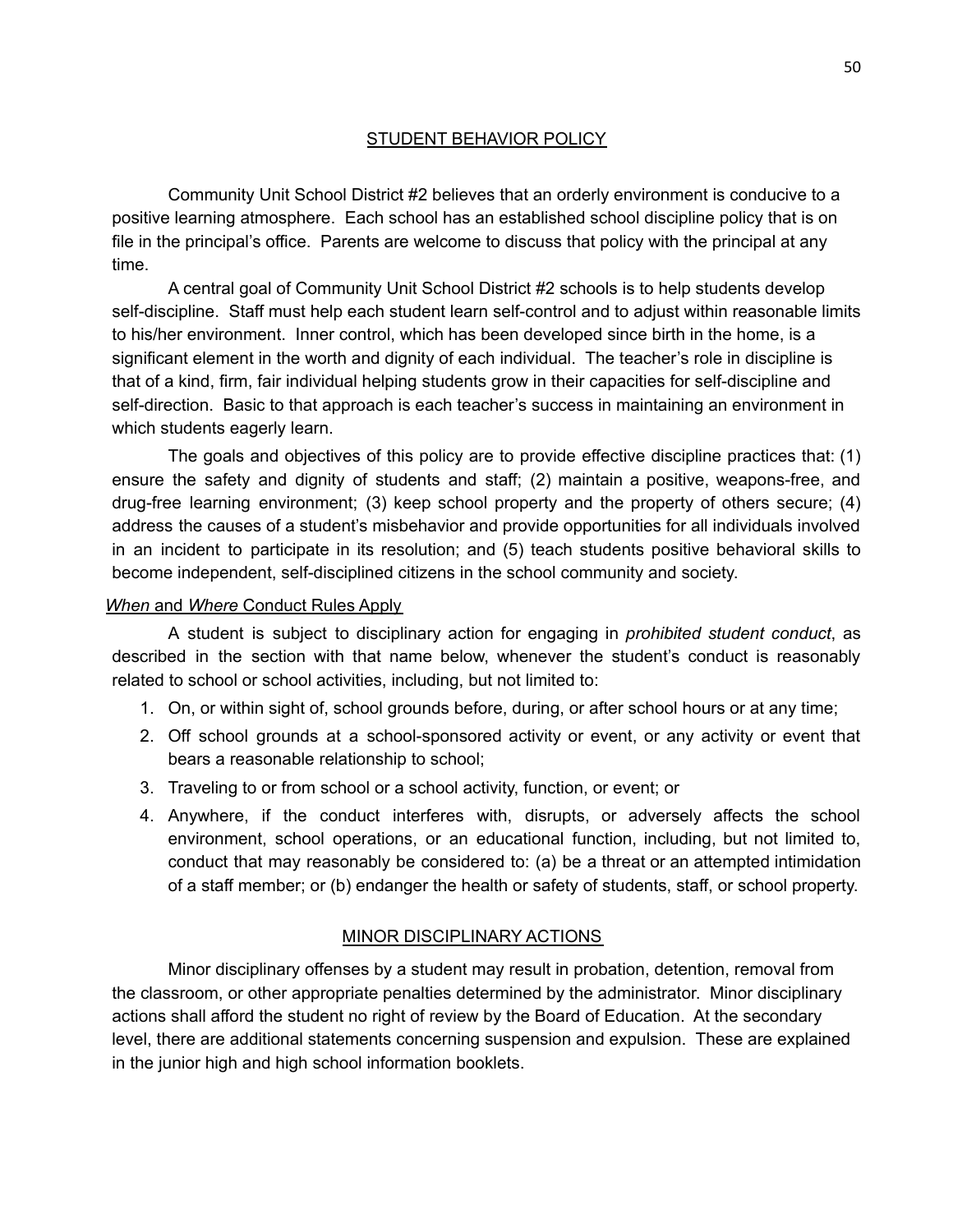### PROHIBITED STUDENT CONDUCT

The school administration is authorized to discipline students for gross disobedience or misconduct, including but not limited to:

- 1. Using, possessing, distributing, purchasing, or selling tobacco or nicotine materials, including without limitation, electronic cigarettes.
- 2. Using, possessing, distributing, purchasing, or selling alcoholic beverages. Students who are under the influence of an alcoholic beverage are not permitted to attend school or school functions and are treated as though they had alcohol in their possession.
- 3. Using, possessing, distributing, purchasing, selling, or offering for sale:

a. Any illegal drug or controlled substance, or cannabis (including marijuana, hashish, and medical cannabis unless the student is authorized to be administered a medical cannabis infused product under *Ashley's Law*).

b. Any anabolic steroid unless it is being administered in accordance with a physician's or licensed practitioner's prescription.

c. Any performance-enhancing substance on the Illinois High School Association's most current banned substance list unless administered in accordance with a physician's or licensed practitioner's prescription.

d. Any prescription drug when not prescribed for the student by a physician or licensed practitioner, or when used in a manner inconsistent with the prescription or prescribing physician's or licensed practitioner's instructions. The use or possession of medical cannabis, even by a student for whom medical cannabis has been prescribed, is prohibited unless the student is authorized to be administered a medical cannabis infused product under *Ashley's Law*.

e. Any inhalant, regardless of whether it contains an illegal drug or controlled substance: (a) that a student believes is, or represents to be capable of, causing intoxication, hallucination, excitement, or dulling of the brain or nervous system; or (b) about which the student engaged in behavior that would lead a reasonable person to believe that the student intended the inhalant to cause intoxication, hallucination, excitement, or dulling of the brain or nervous system. The prohibition in this section does not apply to a student's use of asthma or other legally prescribed inhalant medications.

f. Any substance inhaled, injected, smoked, consumed, or otherwise ingested or absorbed with the intention of causing a physiological or psychological change in the body, including without limitation, pure caffeine in tablet or powdered form.

g. *Look-alike* or counterfeit drugs, including a substance that is not prohibited by this policy, but one: (a) that a student believes to be, or represents to be, an illegal drug, controlled substance, or other substance that is prohibited by this policy; or (b) about which a student engaged in behavior that would lead a reasonable person to believe that the student expressly or impliedly represented to be an illegal drug, controlled substance, or other substance that is prohibited by this policy.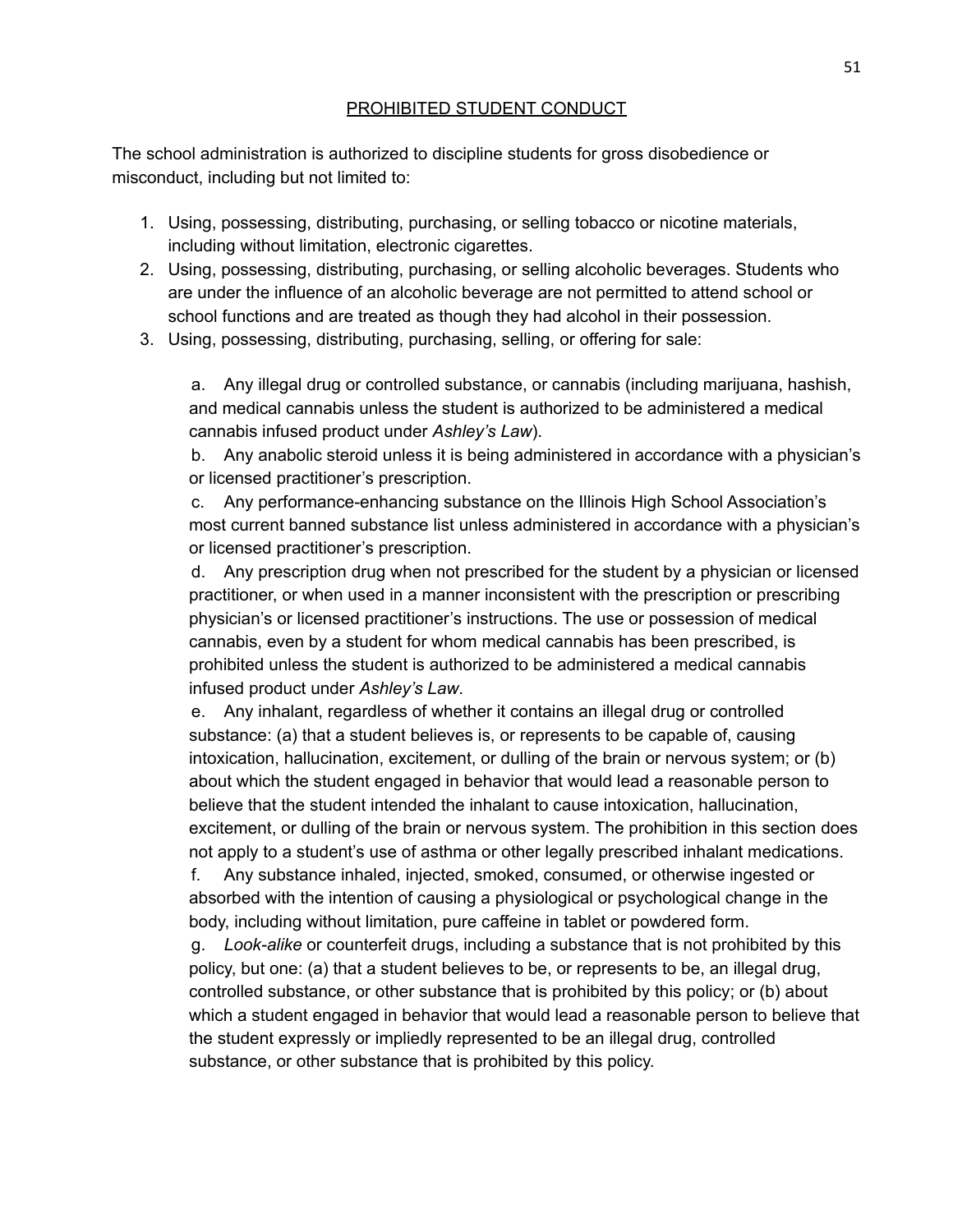h. Drug paraphernalia, including devices that are or can be used to: (a) ingest, inhale, or inject cannabis or controlled substances into the body; and (b) grow, process, store, or conceal cannabis or controlled substances.

Students who are under the influence of any prohibited substance are not permitted to attend school or school functions and are treated as though they had the prohibited substance, as applicable, in their possession.

- 1. Using, possessing, controlling, or transferring a *weapon* as that term is defined in the Weapons section of this policy, or violating the Weapons section of this policy.
- 2. Using or possessing an electronic paging device. Using a cellular telephone, video recording device, personal digital assistant (PDA), or other electronic device in any manner that disrupts the educational environment or violates the rights of others, including using the device to take photographs in locker rooms or bathrooms, cheat, or otherwise violate student conduct rules. Prohibited conduct specifically includes, without limitation, creating, sending, sharing, viewing, receiving, or possessing an indecent visual depiction of oneself or another person through the use of a computer, electronic communication device, or cellular phone. Unless otherwise banned under this policy or by the Building Principal, all electronic devices must be kept powered-off and out-of-sight during the regular school day unless: (a) the supervising teacher grants permission; (b) use of the device is provided in a student's individualized education program (IEP); (c) it is used during the student's lunch period, or (d) it is needed in an emergency that threatens the safety of students, staff, or other individuals.
- 3. Using or possessing a laser pointer unless under a staff member's direct supervision and in the context of instruction.
- 4. Disobeying rules of student conduct or directives from staff members or school officials. Examples of disobeying staff directives include refusing a District staff member's request to stop, present school identification, or submit to a search.
- 5. Engaging in academic dishonesty, including cheating, intentionally plagiarizing, wrongfully giving or receiving help during an academic examination, altering report cards, and wrongfully obtaining test copies or scores.
- 6. Engaging in hazing or any kind of bullying or aggressive behavior that does physical or psychological harm to a staff person or another student, or urging other students to engage in such conduct. Prohibited conduct specifically includes, without limitation, any use of violence, intimidation, force, noise, coercion, threats, stalking, harassment, sexual harassment, public humiliation, theft or destruction of property, retaliation, hazing, bullying, bullying using a school computer or a school computer network, or other comparable conduct.
- 7. Engaging in any sexual activity, including without limitation, offensive touching, sexual harassment, indecent exposure (including mooning), and sexual assault. This does not include the non-disruptive: (a) expression of gender or sexual orientation or preference, or (b) display of affection during non-instructional time.
- 8. Teen dating violence, as described in Board policy 7:185, *Teen Dating Violence Prohibited*.
- 9. Causing or attempting to cause damage to, or stealing or attempting to steal, school property or another person's personal property.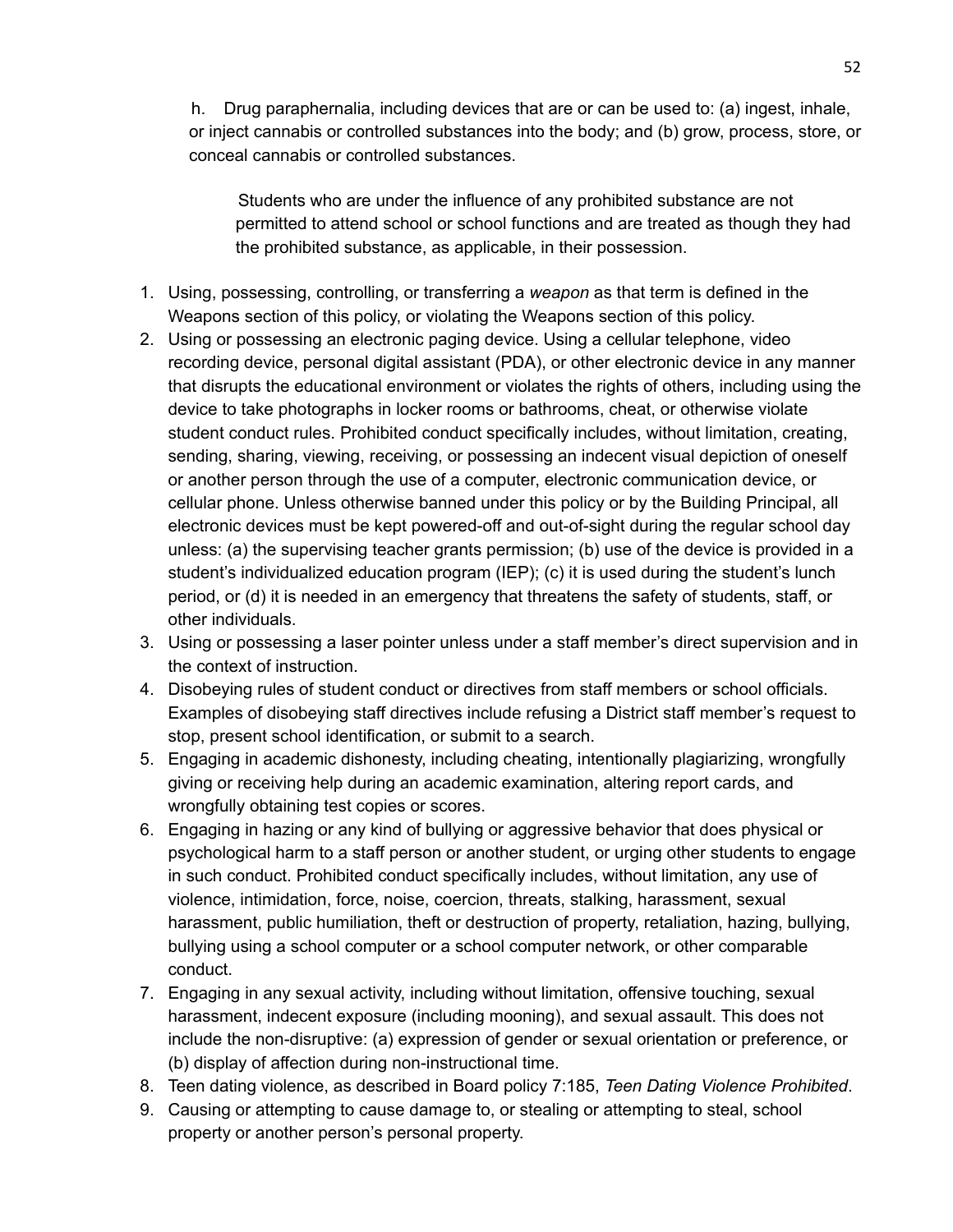- 10. Entering school property or a school facility without proper authorization.
- 11. In the absence of a reasonable belief that an emergency exists, calling emergency responders (such as calling 911); signaling or setting off alarms or signals indicating the presence of an emergency; or indicating the presence of a bomb or explosive device on school grounds, school bus, or at any school activity.
- 12. Being absent without a recognized excuse; State law and School Board policy regarding truancy control will be used with chronic and habitual truants.
- 13. Being involved with any public school fraternity, sorority, or secret society, by: (a) being a member; (b) promising to join; (c) pledging to become a member; or (d) soliciting any other person to join, promise to join, or be pledged to become a member.
- 14. Being involved in gangs or gang-related activities, including displaying gang symbols or paraphernalia.
- 15. Violating any criminal law, including but not limited to, assault, battery, arson, theft, gambling, eavesdropping, vandalism, and hazing.
- 16. Making an explicit threat on an Internet website against a school employee, a student, or any school-related personnel if the Internet website through which the threat was made is a site that was accessible within the school at the time the threat was made or was available to third parties who worked or studied within the school grounds at the time the threat was made, and the threat could be reasonably interpreted as threatening to the safety and security of the threatened individual because of his or her duties or employment status or status as a student inside the school.
- 17. Operating an unmanned aircraft system (UAS) or drone for any purpose on school grounds or at any school event unless granted permission by the Superintendent or designee.
- 18. Engaging in any activity, on or off campus, that interferes with, disrupts, or adversely affects the school environment, school operations, or an educational function, including but not limited to, conduct that may reasonably be considered to: (a) be a threat or an attempted intimidation of a staff member; or (b) endanger the health or safety of students, staff, or school property.

For purposes of this policy, the term *possession* includes having control, custody, or care, currently or in the past, of an object or substance, including situations in which the item is: (a) on the student's person; (b) contained in another item belonging to, or under the control of, the student, such as in the student's clothing, backpack, or automobile; (c) in a school's student locker, desk, or other school property; or (d) at any location on school property or at a school-sponsored event.

Efforts, including the use of positive interventions and supports, shall be made to deter students, while at school or a school-related event, from engaging in aggressive behavior that may reasonably produce physical or psychological harm to someone else. The Superintendent or designee shall ensure that the parent/guardian of a student who engages in aggressive behavior is notified of the incident. The failure to provide such notification does not limit the Board's authority to impose discipline, including suspension or expulsion, for such behavior.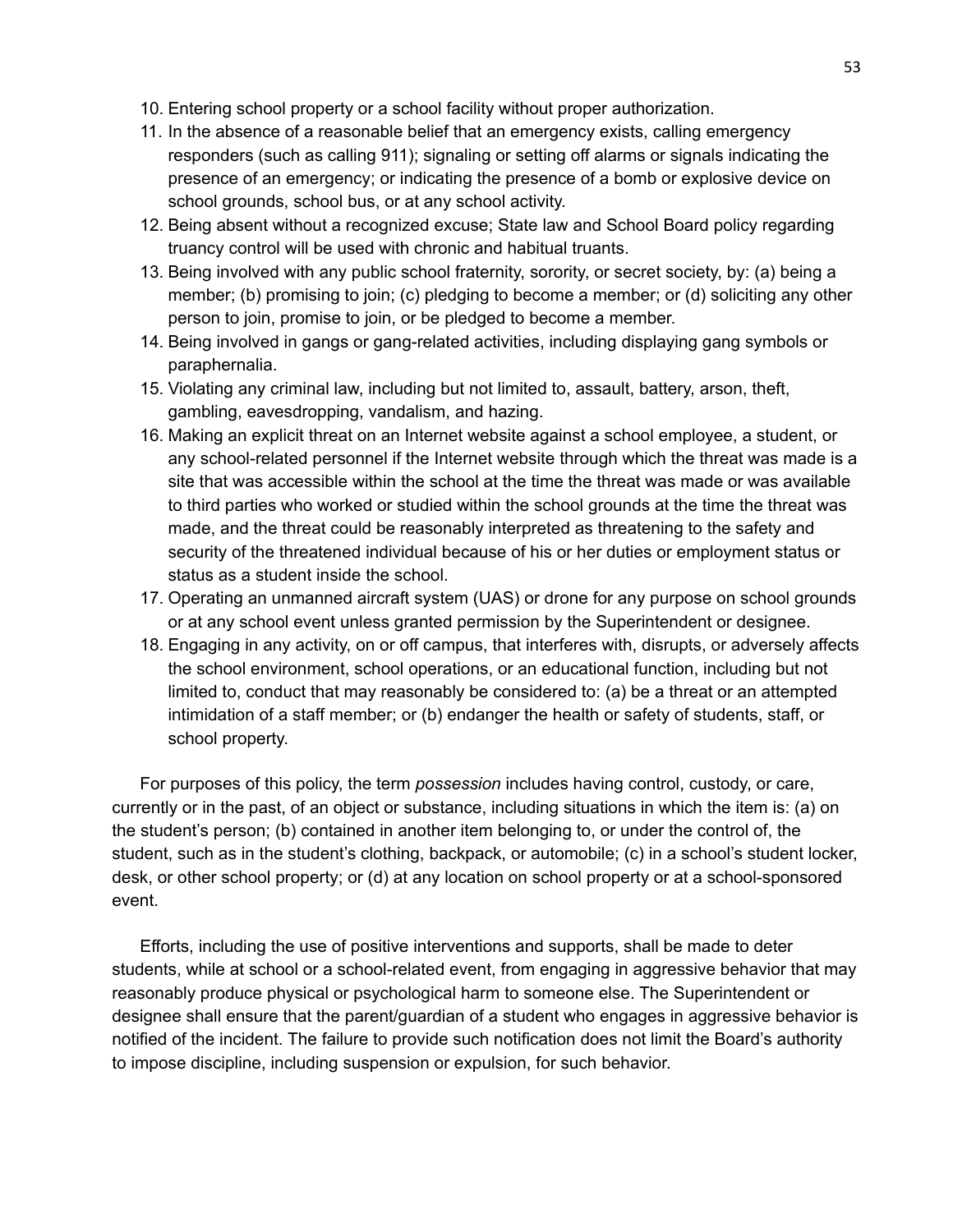No disciplinary action shall be taken against any student that is based totally or in part on the refusal of the student's parent/guardian to administer or consent to the administration of psychotropic or psychostimulant medication to the student.

### DISCIPLINARY MEASURES

School officials shall limit the number and duration of expulsions and out-of-school suspensions to the greatest extent practicable, and, where practicable and reasonable, shall consider forms of non-exclusionary discipline before using out-of-school suspensions or expulsions. School personnel shall not advise or encourage students to drop out voluntarily due to behavioral or academic difficulties. Potential disciplinary measures include, without limitation, any of the following:

- 1. Notifying parent(s)/guardian(s).
- 2. Disciplinary conference.
- 3. Withholding of privileges.
- 4. Temporary removal from the classroom.
- 5. Return of property or restitution for lost, stolen, or damaged property.
- 6. In-school suspension. The Building Principal or designee shall ensure that the student is properly supervised.
- 7. After-school study or Saturday study provided the student's parent/guardian has been notified. If transportation arrangements cannot be agreed upon, an alternative disciplinary measure must be used. The student must be supervised by the detaining teacher or the Building Principal or designee.
- 8. Community service with local public and nonprofit agencies that enhances community efforts to meet human, educational, environmental, or public safety needs. The District will not provide transportation. School administration shall use this option only as an alternative to another disciplinary measure, giving the student and/or parent/guardian the choice.
- 9. Seizure of contraband; confiscation and temporary retention of personal property that was used to violate this policy or school disciplinary rules.
- 10. Suspension of bus riding privileges in accordance with Board policy 7:220, *Bus Conduct*.
- 11. Out-of-school suspension from school and all school activities in accordance with Board policy 7:200, *Suspension Procedures*. A student who has been suspended shall also be restricted from being on school grounds and at school activities.
- 12. Expulsion from school and all school activities for a definite time period not to exceed 2 calendar years in accordance with Board policy 7:210, *Expulsion Procedures*. A student who has been expelled shall also be restricted from being on school grounds and at school activities.
- 13. Transfer to an alternative program if the student is expelled or otherwise qualifies for the transfer under State law. The transfer shall be in the manner provided in Article 13A or 13B of the School Code.
- 14. Notifying juvenile authorities or other law enforcement whenever the conduct involves criminal activity, including but not limited to, illegal drugs (controlled substances),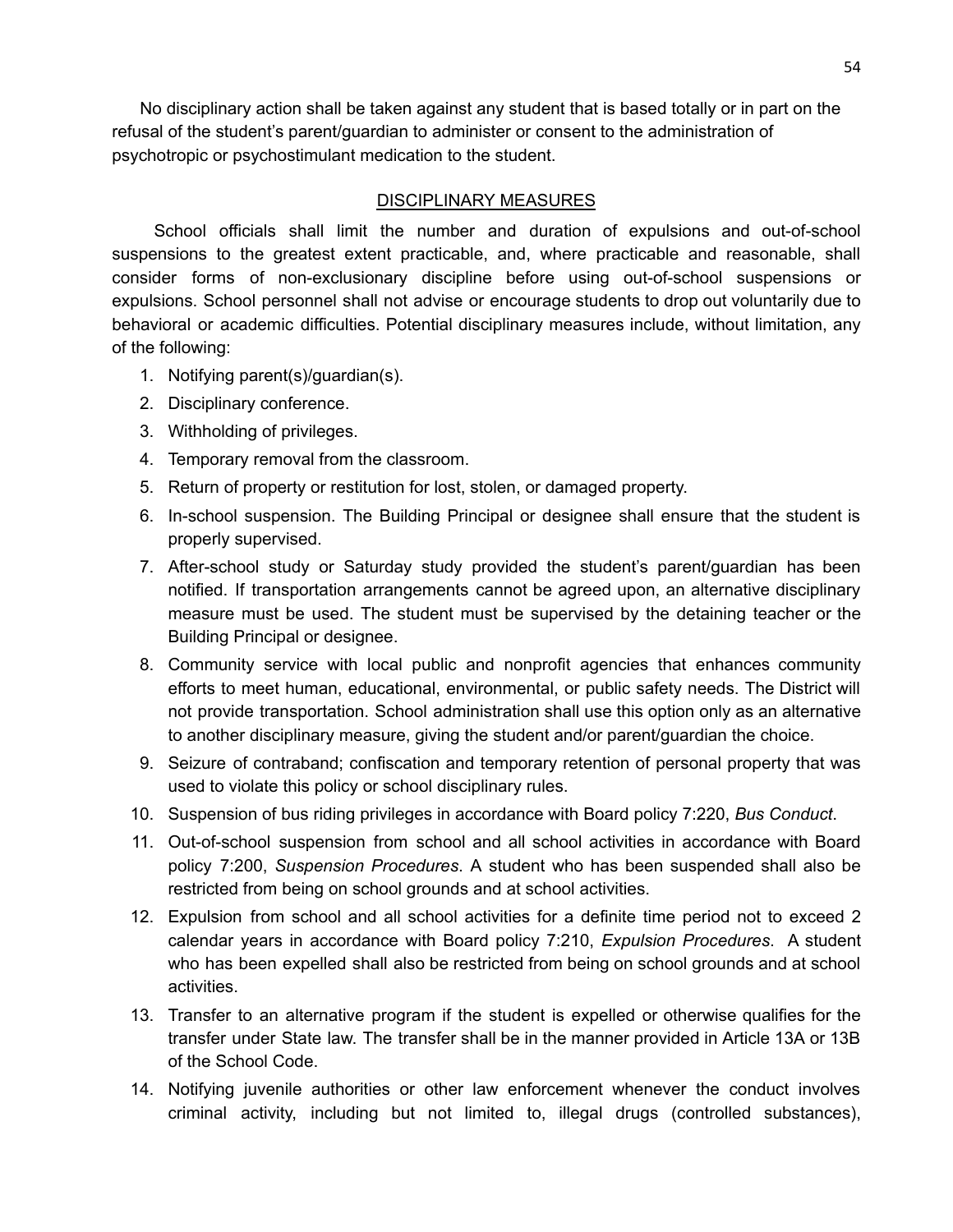"look-alikes," alcohol, or weapons or in other circumstances as authorized by the reciprocal reporting agreement between the District and local law enforcement agencies.

The above list of disciplinary measures is a range of options that will not always be applicable in every case. In some circumstances, it may not be possible to avoid suspending or expelling a student because behavioral interventions, other than a suspension and expulsion, will not be appropriate and available, and the only reasonable and practical way to resolve the threat and/or address the disruption is a suspension or expulsion. Students enrolled in the District's State-funded preschool program(s) may be temporarily removed or transitioned to a new program in accordance with federal and State law. State law prohibits the expulsion of students from the program(s).

Corporal punishment is prohibited. Corporal punishment is defined as slapping, paddling, or prolonged maintenance of students in physically painful positions, or intentional infliction of bodily harm. Corporal punishment does not include reasonable force as needed to maintain safety for students, staff, or other persons, or for the purpose of self-defense or defense of property.

### Isolated Time Out, Time Out, and Physical Restraint

Neither isolated time out, time out, nor physical restraint shall be used to discipline or punish a student. These methods are only authorized for use as permitted in 105 ILCS 5/10-20.33, State Board of Education rules (23 Ill.Admin.Code §§ 1.280, 1.285), and the District's procedure(s).

### **WEAPONS**

A student who is determined to have brought one of the following objects to school, any school-sponsored activity or event, or any activity or event that bears a reasonable relationship to school shall be expelled for a period of at least one calendar year but not more than 2 calendar years:

- 1. A firearm, meaning any gun, rifle, shotgun, or weapon as defined by Section 921 of Title 18 of the United States Code (18 U.S.C. § 921), firearm as defined in Section 1.1 of the Firearm Owners Identification Card Act (430 ILCS 65/), or firearm as defined in Section 24-1 of the Criminal Code of 1961 (720 ILCS 5/24-1).
- 2. A knife, brass knuckles, or other knuckle weapon regardless of its composition, a billy club, or any other object if used or attempted to be used to cause bodily harm, including "look alikes" of any firearm as defined above.

The expulsion requirement under either paragraph one or two above may be modified by the Superintendent, and the Superintendent's determination may be modified by the Board on a case-by-case basis. The Superintendent or designee may grant an exception to this policy, upon the prior request of an adult supervisor, for students in theater, cooking, ROTC, martial arts, and similar programs, whether or not school-sponsored, provided the item is not equipped, nor intended, to do bodily harm.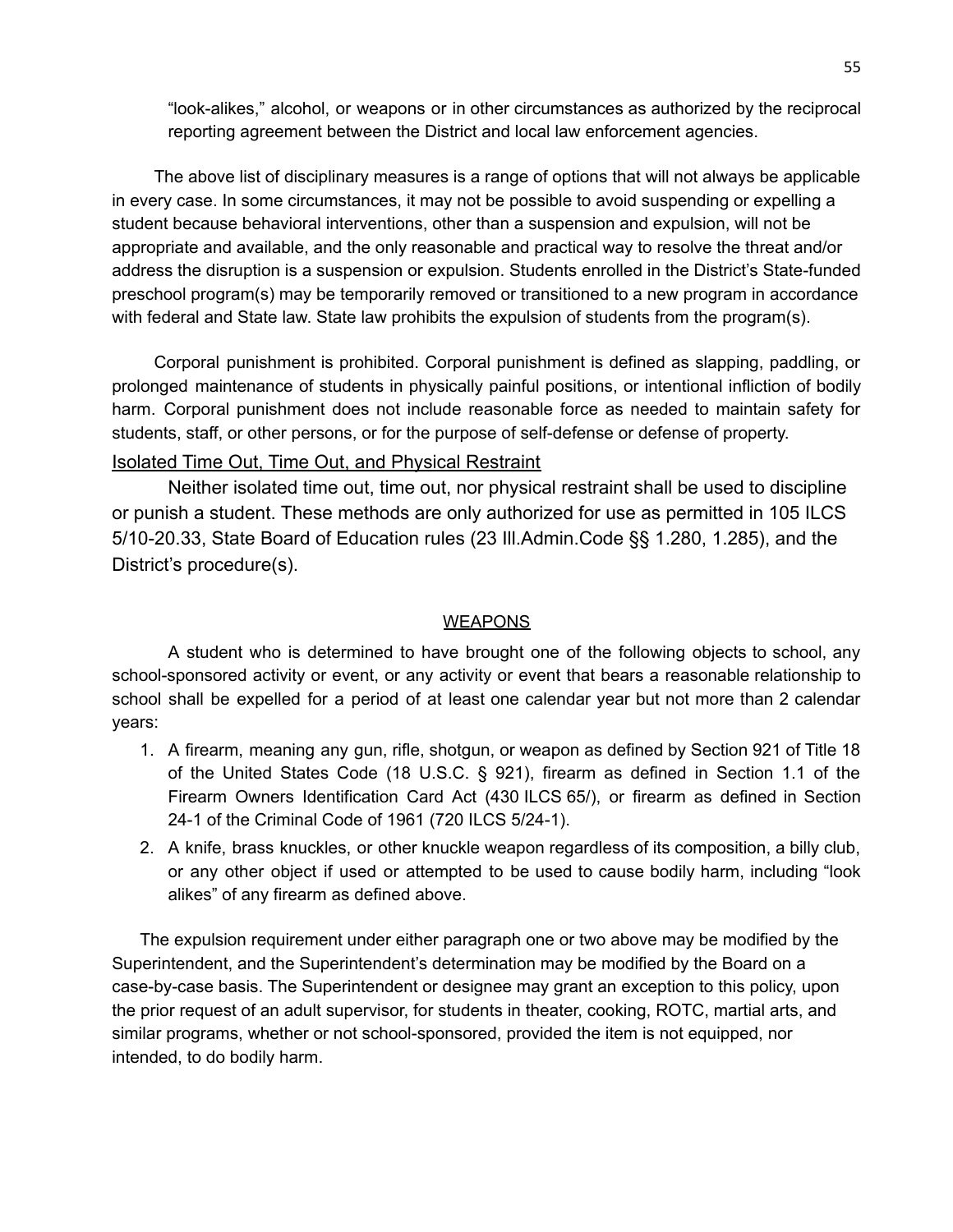This policy's prohibitions concerning weapons apply regardless of whether: (1) a student is licensed to carry a concealed firearm, or (2) the Board permits visitors, who are licensed to carry a concealed firearm, to store a firearm in a locked vehicle in a school parking area.

### RE-ENGAGEMENT OF RETURNING STUDENTS

The Superintendent or designee shall maintain a process to facilitate the re-engagement of students who are returning from an out-of-school suspension, expulsion, or an alternative school setting. The goal of re-engagement shall be to support the student's ability to be successful in school following a period of exclusionary discipline and shall include the opportunity for students who have been suspended to complete or make up work for equivalent academic credit.

### REQUIRED NOTICES

A school staff member shall immediately notify the office of the Building Principal in the event that he or she: (1) observes any person in possession of a firearm on or around school grounds; however, such action may be delayed if immediate notice would endanger students under his or her supervision, (2) observes or has reason to suspect that any person on school grounds is or was involved in a drug-related incident, or (3) observes a battery committed against any staff member. Upon receiving such a report, the Building Principal or designee shall immediately notify the local law enforcement agency, Ill. Dept. of State Police (ISP), and any involved student's parent/guardian. *School grounds* includes modes of transportation to school activities and any public way within 1000 feet of the school, as well as school property itself.

### DELEGATION OF AUTHORITY

Each teacher, and any other school personnel when students are under his or her charge, is authorized to impose any disciplinary measure, other than suspension, expulsion, corporal punishment, or in-school suspension, that is appropriate and in accordance with the policies and rules on student discipline. Teachers, other certificated [licensed] educational employees, and other persons providing a related service for or with respect to a student, may use reasonable force as needed to maintain safety for other students, school personnel, or other persons, or for the purpose of self-defense or defense of property. Teachers may temporarily remove students from a classroom for disruptive behavior.

The Superintendent, Building Principal, Assistant Building Principal, or Dean of Students is authorized to impose the same disciplinary measures as teachers and may suspend students guilty of gross disobedience or misconduct from school (including all school functions) and from riding the school bus, up to 10 consecutive school days, provided the appropriate procedures are followed. The Board may suspend a student from riding the bus in excess of 10 school days for safety reasons.

Policy 7:190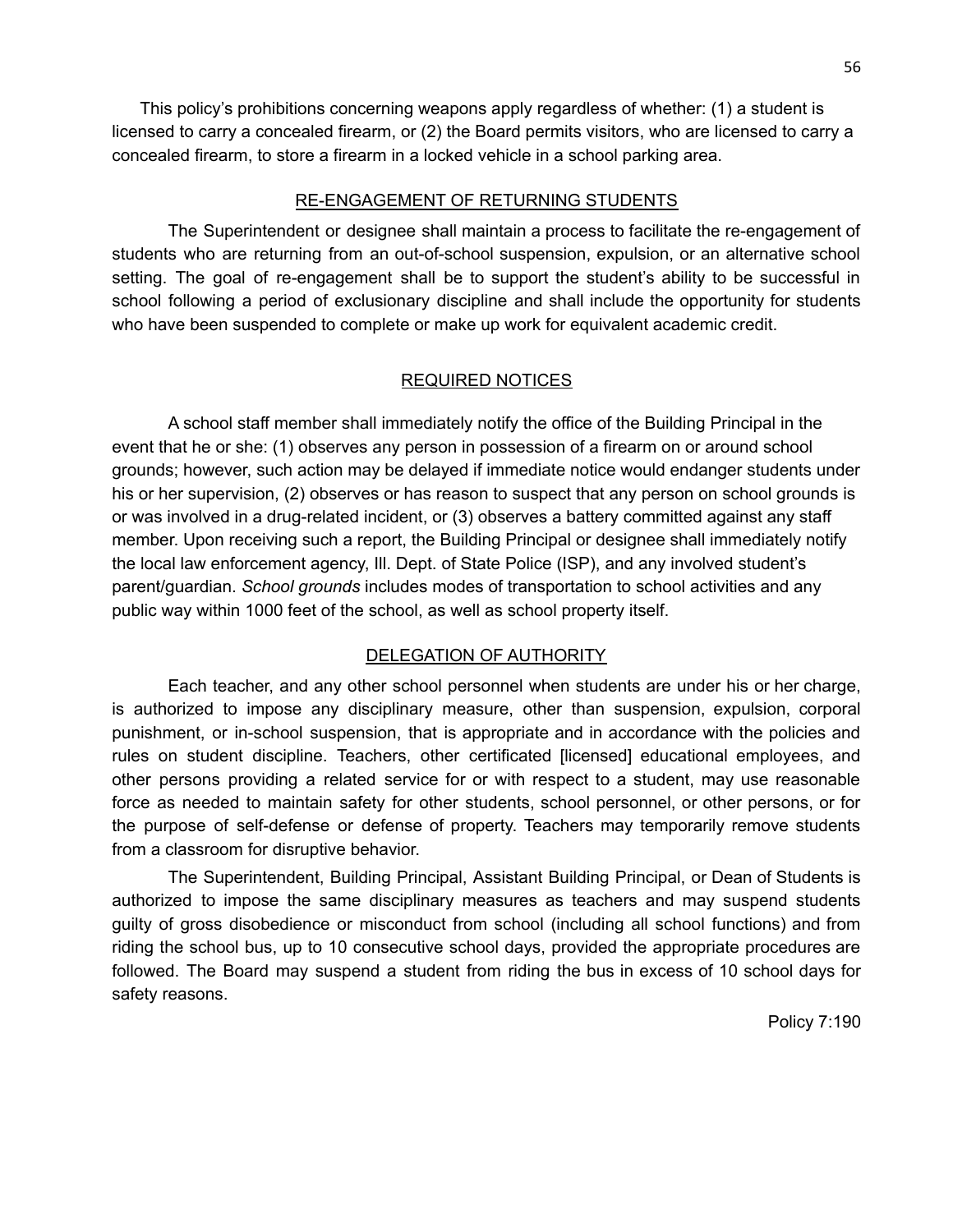#### PARENT/STUDENT HANDBOOK

The Superintendent, with input from the parent-teacher advisory committee, shall prepare disciplinary rules implementing the District's disciplinary policies. These disciplinary rules shall be presented annually to the Board for its review and approval.

A student handbook, including the District disciplinary policies and rules, shall be made electronically available to the students' parents/guardians within 15 days of the beginning of the school year or a student's enrollment. A hard copy will be made available upon request.

Parents/Guardians registering a student receive access to an electronic copy of the Parent/Student Handbook and are asked to electronically indicate receipt. The District's website also has a copy available.

*Policy 7:190*

### SEARCH AND SEIZURE

To maintain order and security in the schools, school authorities are authorized to conduct reasonable searches of school property and equipment, as well as of students and their personal effects. "*School authorities*" includes school liaison police officers.

#### School Property and Equipment as well as Personal Effects Left There by Students

School authorities may inspect and search school property and equipment owned or controlled by the school (such as lockers, desks, and parking lots), as well as personal effects left there by a student, without notice to or the consent of the student. Students have no reasonable expectation of privacy in these places or areas or in their personal effects left there. This paragraph applies to student vehicles parked on school property. In addition, Building Principals shall require each high school student, in return for the privilege of parking on school property, to consent in writing to school searches of his or her vehicle, and personal effects therein, without notice and without suspicion of wrongdoing.

The Superintendent may request the assistance of law enforcement officials to conduct inspections and searches of lockers, desks, parking lots, and other school property and equipment for illegal drugs, weapons, or other illegal or dangerous substances or materials, including searches conducted through the use of specially trained dogs.

### **Students**

School authorities may search a student and/or the student's personal effects in the student's possession (such as purses, wallets, knapsacks, book bags, lunch boxes, etc.) when there is a reasonable ground for suspecting that the search will produce evidence the particular student has violated or is violating either the law or the District's student conduct rules. The search itself must be conducted in a manner that is reasonably related to its objectives and not excessively intrusive in light of the student's age and sex, and the nature of the infraction.

When feasible, the search should be conducted as follows:

1. Outside the view of others, including students;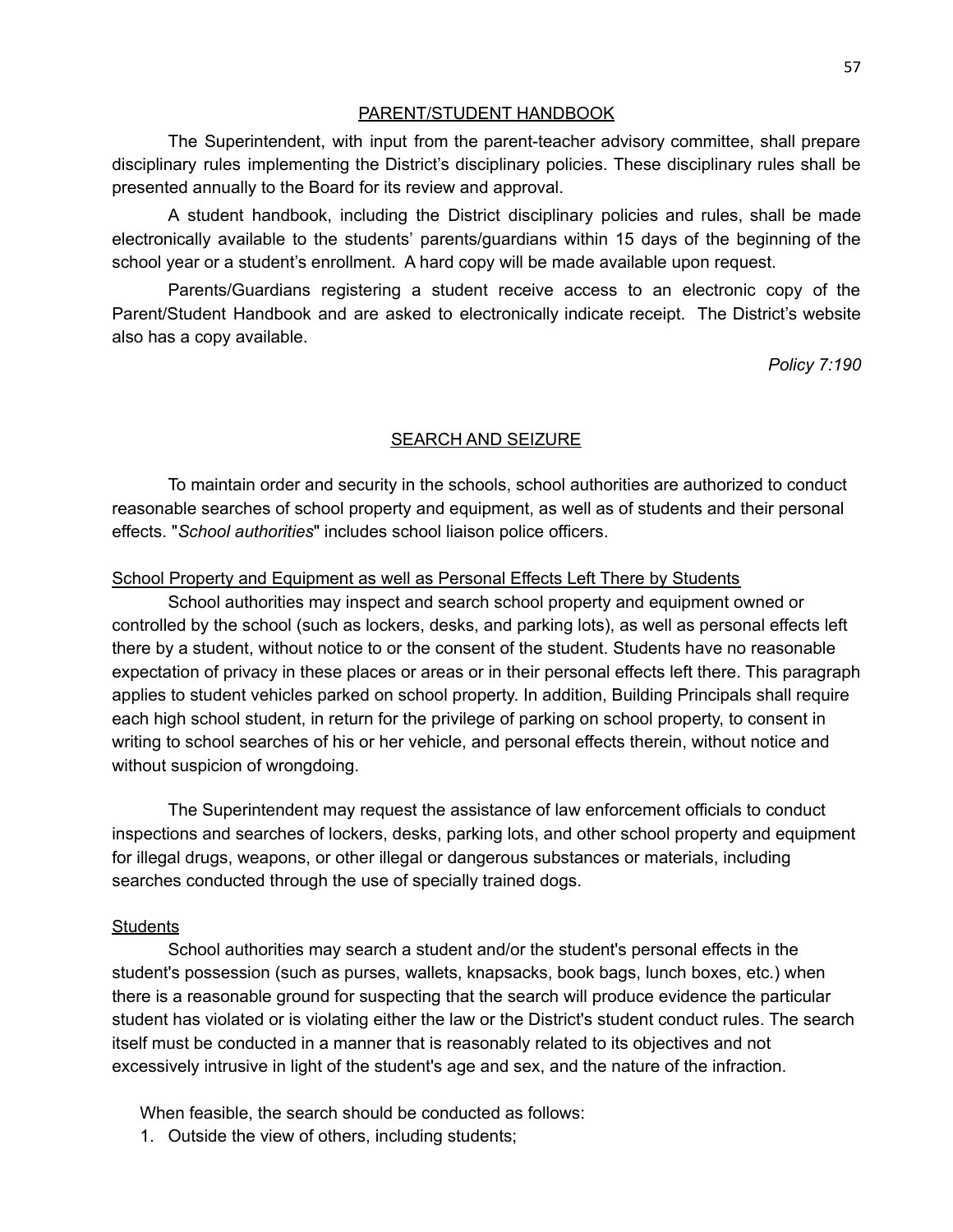- 2. In the presence of a school administrator or adult witness; and
- 3. By a certificated employee or liaison police officer of the same sex as the student.

Immediately following a search, a written report shall be made by the school authority who conducted the search, and given to the Superintendent.

### Seizure of Property

If a search produces evidence that the student has violated or is violating either the law or the District's policies or rules, such evidence may be seized and impounded by school authorities, and disciplinary action may be taken. When appropriate, such evidence may be transferred to law enforcement authorities.

### Notification Regarding Student Accounts or Profiles on Social Networking Websites

The Superintendent or designee shall notify students and their parents/guardians of each of the following in accordance with the Right to Privacy in the School Setting Act, 105 ILCS 75/:

- 1. School officials may not request or require a student or his or her parent/guardian to provide a password or other related account information to gain access to the student's account or profile on a social networking website.
- 2. School officials may conduct an investigation or require a student to cooperate in an investigation if there is specific information about activity on the student's account on a social networking website that violates a school disciplinary rule or policy. In the course of an investigation, the student may be required to share the content that is reported in order to allow school officials to make a factual determination.

Policy 7:140

## SUSPENSION AND EXPULSION POLICY

The following procedures for implementing the district's suspension and expulsion policy have been adopted by the Board of Education.

## DUE PROCESS FOR STUDENTS

- 1. A student shall receive a copy or have online access to the Parent/Student Handbook within fifteen (15) days after the beginning of the school year or when entering school during the school year.
- 2. The adopted Board of Education rules, guidelines, and procedures for elementary, junior high and high school are published annually in the Parent/Student handbook for the appropriate level.
- 3. An authorized administrator shall attempt to confer with a student who is being considered for disciplinary action before any action is taken and the student shall be afforded an opportunity to respond to the administrator.

If, in the opinion of the administrator, a student is an immediate threat to school personnel, students or school property, or poses an ongoing threat of a disruptive nature to the education process, the student may be removed from school without a conference as set forth in the above statements. If this action is taken, a written notice, sent by certified mail, return receipt requested,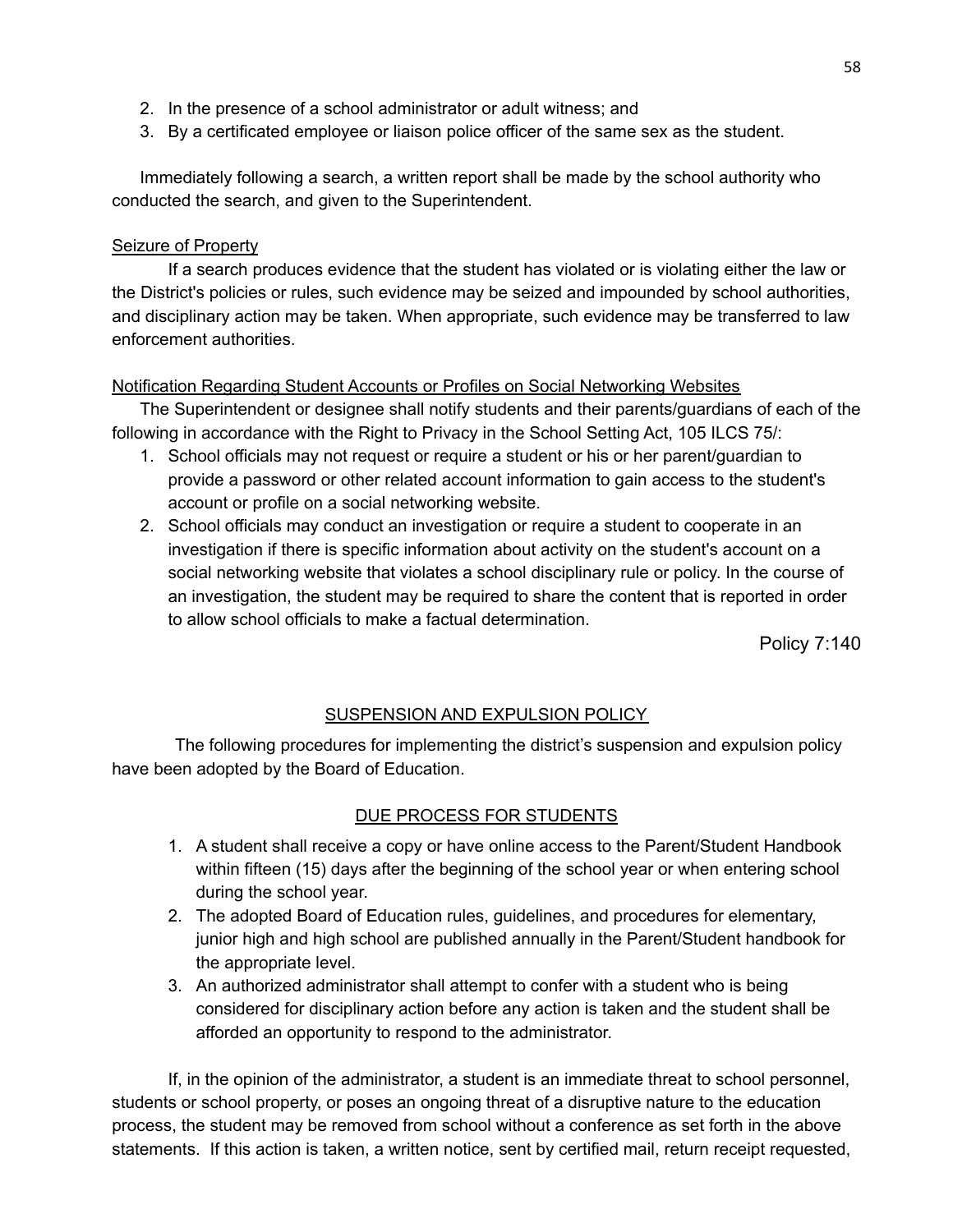shall be sent to the parents or guardian. The notice may also be given in person to the parents or guardian if they remove the student from school. This notice shall request the student to attend a conference called by the administrator as soon as possible after the notice is received. Failure to attend shall constitute a waiver of such conference. The parents or guardian shall be advised in writing of the formal action taken regardless of the student's attendance at the scheduled conference.

## SUSPENSION NOTIFICATION

- 1. If the disciplinary action results in suspension, the parents or guardian of the student shall be advised immediately of the decision by certified mail, return receipt requested.
- 2. This notice shall include:
	- a. The duration and dates of the suspension
	- b. A notification of the reasons which warrant such action
	- c. A statement of the parents' or guardians' rights to review the action with the Board of Education or its representative
	- d. A statement that a failure to request a review within five (5) days after receipt of notice or eight (8) days after mailing date, whichever is first, shall be deemed a waiver of the right of a review.
- 3. A request to review the suspension proceedings will be written and made to the Superintendent's Office. If a request for review of the suspension is made within the time limit, the parents or guardians of the suspended student shall be given written notice of the place and time one (1) week prior to the review with the Board of Education or their representative. This notification to parents shall include a copy of the Procedures for Suspension/Expulsion Hearing.
- 4. The Superintendent shall be notified of all student suspension by the school administrator who shall forward a copy of the parental notice of the suspension to the Superintendent.

## SUSPENSION PROCEDURES

## In-School Suspension

The Superintendent or designee is authorized to maintain an in-school suspension program. The program shall include, at a minimum, each of the following:

- 1. Before assigning a student to in-school suspension, the charges will be explained and the student will be given an opportunity to respond to the charges.
- 2. Students are supervised by licensed school personnel.
- 3. Students are given the opportunity to complete classroom work during the in-school suspension for equivalent academic credit.

## Out-of-School Suspension

The Superintendent or designee shall implement suspension procedures that provide, at a minimum, for each of the following:

1. A conference during which the charges will be explained and the student will be given an opportunity to respond to the charges before he or she may be suspended.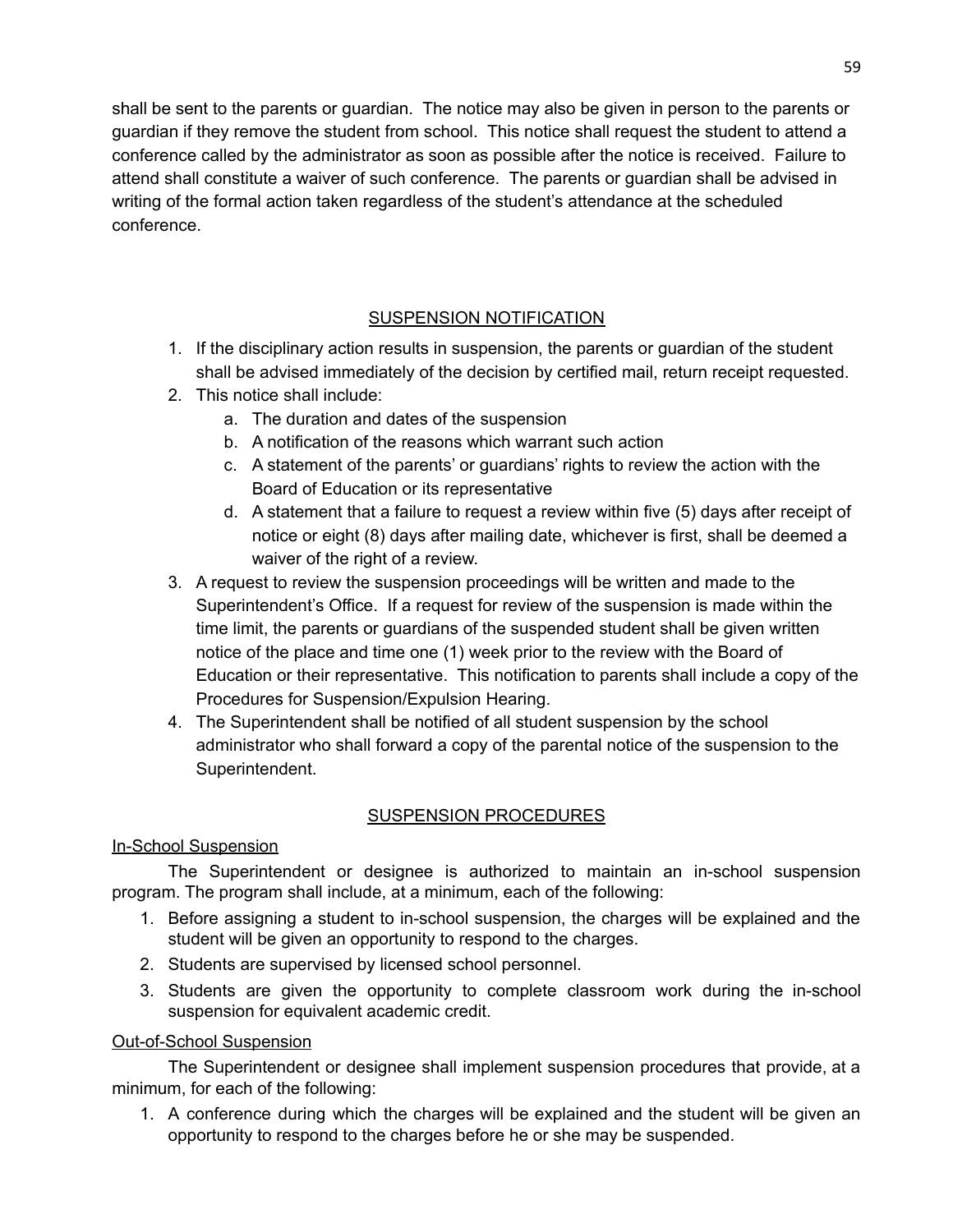- 2. A pre-suspension conference is not required, and the student can be immediately suspended when the student's presence poses a continuing danger to persons or property or an ongoing threat of disruption to the educational process. In such cases, the notice and conference shall follow as soon as practicable.
- 3. An attempted phone call to the student's parent(s)/guardian(s).
- 4. A written notice of the suspension to the parent(s)/guardian(s) and the student, which shall:
	- a. Provide notice to the parent(s)/guardian(s) of their child's right to a review of the suspension;
	- b. Include information about an opportunity to make up work missed during the suspension for equivalent academic credit;
	- c. Detail the specific act of gross disobedience or misconduct resulting in the decision to suspend;
	- d. Provide rationale or an explanation of how the chosen number of suspension days will address the threat or disruption posed by the student or his or her act of gross disobedience or misconduct; and
	- e. Depending upon the length of the out-of-school suspension, include the following applicable information:
		- i. For a suspension of 3 school days or less, an explanation that the student's continuing presence in school would either pose:
			- a) A threat to school safety, or
			- b) A disruption to other students' learning opportunities.
		- ii. For a suspension of 4 or more school days, an explanation:
			- a) That other appropriate and available behavioral and disciplinary interventions have been exhausted,
			- b) As to whether school officials attempted other interventions or determined that no other interventions were available for the student, and
			- c) That the student's continuing presence in school would either:
				- i) Pose a threat to the safety of other students, staff, or members of the school community, or
				- ii) Substantially disrupt, impede, or interfere with the operation of the school.
		- iii. For a suspension of 5 or more school days, the information listed in section 4.e.ii., above, along with documentation by the Superintendent or designee determining what, if any, appropriate and available support services will be provided to the student during the length of his or her suspension.
- 5. A summary of the notice, including the reason for the suspension and the suspension length, must be given to the Board by the Superintendent or designee.
- 6. Upon request of the parent(s)/guardian(s), a review of the suspension shall be conducted by the Board or a hearing officer appointed by the Board. At the review, the student's parent(s)/guardian(s) may appear and discuss the suspension with the Board or its hearing officer and may be represented by counsel. Whenever there is evidence that mental illness may be the cause for the suspension, the Superintendent or designee shall invite a representative from the Department of Human Services to consult with the Board. After presentation of the evidence or receipt of the hearing officer's report, the Board shall take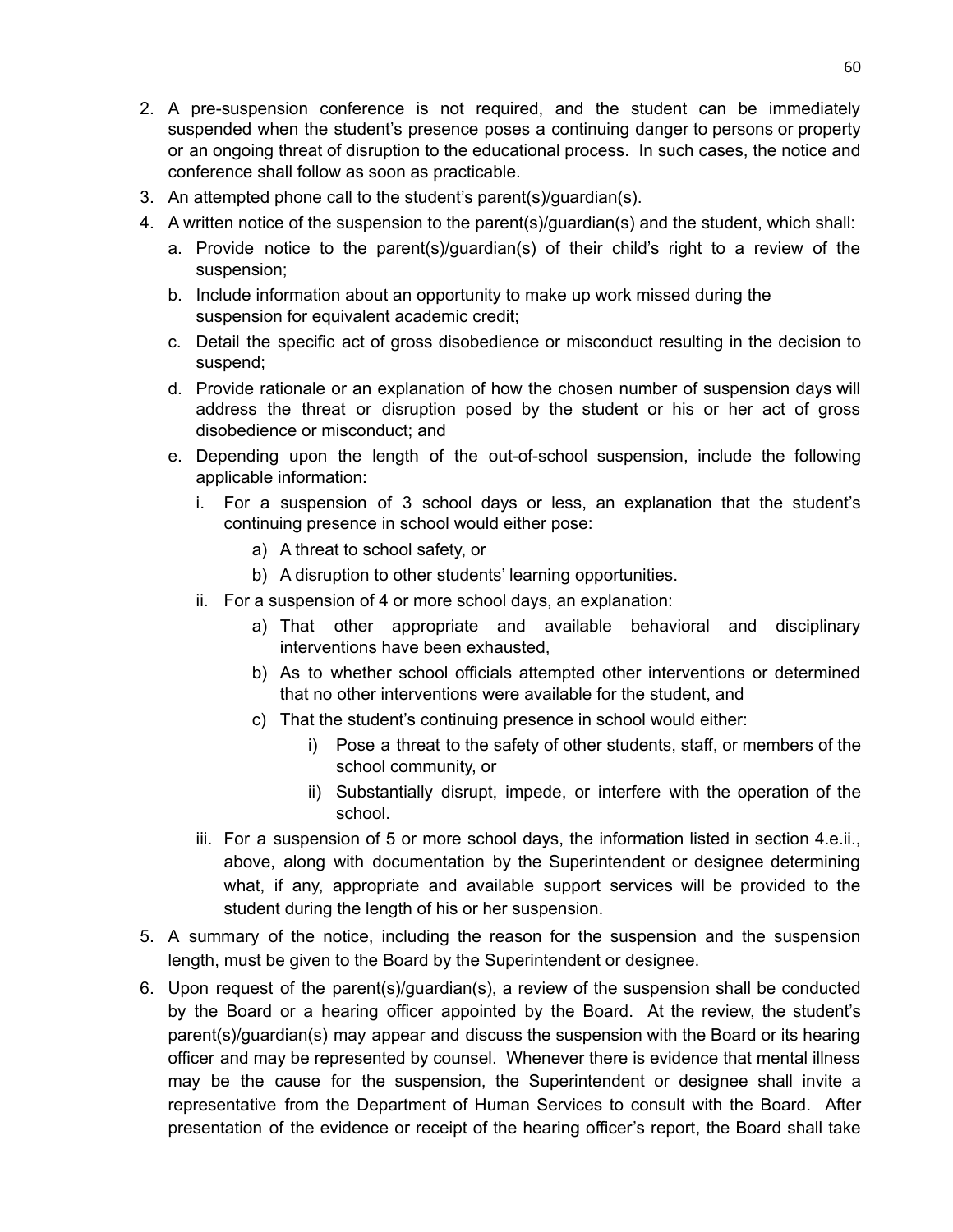such action as it finds appropriate. If the suspension is upheld, the Board's written suspension decision shall specifically detail items (a) and (e) in number 4, above.

Policy 7:200

### EXPULSION PROCEDURES

The Superintendent or designee shall implement expulsion procedures that provide, at a minimum, for the following:

- 1. Before a student may be expelled, the student and his or her parent(s)/guardian(s) shall be provided a written request to appear at a hearing to determine whether the student should be expelled. The request shall be sent by registered or certified mail, return receipt requested. The request shall:
	- a. Include the time, date, and place for the hearing.
	- b. Briefly describe what will happen during the hearing.
	- c. Detail the specific act of gross disobedience or misconduct resulting in the decision to recommend expulsion.
	- d. List the student's prior suspension(s).
	- e. State that the School Code allows the Board of Education to expel a student for a definite period of time not to exceed 2 calendar years, as determined on a case-by-case basis.
	- f. Ask that the student or parent(s)/guardian(s) or attorney inform the Superintendent or Board Attorney if the student will be represented by an attorney and, if so, the attorney's name and contact information.
- 2. Unless the student and parent(s)/guardian(s) indicate that they do not want a hearing or fail to appear at the designated time and place, the hearing will proceed. It shall be conducted by the Board or a hearing officer appointed by it. If a hearing officer is appointed, he or she shall report to the Board the evidence presented at the hearing and the Board shall take such final action as it finds appropriate. Whenever there is evidence that mental illness may be the cause for the recommended expulsion, the Superintendent or designee shall invite a representative from the Dept. of Human Services to consult with the Board.
- 3. During the expulsion hearing, the Board or hearing officer shall hear evidence concerning whether the student is guilty of the gross disobedience or misconduct as charged. School officials must provide: (1) testimony of any other interventions attempted and exhausted or of their determination that no other appropriate and available interventions were available for the student, and (2) evidence of the threat or disruption posed by the student. The student and his or her parent(s)/guardian(s) may be represented by counsel, offer evidence, present witnesses, cross-examine witnesses who testified, and otherwise present reasons why the student should not be expelled. After presentation of the evidence or receipt of the hearing officer's report, the Board shall decide the issue of guilt and take such action as it finds appropriate.
- 4. If the Board acts to expel the student, its written expulsion decision shall:
	- a. Detail the specific reason why removing the student from his or her learning environment is in the best interest of the school.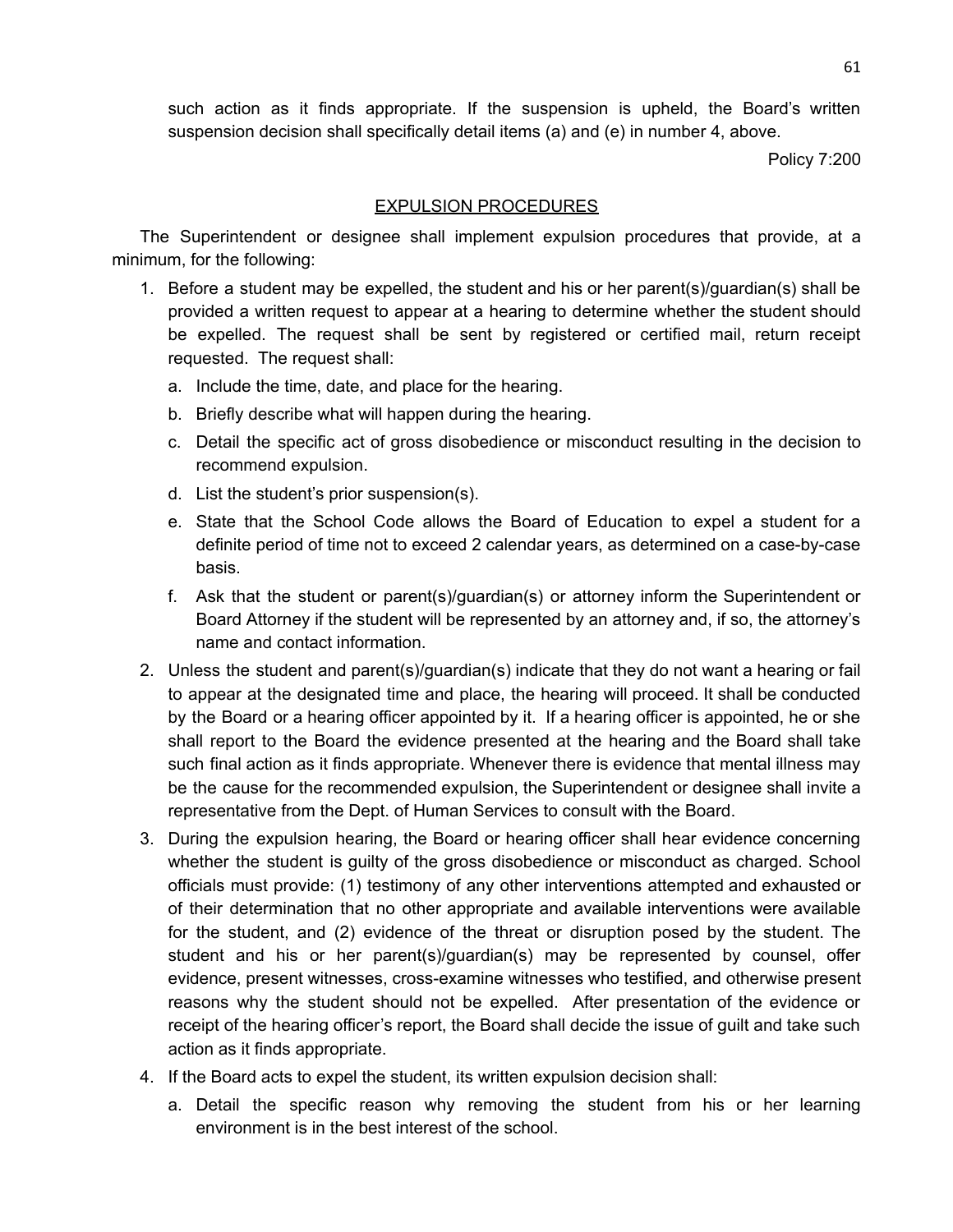- b. Provide a rationale for the specific duration of the recommended expulsion.
- c. Document how school officials determined that all behavioral and disciplinary interventions have been exhausted by specifying which interventions were attempted or whether school officials determined that no other appropriate and available interventions existed for the student.
- d. Document how the student's continuing presence in school would (1) pose a threat to the safety of other students, staff, or members of the school community, or (2) substantially disrupt, impede, or interfere with the operation of the school.
- 5. Upon expulsion, the District may refer the student to appropriate and available support services.

Policy 7:210

### MISCONDUCT BY STUDENTS WITH DISABILITIES

The district shall comply with the provisions of the Individuals with Disabilities Act (IDEA) when disciplining students. Behavior interventions shall be used with students with disabilities to promote and strengthen desirable behaviors and reduce identified inappropriate behaviors.

The practices and policies developed and approved by the Williamson County Special Education District for behavior interventions and for discipline of special education students will be used by the district to meet the requirement of this act. Copies of the practices and policies are available upon request by parent(s)/guardians(s).

## EXTRACURRICULAR & CO-CURRICULAR ACTIVITIES

Extracurricular or co-curricular activities are school-sponsored programs for which some or all of the activities are outside the instructional day. They do not include field trips, homework, or occasional work required outside the school day for a scheduled class. "Co-curricular activity" refers to an activity associated with the curriculum in a regular classroom and is generally required for class credit. "Extracurricular activity" refers to an activity that is not part of the curriculum, is not graded, does not offer credit, and does not take place during classroom time; it includes competitive interscholastic activities and clubs.

The Superintendent must approve an activity in order for it to be considered a District-sponsored extracurricular or co-curricular activity, using the following criteria:

- 1. The activity will contribute to the leadership abilities, social well-being, self-realization, good citizenship, or general growth of members.
- 2. Fees are reasonable and do not exceed the actual cost of operation.
- 3. The District has sufficient financial resources for the activity.
- 4. Requests from students.
- 5. The activity will be supervised by a school-approved sponsor.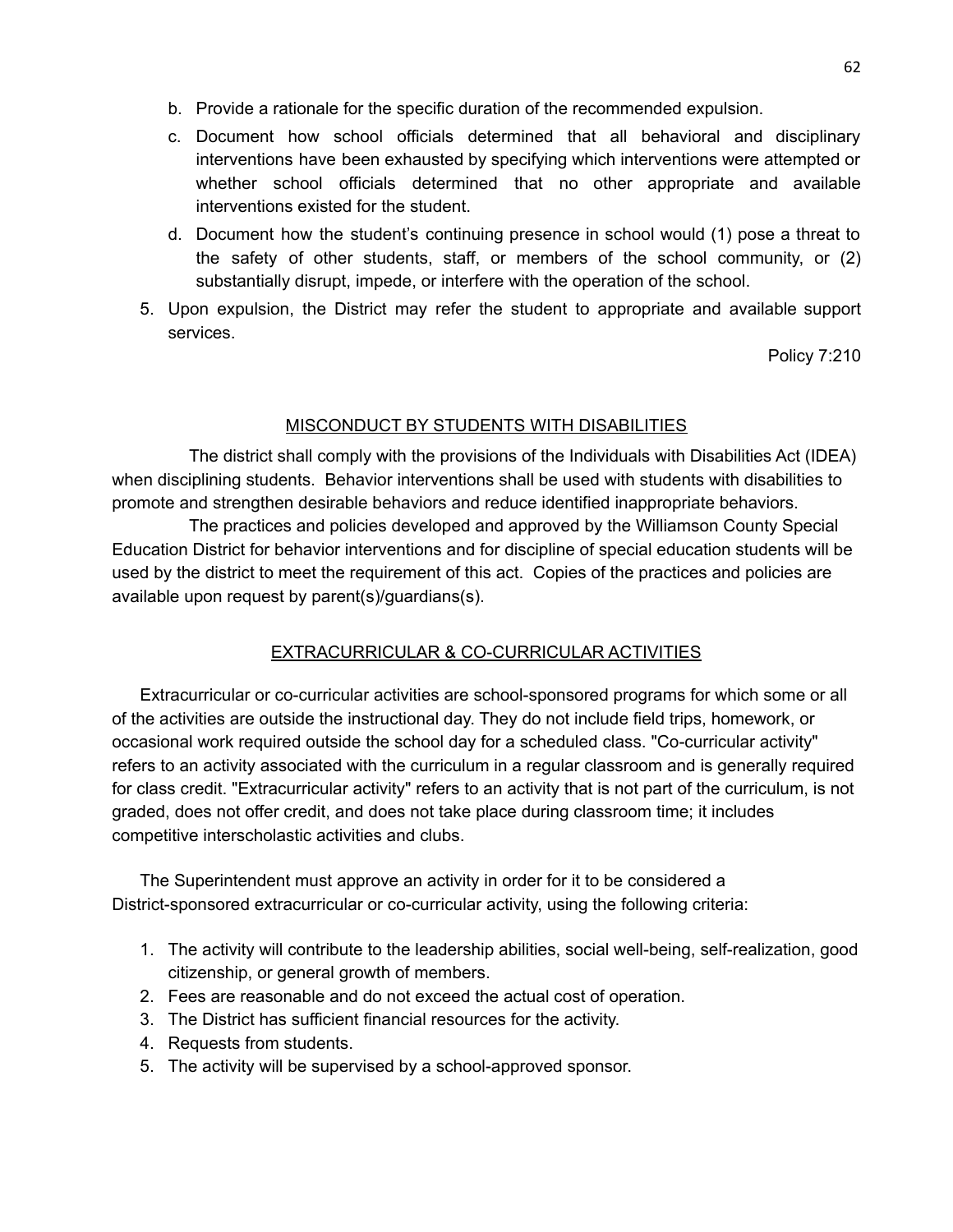Building Principals are responsible for the scheduling and announcing of student extracurricular and co-curricular activities.

Non-school sponsored student groups are governed by the District's policy on student use of school buildings.

## Academic Criteria for Participation

**Co-Curricular:** Participation in co-curricular activities is dependent upon course selection and successful progress in those courses.

**Extracurricular:** In order to be eligible to participate in any school-sponsored or school-supported extracurricular activity, a student must be passing all subjects in which the student is enrolled. Grades will be checked by the Principal each grading period. A student receiving a failing grade at the end of any quarter grading period will remain ineligible until the classroom teacher(s) verify the student is receiving a passing grade. The classroom teacher(s) will notify the Principal if at any time the grade certified as passing becomes a failing grade.

**Athletics:** In order to be eligible to participate in any Illinois High School Association (IHSA) sponsored activity, including cheerleading, pom pon and twirling, the student must comply with the eligibility rules established by the IHSA.

Building Principals shall prepare a report at the end of each school year setting forth the number and length of suspensions imposed under this policy. This report shall be submitted to the Superintendent for filing with the ISBE.

# EXTRACURRICULAR ATHLETICS

Student participation in school-sponsored extracurricular athletic activities is contingent upon the following:

- 1. The student must meet the academic criteria set forth in Board policy 6:190, *Extracurricular and Co-Curricular Activities*.
- 2. A parent/guardian of the student must provide written permission for the student's participation, giving the District full waiver of responsibility of the risks involved.
- 3. The student must present a current certificate of physical fitness issued by a licensed physician, an advanced practice registered nurse, or a physician assistant. The *Pre-Participation Physical Examination Form*, offered by the Illinois High School Association and the Illinois Elementary School Association, is the preferred certificate of physical fitness.
- 4. The student must show proof of accident insurance coverage either by a policy purchased through the District-approved insurance plan or a parent/guardian written statement that the student is covered under a family insurance plan.
- 5. The student must agree to follow all conduct rules and the coaches' instructions.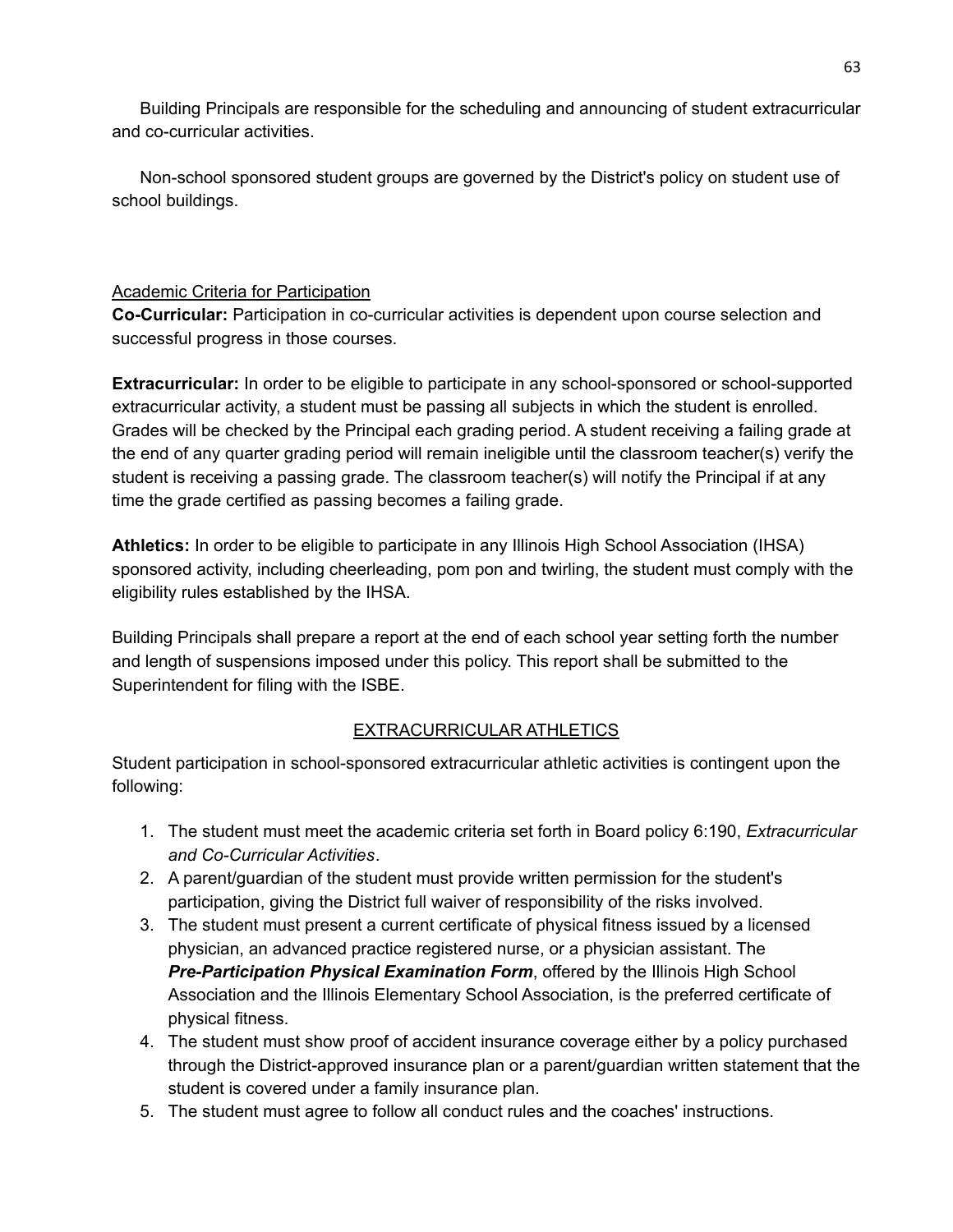6. The student and his or her parent(s)/guardian(s) must: (a) comply with the eligibility rules of, and complete any forms required by, any sponsoring association (such as, the Illinois Elementary School Association, the Illinois High School Association, or the Southern Illinois Junior High School Athletic Association), and (b) complete all forms required by the District including, without limitation, signing an acknowledgment of receiving information about the Board's concussion policy 7:305, *Student Athlete Concussions and Head Injuries*.

The Superintendent or designee (1) is authorized to impose additional requirements for a student to participate in extracurricular athletics, provided the requirement(s) comply with Board policy 7:10, *Equal Educational Opportunities*, and (2) shall maintain the necessary records to ensure student compliance with this policy.

Policy 7:300

### CONDUCT CODE FOR PARTICIPANTS IN EXTRACURRICULAR ACTIVITIES

The Athletic Department, using input from coaches and sponsors of extracurricular activities, shall develop a conduct code for all participants in extracurricular activities consistent with Board policy and the rules adopted by any association in which the School District maintains a membership. The conduct code shall: (1) require participants in extracurricular activities to conduct themselves as good citizens and exemplars of their school at all times, including after school, on days when school is not in session, and whether on or off school property; (2) emphasize that hazing and bullying activities are strictly prohibited; and (3) notify participants that failure to abide by it could result in removal from the activity. The conduct code shall be reviewed by the Building Principal periodically at his or her discretion and presented to the Board of Education.

Participants in extracurricular activities must abide by the conduct code for the activity and Board policy 7:190, *Student Behavior*. All coaches and sponsors of extracurricular activities shall annually review the conduct code with participants and provide participants with a copy. In addition, coaches and sponsors of interscholastic athletic programs shall provide instruction on steroid abuse prevention to students in grades 7 through 12 participating in these programs.

#### Performance Enhancing Drug Testing of High School Student Athletes

The Illinois High School Association (IHSA) prohibits participants in an athletic activity sponsored or sanctioned by IHSA from ingesting or otherwise using any performance enhancing substance on its banned substance list, without a written prescription and medical documentation provided by a licensed physician who evaluated the student-athlete for a legitimate medical condition. IHSA administers a performance-enhancing substance testing program. Under this program, student athletes are subject to random drug testing for the presence in their bodies of performance-enhancing substances on the IHSA's banned substance list. In addition to being penalized by IHSA, a student may be disciplined according to Board policy 7:190, *Student Behavior*.

*Policy 7:240*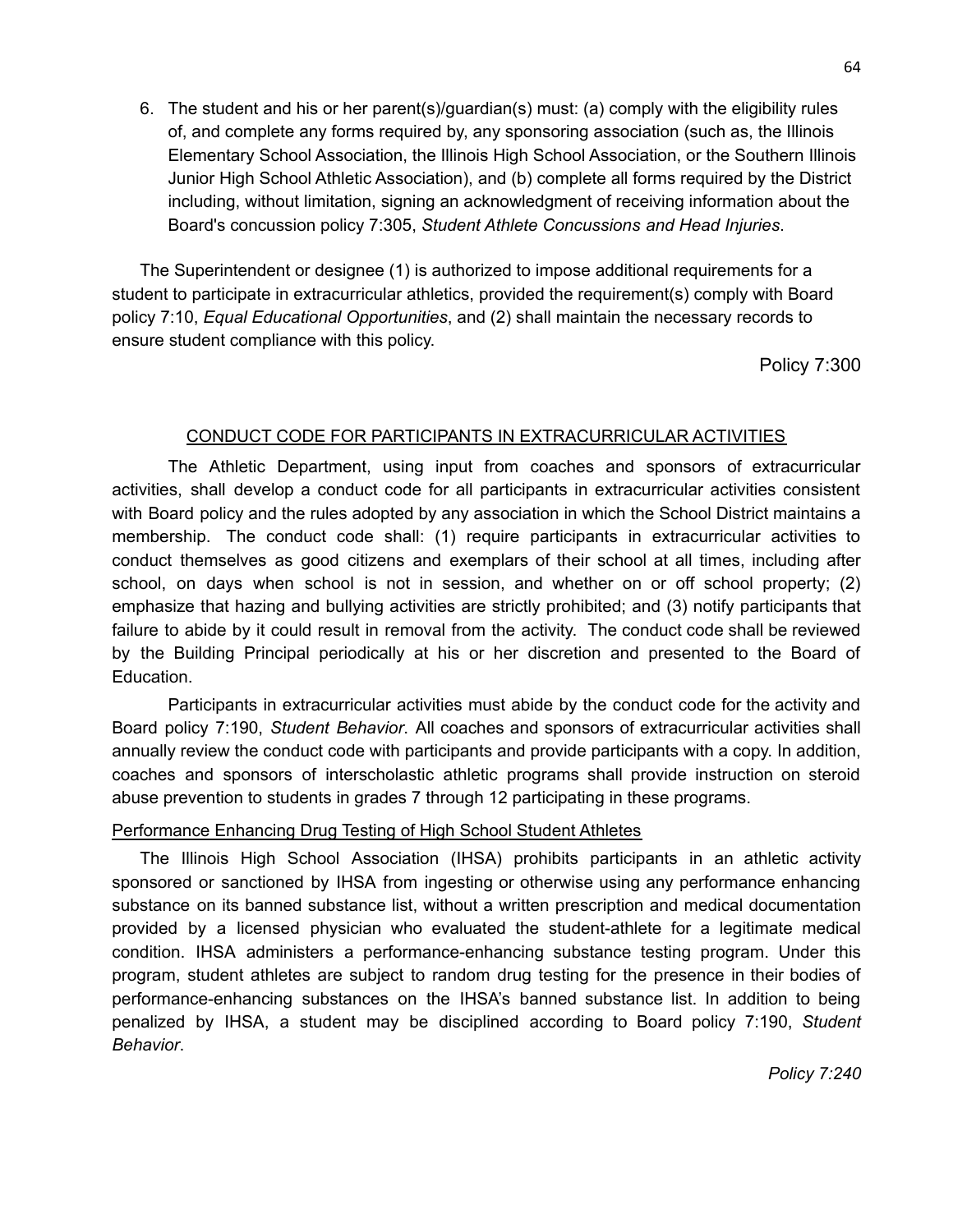### STUDENT ATHLETE CONCUSSIONS AND HEAD INJURIES

The Superintendent or designee shall develop and implement a program to manage concussions and head injuries suffered by students. The program shall:

- 1. Prepare for the full implementation of the Youth Sports Concussion Safety Act, that provides, without limitation, each of the following:
	- a. The Board must appoint or approve members of a Concussion Oversight Team for the District.
	- b. The Concussion Oversight Team shall establish each of the following based on peer-reviewed scientific evidence consistent with guidelines from the Centers for Disease Control and Prevention:
		- i. A return-to-play protocol governing a student's return to interscholastic athletics practice or competition following a force of impact believed to have caused a concussion. The Superintendent or designee shall supervise an athletic trainer or other person responsible for compliance with the return-to-play protocol.
		- ii. A return-to-learn protocol governing a student's return to the classroom following a force of impact believed to have caused a concussion. The Superintendent or designee shall supervise the person responsible for compliance with the return-to-learn protocol.
	- c. Each student and the student's parent/guardian shall be required to sign a concussion information receipt form each school year before participating in an interscholastic athletic activity.
	- d. A student shall be removed from an interscholastic athletic practice or competition immediately if any of the following individuals believes that the student sustained a concussion during the practice and/or competition: a coach, a physician, a game official, an athletic trainer, the student's parent/guardian, the student, or any other person deemed appropriate under the return-to-play protocol.
	- e. A student who was removed from interscholastic athletic practice or competition shall be allowed to return only after all statutory prerequisites are completed, including without limitation, the return-to-play and return-to-learn protocols developed by the Concussion Oversight Team. An athletic team coach or assistant coach may not authorize a student's return-to-play or return-to-learn.
	- f. The following individuals must complete concussion training as specified in the Youth Sports Concussion Safety Act: all coaches or assistant coaches (whether volunteer or a district employee) of interscholastic athletic activities; nurses, licensed healthcare professional or non-licensed healthcare professionals who serve on the Concussion Oversight Team (whether or not they serve on a volunteer basis); athletic trainers; game officials of interscholastic athletic activities; and physicians who serve on the Concussion Oversight Team.
	- g. The Board shall approve school-specific emergency action plans for interscholastic athletic activities to address the serious injuries and acute medical conditions in which a student's condition may deteriorate rapidly.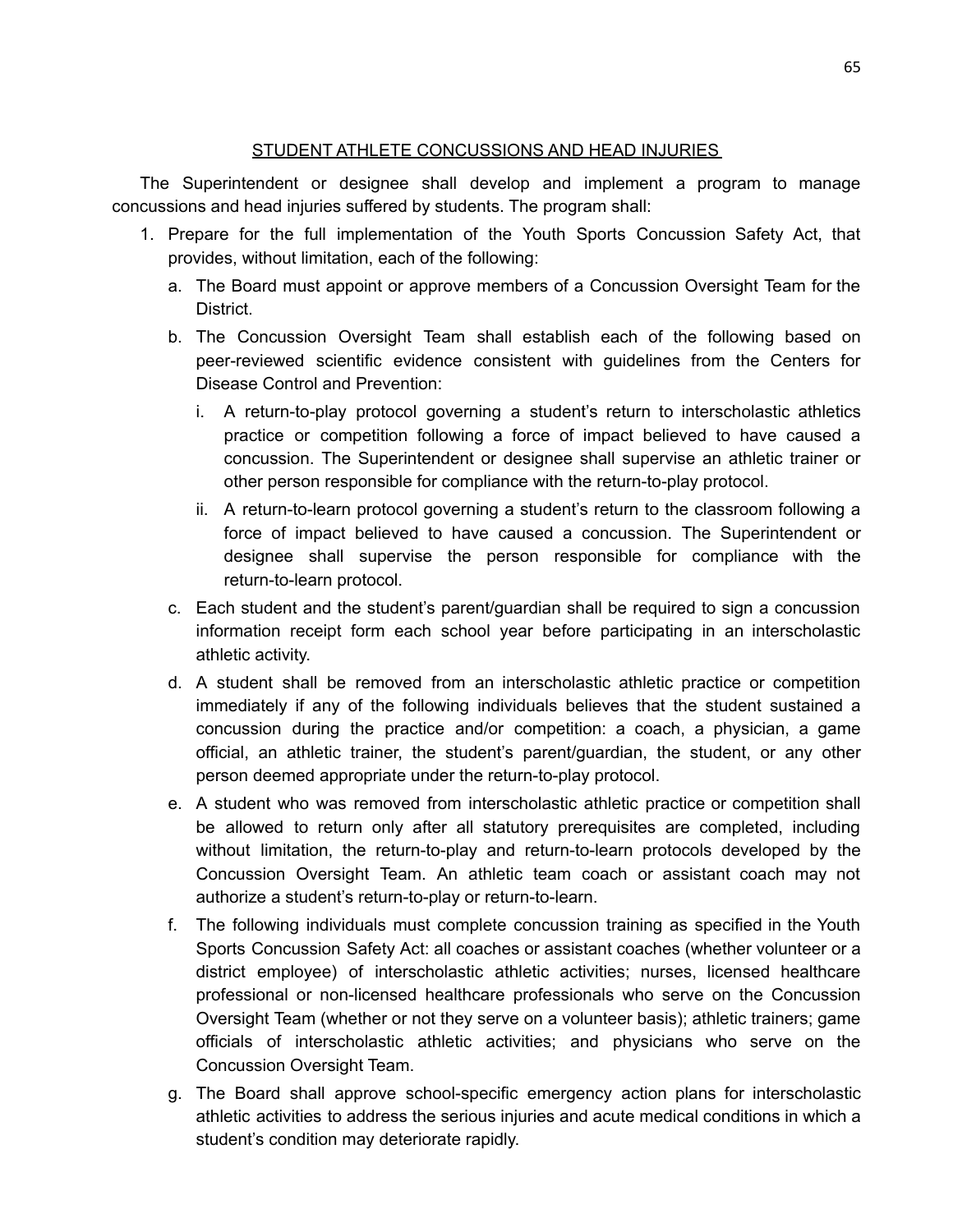- 2. Comply with the concussion protocols, policies, and by-laws of the Illinois High School Association, including its *Protocol for NFHS Concussion Playing Rules* and its *Return to Play Policy*. These specifically require that:
	- a. A student athlete who exhibits signs, symptoms, or behaviors consistent with a concussion in a practice or game shall be removed from participation or competition at that time.
	- b. A student athlete who has been removed from an interscholastic contest for a possible concussion or head injury may not return to that contest unless cleared to do so by a physician licensed to practice medicine in all its branches in Illinois or a certified athletic trainer.
	- c. If not cleared to return to that contest, a student athlete may not return to play or practice until the student athlete has provided his or her school with written clearance from a physician licensed to practice medicine in all its branches in Illinois, advanced practice registered nurse, physician assistant, or a certified athletic trainer working in conjunction with a physician licensed to practice medicine in all its branches in Illinois.
- 3. Require that all high school coaching personnel, including the head and assistant coaches, and athletic directors obtain online concussion certification by completing online concussion awareness training in accordance with 105 ILCS 25/1.15.
- 4. Require all student athletes to view the Illinois High School Association's video about concussions.
- 5. Inform student athletes and their parents/guardians about this policy in the *Agreement to Participate* or other written instrument that a student athlete and his or her parent/guardian must sign before the student is allowed to participate in a practice or interscholastic competition.
- 6. Provide coaches and student athletes and their parents/guardians with educational materials from the Illinois High School Association regarding the nature and risk of concussions and head injuries, including the risks inherent in continuing to play after a concussion or head injury.
- 7. Include a requirement for staff members to notify the parent/guardian of a student who exhibits symptoms consistent with that of a concussion.
- 8. Include a requirement for staff members to distribute the Ill. Dept. of Public Health concussion brochure to any student or parent/guardian of a student who may have sustained a concussion, regardless of whether or not the concussion occurred while the student was participating in an interscholastic athletic activity, if available.
- 9. Include a requirement for certified athletic trainers to complete and submit a monthly report to the IHSA on student-athletes who have sustained a concussion during: 1) a school-sponsored activity overseen by the athletic trainer; or 2) a school-sponsored event of which the athletic director is made aware. Policy 7:305

## DRESS CODE

A student's appearance will be such that it does not distract other students to the extent that they are prevented from learning. Apparel that endangers the safety of a student or others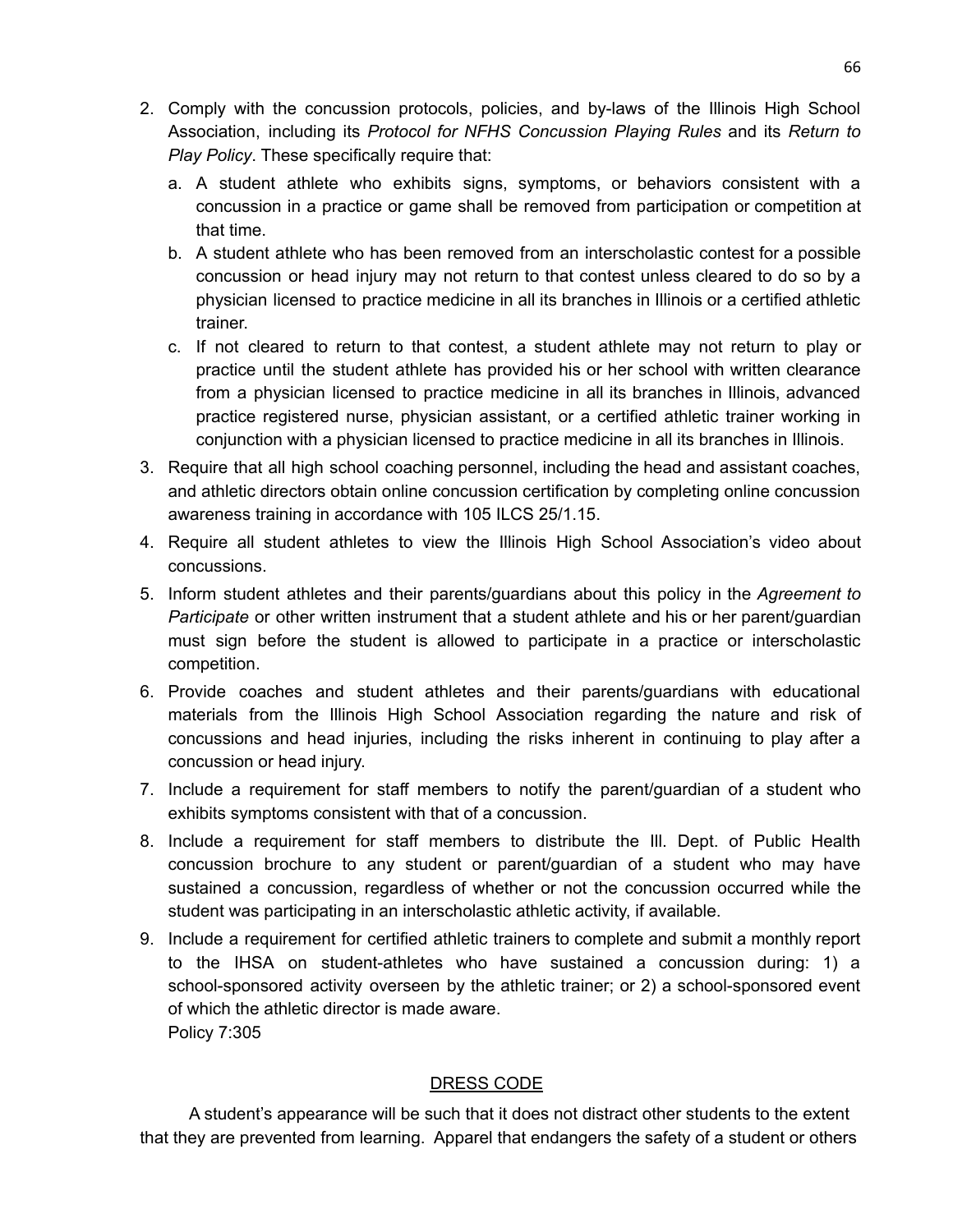will not be allowed. Students are not allowed to have in their possession and/or wear jewelry, clothing, or other accessories which identify or depict the use of alcohol or other drugs, violence, sex, sexual connotations, occult, gangs, or are of a racist nature while on school grounds. The school has the right to determine the appropriateness of a student's appearance. A student who wears inappropriate clothing to school may be sent home to change clothes.

### PARENT ENGAGEMENT

Community Unit School District #2 recognizes the importance of parent engagement to support student success and academic achievement. In order to assure cooperative efforts and partnerships between parents and schools the district to become active partners in education, the district is committed to:

- 1. Encouraging and involving parents as partners in the various activities throughout the year.
- 2. Informing parents about their child's school and education.
- 3. Establishing effective two-way communication with all parents, respecting the diversity and differing needs of families.
- 4. Developing strategies and programs in the schools to enable parents to actively participate and provide input in their children's education and on significant school-related issues.
- 5. Informing parents/guardians on how they can assist their children's learning.

## PARENT-TEACHER CONFERENCES

The conference relationship between the parent and the teacher is of particular value. Annually, evening times are set aside for faculty to conference with parents/guardians. These times are noted on the district and building calendars. All conferences should be held during the scheduled district time or arranged by appointment. They should never be held during class time, in the hallways, or at school gatherings which are social in nature. The conference should be planned so that the teacher is free to devote time and attention to discussion with the parents. Parents are encouraged to contact the teacher or principal any time they would like to schedule a conference.

### PARENT-TEACHER ORGANIZATIONS

Several schools in the Community Unit School District #2 have voluntary organizations comprised of parents and teachers who work together to improve various aspects of school life. They are involved in money raising projects each year to provide service and improvements to benefit the students. Newsletters are distributed and information meetings are held regularly. Further information can be obtained from the principal of your child's school.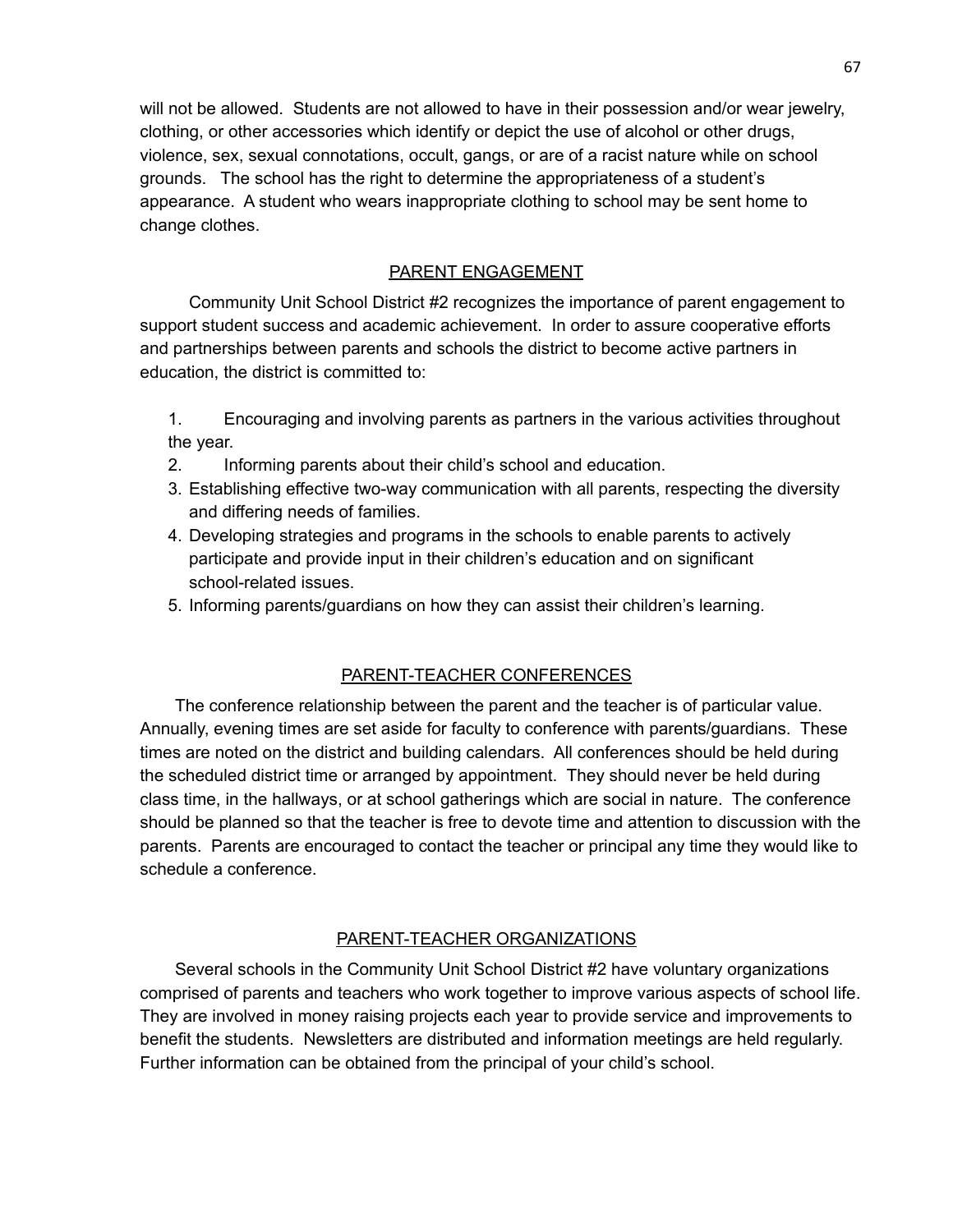#### TELEPHONE CALLS

If it is necessary for a parent to call a teacher, please call the school office, leaving your name and phone number, so the teacher can return the call during preparation time and/or after student dismissal. Only emergency calls should take a teacher from the classroom during the school day. Students are not encouraged to use the official school telephone at any time.

### COMPLAINT POLICY

Concerns or a complaint by a parent or a student directed toward an employee shall be referred to the employee, and no disciplinary action against an employee shall be initiated by the administration until a scheduled parent-employee conference has taken place whenever possible. An employee may request the presence of a member of the district administrative staff or representative of the Marion Education Association (MEA) or both at the conference. If the parent or the employee is not satisfied with the results of this conference, to see resolution of the problem the following sequence of conferences shall be followed:

- 1. Parent Employee Building Principal
- 2. Parent Employee Superintendent (or Superintendent's designee)
- 3. Parent Employee Board

The employee involved, at his/her request, shall have MEA representation at any of the above conferences.

Complaints about curriculum, instructional materials, and programs: Persons with complaints about curriculum, instructional materials, and programs should complete a curriculum objection form (Available from the District Administration Office) and use the Uniform Grievance Procedure. A parent/guardian may request that his/her child be exempt from using a particular instructional material or program by completing a curriculum objection form and using the Uniform Grievance Procedure.

#### BREAKFAST AND LUNCH PROGRAM

Breakfast and lunch are served at each school every full day school is in session. The price is determined in accordance with federal and state guidelines and taking into account local considerations. Milk is served with the lunch and is included in the price of the meal. Pupils who bring their lunch may purchase milk in the cafeteria. Student meals may be purchased on a varied basis (e.g. daily, weekly, monthly, yearly). Monies may be collected at each building or by using the district's online payment system. The link to use the online payment system may be accessed at [www.marionunit2.org.](http://www.marionunit2.org)

As a participating school district in the National School Lunch Program, each student must be advised of the Free and Reduced Lunch Program. Each student will receive an application form including eligibility requirements for the program. Parents must complete the application and return it to the school to determine eligibility.

Generally, students are not allowed to leave the school premises during the lunch periods. Permission for leaving the school during the lunch period must be approved by the parent or guardian and the building principal.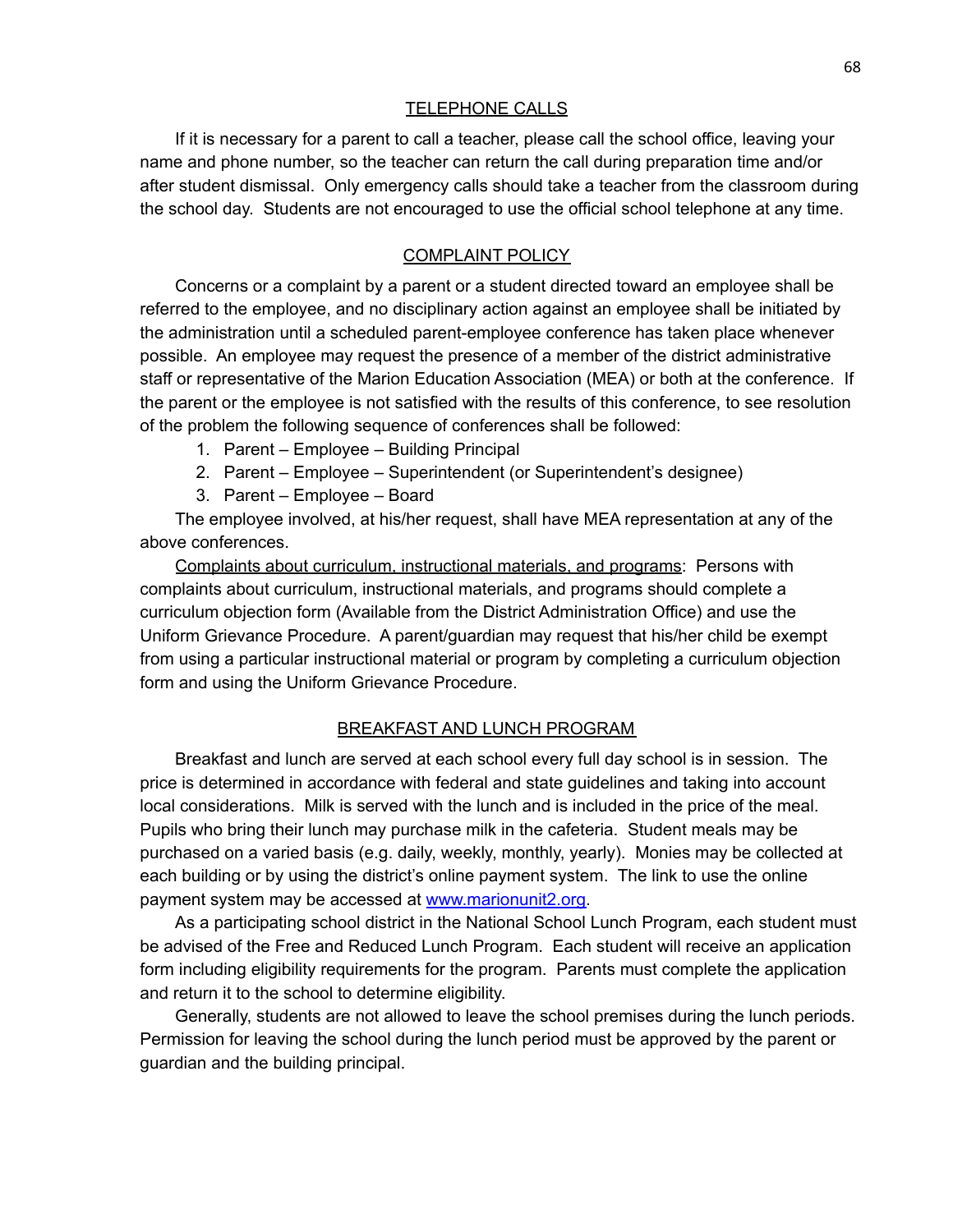### HEALTH SERVICES

Marion CUSD #2 provides comprehensive health services to district students, staff, and their families. Every building has a nurse on duty. Nurses are available to students on a daily basis to provide a variety of services, including: administer routine medications, provide general first aide for accidents and injuries, perform head lice checks, conduct health screenings (vision and hearing), make referrals to physicians or the district's Wellness Center, and conference with parents and staff.

District students, staff and their families may utilize the medical services of the district's Wellness Center, which is located at Marion High School. The Wellness Center provides physical examinations as well as immunizations. A licensed physician's assistant is available for appointments on a daily basis and is authorized to prescribe medications as necessary. The Wellness Center staff may be contacted at 997-7273. The Wellness Center is open Monday through Thursday, 7:30 a.m. – 4:00 p.m. and on Friday, 7:30 a.m. until noon.

For more information about the district's nursing staff or services provided by the district's Wellness Center, contact the District's Director of Nursing, at the Administration Office at 993-2321.

### HEALTH EXAMINATIONS/IMMUNIZATIONS

Required Health Examinations and Immunizations: A student's parent(s)/guardians(s) shall present proof that the student received a health examination and the immunizations against, and screenings for, preventable communicable diseases, as required by the Illinois Department of Public Health, within one year prior to:

- 1. Entering kindergarten or the first grade;
- 2. Entering the sixth and ninth grade; and
- 3. Enrolling in an Illinois school, regardless of the student's grade (including nursery school, special education, early childhood programs operated by elementary or secondary schools, and students transferring into Illinois from out-of-state or out of country).
- 4. Proof of immunization against meningococcal disease is required from students in grades 6 and 12.

As required by State law:

- 1. Health examinations must be performed by a physician licensed to practice medicine in all of its branches, an advanced practice registered nurse, or a physician assistant who has been delegated the performance of health examinations by a supervising physician.
- 2. A diabetes screening is a required part of each health examination; diabetes testing is not required.
- 3. An age-appropriate developmental screening and an age-appropriate social and emotional screening are required parts of each health examination. A student will not be excluded from school due to his or her parent/guardian's failure to obtain a developmental screening or a social and emotional screening.
- 4. Before admission and in conjunction with required physical examinations, parents/guardians of children between the ages of one and seven years must provide a statement from a physician that their child was *risk-assessed* or screened for lead poisoning.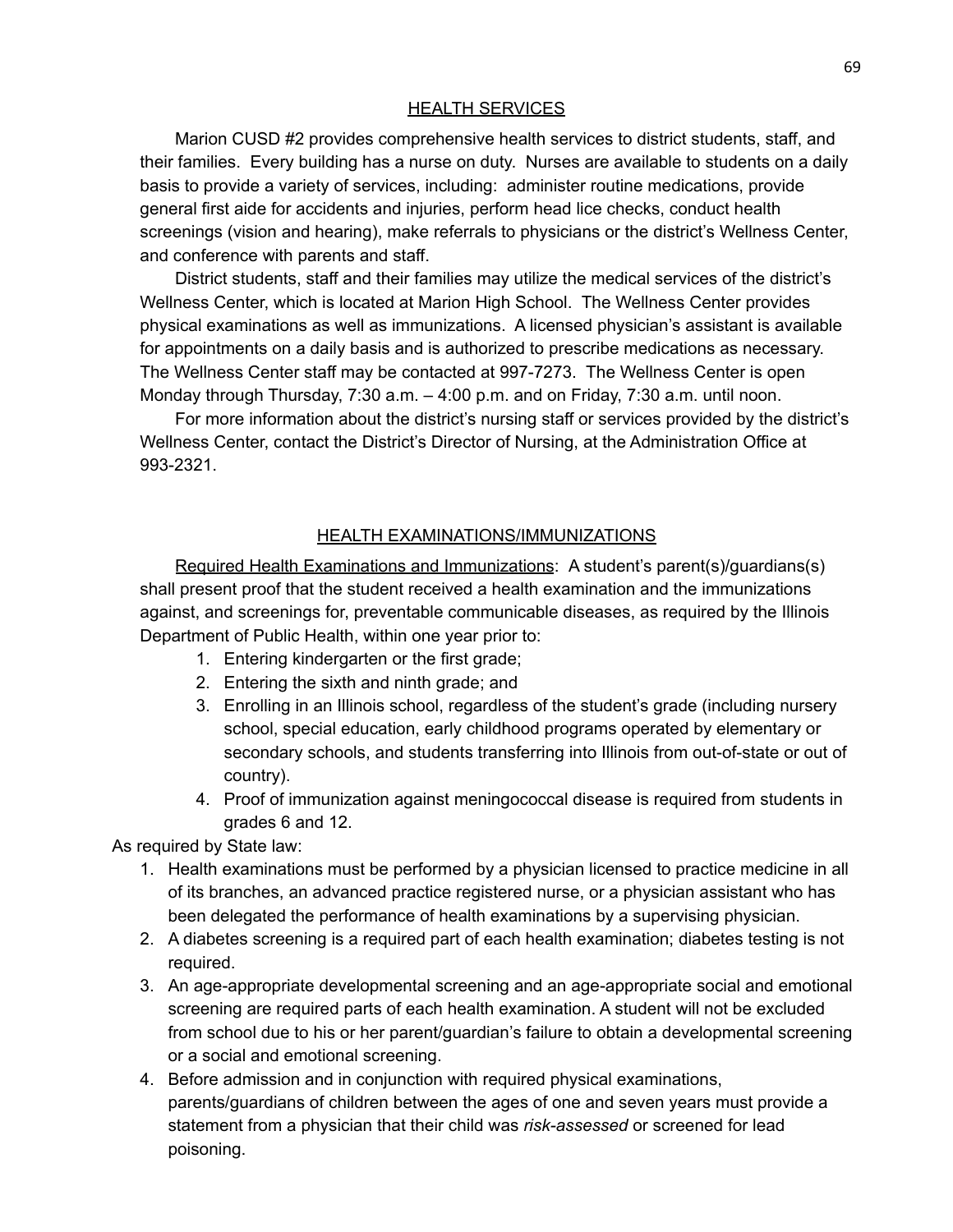- 5. The IDPH will provide all students entering sixth grade and their parents/guardians information about the link between human papillomavirus (HPV) and HPV-related cancers and the availability of the HPV vaccine.
- 6. The District will provide informational materials regarding influenza, influenza vaccinations, meningococcal disease, and meningococcal vaccinations developed, provided, or approved by the IDPH when it provides information on immunizations, infectious diseases, medications, or other school health issues to students' parents/guardians.

Unless an exemption or extension applies, the failure to comply with the above requirements by the first day of school of the current school year will result in the student's exclusion from school until the required health forms are presented to the District. New students who register after October 15 of the current school year shall have 30 days following registration to comply with the health examination and immunization regulations. If a medical reason prevents a student from receiving a required immunization by the first day of school, the student must present, by the first day of school, an immunization schedule and a statement of the medical reasons causing the delay. The schedule and statement of medical reasons must be signed by the physician, advanced practice registered nurse, physician assistant, or local health department responsible for administering the immunizations.

A student transferring from out-of-state who does not have the required proof of immunizations by the first day of school of the current school year may attend classes only if he or she has proof that an appointment for the required vaccinations is scheduled with a party authorized to submit proof of the required vaccinations. If the required proof of vaccination is not submitted within 30 days after the student is permitted to attend classes, the student may no longer attend classes until proof of the vaccinations is properly submitted.

#### EYE EXAMINATION

Parents/guardians are encouraged to have their children undergo an eye examination whenever health examinations are required.

Parents/guardians of students entering kindergarten or an Illinois school for the first time shall present proof before October 15 of the current school year that the student received an eye examination within one year prior to entry of kindergarten or the school. A physician licensed to practice medicine in all of its branches or a licensed optometrist must perform the required eye examination.

If a student fails to present proof by October 15, the school may hold the student's report card until the student presents proof: (1) of a completed eye examination, or (2) that an eye examination will take place within 60 days after October 15. The Superintendent or designee shall ensure that parents/guardians are notified of this eye examination requirement in compliance with the rules of the IDPH. Schools shall not exclude a student from attending school due to failure to obtain an eye examination.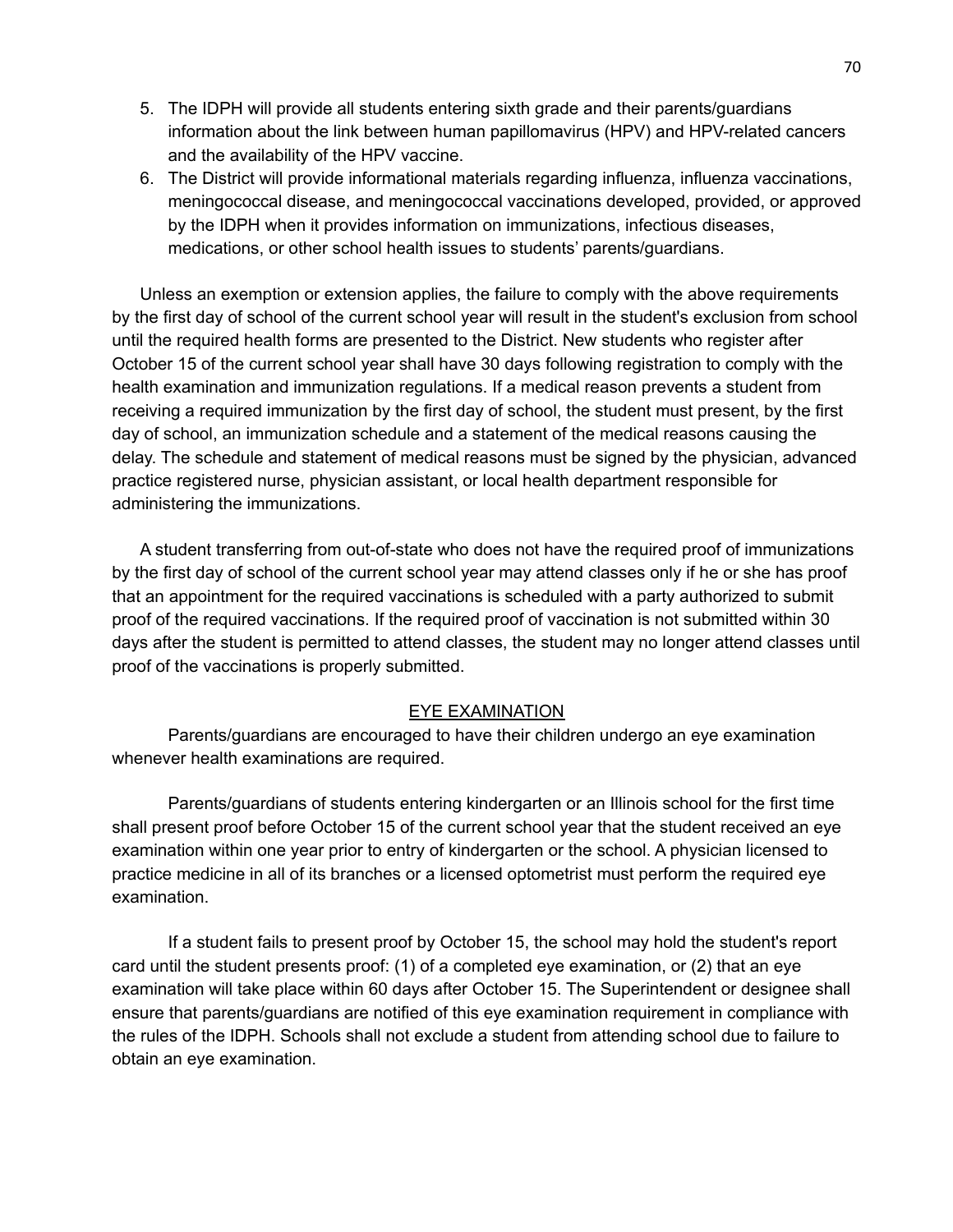## DENTAL EXAMINATION

All children in kindergarten and the second, sixth, and ninth grades must present proof of having been examined by a licensed dentist before May 15 of the current school year in accordance with rules adopted by the IDPH.

If a child in the second, sixth, or ninth grade fails to present proof by May 15, the school may hold the child's report card until the child presents proof: (1) of a completed dental examination, or (2) that a dental examination will take place within 60 days after May 15. The Superintendent or designee shall ensure that parents/guardians are notified of this dental examination requirement at least 60 days before May 15 of each school year.

## **Exemptions**

In accordance with rules adopted by the IDPH, a student will be exempted from this policy's requirements for:

- 1. Religious grounds, if the student's parents/guardians present the IDPH's Certificate of Religious Exemption form to the Superintendent or designee. When a Certificate of Religious Exemption form is presented, the Superintendent or designee shall immediately inform the parents/guardians of exclusion procedures pursuant to Board policy 7:280, *Communicable and Chronic Infectious Disease,* and State rules if there is an outbreak of one or more diseases from which the student is not protected.
- 2. Health examination or immunization requirements on medical grounds, if the examining physician, advanced practice registered nurse, or physician assistant provides written verification.
- 3. Eye examination requirement, if the student's parents/guardians show an undue burden or lack of access to a physician licensed to practice medicine in all of its branches who provides eye examinations or a licensed optometrist.
- 4. Dental examination requirement, if the student's parents/guardians show an undue burden or a lack of access to a dentist.

# Homeless Child

Any homeless child shall be immediately admitted, even if the child or child's parent/guardian is unable to produce immunization and health records normally required for enrollment. Board policy 6:140, *Education of Homeless Children*, governs the enrollment of homeless children

Policy 7:100

# ADMINISTERING MEDICINES TO STUDENTS

Students should not take medication during school hours or during school-related activities unless it is necessary for a student's health and well-being. When a student's licensed health care provider and parent(s)/guardian(s) believe that it is necessary for the student to take a medication during school hours or school-related activities, the parent/guardian must request that the school dispense the medication to the child and otherwise follow the District's procedures on dispensing medication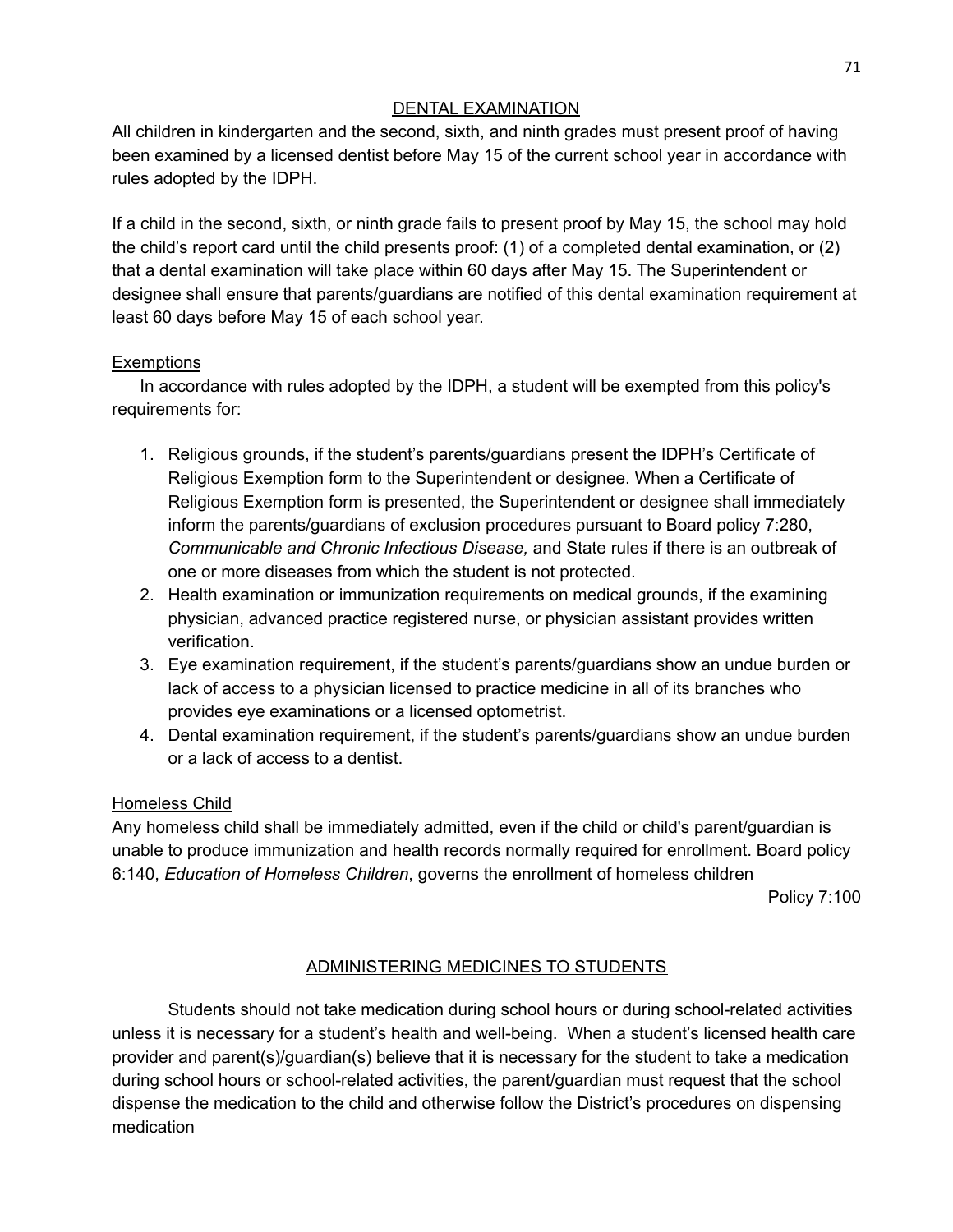No School District employee shall administer to any student, or supervise a student's self-administration of, any prescription or non-prescription medication until a completed and signed *School Medication Authorization Form* (*SMA Form*) is submitted by the student's parent(s)/guardian(s). No student shall possess or consume any prescription or non-prescription medication on school grounds or at a school-related function other than as provided for in this policy and its implementing procedures.

Nothing in this policy shall prohibit any school employee from providing emergency assistance to students, including administering medication.

The Building Principal shall include this policy in the Student Handbook and shall provide a copy to the parents/guardians of students.

### Self-Administration of Medication

A student may possess and self-administer an epinephrine injector, e.g., EpiPen®, and/or asthma medication prescribed for use at the student's discretion, provided the student's parent/guardian has completed and signed an *SMA Form*. The Superintendent or designee will ensure an Emergency Action Plan is developed for each self-administering student.

A student may self-administer medication required under a *qualifying plan*, provided the student's parent/guardian has completed and signed an *SMA Form*. A qualifying plan means: (1) an asthma action plan, (2) an Individual Health Care Action Plan, (3) an Ill. Food Allergy Emergency Action Plan and Treatment Authorization Form, (4) a plan pursuant to Section 504 of the federal Rehabilitation Act of 1973, or (5) a plan pursuant to the federal Individuals with Disabilities Education Act.

The District shall incur no liability, except for willful and wanton conduct, as a result of any injury arising from a student's self-administration of medication, including asthma medication or epinephrine injectors, or medication required under a qualifying plan. A student's parent/guardian must indemnify and hold harmless the District and its employees and agents, against any claims, except a claim based on willful and wanton conduct, arising out of a student's self-administration of an epinephrine injector, asthma medication, and/or a medication required under a qualifying plan.

### School District Supply of Undesignated Asthma Medication

The Superintendent or designee shall implement 105 ILCS 5/22-30(f) and maintain a supply of undesignated asthma medication in the name of the District and provide or administer them as necessary according to State law. *Undesignated asthma medication* means an asthma medication prescribed in the name of the District or one of its schools. A school nurse or trained personnel, as defined in State law, may administer an undesignated asthma medication to a person when they, in good faith, believe a person is having *respiratory distress*. Respiratory distress may be characterized as *mild-to-moderate* or *severe*. Each building administrator and/or his or her corresponding school nurse shall maintain the names of trained personnel who have received a statement of certification pursuant to State law.

### Administration of Medical Cannabis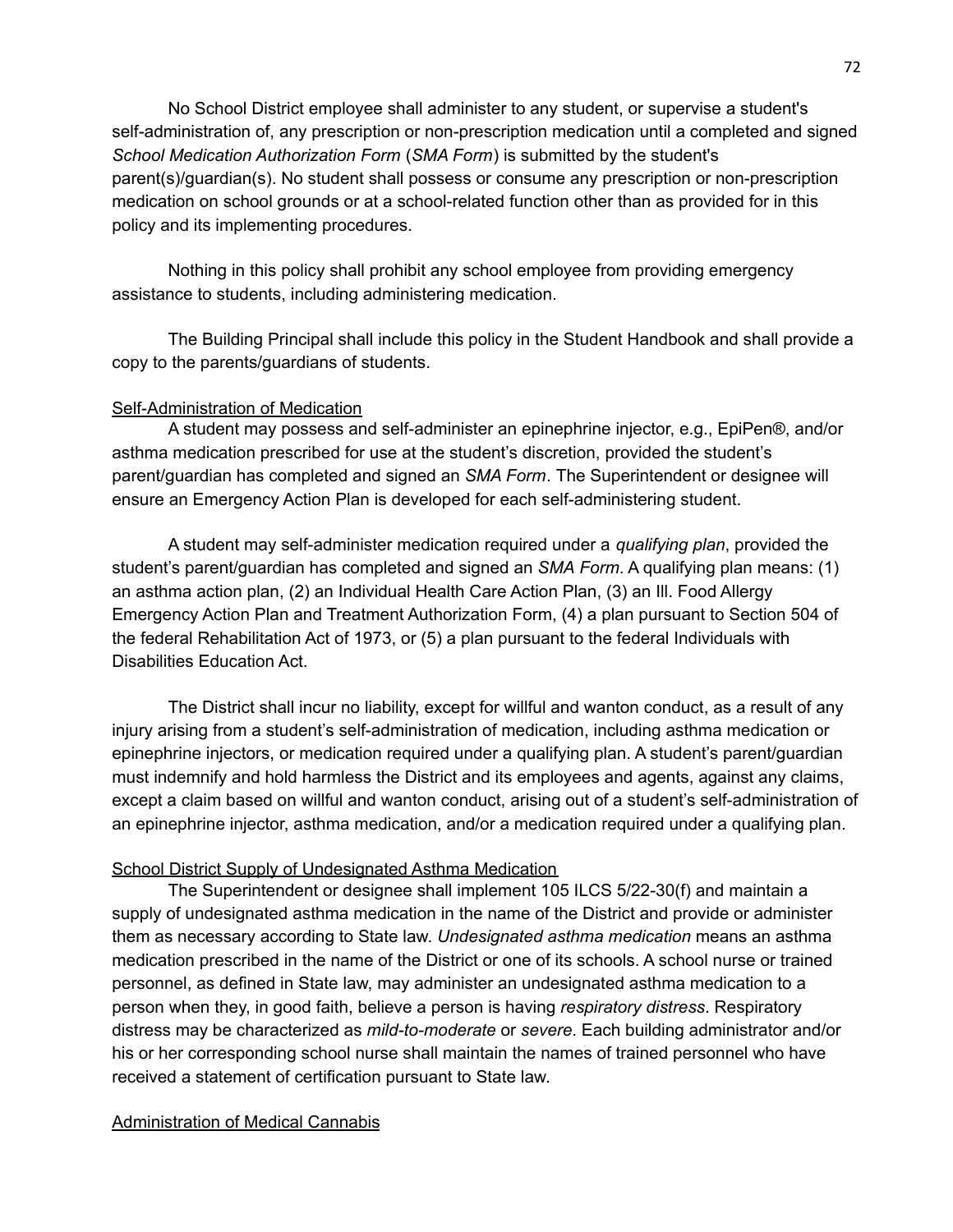The Compassionate Use of Medical Cannabis Program Act allows a *medical cannabis infused product* to be administered to a student by one or more of the following individuals:

- 1. A parent/guardian of a student who is a minor who registers with the Ill. Dept. of Public Health (IDPH) as a *designated caregiver* to administer medical cannabis to their child. A designated caregiver may also be another individual other than the student's parent/guardian. Any designated caregiver must be at least 21 years old and is allowed to administer a *medical cannabis infused product* to a child who is a student on the premises of his or her school or on his or her school bus if:
	- a. Both the student and the designated caregiver possess valid registry identification cards issued by IDPH;
	- b. Copies of the registry identification cards are provided to the District;
	- c. That student's parent/guardian completed, signed, and submitted a *School Medication Authorization Form - Medical Cannabis*; and
	- d. After administering the product to the student, the designated caregiver immediately removes it from school premises or the school bus.
- 2. A properly trained school nurse or administrator, who shall be allowed to administer the *medical cannabis infused product* to the student on the premises of the child's school, at a school-sponsored activity, or before/after normal school activities, including while the student is in before-school or after-school care on school-operated property or while being transported on a school bus.
- 3. The student him or herself when the self-administration takes place under the direct supervision of a school nurse or administrator.

*Medical cannabis infused product* (product) includes oils, ointments, foods, and other products that contain usable cannabis but are not smoked or vaped. Smoking and/or vaping medical cannabis is prohibited.

The product may not be administered in a manner that, in the opinion of the District or school, would create a disruption to the educational environment or cause exposure of the product to other students. A school employee shall not be required to administer the product.

Discipline of a student for being administered a product by a designated caregiver, or by a school nurse or administrator, or who self-administers a product under the direct supervision of a school nurse or administrator pursuant to this policy is prohibited. The District may not deny a student attendance at a school solely because he or she requires administration of the product during school hours.

### Void Policy

The **School District Supply of Undesignated Asthma Medication** section of the policy is void whenever the Superintendent or designee is, for whatever reason, unable to: (1) obtain for the District a prescription for undesignated asthma medication from a physician or advanced practice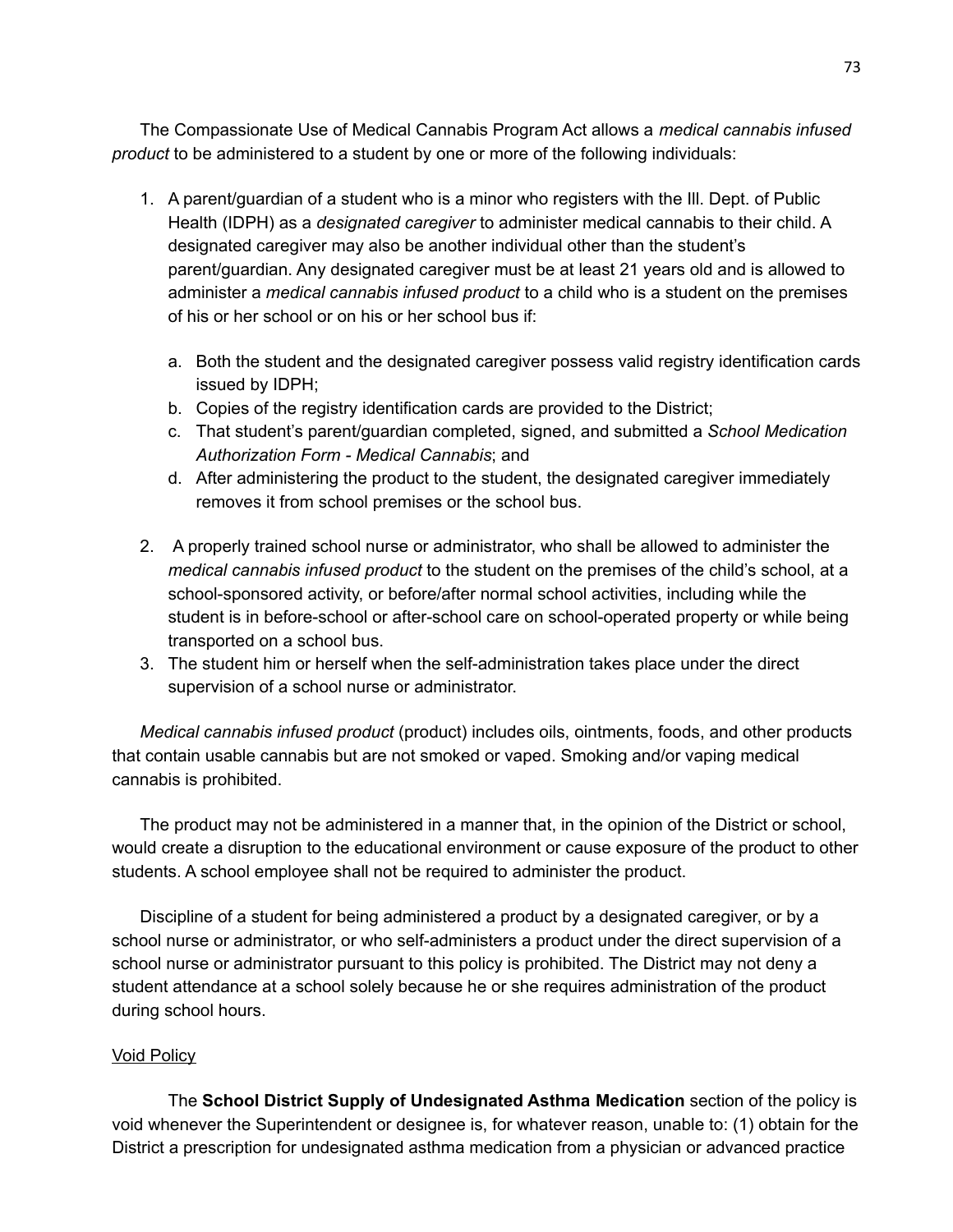nurse licensed to practice medicine in all its branches, or (2) fill the District's prescription for undesignated school asthma medication.

The **Administration of Medical Cannabis** section of the policy is void and the District reserves the right not to implement it if the District or school is in danger of losing federal funding.

## Administration of Undesignated Medication

Upon any administration of an undesignated medication permitted by State law, the Superintendent or designee(s) must ensure all notifications required by State law and administrative procedures occur.

## Undesignated Medication Disclaimers

Upon implementation of this policy, the protections from liability and hold harmless provisions applicable under State law apply. No one, including without limitation, parents/guardians of students, should rely on the District for the availability of undesignated medication. This policy does not guarantee the availability of undesignated medications. Students and their parents/guardians should consult their own physician regarding these medication(s).

Policy: 7:270

## HEAD LICE & BED BUG PROCEDURES

- 1. When a head lice/bed bug case is reported or suspected, the school office personnel will notify the medical aide/other designated person so other students are checked as soon as possible.
- 2. If a pupil is found to have head lice/bed bugs, siblings will be checked individually as soon as possible. Classmates of all infected students will be checked when personnel are available.
- 3. Since the evidence of head lice are very low at the junior high and high school levels, only the involved siblings will be checked at that level.
- 4. Any pupil found to have head lice or nits (lice eggs) or bed bugs will be asked to wait in the office/designated area until a parent/guardian/emergency contact can be notified and take the child home for treatment. A head lice/bed bug instruction sheet will be sent home with the student. Every effort will be made to maintain the student's privacy and dignity.
- 5. Any child found to have head lice/nits (lice eggs) will be readmitted to school only after being treated and after being checked by the medical aide/other trained personnel and the students is found to be lice and nit-free (egg free). An adult must accompany the child in case he/she must return home for further treatment and/or nit removal. The child may not return to school on the school bus until he/she has been checked and cleared to return to school by the medical aide/designated personnel. State agencies may be notified if parents/guardians/emergency contacts are not available to pick up the student(s) or do not follow policy on accompanying the student for the admittance check.
- 6. Admittance checks will be from 8:00 a.m. to 9:00 a.m. each morning at your child's school.
- 7. A student will be allowed two (2) consecutive calendar days per incident of head lice after they have been identified. Students will be counted "excused" if any of these two (2) days are school days. Any school days that occur after these two (2) calendar days have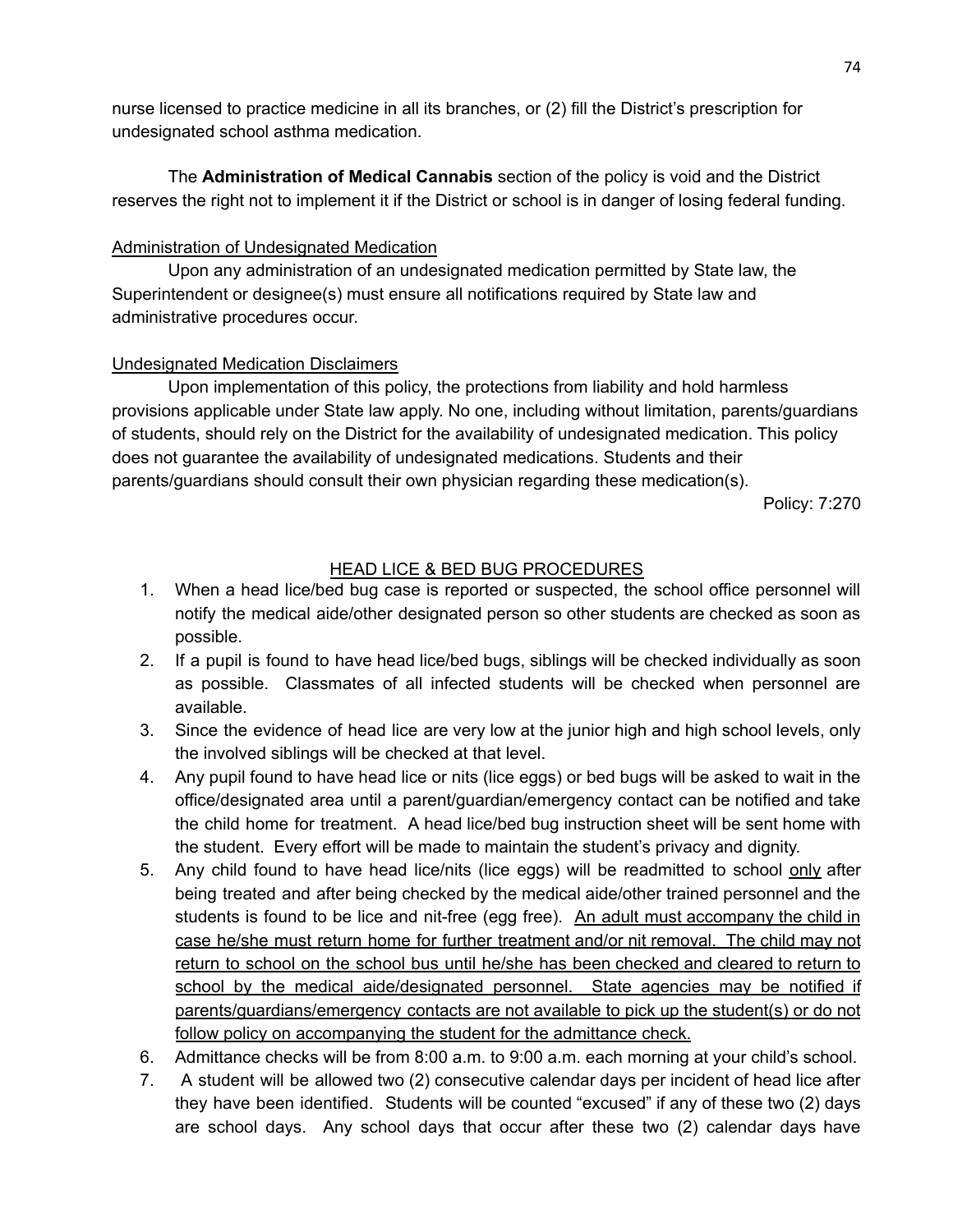expired will be counted as "unexcused" days until the student returns to school and is cleared of head lice.

- 8. The truant office may be notified if a student has unexcused absences due to head lice for 5% or more of the days enrolled.
- 9. Clean applicator sticks will be used for the examination of each child and then discarded to eliminate any possibility of spreading head lice to another child.
- 10. Carpeted areas will be vacuumed daily during any outbreak of head lice. Special equipment such as earphones, cots, and upholstered chairs will be appropriately cleaned.
- 11. To reduce the possibility of head lice spreading to classrooms, a screening program for detecting head lice on students will be conducted in grades K-5 at the beginning of the school year. If a student enrolls after the screening has been conducted for that building, the student will be checked when personnel is available.

## Parent Guardian Responsibilities:

- 1. Parents/guardians should report any known case of head lice/bed bugs to the school office so classmates can be checked. The child's name and classroom should be stated. Any anonymous "tip" causes a lot of difficulty for all involved.
- 2. Parents/guardians must follow all the steps of treatment included on the instruction sheet sent home with their child or follow physicians' instructions. In the case of bed bugs, parents may wish to contact a pest management professional and take every precaution to prevent transporting bed bugs to school.
- 3. Parents/guardians must remove all nits (eggs) from the child's hair. They usually will not comb out, but must be pulled off the hair shaft one by one with the finger nails.
- 4. Parents/guardians must accompany the student on the remittance check by the medical aide or other trained personnel.

## **INSURANCE**

Each year the Board of Education provides a limited accident insurance policy which is provided by the Worker's Compensation Self Insurance Trust (WCSIT). The policy is a limited policy and pays only after the parent's/guardian's insurance policy has paid. All students are covered by the policy during the school year. There is supplemental football coverage after the first \$25,000 in claims is paid up to a maximum of \$5 million dollars. Optional football coverage is available to cover the first \$25,000 in claims for an additional cost.

Any claim for payment is to be made directly to The Sandner Group. It is not the responsibility of the school to determine legitimacy of claims or to attempt to obtain insurance payments.

## EMERGENCY SCHOOL CLOSING

In the event the weather makes it impossible to hold school or complete the bus runs, announcements will be made on local radio and television stations from 6:30 a.m. to 8:00 a.m. Earlier announcements will be made when possible. Please do not call the radio stations or school offices.

When it is necessary to dismiss school early, announcements will be made over these stations during the day. Parents will also be notified of emergency closings via School Messenger, the automated phone system. Please listen when weather conditions suggest early dismissal.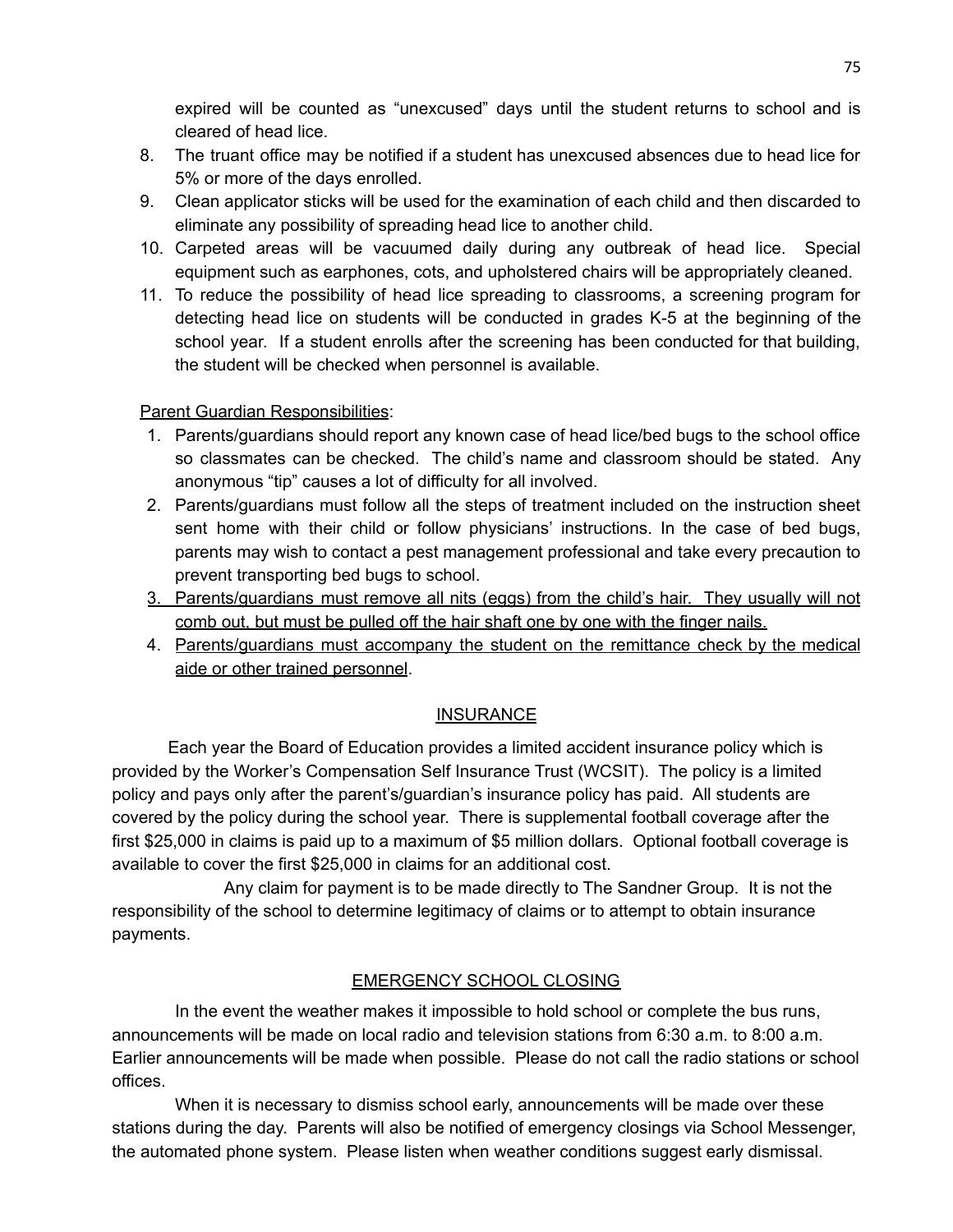#### **SAFETY**

Marion Community Unit School District #2 has a safety program promoting the safety of everyone on district property or at a district event. In order that the Board can monitor the goal's achievement, the Superintendent shall make regular reports to the Board of Education containing relevant information.

Each attendance center has developed and implemented a comprehensive safety and crisis plan incorporating both avoidance and management guidelines. The comprehensive safety and crisis plan specifically includes provision for: injury prevention; bomb threats, weapons, and explosives on campus; school safety drill program, tornado protection; instruction in safe bus riding practices, emergency aid; post-crisis management; and responding to medical emergencies at an indoor physical fitness facility. During each academic year, each school building must conduct a minimum of:

- 1. Three school fire evacuation drills (fire department present at one)
- 2. One bus evacuation drill
- 3. One severe weather and shelter-in-place drill
- 4. One playground evacuation drill
- 5. One law enforcement drill to address a school shooting incident and to evaluate the preparedness of school personnel and students. This drill shall occur not later than 90 day after the first day of school of each year, and shall require the participation of all school personnel and students present at school at the time of the drill, except for those exempted by administrators or school support personnel. (*Policy 4:170*)

The Emergency Services and Disaster Agency has a system of warnings to the public in case of tornadoes or other disasters. The school will be notified in case of emergency. An announcement will be made if precautions need to be taken.

In case of a tornado warning at school, students are to move away from a gymnasium, auditorium and all areas near glass. Students should get next to the floor with their heads covered. In the event of a disaster, individual students will not be dismissed from school unless a parent (or individual designated by a parent) comes for him/her. High school students will not be allowed to leave the school for approximately 30 minutes in order to account for everyone and to assess the situation. Students who have their own transportation will be allowed to leave with their brothers and sisters only. Other students will not be allowed to leave until parents or an authorized person picks them up. No student will be allowed to leave with another person, even a relative or babysitter, unless written permission to that effect is presented or that particular person is listed on the student's enrollment form. All parents or designated parties who come for students must sign them out in the school's office or at the temporary student release area. Signs will be posted. If you are not able to reach the school, your child will receive care. School personnel will be in communication with various local emergency services throughout the emergency period.

YOUR HELP IS NEEDED IN THE FOLLOWING AREAS: Please do not call the school. The lines must be open for emergency calls. Streets and access to the school may be cluttered with debris. The school access routes and street entrance areas must remain open.

In case of emergency warnings, all students must follow instructions carefully and completely for the safety of all. Students must stay with their class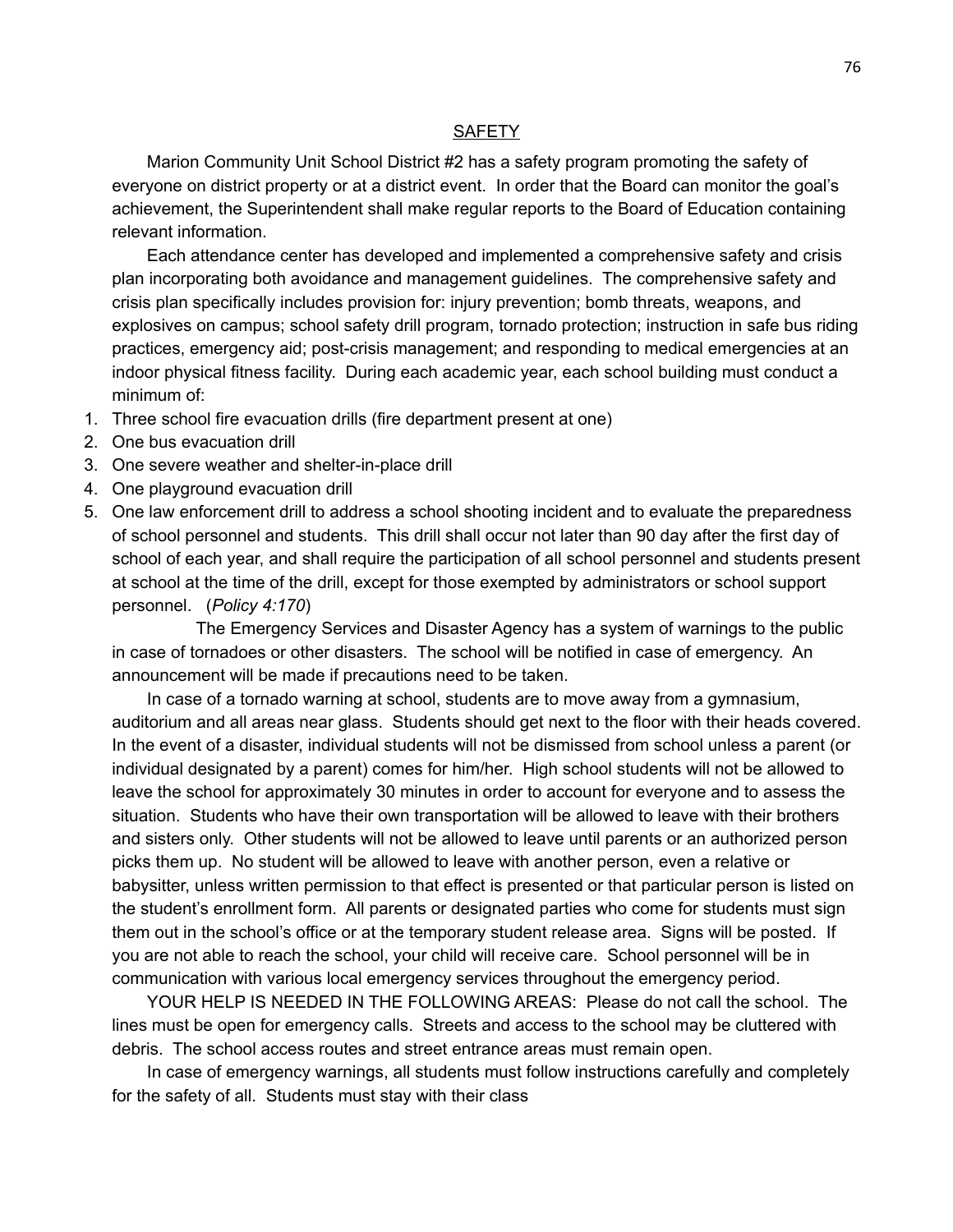### VISITORS TO AND CONDUCT ON SCHOOL PROPERTY

The following definitions apply to this policy:

**School property** - District and school buildings, grounds, and parking areas; vehicles used for school purposes; and any location used for a School Board meeting, school athletic event, or other school-sponsored event.

**Visitor** - Any person other than an enrolled student or District employee.

All visitors to school property are required to report to the Building Principal's office and receive permission to remain on school property. All visitors must sign a visitors' log, show identification, and wear a visitor's badge. When leaving the school, visitors must return their badge. On those occasions when large groups of parents and friends are invited onto school property, visitors are not required to sign in but must follow school officials' instructions. Persons on school property without permission will be directed to leave and may be subject to criminal prosecution.

Except as provided in the next paragraph, any person wishing to confer with a staff member must contact that staff member by telephone to make an appointment. Conferences with teachers are held outside school hours or during the teacher's conference/preparation period.

Requests to access a school building, facility, and/or educational program, or to interview personnel or a student for purposes of assessing the student's special education needs, should be made at the appropriate building. Access shall be facilitated according to guidelines from the Superintendent or designee.

The School District expects mutual respect, civility, and orderly conduct among all people on school property or at a school event. No person on school property or at a school event (including visitors, students, and employees) shall perform any of the following acts:

- 1. Strike, injure, threaten, harass, or intimidate a staff member, a Board member, sports official or coach, or any other person.
- 2. Behave in an unsportsmanlike manner, or use vulgar or obscene language.
- 3. Unless specifically permitted by State law, possess a weapon, any object that can reasonably be considered a weapon or looks like a weapon, or any dangerous device.
- 4. Damage or threaten to damage another's property.
- 5. Damage or deface School District property.
- 6. Violate any Illinois law, or town or county ordinance.
- 7. Smoke or otherwise use tobacco products.
- 8. Distribute, consume, use, possess, or be under the influence of an alcoholic beverage or illegal drug; be present when the person's alcohol or illegal drug consumption is detectible, regardless of when and/ or where the use occurred.
- 9. Use or possess medical cannabis.
- 10. Impede, delay, disrupt, or otherwise interfere with any school activity or function (including using cellular phones in a disruptive manner).
- 11. Enter upon any portion of school premises at any time for purposes other than those that are lawful and authorized by the Board of Education.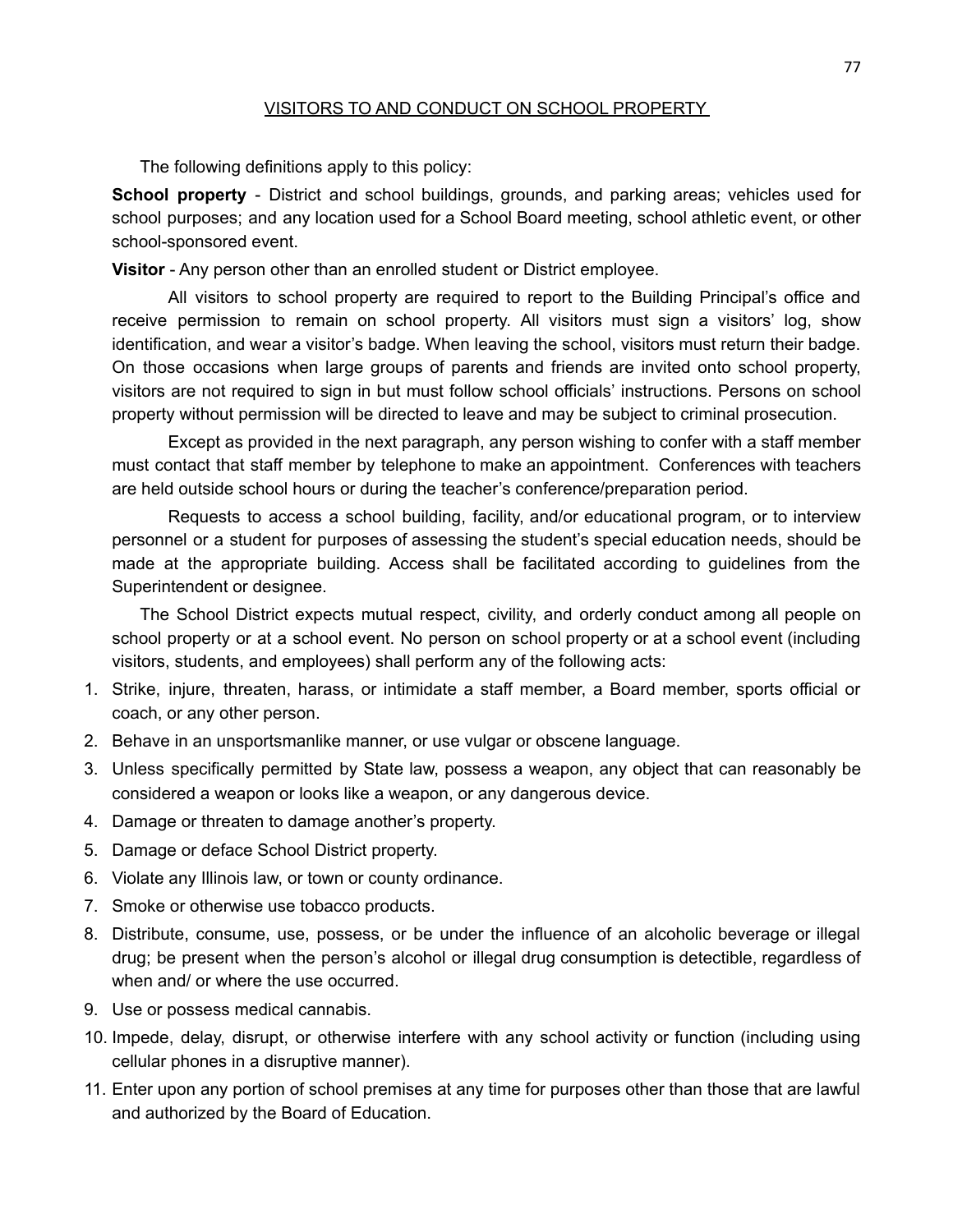- 12. Operate a motor vehicle: (a) in a risky manner, (b) in excess of 20 miles per hour, or (c) in violation of an authorized District employee's directive.
- 13. Engage in any risky behavior, including roller-blading, roller-skating, or skateboarding.
- 14. Violate other District policies or regulations, or a directive from an authorized security officer or District employee.
- 15. Engage in any conduct that interferes with, disrupts, or adversely affects the District or a School function.

### Convicted Child Sex Offender

State law prohibits a child sex offender from being present on school property or loitering within 500 feet of school property when persons under the age of 18 are present, unless the offender meets either of the following two exceptions:

- 1. The offender is a parent/guardian of a student attending the school and has notified the Building Principal of his or her presence at the school for the purpose of: (i) attending a conference with school personnel to discuss the progress of his or her child academically or socially, (ii) participating in child review conferences in which evaluation and placement decisions may be made with respect to his or her child regarding special education services, or (iii) attending conferences to discuss other student issues concerning his or her child such as retention and promotion; or
- 2. The offender received permission to be present from the Board, Superintendent, or Superintendent's designee. If permission is granted, the Superintendent or Board President shall provide the details of the offender's upcoming visit to the Building Principal.

In all cases, the Superintendent, or designee who is a certified employee, shall supervise a child sex offender whenever the offender is in a child's vicinity.

### Enforcement

Any staff member may request identification from any person on school grounds or in any school building; refusal to provide such information is a criminal act. The Building Principal or designee shall seek the immediate removal of any person who refuses to provide requested identification.

Any person who engages in conduct prohibited by this policy may be ejected from school property. The person is also subject to being denied admission to school events or meetings for up to one calendar year.

### Procedures to Deny Future Admission to School Events or Meetings

Before any person may be denied admission to school events or meetings as provided in this policy, the person has a right to a hearing before the Board. The Superintendent may refuse the person admission pending such hearing. The Superintendent or designee must provide the person with a hearing notice, delivered or sent by certified mail with return receipt requested, at least 10 days before the Board hearing date. The hearing notice must contain:

- 1. The date, time, and place of the Board hearing,
- 2. A description of the prohibited conduct,
- 3. The proposed time period that admission to school events will be denied, and
- 4. Instructions on how to waive a hearing.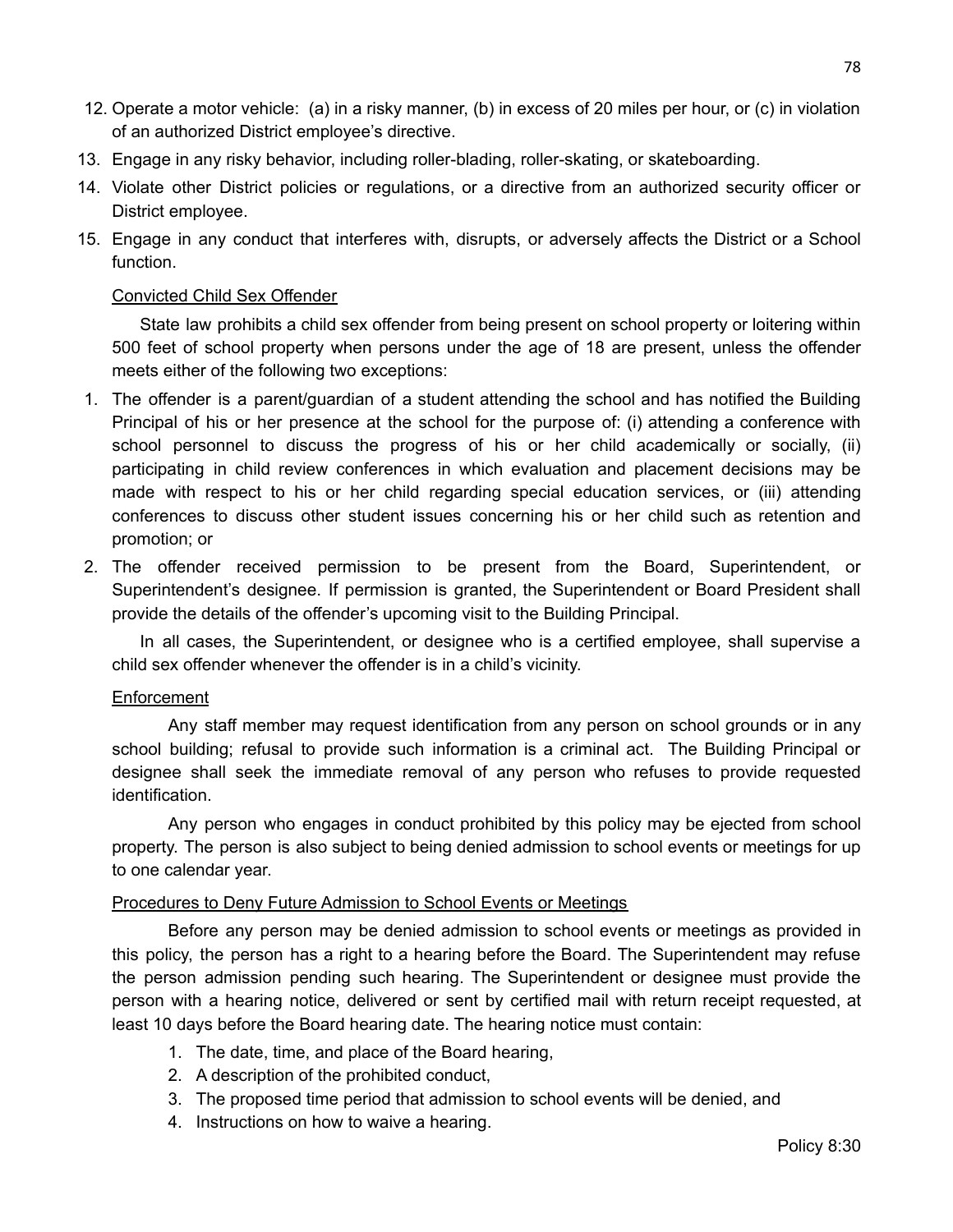### ASBESTOS ABATEMENT

Even though Marion Community Unit School District #2 has completed an extensive asbestos abatement (removal) project, the district is required to provide public notification.

This notice is to inform building occupants of the potential hazard and locations of asbestos containing materials in Marion Community Unit School District #2. It has been determined by the Illinois Department of Public Health and the Federal Environmental Protection Agency that asbestos is a potential health hazard, and precautions should be taken to avoid disturbing any asbestos containing materials.

Materials containing asbestos have been found in the following school buildings: Marion High School, Marion Junior High School, Longfellow School, Jefferson School, Washington School and the Unit #2 warehouse.

Any evidence of disturbance or change in condition will be documented in the Management Plan as required by law. Cleaning and maintenance personnel who have been trained in identification of asbestos containing materials and recognize the danger of asbestos are taking special precautions during their work to properly clean up asbestos debris and guard against disturbance of the asbestos containing materials. All asbestos containing material is inspected and evaluated periodically. Measures will be taken when needed to protect the health of building occupants.

Any concerns regarding asbestos containing materials should be directed to the Designated Asbestos Program Manager, Mr. Jeff Moake, Marion Community Unit School District #2, 1700 West Cherry Street, Marion, Illinois 62959 or by calling 618-993-2321.

### INTEGRATED PEST MANAGEMENT

Community Unit School District #2 has an Integrated Pest Management (IPM) policy that incorporates the safest and most effective means to control pests. In the event the district has the need for spraying or fogging with pesticides, a voluntary registry is being made. By putting your name on the registry, you are asking to be notified two days before an airborne pesticide application is made. In the event of an extreme emergency and pesticides must be used immediately, you will be notified as soon as possible. Contact the school office if you want to be added to the registry.

### CHANGE OF ADDRESS

Parents are requested to report to the school any change in a student's address or telephone number as soon as it occurs. It is important for the school to have current information at all times.

### STUDENT USE OF BUILDINGS – EQUAL ACCESS

Student groups, clubs, or organizations that are not school sponsored or directed may meet on school premises provided their meeting fulfills all of the following conditions:

1. The meeting is held during those non-instructional times identified by the Superintendent or designee for non-curricular student groups, clubs, or organizations to meet. "Non-instructional time" means time set aside by the school before actual classroom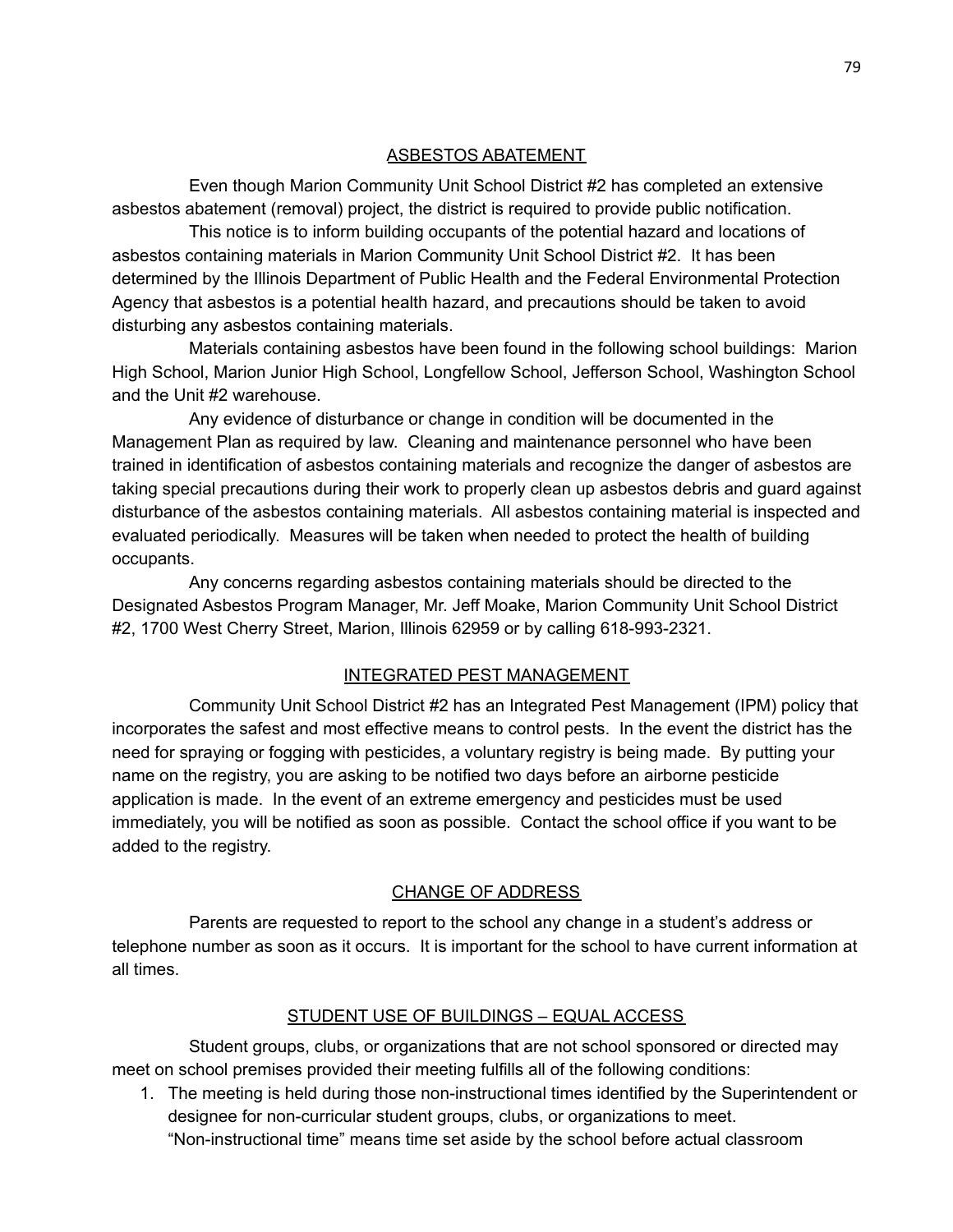instruction begins or after actual classroom instruction ends. "Non-curricular student groups" are those student groups, clubs, or organizations that do not directly relate to the curriculum.

- 2. The meeting is student-initiated, meaning that the request is made by a student(s).
- 3. Attendance at the meeting is voluntary.
- 4. The school will not sponsor the meeting.
- 5. School employees are present at religious meetings only in a non-participatory capacity.
- 6. The meeting and/or any activities during the meeting do no materially or substantially interfere with the orderly conduct of educational activities.
- 7. Non-school persons do not direct, conduct, control, or regularly attend the meetings.
- 8. The school retains its authority to maintain order and discipline.
- 9. All non-curriculum related student groups that are non-district sponsored receive the same treatment.
- 10. The Superintendent or designee approves the meeting or series of the meetings.

## COMMUNITY USE OF SCHOOL FACILITIES

School facilities are available to the community for education, civic, cultural, and other non-commercial uses consistent with the public interest when such use does not interfere with the school program or school-sponsored activities. The use of school facilities for school purposes has precedence over all other uses. Persons on school premises must abide by the district's conduct rules at all times.

Student and school-related organizations and municipalities are granted the use of school facilities at no cost. Other organizations granted use of facilities shall pay fees and costs.

The Superintendent shall develop procedures to manage community use of school facilities. Use of school facilities requires the Superintendent's approval and subject to the procedures.

### REFRESHMENTS

Food items for party treats, etc. which are not prepared by school personnel or in school cafeteria must be purchased from a bakery, store or restaurant approved by the Public Health Department or bought in sealed, prepackaged cartons. Check with the building principal before bringing food items to school.

### GIFTS DELIVERED TO SCHOOL

Flowers, balloons, candy, gifts and other similar items ordered for students **cannot** be delivered to Unit #2 schools.

### SCHOOL PICTURES and IDs

Provisions have been made for the taking of individual student pictures by a professional photographer each school year. Each student has the opportunity to purchase the picture package or any part of the package for a fee set by the photographer. Parent and/or student organizations are responsible for the financial transactions of this activity.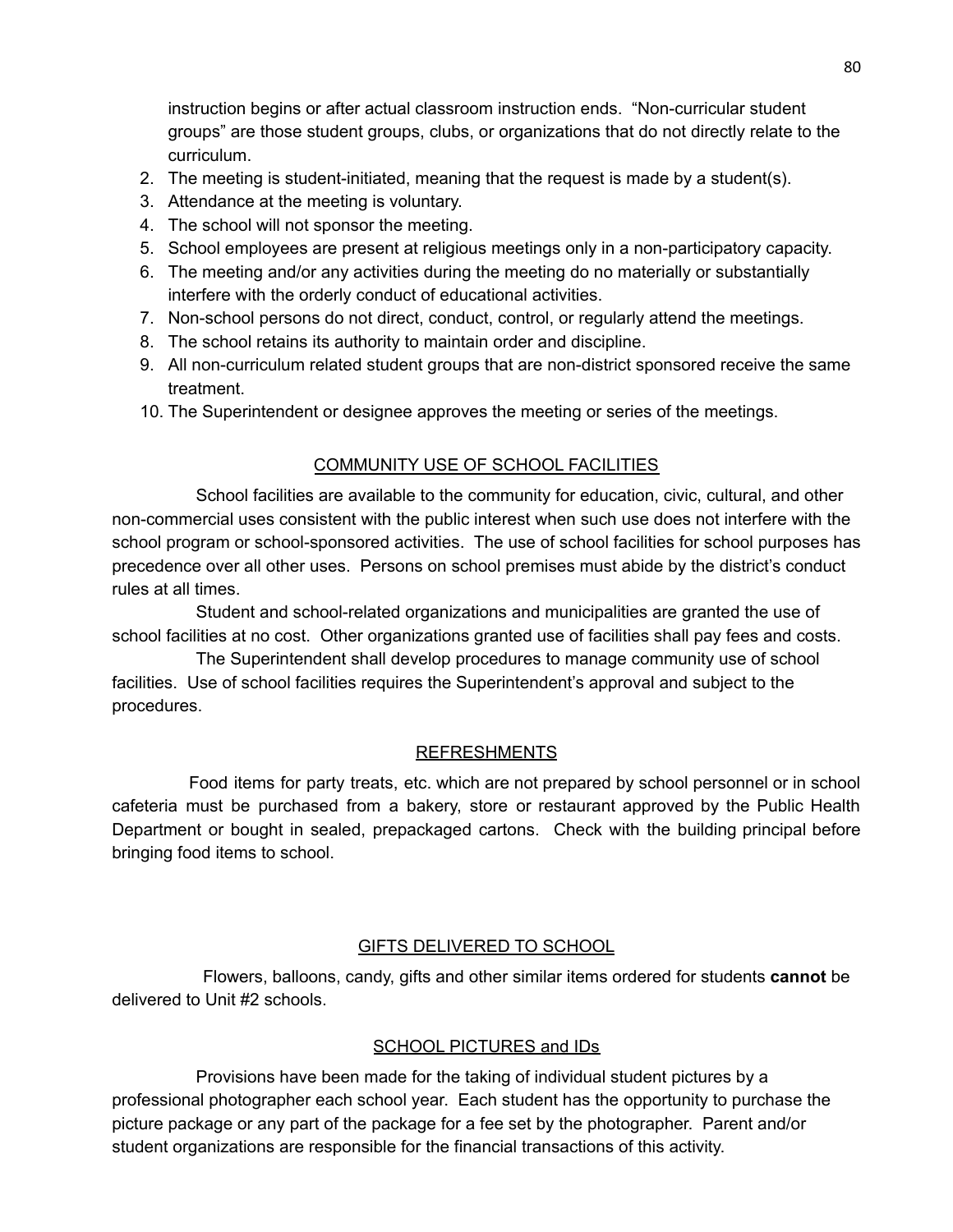Per PA 102-416 effective August 20, 2021 the following information will be listed on the back of students' ID cards in grades 6-12.

National Suicide Prevention Hotline: 1-800-273-TALK (8255) <https://suicidepreventionlifeline.org/>

Crisis TextLine: Text HELLO to 741741 <https://www.crisistextline.org/>

Safe2Help Illinois Helpline: Call 844-4-SAFEIL Text SAFE2 (72332) <https://www.safe2helpil.com/make-a-difference/>

Centerstone Crisis Hotline: 1-855-608-3560, press 4

## TOBACCO USE ON SCHOOL GROUNDS

The use of tobacco by any person (student or adult) on school grounds or property that is being used for school purposes is strictly prohibited. This includes all school events or activities or other property that the school board or school officials authorize or permit.

## VISITORS TO AND CONDUCT ON SCHOOL PROPERTY

Parents and other visitors are welcome in the schools, but care should be taken that such visits not be disruptive to the instructional program.

The following definitions apply:

**School property** - District and school buildings, grounds, and parking areas; vehicles used for school purposes; and any location used for a School Board meeting, school athletic event, or other school-sponsored event.

**Visitor** - Any person other than an enrolled student or District employee.

All visitors to school property are required to report to the Building Principal's office and receive permission to remain on school property. All visitors must sign a visitors' log, show identification, and wear a visitor's badge. When leaving the school, visitors must return their badge. On those occasions when large groups of parents and friends are invited onto school property, visitors are not required to sign in but must follow school officials' instructions. Persons on school property without permission will be directed to leave and may be subject to criminal prosecution.

Except as provided in the next paragraph, any person wishing to confer with a staff member must contact that staff member by telephone to make an appointment. Conferences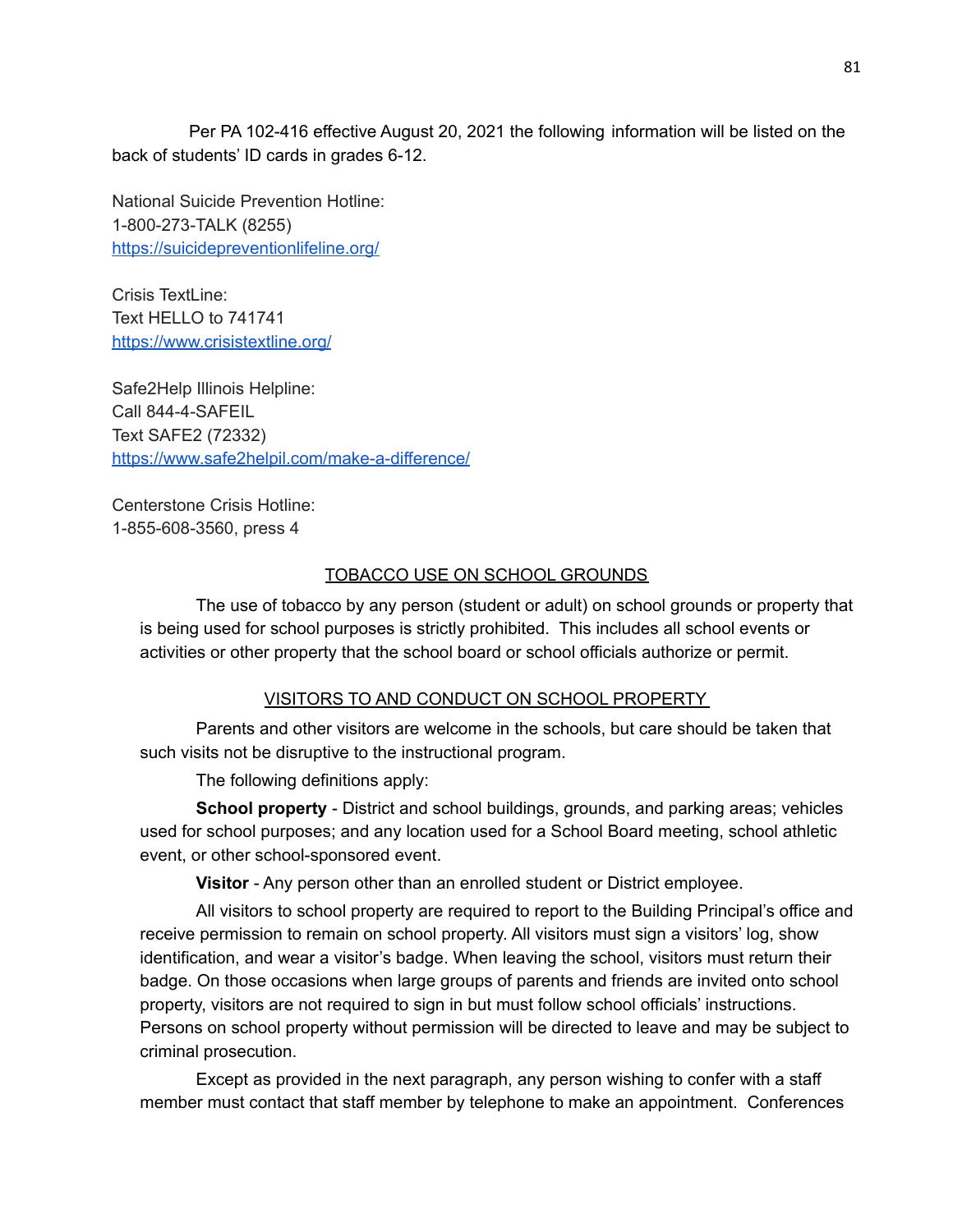with teachers are held outside school hours or during the teacher's conference/preparation period.

Requests to access a school building, facility, and/or educational program, or to interview personnel or a student for purposes of assessing the student's special education needs, should be made at the appropriate building. Access shall be facilitated according to guidelines from the Superintendent or designee.

The School District expects mutual respect, civility, and orderly conduct among all people on school property or at a school event. No person on school property or at a school event (including visitors, students, and employees) shall perform any of the following acts:

- 1. Strike, injure, threaten, harass, or intimidate a staff member, a Board member, sports official or coach, or any other person;
- 2. Behave in an unsportsmanlike manner, or use vulgar or obscene language;
- 3. Unless specifically permitted by State law, possess a weapon, any object that can reasonably be considered a weapon or looks like a weapon, or any dangerous device.
- 4. Damage or threaten to damage another's property;
- 5. Damage or deface School District property;
- 6. Violate any Illinois law, or town or county ordinance;
- 7. Smoke or otherwise use tobacco products;
- 8. Consume, possess, distribute, or be under the influence of an alcoholic beverage or illegal drug.
- 9. Use or possess medical cannabis.
- 10. Impede, delay, disrupt, or otherwise interfere with any school activity or function (including using cellular phones in a disruptive manner);
- 11. Enter upon any portion of school premises at any time for purposes other than those that are lawful and authorized by the Board of Education;
- 12. Operate a motor vehicle: (a) in a risky manner, (b) in excess of 20 miles per hour, or (c) in violation of an authorized District employee's directive;
- 13. Engage in any risky behavior, including roller-blading, roller-skating, or skateboarding;
- 14. Violate other District policies or regulations, or a directive from an authorized security officer or District employee; or
- 15. Engage in any conduct that interferes with, disrupts, or adversely affects the District or a School function.

## Convicted Child Sex Offender

State law prohibits a child sex offender from being present on school property or loitering within 500 feet of school property when persons under the age of 18 are present, unless the offender meets either of the following two exceptions:

1. The offender is a parent/guardian of a student attending the school and has notified the Building Principal of his or her presence at the school for the purpose of: (i) attending a conference with school personnel to discuss the progress of his or her child academically or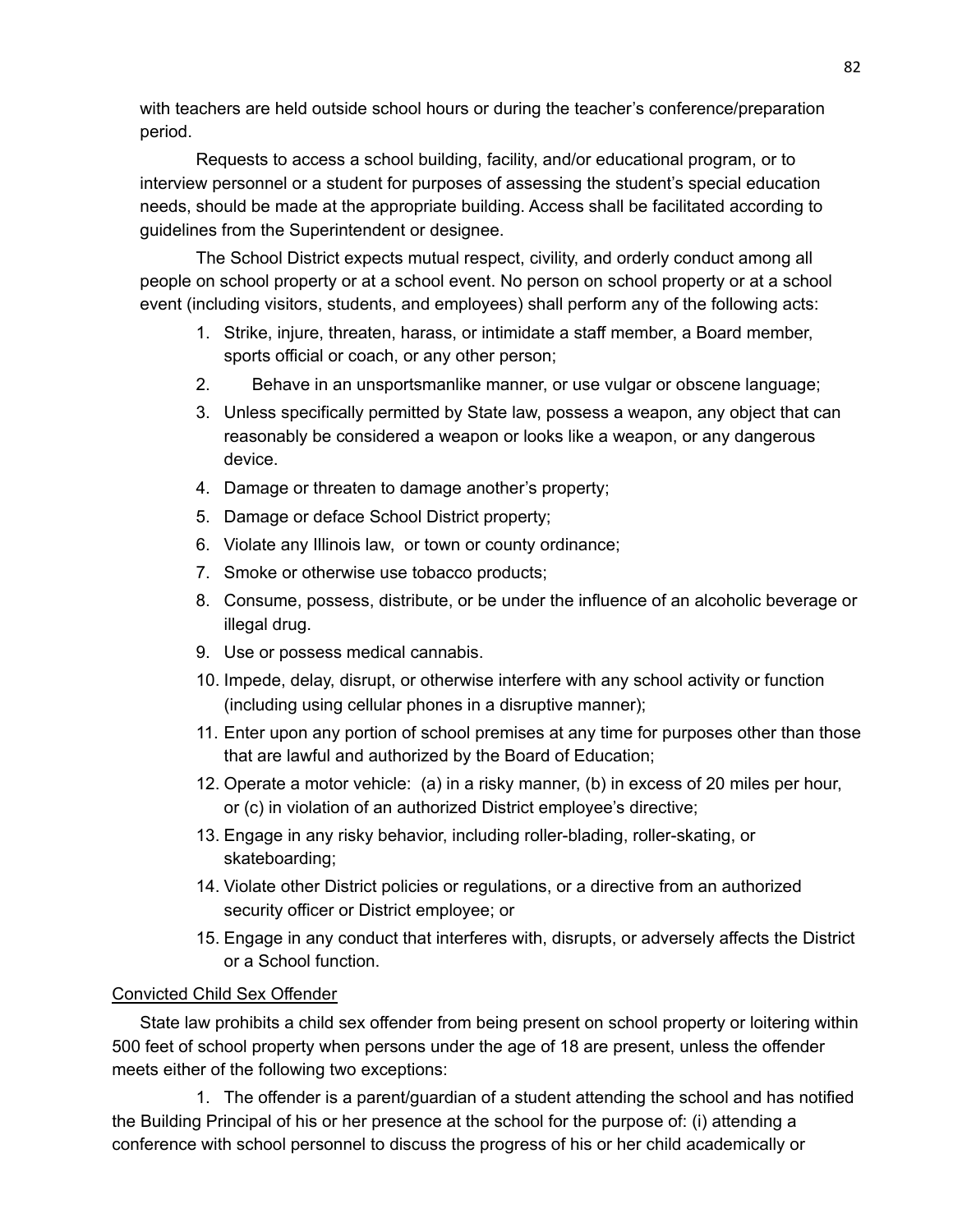socially, (ii) participating in child review conferences in which evaluation and placement decisions may be made with respect to his or her child regarding special education services, or (iii) attending conferences to discuss other student issues concerning his or her child such as retention and promotion; or

2. The offender received permission to be present from the Board, Superintendent, or Superintendent's designee. If permission is granted, the Superintendent or Board President shall provide the details of the offender's upcoming visit to the Building Principal.

In all cases, the Superintendent, or designee who is a certified employee, shall supervise a child sex offender whenever the offender is in a child's vicinity.

### Enforcement

Any staff member may request identification from any person on school grounds or in any school building; refusal to provide such information is a criminal act. The Building Principal or designee shall seek the immediate removal of any person who refuses to provide requested identification.

Any person who engages in conduct prohibited by this policy may be ejected from school property. The person is also subject to being denied admission to school events or meetings for up to one calendar year.

### Procedures to Deny Future Admission to School Events or Meetings

Before any person may be denied admission to school events or meetings as provided in this policy, the person has a right to a hearing before the Board. The Superintendent may refuse the person admission pending such hearing. The Superintendent or designee must provide the person with a hearing notice, delivered or sent by certified mail with return receipt requested, at least 10 days before the Board hearing date. The hearing notice must contain:

- 1. The date, time, and place of the Board hearing,
- 2. A description of the prohibited conduct,
- 3. The proposed time period that admission to school events will be denied, and
- 4. Instructions on how to waive a hearing.

## SCHOOL BUS CONDUCT

Community Unit School District #2 has contracted with Illinois Central to provide all bus services for the district. The responsibilities of ALL school district bus riders and the rules established by the bus contractor are listed below. Any questions about school bus policies should be directed to the office of Illinois Central, 993-9170.

School bus riders, while in transit on routes or trips, are under the jurisdiction of the school bus driver, unless the local Board of Education designates some adult to supervise the riders.

A. Responsibility of the Driver of a Bus:

- 1. To provide for the safety and welfare of the students.
- 2. To provide a clean and sanitary bus for students to ride.
- 3. To obey traffic laws and riving regulations required by the State of Illinois and Illinois Central Bus Service.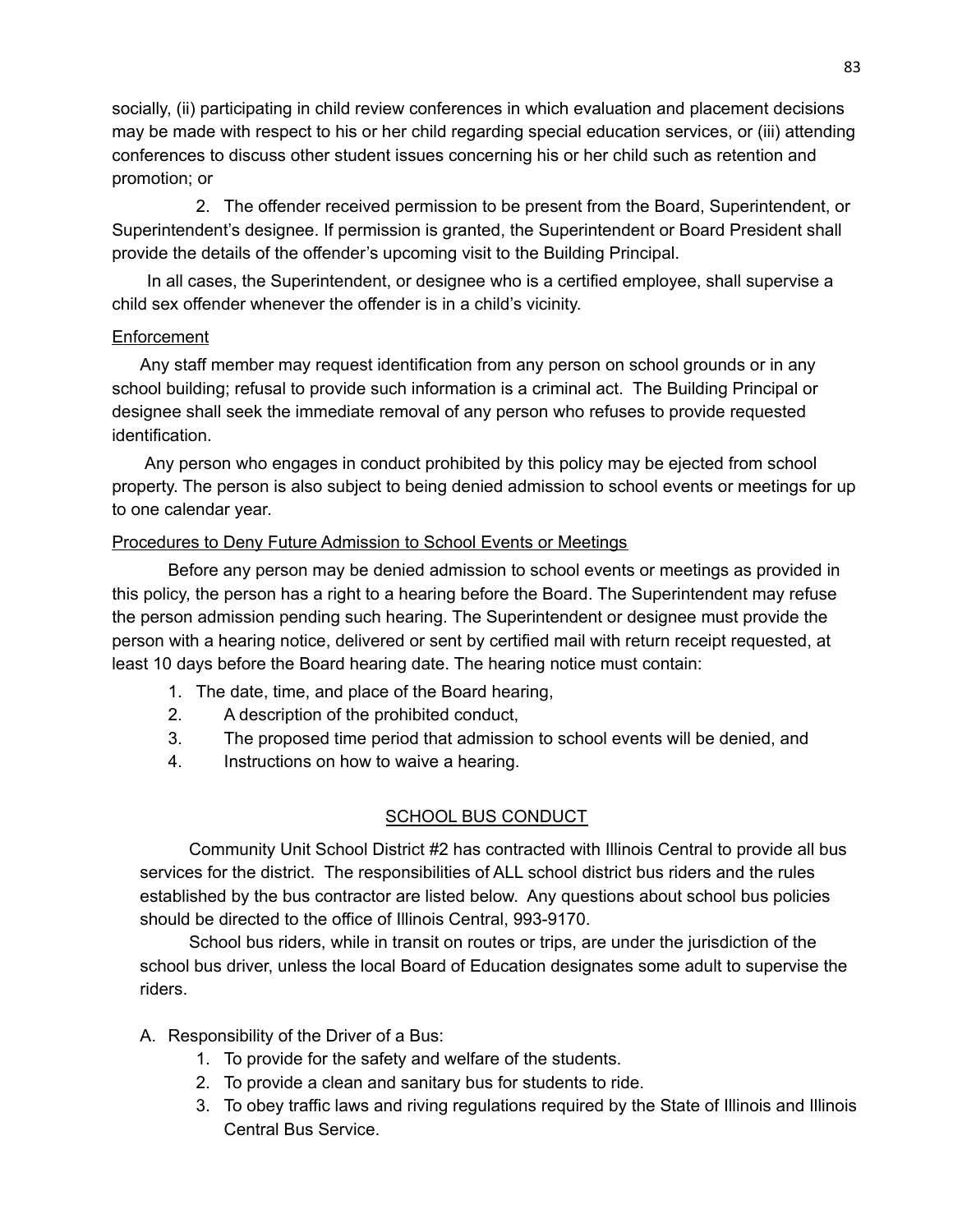- 4. To follow the regular time schedule as conditions permit.
- 5. To report to the transportation supervisor, who then will discuss with school authorities, any misconduct by bus riders.
- 6. To assign seats to bus riders for disciplinary reasons.
- B. Responsibility of the Parent of Bus Riders:
	- 1. To assist the bus driver in implementing bus policies.
	- 2. To see that the student observes all policies.
	- 3. To cooperate with the driver and school authorities in all matters pertaining to the operation of the bus.
- C. Responsibility of Bus Riders
	- 1. To be on time at the designated bus stop.
	- 2. To stay well off the roadway while waiting for the bus.
	- 3. To wait until the bus comes to a complete stop before attempting to leave or enter the bus.
	- 4. To not move toward the bus at the loading zones until the bus has stopped; never push a fellow student.
	- 5. To keep hands, arms and heads inside the bus at all times.
	- 6. To not lower windows blow the stop line painted on the body pillar except in an emergency situation.
	- 7. To assist the driver in keeping the bus safe and sanitary.
	- 8. To remember that loud talking, laughing, or unnecessary confusion diverts the attention of the driver and may result in a serious accident.
	- 9. To know laws prohibit smoking or striking matches on a bus.
	- 10. To never tamper with the bus or any of its equipment.
	- 11. To leave no books, lunches, or other articles on the bus.
	- 12. To keep books, coats, and other items out of the aisles.
	- 13. To help monitor the comfort and safety of smaller children.
	- 14. To know that eating/drinking is not permitted on the bus.
	- 15. To know that throwing articles is not permitted on the bus.
	- 16. To not throw anything out of the bus windows at any time.
	- 17. To not leave the seat while the bus is in motion.
	- 18. To sit absolutely still and be quiet at railroad crossings.
	- 19. To know that reptiles, animals, firearms, water pistols, etc., are not permitted on the bus at any time.
	- 20. To remain in the bus until instructions are given by the driver in case of an emergency situation.
	- 21. To know that at a boarding or discharge point where it is necessary to cross a roadway, the student is to wait on the shoulder of the roadway until the driver signals that traffic has stopped and it is safe to cross.
	- 22. To know that bus students are required to ride the bus home unless picked up by their parents or someone designated by the parents and that bus riders are not permitted to take friends home with them on the bus.
	- 23. To not ask the driver to stop at places other than the regular bus stop except in an **extreme emergency**. A note from parents to the driver or a phone call to Illinois Central (993-9170) is required for any change procedure.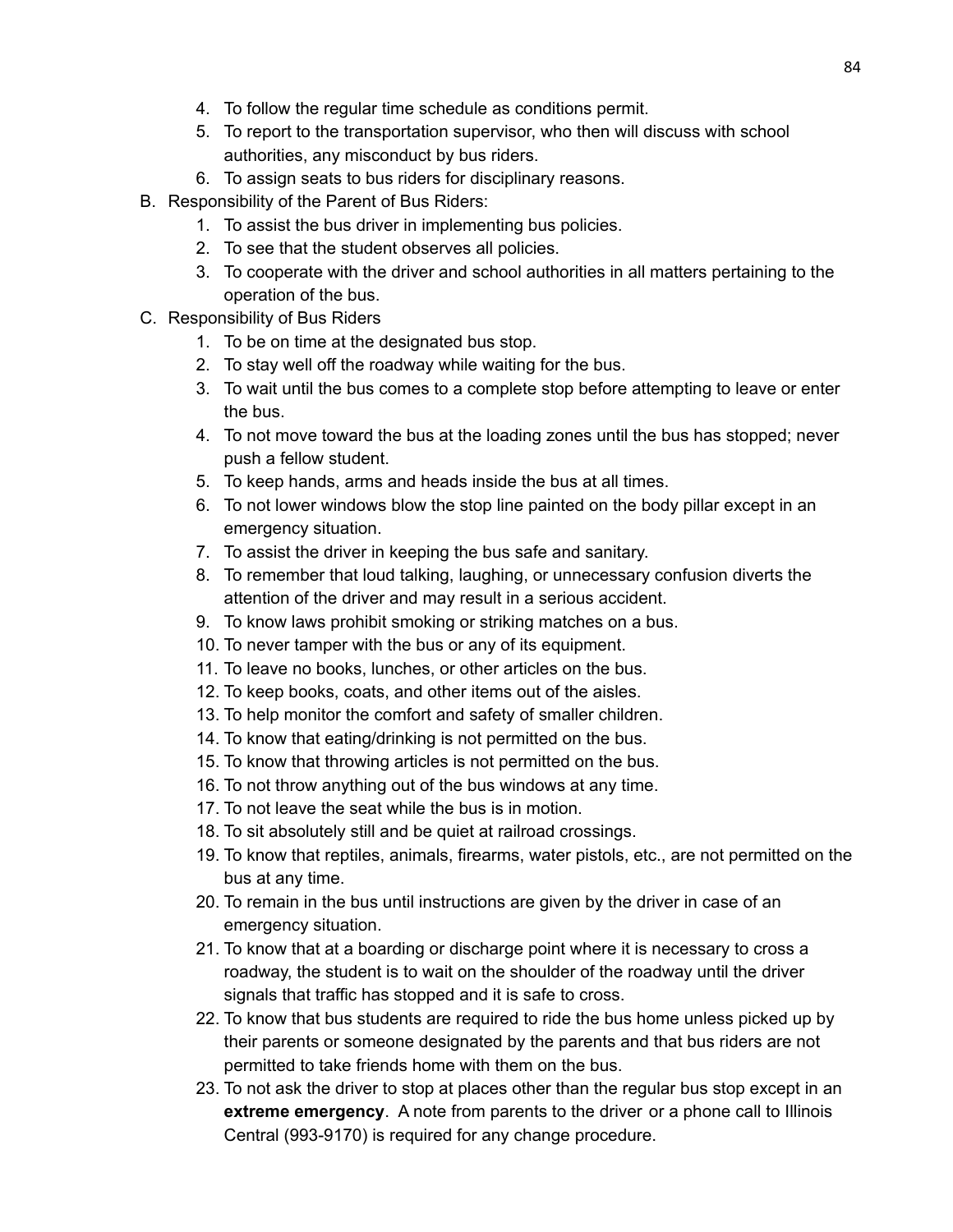- 24. To observe the same rules on other trips under school sponsorship as are observed between home and school.
- 25. To know that students ride the bus to which they have been assigned and that no one may ride a bus except designated students and school officials.

Each bus is equipped with a two-way radio communication system/cell phone which enables the driver to be in immediate contact with the transportation supervisor at all times. Thus, problems with individual students should be reduced to a minimum since the driver can pick up the radio receiver and call personnel at the bus office, which in turn can notify the parents about the problem situation. If the above rules and regulations are thoroughly understood and observed by all concerned, the safety of riding a school bus can be assured.

A Bus Conduct Notice will be used for referrals for misconduct on the buses. The parent of a student receiving a Bus Conduct Notice will be required to sign the form and return it by the student to the bus driver the following morning. Illinois Central and the administration urge the cooperation of all concerned. Students violating these bus conduct rules are subject to discipline by the school administration, up to and including expulsion from school.

### BUS CONDUCT POLICY

All students must follow the District's *School Bus Safety Rules*.

#### School Bus Suspensions

The Superintendent, or any designee as permitted in the School Code, is authorized to suspend a student from riding the school bus for up to 10 consecutive school days for engaging in gross disobedience or misconduct, including, but not limited to, the following:

- 1. Prohibited student conduct as defined in Board of Education policy 7:190, *Student Behavior*.
- 2. Willful injury or threat of injury to a bus driver or to another rider.
- 3. Willful and/or repeated defacement of the bus.
- 4. Repeated use of profanity.
- 5. Repeated willful disobedience of the bus driver's or other supervisor's directives.
- 6. Such other behavior as the administration deems to threaten the safe operation of the bus and/or its occupants.

If a student is suspended from riding the bus for gross disobedience or misconduct on a bus, the School Board may suspend the student from riding the school bus for a period in excess of 10 days for safety reasons. The District's regular suspension procedures shall be used to suspend a student's privilege to ride a school bus.

### Academic Credit for Missed Classes during School Bus Suspension

A student suspended from riding the bus who does not have alternate transportation to school shall have the opportunity to complete or make up work for equivalent academic credit. It shall be the responsibility of the student's parent or guardian to notify the school that the student does not have alternate transportation.

### Electronic Recordings on School Buses

Electronic visual and audio recordings may be used on school buses to monitor conduct and to promote and maintain a safe environment for students and employees when transportation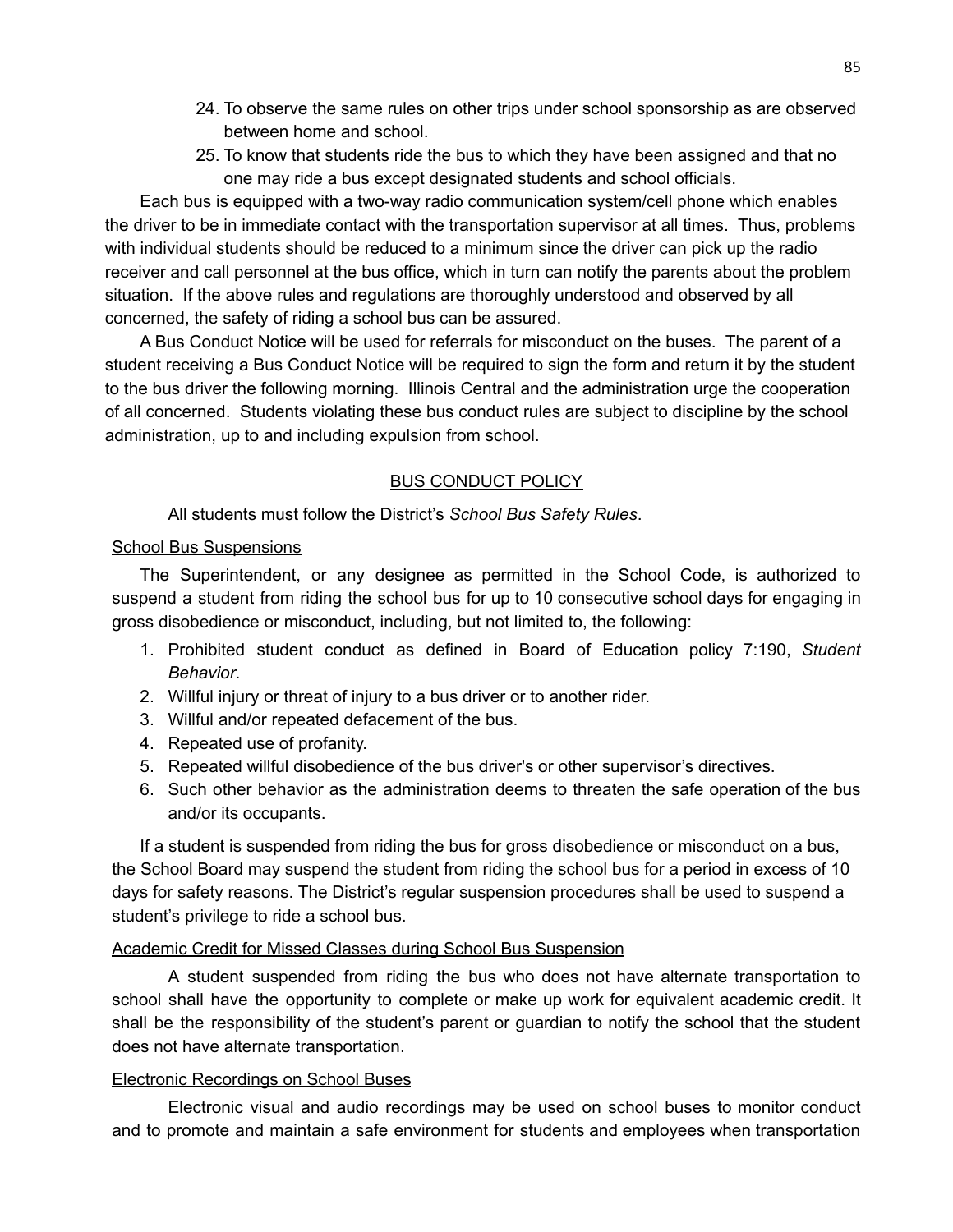is provided for any school related activity. Notice of electronic recordings shall be displayed on the exterior of the vehicle's entrance door and front interior bulkhead in compliance with State law and the rules of the Illinois Department of Transportation, Division of Traffic Safety.

Students are prohibited from tampering with electronic recording devices. Students who violate this policy shall be disciplined in accordance with the Board's discipline policy and shall reimburse the School District for any necessary repairs or replacement.

Policy 7:220

## MARION UNIT #2 FOUNDATION

A not-for-profit foundation has been established to accept donations and distribute grants for worthwhile educational projects in the district. The foundation solicits donations of money or property to further the educational goals of the district. Grants are awarded for innovative programs, projects or activities proposed by teachers and others in the schools of the district. For more information contact the Foundation Liaison, Mr. John Fletcher, at 400 Morningside Drive or phone 997-6063.

### VOLUNTEERS

Community Unit School District #2 encourages parents and other interested community people to volunteer their time to assist students in the learning process. Volunteers are trained by district personnel and work with the classroom teacher. Members of the National Honor Society at Marion High School also serve as volunteer tutors to assist those in need of special help.

### PARENTAL ENGAGEMENT

In order to ensure collaborative relationships between students' families and the Board of Education and district personnel, and to enable parent(s)/guardian(s) to become active partners in education, the Superintendent shall develop administrative procedures to:

- 1. Keep parents(s)/guardian(s) thoroughly informed about their child's school and education.
- 2. Encourage engagement in their child's school and education.
- 3. Establish effective two-way communication between all families and the Board of Education and district personnel.
- 4. Seek input from parents(s)/guardian(s) on significant school-related issues.
- 5. Inform parents(s)/guardian(s) on how they can assist their children's learning.

### PUBLIC COMPLAINTS

The Board of Education is interested in receiving valid complaints and suggestions. Public complaints or suggestions shall be referred to the appropriate level staff member or district administrator. Each complaint or suggestion shall be considered on its merits.

An individual, not satisfied after following the channels of authority, may file a grievance under the Uniform Grievance Procedure. This policy shall not be construed to create an independent right to a hearing before the Board.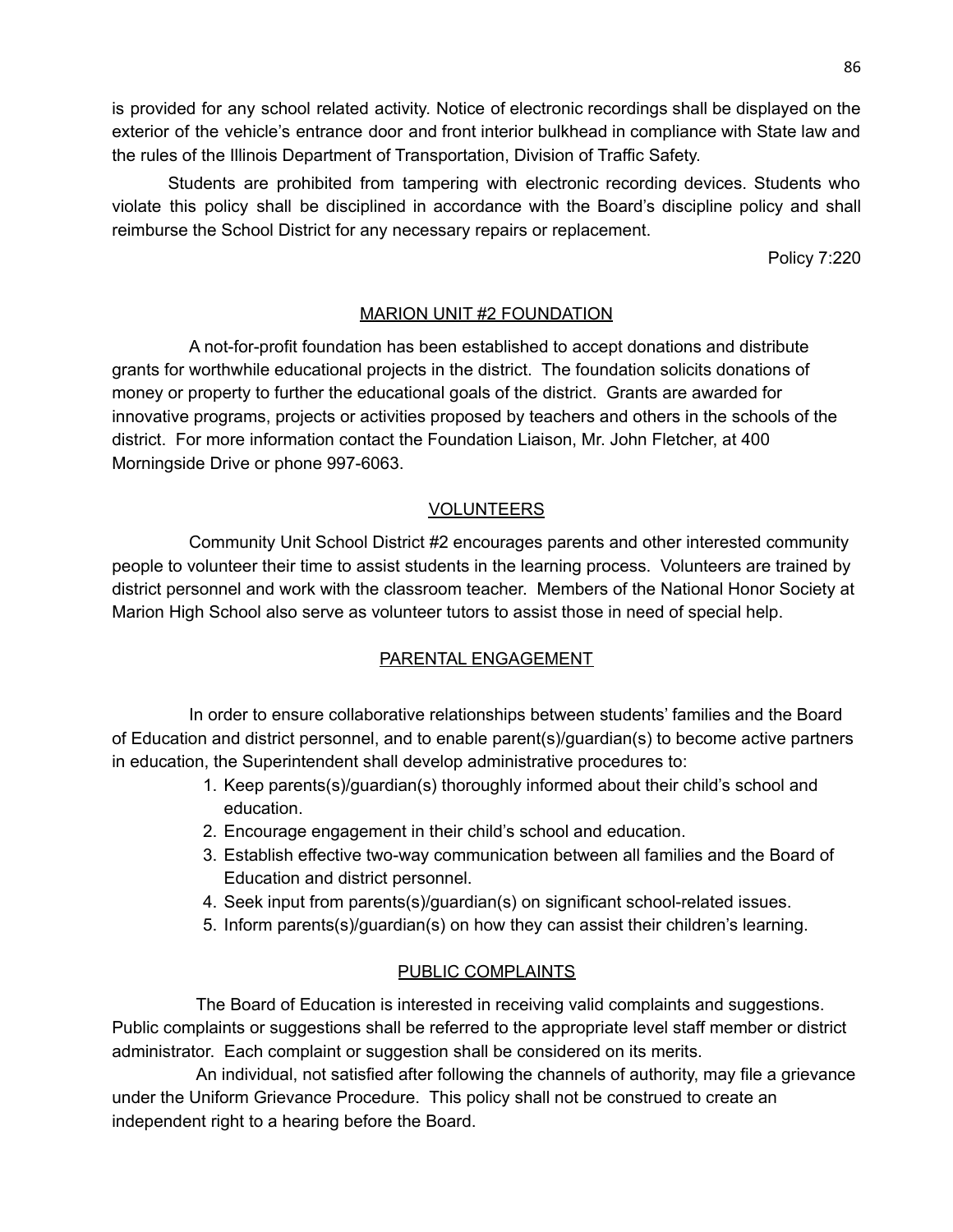# ADVERTISING AND DISTRIBUTING MATERIALS IN SCHOOLS

## PROVIDED BY NON-SCHOOL RELATED ENTITIES

No material or literature shall be posted or distributed that would:

- 1. Disrupt the education process,
- 2. Violate the rights or invade the privacy of others,
- 3. Infringe on a trademark or copyright, or
- 4. Be defamatory, obscene, vulgar, or indecent

Community, educational, charitable, or recreational organizations:

Community, educational, charitable, recreational, or similar groups may, under procedures established by the Superintendent, advertise events pertinent to students' interests or involvement. This may include displaying posters in areas reserved for community posters, having flyers provided to students by being placed on the community table, or being included in the school's or district's website where appropriate. All materials and literature must be student-oriented and have the sponsoring organization's name prominently displayed.

## Commercial companies and political candidates or parties:

Commercial companies may purchase space for their advertisements in or on:

- 1. Athletic field fences
- 2. Athletic, theater, or music programs
- 3. Scoreboards or
- 4. Other appropriate location,

Provided the advertisements are consistent with administrative procedures and approved by the Board of Education. No Board approval is needed for commercial material related to graduation, class pictures, or class rings.

No part of the school district, including facilities, the name, the staff, and the students, shall be used for advertising or promoting the interests of any commercial company except as authorized by and consistent with administrative procedures and approved by the board.

Materials from candidates from candidates and political parties will not be accepted for posting or distribution, except when used as part of the curriculum.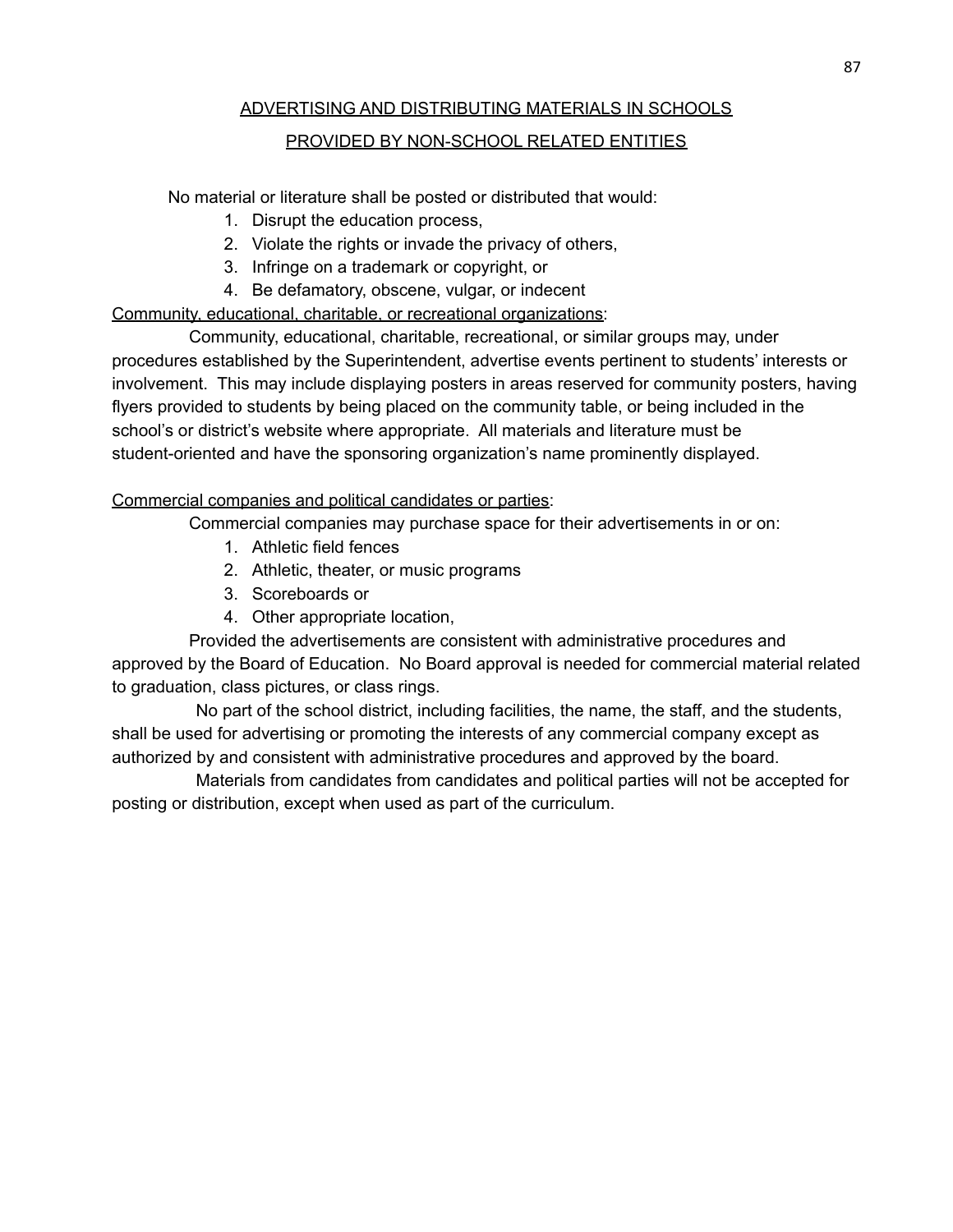#### ADMINISTRATIVE STAFF

The Administrative Staff is located at 1700 West Cherry Street. The telephone number is 993-2321.

> Dr. Keith Oates, Superintendent Mrs. Becky Moss, Assistant Superintendent Mrs. Kim Watson, Chief Financial Officer Mr. Jeff Moake, Maintenance Supervisor Mr. Kyle Hartwell, Food Service Director

Marion High School, 1501 South Carbon Street, 993-8196 Mr. Joey Ohnesorge, Principal Mr. Nathan Addison, Assistant Principal Mr. Ryan Goodisky, Assistant Principal & Athletic Director Mrs. Stephanie Oldham, Assistant Principal Mrs. Makane Salerno, Assistant Principal

Marion Junior High School, 1609 West Main Street, 997-1317 Mr. Charles Williamson, Principal Mrs. Sarah Stowers, Assistant Principal Mrs. Rani Walker-Gross, Assistant Principal Mrs. Jenna Fletcher, Assistant Athletic Director

Adams School, 15470 Lake of Egypt Road, Creal Springs, 996-2181 Ms. Kim Burns, Principal Mr. Reid Roper, Adams School Athletic Director

Jefferson School, 700 East Boulevard, 997-5766 Mrs. Jessica Corzine, Principal

Lincoln School, 400 Morningside Drive, 997-6063 Mr. John Fletcher, Principal Mr. Tom Roper, Assistant Principal

Longfellow School, 1400 West Hendrickson, 993-3230 Mrs. Lindsay Watts, Principal

Washington School, 420 East Main, 993-8534 Mrs. Ashleigh Benson, Principal \_\_\_\_\_\_\_\_\_\_\_, Assistant Principal

Alternative Learning Opportunities Program (ALOP)/High School Extension Center 15470 Lake of Egypt Road, Creal Springs 996-2181 Ms. Kim Burns, Principal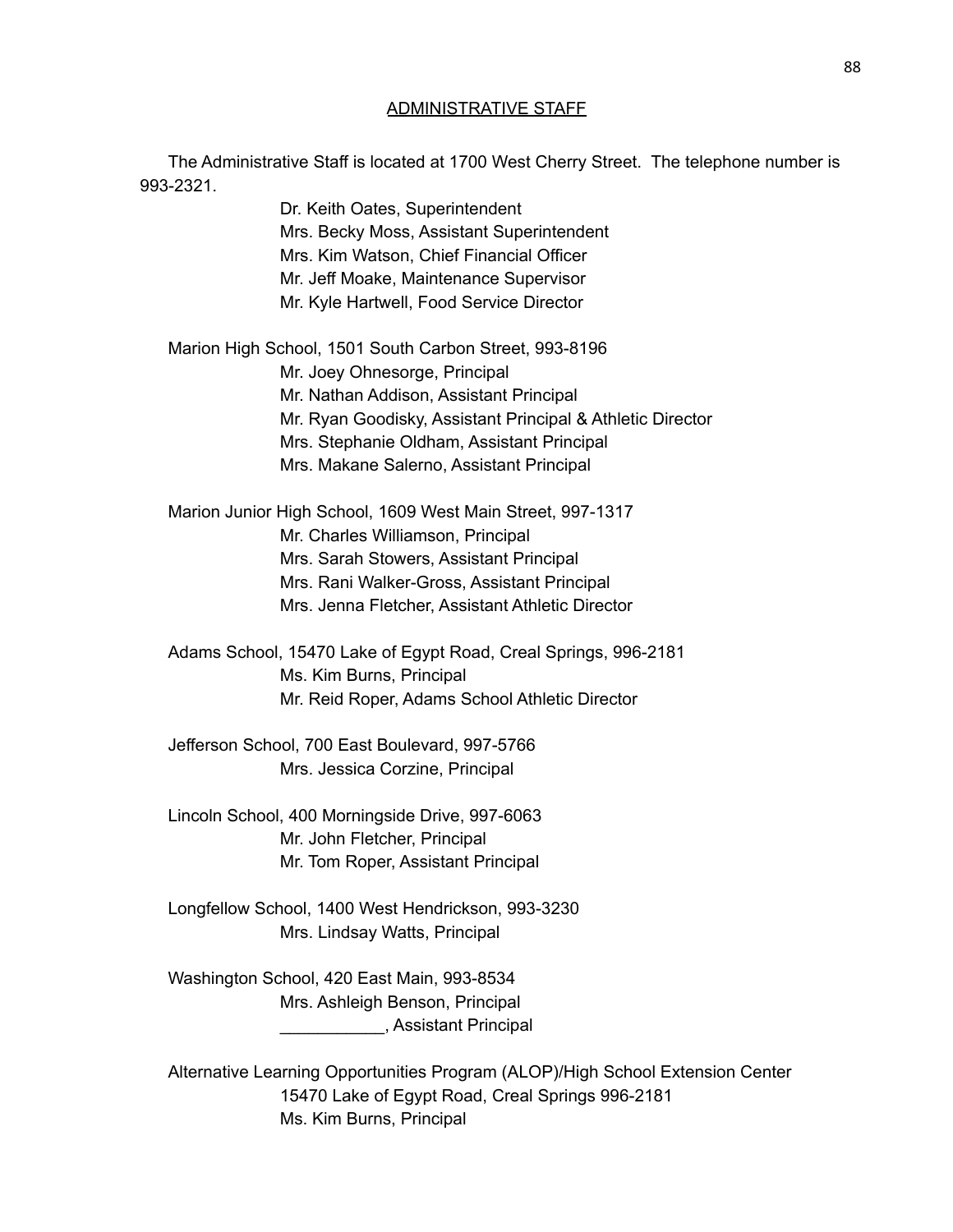#### WILLIAMSON COUNTY EDUCATIONAL SERVICES DISTRICT ADMINISTRATION

Office and Clinic, 411 South Court Street, 993-2138

Mrs. Jami Hodge, Director Mrs. Melissa Cockburn, Coordinator Mrs. Liz Hein, Coordinator Ms. Jodi Warner, Coordinator

## TRANSPORTATION ADMINISTRATION

Illinois Central Bus Service, 200 N. Fifth Street, 997-9170 Mr. Jon Wagner, Transportation Director